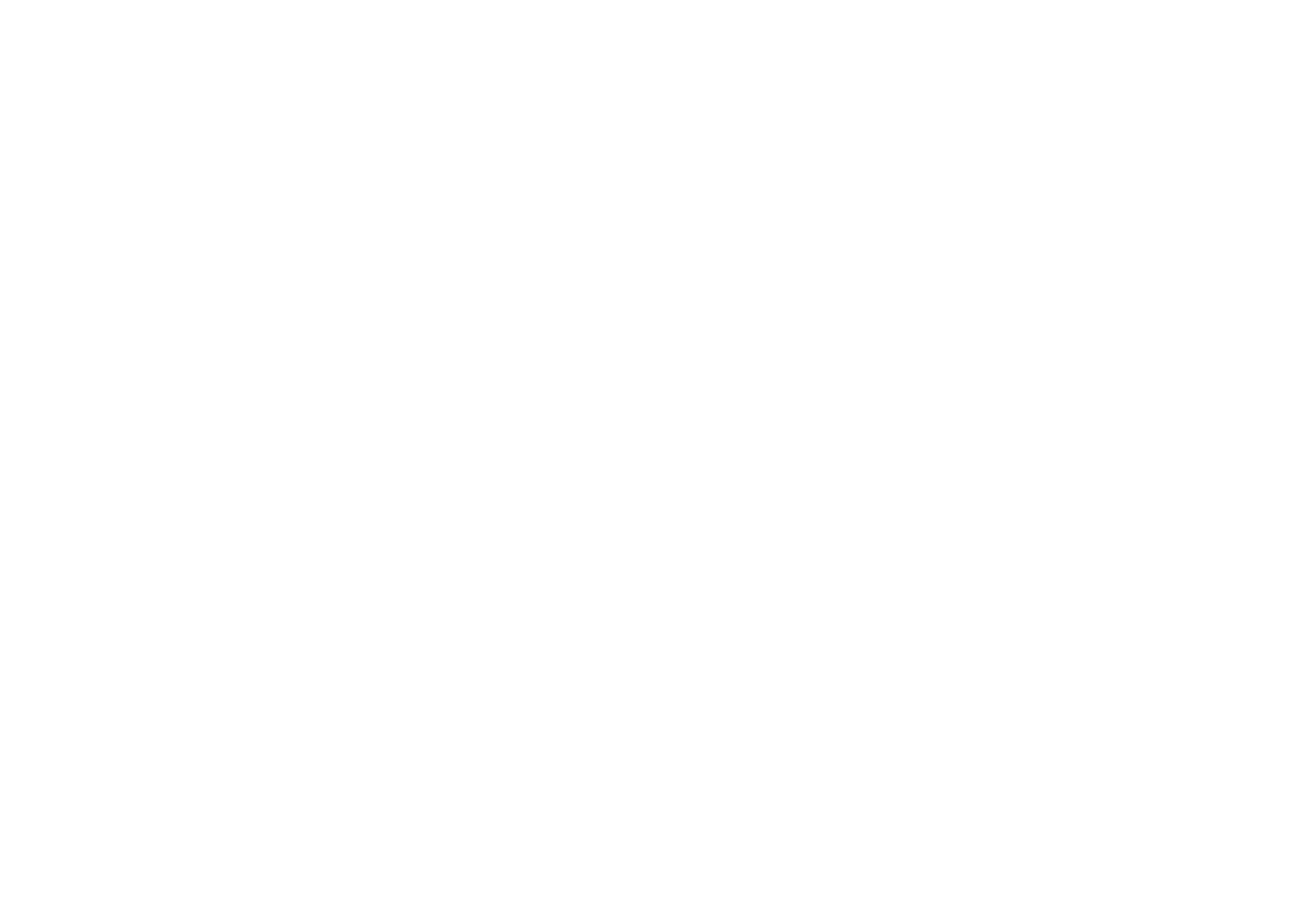**Xth Anniversary of the International Luxembourg Forum on Preventing Nuclear Catastrophe**

## **TOPICAL ISSUES OF NUCLEAR NON-PROLIFERATION**

Edited by Dr. **Viatcheslav Kantor**

President of the International Luxembourg Forum on Preventing Nuclear Catastrophe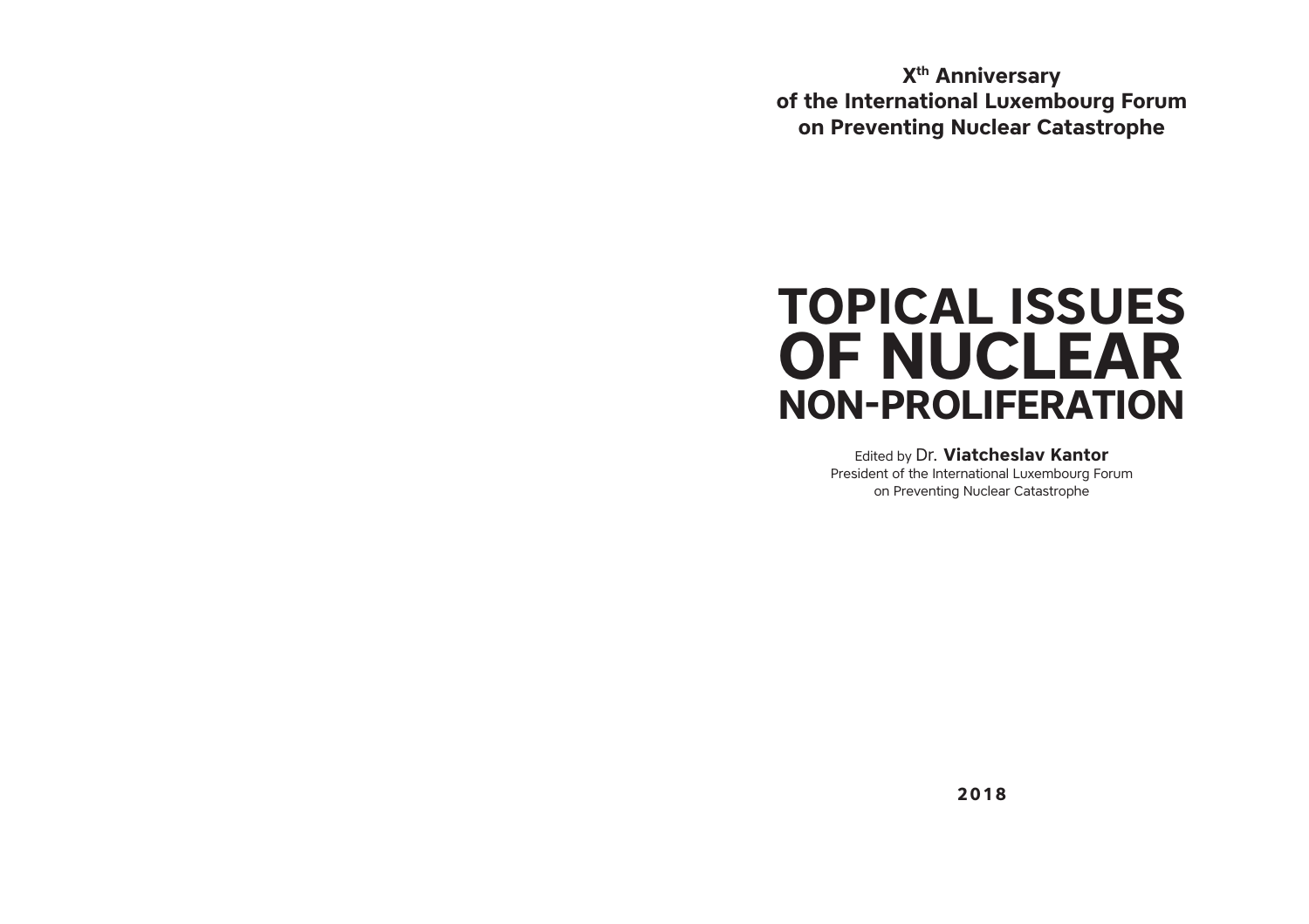**Topical Issues of Nuclear Non-Proliferation** / National Institute of Corporate  $Reform. - 2018. - 128$  pages.

This book marks the 10th anniversary of the establishment of the International Luxembourg Forum on Preventing Nuclear Catastrophe. It builds on the discussions and final declaration of the two-day conference in Paris in October 2017 which brought together more than 50 of the world's leading experts on international security from 15 countries and 11 of the most prominent international organizations dealing with nuclear issues. Prefaced by the President of the Forum, in their chapters the authors deliberate on acute problems of the nuclear weapons non-proliferation regime, issues of nuclear arms limitation and reduction, and regional and global security challenges.

*The official website of the International Luxembourg Forum: www.luxembourgforum.org*

ISBN – 978-5-906532-07-7

© International Luxembourg Forum on Preventing Nuclear Catastrophe, 2018

| <b>ADDRESS BY VIATCHESLAV KANTOR,</b><br>PRESIDENT OF INTERNATIONAL LUXEMBOURG FORUM 9 |                                                                                                                                      |
|----------------------------------------------------------------------------------------|--------------------------------------------------------------------------------------------------------------------------------------|
| I.                                                                                     | <b>CURRENT STATE AND PROSPECTS</b><br>OF NUCLEAR ARMS CONTROL<br>1.1. AFTER THE END OF BILATERAL NUCLEAR<br><b>ARMS CONTROL</b>      |
|                                                                                        | 1.2. NUCLEAR ARMS CONTROL:<br><b>STATE OF PLAY AND PROSPECTS</b>                                                                     |
|                                                                                        | 1.3. THE FUTURE OF NUCLEAR ARMS CONTROL                                                                                              |
| II. -                                                                                  | <b>REGIONAL ISSUES OF THE NUCLEAR NON-PROLIFERATION</b><br>2.1. STRENGTHENING NON-PROLIFERATION REGIME<br><b>IN CONFLICT REGIONS</b> |
|                                                                                        | 2.2. NUCLEAR DANGERS IN SOUTH ASIA<br>2.3. ISSUES OF NUCLEAR NON-PROLIFERATION<br>IN NORTH-EAST ASIA                                 |
|                                                                                        | III. PROSPECTS ON STRENGTHENING<br>THE NUCLEAR NON-PROLIFERATION REGIME<br><b>3.1. RISING NUCLEAR DANGERS.</b>                       |
|                                                                                        | STEPS TO PREVENT A NUCLEAR CATASTROPHE<br>3.2. CONTINUITY AND CHANGE IN NPT POLITICS:                                                |
|                                                                                        | PROSPECTS FOR STRENGTHENING<br>THE NUCLEAR NON-PROLIFERATION REGIME                                                                  |
|                                                                                        | <b>3.3. ELEMENTS AND INSTITUTIONS</b><br>OF PROLIFERATION-RESISTANT ENVIRONMENT                                                      |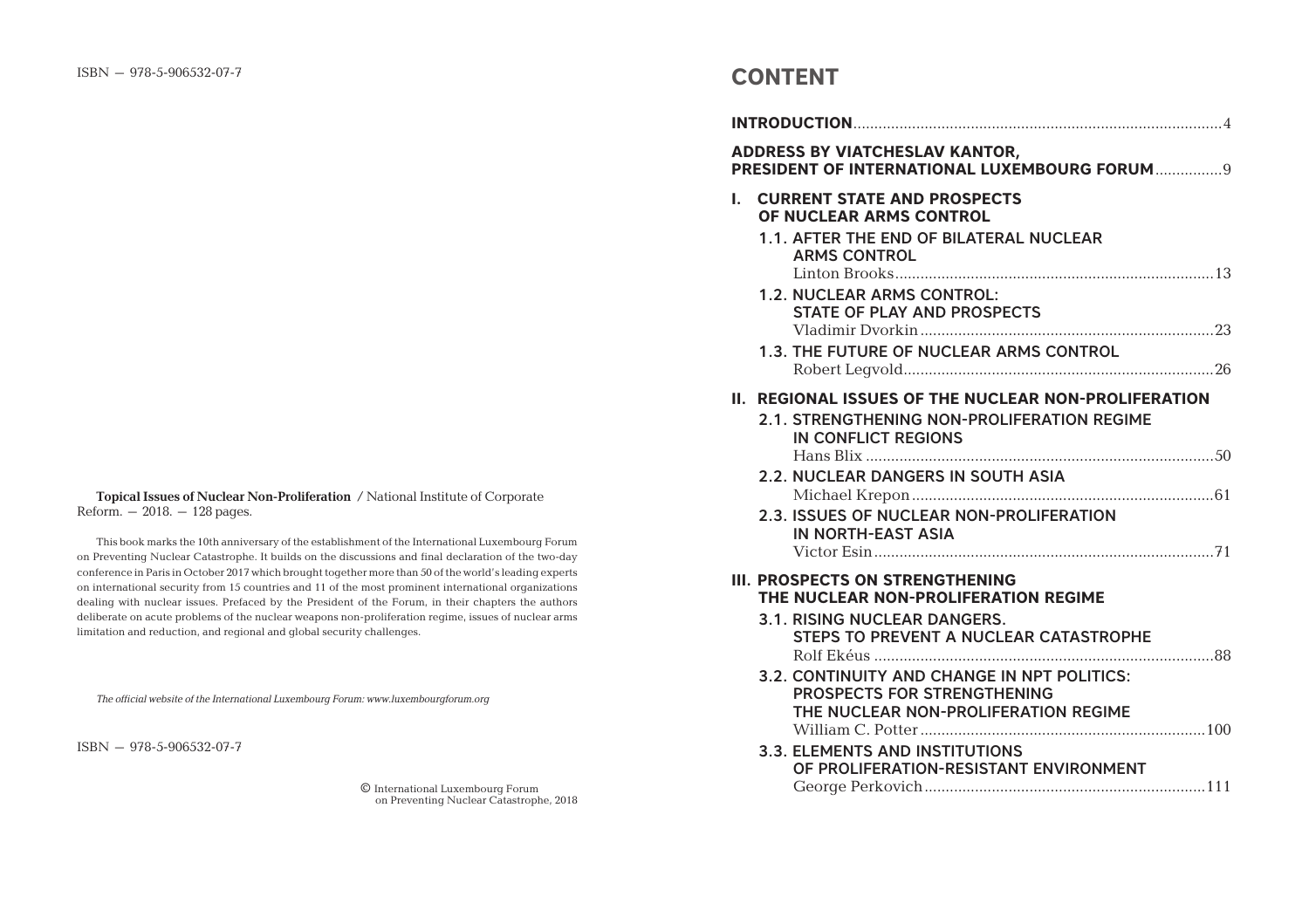#### **INTRODUCTION**

The end of the Cold War, despite hopes and expectations, has not provided for fundamental restructuring of international relations to ensure lasting peace and disarmament. Significant achievements in arms control and non-proliferation during the first two decades of post-Cold War era have been replaced in recent years by revived political tensions, arms race and disintegration of arms control regimes.

The disappearance of the ideological rivalry between Moscow and Washington did not remove the rivalry for international political and economic influence among powers which had led to conflicts and arms race. The most dangerous manifestation of this trend is the present political and military stand-off between Russia and the West around the Ukrainian crisis which is once again threatening European security that seemed assured only a few years ago.

Deterioration of political relations has badly affected the arms control system and process. Only few agreements are still functioning, but their future is not bright. The INF Treaty is in greatest danger due to mutual accusations by the US and Russia of violation of its provisions and their unwillingness to find a compromise through additional verification methods. The Prague START Treaty has been fully implemented this year and is complied with, but there have been no negotiations on the follow-on treaty for seven years and the prospects of its prolongation till 2026, to say nothing of a new agreement, are extremely uncertain.

In the last several years due to the sharp growth of tensions in relations between Moscow and Washington, there has been an unprecedented escalation of "nuclear rhetoric" on both sides which included transparent nuclear threats and flamboyant discussion of the possibility of a nuclear attack against the other side and of various limited nuclear strike options.

Universally respected public figures with impressive record of technical expertise and state service consider such behavior unacceptable and irresponsible. The former US Secretary of Defense William Perry speaking at the 10th Anniversary Conference of the International Luxembourg Forum on Preventing Nuclear Catastrophe in Paris emphasized that if nuclear weapons were ever used "no one can control further escalation in the nuclear field. In spite of all the theories on escalation, no one really knows how it works or whether it would work."

In the Declaration of this Conference "From Alarm to Action: Growing Nuclear Dangers Demand Constructive Policies" its participants "strongly urge Moscow and Washington to engage in a new nuclear dialogue to re-establish as a core principle the goal of reducing the role and risks of nuclear weapons in global security policies." Such dialogue, in their opinion, could start from "promoting a new Joint Presidential Declaration confirming that a nuclear war cannot be won and must never be fought."

In the atmosphere of growing confrontation, with the weakening mechanisms of restraint and fading memory of the past crisis of the Cold War times, the present situation is increasingly dangerous. Dr. William Perry warned about "the danger that we will blunder into a nuclear war– as we blundered into World War I." To prevent such a possibility a constructive military and political dialogue between the principal nuclear states – Russia and the US should be resumed as soon as possible.

But this will not be enough. One proven remedy against the eruption of the worst case scenarios of the nuclear age is the arms control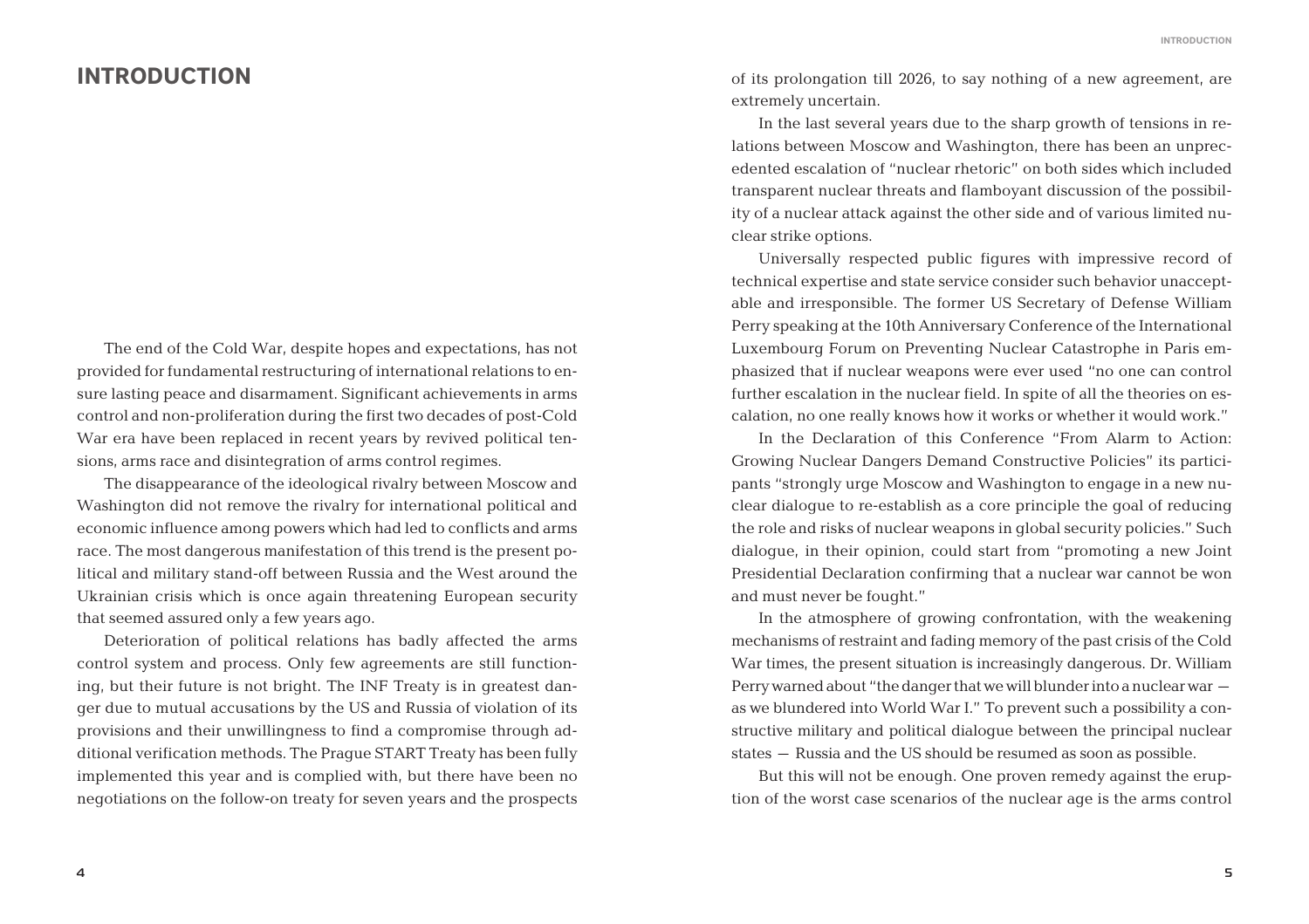system and process – the network of the arms control negotiations and agreements which were following one after another – sometimes going in different fields in parallel. The well known Soviet-American Joint Statement on Future Negotiations on Nuclear and Space Arms and Further Enhancing Strategic Stability of June 1, 1990 emphasized that "reductions in strategic offensive arms" may have and must have a "stabilizing" character.

The nuclear arms control has for decades served as the indispensable tool of strategic stability. In the present unstable situation it is becoming clear that the continuation of the nuclear arms control process is essential for stabilizing US-Russian strategic and political relations and for the preservation of global security.

After the prolonged pause the leaders of the two most powerful nations have at last given a sign that they are ready for negotiations. In the telephone conversation on March 20, 2018 after the presidential elections in Russia, Vladimir Putin and Donald Trump for the first time expressed their readiness to resume dialogue on arms control.

Inability of the nuclear states to fulfill their obligation under the Article VI of the NPT (to "pursue negotiations in good faith on effective measures relating to cessation of the nuclear arms race at an early date and to nuclear disarmament, and on a treaty on general and complete disarmament under strict and effective international control") acquires critical character. The existence of the club of "nuclear celebrities" does not suite most of the non-nuclear states any more. This division of the world in the zones of "different quality" of security is aggravated by the inability of the major powers to organize reliable regional security systems or to provide security guarantees to weaker states who feel insecure.

This unsatisfactory situation led to the adoption of the Treaty on the Prohibition of Nuclear Weapons in the UN in July 2017 with the support of more than 120 states. This has introduced a new dividing line in the world security space and a new front of juxtaposition between the nuclear states and non-nuclear ones. This contradiction may

eventually prompt "have-nots" to take care of their security individually, including by obtaining nuclear arms of their own. It plants yet another mine under the non-proliferation regime and international security in general.

Speaking at the 10th Anniversary Conference of the Luxembourg Forum, Executive Chairman of the Institute for Global Change, former UK Prime Minister Tony Blair noticed that "proliferation of nuclear weapons capability remains the most serious threat to the future of humankind."

The nuclear and missile programs of North Korea is a typical example of this threat. While participating in the NPT, DPRK acquired technologies and materials for the military nuclear program and then withdrew from the Treaty rudely violated its provisions for withdrawal. It was a demonstration of a limited capability of the world community to prevent this venue of proliferation. Neither was it able to stop Pyongyang's consecutive nuclear and missile tests. The attempts of the great powers and the UN to stop this provocative behavior through economic sanctions were not successful either.

The impulse for political dialogue became feasible during the Olympic Games in South Korea in February 2018. After an acute crisis with mutual nuclear threats Washington agreed to a direct dialogue with Pyongyang. It remains unclear whether the North Korean regime has decided to curtail its nuclear and missile programs to get lifting of sanctions and security guarantees from Washington  $-$  or this is yet another round of DPRK's maneuvering and deception to gain time and then resume its threatening course.

The "Iranian Deal" (Joint Comprehensive Plan of Action) which was reached by July 2015 after prolonged negotiations is essential for the enhancement of the NPT. However it is threatened from another direction: by President Trump, who is ready to withdraw from the deal, which may lead to the restoration of the Iranian nuclear program, and possibly to a new war in the region. Mr. Tony Blair in his speech pointed out that "non-proliferation can only be dealt with effectively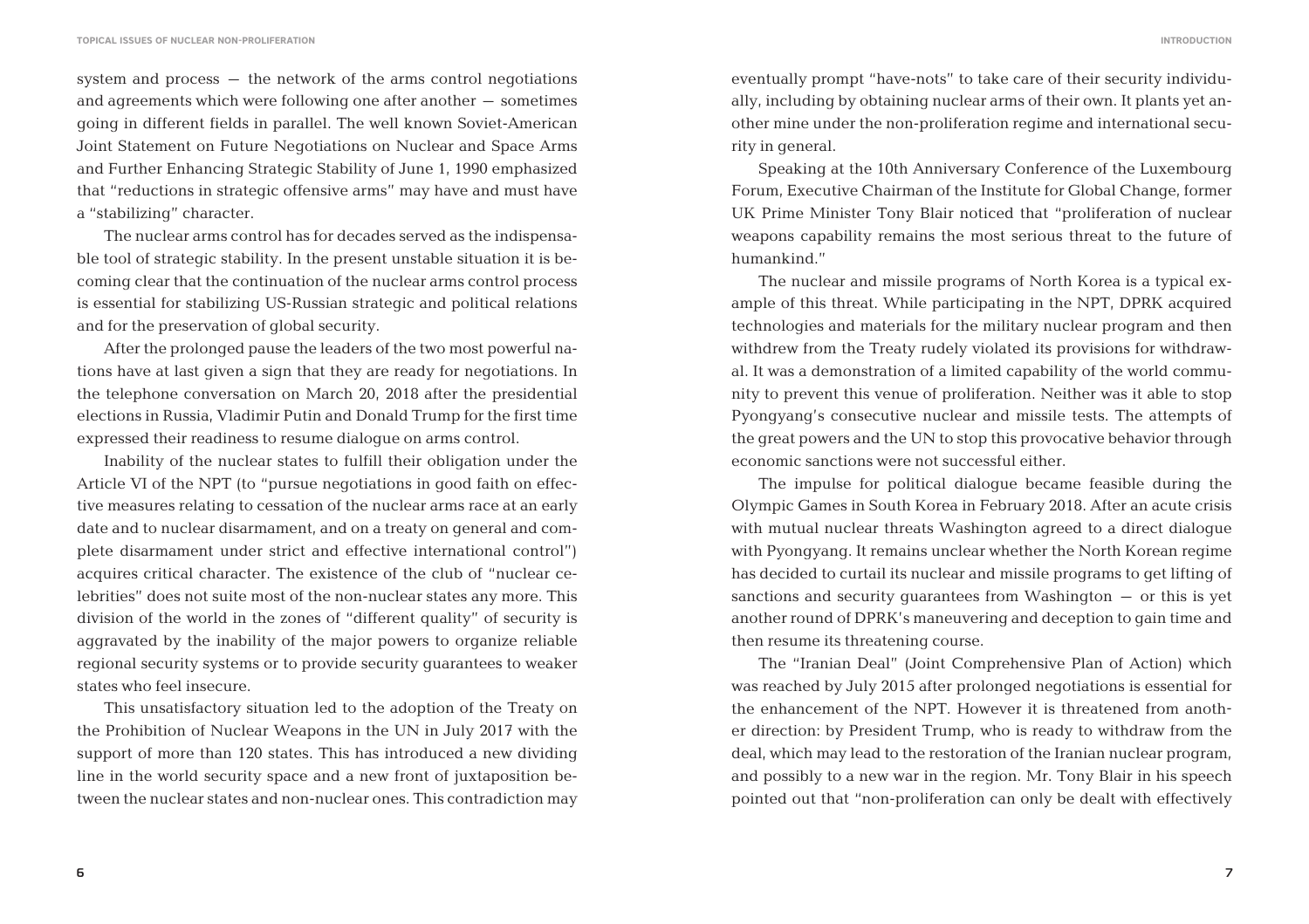by close cooperation between the main powers." The US is presently on the verge of breaking such cooperation, since it was the foundation of the JCPOA.

All these and other important issues are constantly in the center of attention of the International Luxembourg Forum on Preventing Nuclear Catastrophe. They were the subject of comprehensive professional analyses of the prominent experts from many countries – contributors of this book, based on the presentations and discussion at the 10th Anniversary Conference of the Forum in Paris in October 2017.

### **ADDRESS BY VIATCHESLAV KANTOR, PRESIDENT OF INTERNATIONAL LUXEMBOURG FORUM**

*Paris, October 9, 2017*

Ladies and Gentlemen, Colleagues, Friends!

Allow me to thank you all for taking part in this conference, held to mark the anniversary of the Luxembourg Forum. Let me remind you that this Forum was established in May 2007 following a conference held in Luxembourg that brought together more than 50 leading international experts from 14 different states, many of whom are now members of the Forum's Supervisory Board.

The world's 11 most eminent international organizations dealing with nuclear issues are with us here today, and we will be introducing their leaders and representatives to you over the course of the conference.

Since the very outset, the Forum's main objectives have been to analyze the most pressing problems relating to the regime of nuclear non-proliferation, to the nuclear arms limitation and reduction processes, to regional nuclear and missile crises, especially in Iran and North Korea, to security of nuclear materials and to the prevention of nuclear terrorism.

In order to do so, over the last ten years we have organized more than 25 conferences and roundtables involving the world's most renowned international institutions.

The results of our work have always been presented to the leaders of key states, the UN, the IAEA and other international organizations through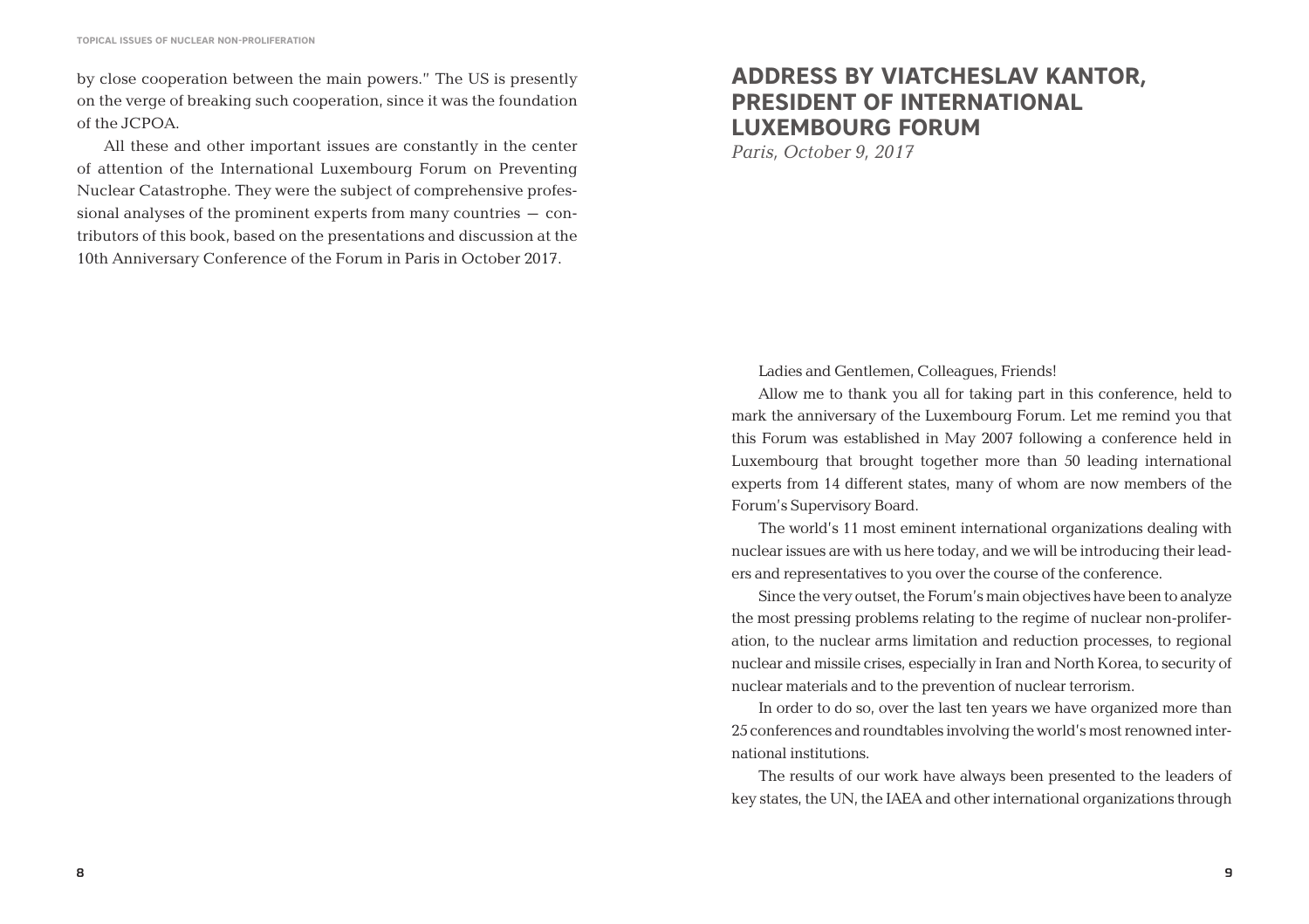declarations and statements containing concrete proposals and recommendations for managing critical situations. We usually receive a response.

Since the Forum's inception, 24 books and brochures have been published and disseminated.

Along this path we have met with both successes and setbacks. For instance, in December 2015, following a joint conference in Washington of the Luxembourg Forum and the Nuclear Threat Initiative, a well-reasoned Joint Statement was sent to the Presidents of the USA and Russia urging them to resume negotiations on the further reduction of strategic nuclear weapons. This drew prompt, but diverging responses. As early as in January of the following year, Washington reiterated its proposal to reduce the number of these weapons by about a third, whereas Moscow set out the reasons standing in the way of a new treaty.

Our proposals have at times been met with only vague responses from a number of addressees. This may be because our arguments were not convincing enough.

We will do better. The members of the Forum's Supervisory Board will see to that. The Board is made up of distinguished political figures and scientists of international renown. They are all well known to you. Unfortunately, the Board has also lost some of its members. The academician Nikolay Laverov, an outstanding scientist and administrator has passed away. Ever since his time as Deputy Prime-Minister of the Soviet Union and Vice-President of the Russian Academy of Sciences, Nikolay had a perfect grasp of all the ins-and-outs of nuclear matters. Also, due to an excessive workload, one of the founders of the Forum, Mohammed ElBaradei, the former head of the IAEA and one-time presidential candidate in Egypt, is unable to continue his activities as a member of the Supervisory Board.

But its ranks are also being replenished. This year, Henry Kissinger joined the Board, and we are certain that he will make a significant contribution to enhancing the Forum's work.

Every year, the members of the Supervisory Board provide a rather critical assessment of the Forum's work and recommend relevant issues for further analysis. That is why we can always hope to work more effectively.

That is the current state of the Luxembourg Forum.

I believe I must point out that 2017 has been marked by a previously unimaginable level of uncertainty in almost all areas that fall within the remit of the Luxembourg Forum and its fellow international organizations. Just take this example: next year, the US and Russia are supposed to complete the reduction of their strategic weapons, in accordance with the New START Treaty signed in Prague; however, for the first time in the history of the two nuclear super-powers' mutual relations, negotiations on further reducing nuclear arsenals are bogged down in stagnation.

Tensions have been mounting due to mutual grievances concerning the implementation of the Intermediate-Range Nuclear Forces Treaty. The joint program on surplus plutonium has been frozen, and the joint work of nuclear scientists has been suspended.

Washington is highly critical of the nuclear agreement with Iran, whereas Teheran is threatening to withdraw from the agreement and to resume its weapons program. The situation on the Korean peninsula is ever tenser and has hit a critical peak due to Kim Jong-Il's nuclear and missile provocations.

Past experience clearly shows that without negotiations on the limitation of strategic weapons based on the balance of nuclear forces, an uncontrollable arms race towards this most destructive weapon becomes inevitable.

However, it is often said that the relations between Russia and the US in this field are non-existent, but that is an exaggeration. So far, the New START Treaty, which is due to expire in 2021, has been being fully implemented. Every year, the parties carry out dozens of on-site inspections of the other's land-based launch pads, submarine missile-carriers, heavy bombers, and exchange hundreds of verifiable notifications about the state of their nuclear forces. And there have been no mutual recriminations whatsoever!

Reliable information has emerged about consultations having started on extending the New START Treaty by five years, a possibility foreseen by the Treaty's text. But it would be far better to sign a new Treaty on the further reduction of strategic nuclear forces.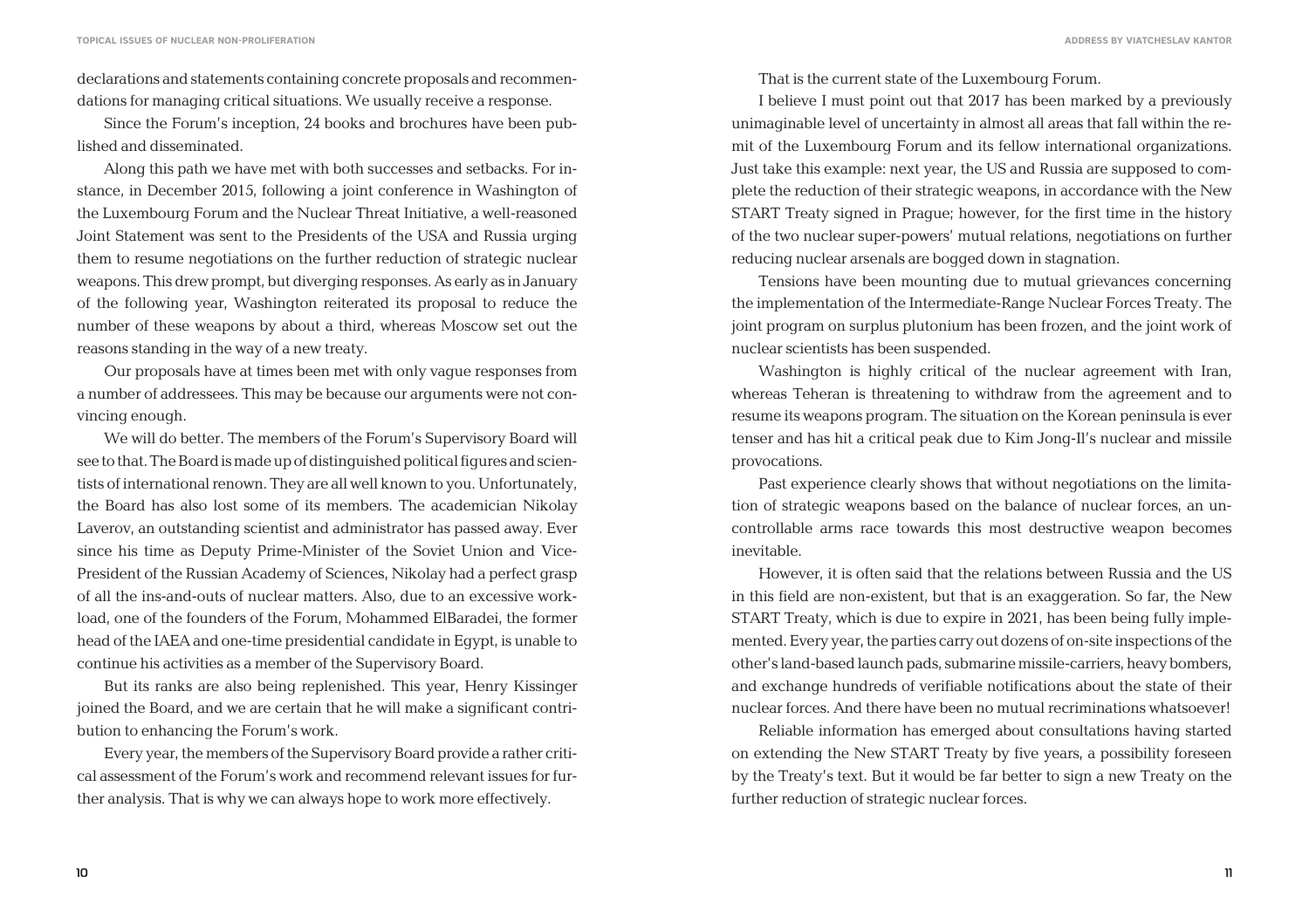The main priority now is to preserve the open-ended Treaty on the Elimination of Intermediate-Range and Shorter-Range Missiles, the parties having accumulated mutual grievances concerning compliance with its provisions. Already there are signs that the treaty might be repudiated. The USA appears ready to start preparing to produce weapons types that are prohibited under the INF Treaty.

Terminating this treaty could spell disastrous consequences for Europe, Russia and the United States, because the reasons that compelled the parties to sign it in 1987 carry even more weight in today's new conditions, threatening all of Europe with a massive nuclear strike. Every so often we hear about fresh consultations aimed at solving the parties' mutual complaints, but what is really needed is more responsible action from Moscow and Washington.

EU and IAEA leaders welcome the nuclear agreement with Iran and the progress in its implementation, which is reason for optimism concerning the sustainability of the agreement. But that does not mean it is not necessary to strictly monitor both its implementation and Iran's missile program.

I will not draw out my remarks now by expounding on the situation on the Korean peninsula, you are all aware of it. There will be ample opportunity throughout the conference for views and recommendations on this issue. I would just draw your attention once again to history, which has shown that attempts to placate aggressive, totalitarian regimes tend to lead to catastrophic consequences.

In sum, it must be underscored that, as things stand now, the global situation will in no way help strengthen the nuclear non-proliferation regime or encourage more joint and closely coordinated actions by leading states to prevent nuclear terrorism.

From what I understand, participants of our conference have concrete proposals to make for addressing the challenges in these fields, which is why I wish us every success.

#### **I. CURRENT STATE AND PROSPECTS OF NUCLEAR ARMS CONTROL**

#### 1.1. AFTER THE END OF BILATERAL NUCLEAR ARMS CONTROL1  *Linton Brooks2*

In only slightly more time than it will take to read this essay, the United States and the Russian Federation can destroy each other as functioning societies no matter who attacks first. This condition, often called Mutual Assured Destruction, makes deliberate nuclear war irrational. Because neither side can be certain of controlling escalation (especially once the nuclear threshold is crossed), conventional war between nuclear states is also too risky to contemplate.3

For over four decades Mutual Assured Destruction played a major role in preventing war between the United States and the Soviet Union. Despite this, it remains a frightening and unsatisfactory concept. As

Once again, I would like to thank all of you for coming to this conference.

Thank you for your attention.

<sup>1</sup> While this paper is based on my experience both within government and in unofficial dialogues, these are personal views and do not necessarily reflect the official position of the US government or any organization with which I am affiliated. The conceptual portions of this paper draw heavily on "US Perceptions of Sino-American Strategic Stability," a background paper prepared for a May 2017 workshop US-China Strategic Stability and Japan sponsored by the Carnegie Endowment for International Peace. See also Brooks L. Can the United States and Russia Reach a Joint Understanding of the Components, Prospects and Possibilities of Strategic Stability? In *Revitalizing Nuclear Arms Control and Non-Proliferation,* Moscow: National Institute of Corporate Reform, 2017. Pp. 80-95. I am grateful to Elbridge (Bridge) Colby, John Harvey, Micah Lowenthal, Mira Rapp-Hooper, James Schoff, Brad Roberts and Heather Williams for comments on those earlier papers and, in the case of Brad Roberts, for allowing me to participate in a series of workshops on stability which have helped shape my thinking. I alone am responsible for the use I have made of their insights.

<sup>2</sup> Linton Brooks – Member of the International Advisory Committee of the International Luxembourg Forum on Preventing Nuclear Catastrophe; Non-resident Senior Adviser at the Center for Strategic and International Studies; Ambassador (USA). Ambassador Brooks has over 58 years of military and national security experience, including serving as the chief US negotiator of the first Strategic Arms Reduction Treaty and as the Administrator of the US National Nuclear Security Administration, responsible for the US nuclear weapons program. He is now an independent consultant and analyst.

<sup>3</sup> This essay assumes this remains the view of both states. Many American analysts question whether this statement still describes the actual Russian view. See: Nuclear Posture Review 2018. US Department of Defense. February 2018. Available at: https://media.defense.gov/2018/ Feb/02/2001872886/-1/-1/1/2018-NUCLEAR-POSTURE-REVIEW-FINAL-REPORT.PDF (accessed on 15 February 2018).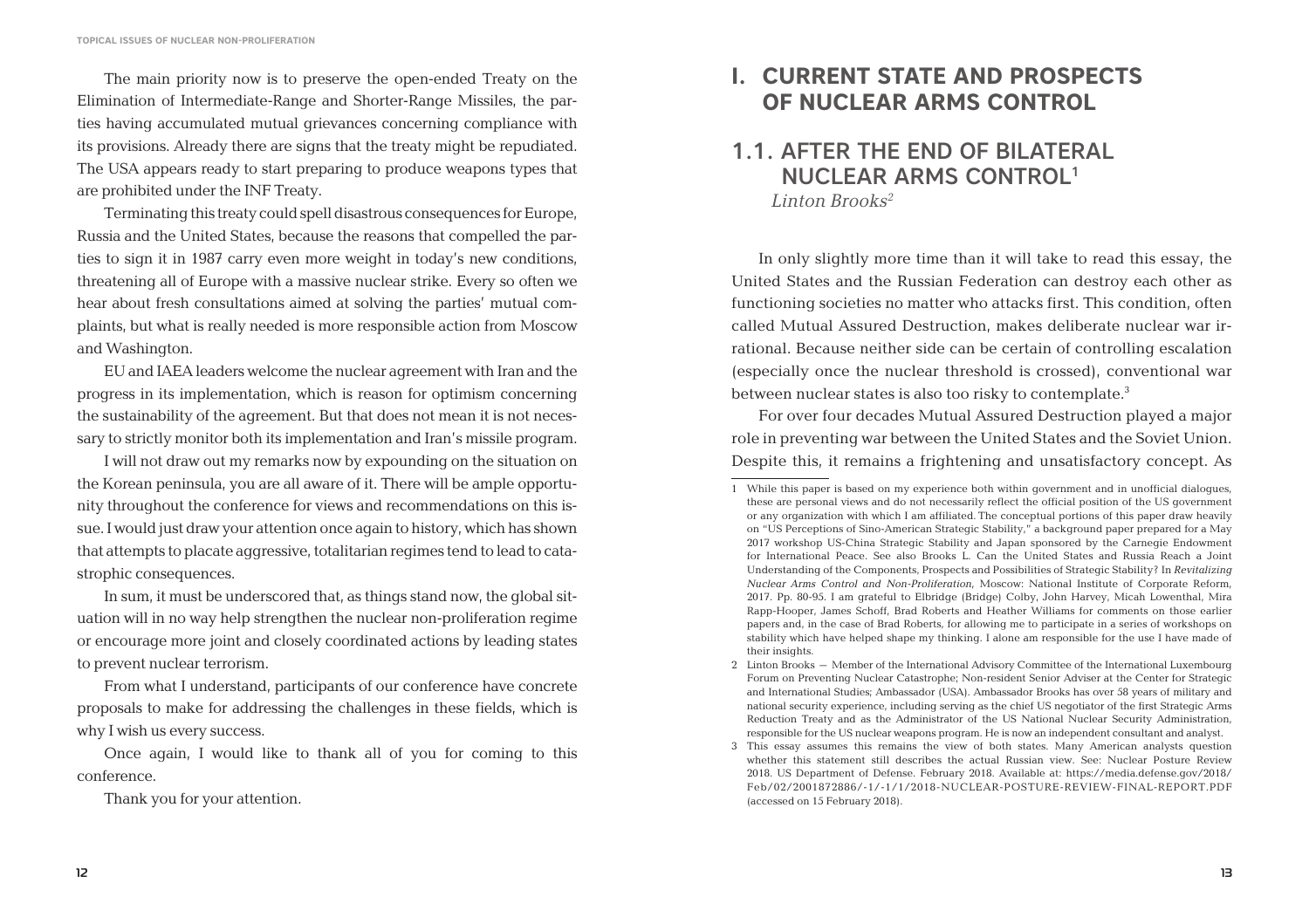a result, especially since the Cold War ended, experts have sought a way to move beyond basing their security on the ability to destroy one another. They have not found one. That is because Mutual Assured Destruction is not a policy to be embraced or rejected but a fact to be accepted and managed. One important tool in managing the inherently dangerous nuclear relationship between Russia and the United States is nuclear arms control. That tool, unfortunately, will no longer be available in a few years. This essay describes the implications of its loss and how they might be mitigated.

#### **Current status and prospects for bilateral strategic nuclear arms control**

For decades, first the United States and the Soviet Union and now the United States and Russia have used formal treaties to regulate the nuclear balance between them. Currently they are parties to two such treaties. The most recent is the New START Treaty – which Russians often call START  $III^4$  – limiting deployed strategic warheads to 1550 on each side. New START was signed in 2010, entered into force in February 2011 and will expire in February 2021. Both Russia and the United States completed the reductions mandated by the treaty on February 5, 2018. Despite the current tension in US-Russian relations (which is probably as bad as any time since the Cuban Missile Crisis) implementation has gone smoothly. Indeed, New START is often considered a bright spot in the relationship. Unfortunately, that is about to change. US-Russian bilateral nuclear arms control is about to collapse.

The probable collapse comes from US concerns over the second treaty, the 1987 Intermediate Range Nuclear Forces Treaty (INF Treaty), which bans ground-launched ballistic or cruise missiles with ranges between 500 and 5500 kilometers regardless of whether they carry nuclear or non-nuclear payloads. In 2014 the United States formally accused Russia of testing a ground-launched cruise missile that violated the INF Treaty. To protect intelligence sources the United States released no details but asserts that it has provided Russia with sufficient information to identify the violation.5 In March 2017, the Vice Chairman of the Joint Chiefs of Staff testified to Congress that the prohibited missile had been deployed.6 This conclusion is widely accepted by American experts and by members of Congress. Russia has denied any violation, claimed the information provided by the United States is insufficient for evaluation and expressed concern over three potential American treaty violations.7

This essay will not discuss the details of the INF Treaty dispute or offer proposals for its solution, which currently appears unlikely. Instead the essay will analyze the impact of the dispute on the future of the far more important strategic nuclear arms treaty. When New START was signed, it was assumed that it would be followed by a replacement treaty that would further lower weapons levels and deal with issues omitted from New START. Without solving the INF issue, it will be politically impossible for the United States to negotiate such a replacement treaty, nor could any such treaty be ratified by the US Senate.

As a result, when New START expires in 2021 the two states will

<sup>4</sup> Formally the Treaty between the United States of America and the Russian Federation on Measures for the Further Reduction and Limitation of Strategic Offensive Arms, signed in Prague on April 8, 2010.

<sup>5</sup> See Adherence to and Compliance with Arms Control, Nonproliferation, and Disarmament Agreements and Commitments. US Department of State, April 2017. Available at: https://www. state.gov/t/avc/rls/rpt/2017/270330.htm (accessed on 10 January 2018). The report provides little technical detail on the alleged violation. It notes that the United States has provided the Russian Federation Russia's internal designator for the mobile launcher chassis and the names of the companies involved in developing and producing the missile and launcher, the coordinates of the tests, Russia's attempts to obfuscate the nature of the program and the fact that the missile of concern is distinct from the R-500/SSC-7 GLCM or the RS-26 ICBM.

<sup>6</sup> Transcript of Hearing on Military Assessment of Nuclear Deterrence Requirements. US Department of Defense. March 8, 2017. P. 10. Available at: https://www.defense.gov/Portals/1/ features/2017/0917\_nuclear-deterrence/docs/Transcript-HASC-Hearing-on-Nuclear-Deterrence-8- March-2017.pdf (accessed on 10 January 2018).

<sup>7</sup> The most significant Russian charge is that the Mark 41 launcher being deployed in Europe for ballistic missile defense purposes is also capable of firing offensive missiles because the comparable sea-based system fires such missiles. Other concerns are an 18-year old dispute on what ballistic missile stages may be used in test targets for anti-ballistic missile testing and whether armed drones are prohibited cruise missiles, rather than (as the United States asserts) essentially unmanned aircraft. The Department of State set forward the US response to these concerns. See: Refuting Russian Allegations of US Noncompliance with the INF Treaty. US Department of State, December 8, 2017. Available at: https://www.state.gov/t/avc/rls/2017/276360.htm (accessed on 10 January 2018). On the Aegis Ashore Missile Defense System, the statement notes the system "does not have an offensive ground-launched ballistic or cruise missile capability." Specifically, the system lacks the software, fire control hardware, support equipment, and other infrastructure needed to launch offensive ballistic or cruise missiles such as the Tomahawk.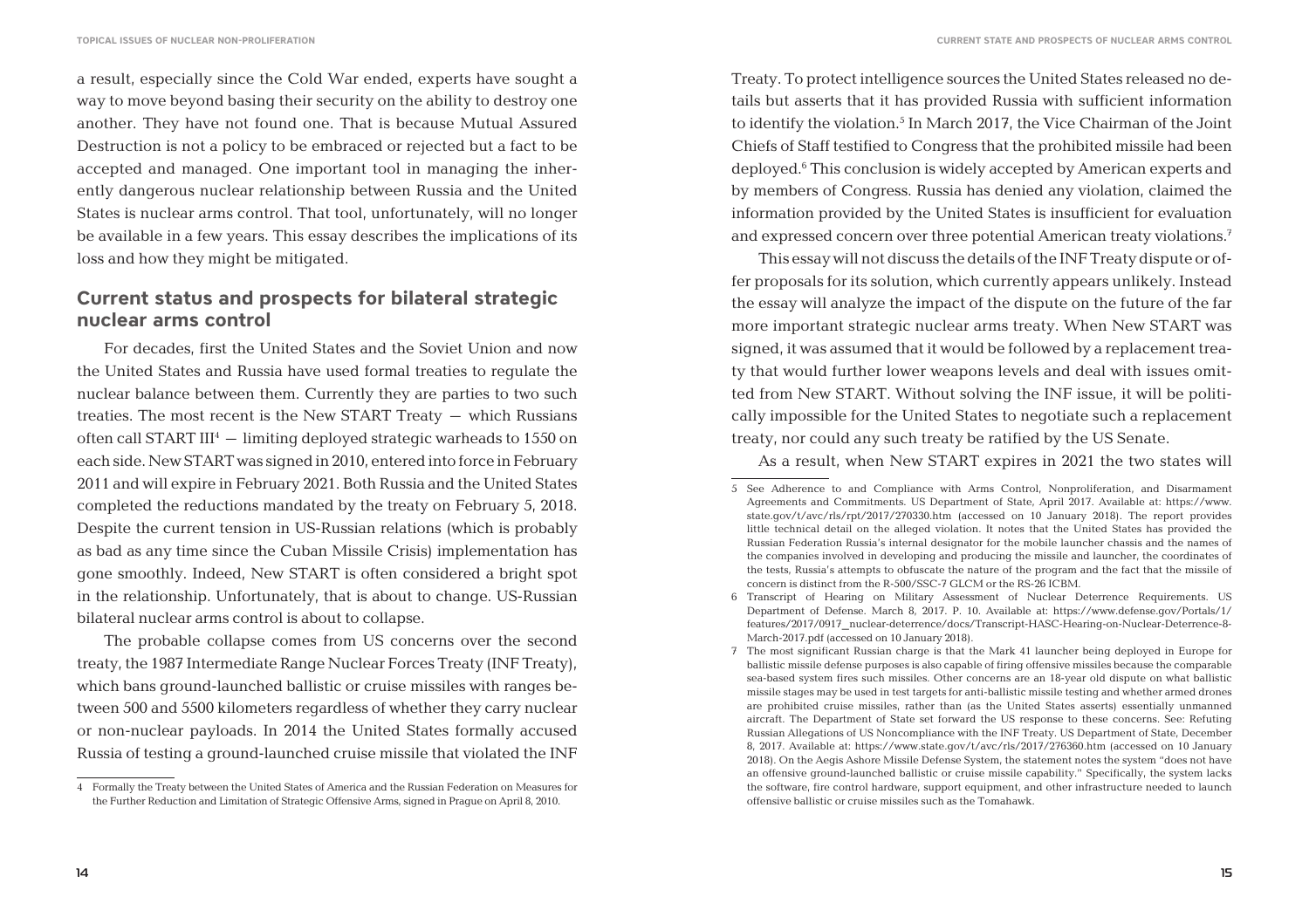face a situation where, for the first time in half a century, no treaty regulating the nuclear balance between Russia and the United States will be either in force or under negotiation. In theory, they could delay this outcome. New START allows for a single extension of up to five years without the need for ratification. Taking this option and extending the treaty to 2026 may be the only way to preserve strategic arms control after 2021. Such an extension would not be a panacea. While there are straightforward ways to resolve Russian concerns with American compliance with INF, resolving US concerns appears unlikely. Without a solution to the INF Treaty dispute, an extension only postpones the demise of bilateral arms control. But an extension would buy time to plan for a future with no formal bilateral arms control agreements.

It is unclear whether such an extension will be politically acceptable in either country. In the United States, such an extension faces significant political opposition in Congress. The new Nuclear Posture Review endorses continued participation and notes the possibility of an extension. It neither rejects nor endorses such an extension but lists a series of concerns with Russian behavior including concerns with treaty violations of additional treaties and agreements beyond the INF Treaty.<sup>8</sup> Still, there is a reasonable chance that, facing the actual prospect of no arms control, the two states could agree to an extension in 2019.

#### **Arms control and strategic stability**

Recognizing that Mutual Assured Destruction was inescapable, Cold War analysts evolved the concept of strategic stability. US experts concluded that preventing nuclear war required that neither adversary fear that the other had a viable pathway to nuclear victory and that strategic stability was therefore a mutual interest. To foster such stability, the two superpowers sought policies, forces, and postures that met three criteria:

• In time of great crisis, there is no incentive to be the first to use military force ("crisis stability").

- In crisis or conventional conflict, there is no incentive to be the first to use nuclear weapons ("first strike stability").
- Neither side believes they can improve their relative position by building more weapons ("arms race stability").

Because the goal of strategic stability is the prevention of war, especially nuclear war, these criteria are irrelevant unless there is at least some possibility of conflict between two states. Strategic stability exists when war is possible but can be made significantly less likely by the policies, forces, and postures the two sides adopt.

Facing both a relationship characterized both by the reciprocal ability to inflict devastation and by growing tension between them, Russia and the United States have concluded that the concept of strategic stability remains valid, although their understanding of the details is not totally consistent. Both US and Russian analysts believe that the concept needs to be expanded to recognize new technological factors. At a minimum, ballistic missile defenses play a more significant role than they did throughout most of the Cold War and must be included in any broad analysis of stability. Most experts believe that developments in space and cyberspace must also be considered, although they are uncertain about how to do so. Russian experts tend to favor a broader concept of strategic stability than do US experts. For example, they routinely express concern about the effect on strategic stability of long-range conventional precision strike capabilities (especially sea-launched cruise missiles).9

Despite these differences, virtually all experts agree that, at a minimum, strategic stability requires creating a world where there is no structural incentive to be the first to use force or the first to use nuclear weapons and where building more or different weapons cannot change the situation. If this is the goal, bilateral arms control can enhance strategic stability in at least three ways. First, the existence of formal arms control agreements demonstrates that each side respects the other and recognizes that the strategic nuclear relationship between them is

<sup>8</sup> Nuclear Posture Review 2018… P. 73.

<sup>9</sup> For additional discussion, see Brooks L. Can the United States and Russia Reach a Joint Understanding of the Components, Prospects and Possibilities of Strategic Stability?.. (note 1) from which much of the discussion in this section is drawn.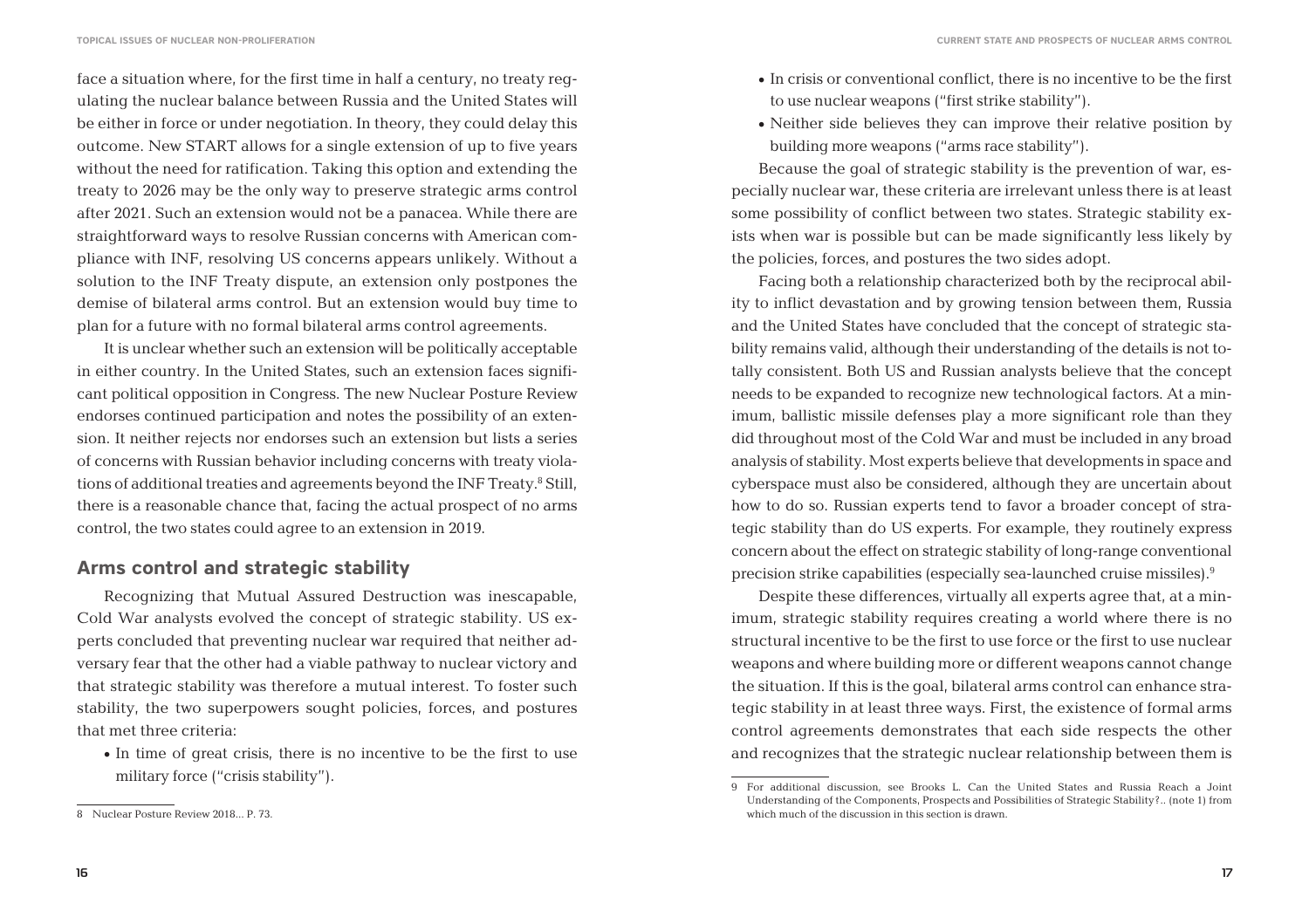important. Such agreements also explicitly codify the equality of the two sides, providing clear and public acknowledgement that neither side seeks superiority over the other. They thus help avoid arms races.

Second, arms control treaties can encourage stabilizing force structures. New START, for example, treats bombers (which are unsuitable for a first strike) more leniently than ballistic missiles. Earlier treaties have sought to shift forces away from fixed ICBMs carrying multiple warheads and toward sea-based, mobile or single-warhead missiles. Virtually all US analysts believe that in a crisis fixed ICBMs carrying multiple warheads are subject to pressures to "use or lose" and thus are particularly destabilizing.

Finally, formal treaties with their data exchanges and confirming inspections provide exceptional transparency. Transparency leads to predictability and predictability in turn enhances stability. For many American analysts, including the present writer, this enhanced predictability is the most important benefit of the New START Treaty.

#### **Consequences of a post-arms control world**

While Russia and the United States should work toward an extension of New START, preferably before 2020 and what is likely to be a contentious US presidential campaign, they also need to begin discussing how to limit the damage to their political and strategic relations if the treaty expires with no plans for replacement. Because arms control is not an end in and of itself, but rather a means to ensure national security and international stability, the two states should start by discussing the specific problems the end of the treaty will cause. For the United States, one problem is the loss of transparency and predictability, which enhance stability. For Russia, bilateral arms control symbolizes the respect and equality that the country expects and deserves. For both states, the New START Treaty is one way to assert compliance with Article VI of the Nuclear Non-Proliferation Treaty<sup>10</sup> and help to preserve the international

non-proliferation regime. Both sides have a policy of maintaining rough strategic parity with the other; strategic arms control allows doing this without reigniting an arms race. There are doubtless other benefits that further thinking and discussion will reveal.

#### **Mitigation**

After the two sides have determined the specific benefits of New START, they should jointly see how, if at all, it is possible to mitigate the consequences of its lapse. They might, for example, continue exchanging periodic data on our strategic forces as a confidence building measure. They might even agree to limited inspections to verify the number of warheads on ballistic missiles, the most important limit that cannot be verified by national technical means.11 They might exchange plans annually with ten-year projections of their strategic forces and take a politically-binding commitment to promptly notify one another of any near-term changes.

To deal with concerns over seeking to maintain rough strategic parity by re-initiating an arms race, the United States and Russia might agree that neither would expand their forces above New START levels provided the other side showed comparable restraint. This could be done by reciprocal speeches or by a joint statement to either the 2020 or 2025 Review Conference of the Nuclear Non-Proliferation Treaty or to the United Nations Security Council.

To show that they can cooperate on a basis of respect and equality, the two states might intensify cooperation under the Global Initiative to Counter Nuclear Terrorism, which Russia and the United States cochair. They might focus this effort on preventing onward proliferation from North Korea if, as seems probable, near term denuclearization of the Korean peninsula is not attainable in the next few years.

In 2017, 122 states (none of which possess nuclear weapons or are

<sup>10</sup> Article VI requires parties to "pursue negotiations in good faith on effective measures relating to cessation of the nuclear arms race at an early date and to nuclear disarmament..."

<sup>11</sup> This proposal is more ambitious than it may appear. While inspections under the Cooperative Threat Reduction program did not require a treaty, they did require a formal bilateral agreement which may not be politically feasible. Further, there may be issues under US domestic law with disclosing ballistic missile loadings in the absence of a treaty.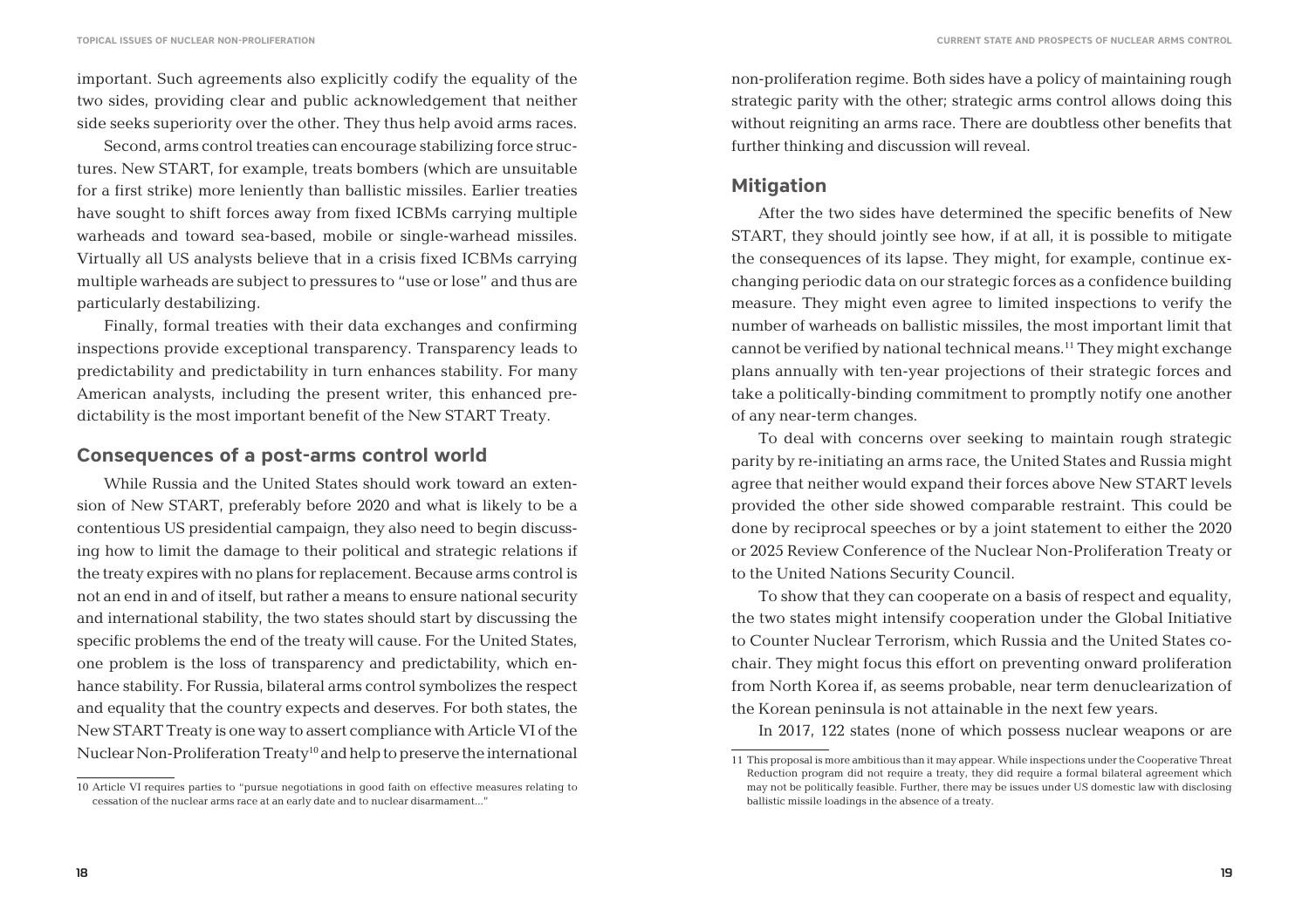allied to states that do) signed the Treaty on the Prohibition of Nuclear Weapons, in large part to symbolize their frustration with the slow pace of nuclear disarmament. While the new treaty is not binding on either Russia or the United States, the number of signatories virtually guarantees that the 2020 Non-Proliferation Treaty Review Conference will be contentious. The risk is not that the Review Conference will "fail." Russia and the United States should be concerned with whether the risk of proliferation increases, not with whether a consensus document can be negotiated. Still, it will be politically useful for the two leading nuclear states to present a common view. In addition to a voluntary agreement to remain at or below New START levels, a joint initiative to help states comply with UN Security Council Resolution 1540 and a parallel initiative to revitalize discussions on controlling fissile material could provide modest signals of support for the non-proliferation regime and Article VI.

#### **The way ahead**

The solution to the problems raised by the end of formal strategic agreements, like the solutions to many international relations disputes, begins with candid communications. The ideas presented in this paper are obviously rudimentary. More thinking, discussion and analysis is needed. Russia and the United States should begin both official and unofficial discussions of how to proceed following the expiration of New START. These discussions should take place even if New START is extended, since such an extension only postpones the issue. The strategic stability talks held in Helsinki in September 2017 could serve as a venue if  $-$  as many hope but the two governments have not yet agreed – they become the beginning of a regular process.12 Any such talks should be candid and confidential.

Only official discussions can reach agreement. But official discussions may not be appropriate for informal brainstorming about possible approaches. In official discussions it is very difficult for senior participants to advance ideas that go beyond their government's formal position. Despite the inevitable claims that these are simply "personal opinions," the other side will assume they are formal proposals. Therefore, official discussions should be supplemented by discussions between experts who are deeply familiar with their government's thinking and have sufficient access to get promising new ideas to appropriate senior officials. The prerequisite for either form of discussion is sound and creative internal analysis.

Both formal and unofficial discussions should also deal with issues where formal arms control has been less than successful. In their seminal work in arms control theory, *Strategy and Arms Control*, 13 Thomas Schelling and Morton Halperin treated "arms control" as a concept much broader than restraint codified in formal, legal agreements. Their concept encompassed any form of cooperative measures, including, for example, military-to-military discussions. It is time to implement that broader concept.

The author has presented these ideas in five separate forums during the last few months of 2017.14 No Russian expert has agreed that the discussions described above are necessary. Many Russian colleagues have seen the proposal as a distraction from "working on the next treaty." These experts appear to misunderstand the degree to which concern with the INF Treaty issue is dominating US thinking. Without an unlikely breakthrough, there will not be a "next treaty" for many years, if ever.

The United States and the Russian Federation have from now to 2021 (or perhaps to 2026) to devise and implement a transition from formal treaties to less formal ways to manage our strategic relationship and sustain mutual restraint. They should use that time to find ways to enhance stability. They may even find that a less formal approach allows us to address issues the two states have been unable to deal with to date. Three examples:

<sup>12</sup> The September 12, 2017 meeting was formally described as covering "issues of strategic stability" with no further amplification. The delegations were headed by Russian Deputy Foreign Minister Sergey Ryabkov and US Under Secretary of State for Political Affairs Thomas Shannon. This is the appropriate level for such discussions: senior enough to matter but able to devote more time than is typically available at ministerial-level meetings

<sup>13</sup> Schelling T.C., Halperin M.H. *Strategy and Arms Control*. Martino Fine Books, 2014.

<sup>14</sup> The Aspen Forum, Luxembourg Forum, Moscow Non-Proliferation Conference, strategic stability discussions between the US and Russian Academies of Science and a track 2 discussion sponsored by two prestigious institutions.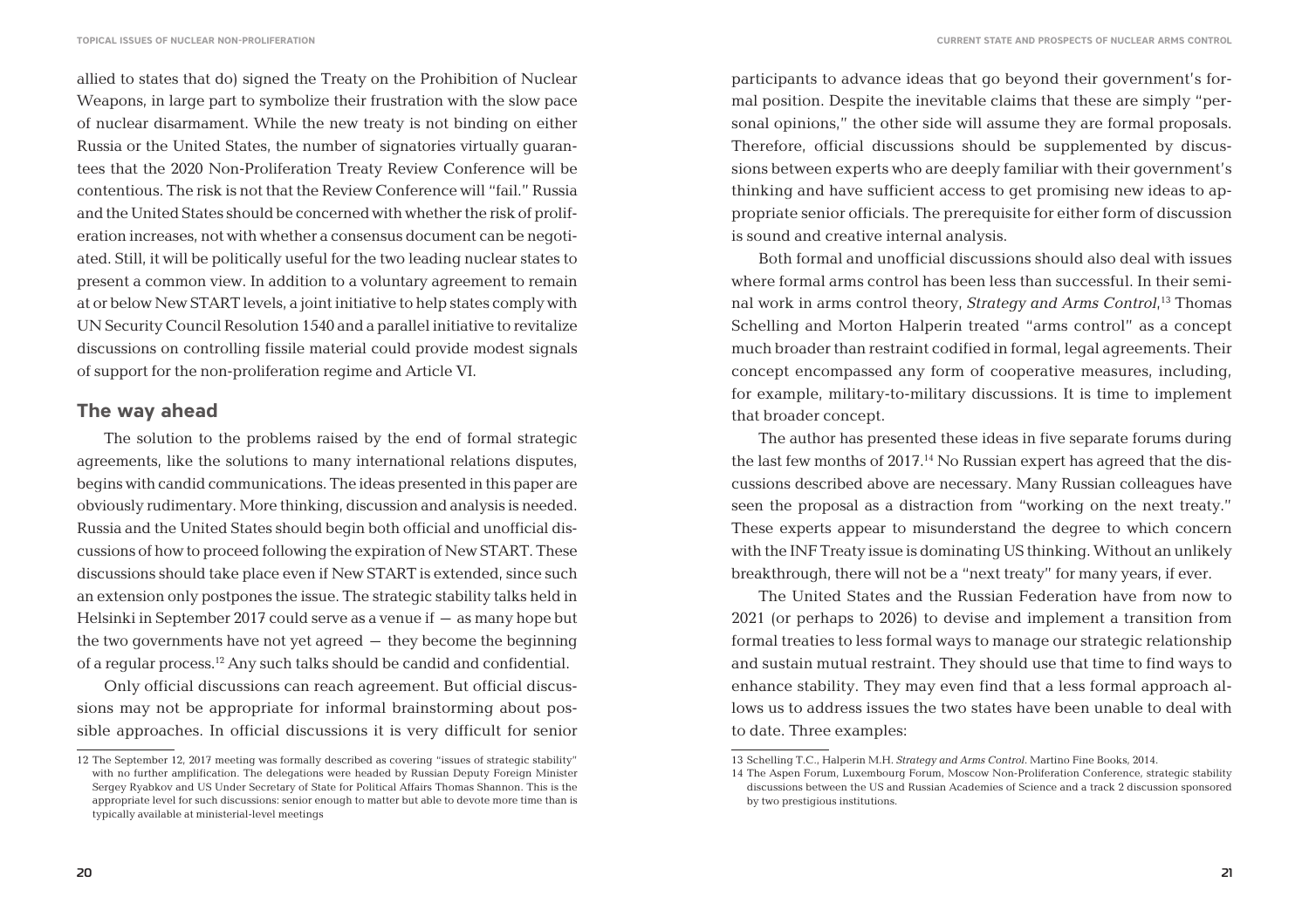- Both states worry about China's emergence as an economic and military power and the lack of clarity over China's nuclear forces. China will not join formal arms control talks until Russia and the United States reduce drastically below current levels. China might, however, participate in strategic stability discussions that would allow it to clarify its thinking and demonstrate restraint. Ideally other states with nuclear weapons might subsequently join those discussions.
- Currently Russia and the United States lack a process for exchanging information and concerns on non-strategic nuclear weapons, missile defenses, and other areas of mutual interest. Less formal approaches might help us develop such a process.
- Finally, existing treaties do an inadequate job of dealing with crisis stability. The two sides should consider resuming military-to-military discussions or, if that proves infeasible, $15$  should examine how to mitigate the risks to crisis stability that have arisen from truncating the military dialogue.

This has been a gloomy essay to read – and to write. But the problem will not be improved by ignoring it. The era of formal Russian-American strategic arms control is coming to an end, at least for a while. It may not be possible to prevent such a result but thinking through the consequences can minimize the harm to US-Russian relations, to international stability and to the cause of peace. That thinking should begin now.

#### 1.2. NUCLEAR ARMS CONTROL: STATE OF PLAY AND PROSPECTS *Vladimir Dvorkin1*

Nuclear arms control is understood to apply to strategic arms, intermediate and shorter range nuclear weapons, and tactical nuclear weapons.

It is forever being said that the negotiations on strategic arms have bogged down to an unparalleled degree. Reports suggest consultations could extend the 2010 Prague New START Treaty for another five years, but the prospects for such an agreement remain ambiguous.

US and Russian grievances over the INF Treaty are public knowledge. Periodically consultations are held, but the jury is still out.

There have been no consultations on tactical weapons at all since the unilateral reductions in the 1990s. The numbers at which experts put them have not been confirmed or denied officially.

One unquestionably positive factor is still the parties' virtually perfect compliance with the terms of the New START Treaty: the 18 annual inspections of ICBM launchers, subsurface launch platforms and

<sup>15</sup> In response to the Ukraine crisis and the annexation of Crimea, the Obama Administration ended what it considered routine interactions while maintain cooperation in areas like counter-terrorism and New START that were crucial to joint security. Unfortunately, it erred in treating military-tomilitary discussions as routine. In fact, in times of tension like the present, such discussions are more important, not less. Unfortunately, the restriction has been codified in law and may be difficult to reverse.

<sup>1</sup> Vladimir Dvorkin – Chairman of the Organizing Committee and Member of the International Advisory Committee of the International Luxembourg Forum on Preventing Nuclear Catastrophe; Principal Researcher of the Center for International Security at the Primakov National Research Institute of World Economy and International Relations, Russian Academy of Sciences; Full Member of the Russian Academy of Missile and Artillery Sciences, Russian Engineering Academy, International Engineering Academy, Academy of Military Sciences, and Tsiolkovsky Russian Academy of Astronautics; Professor, Ph.D., Major General (retired) (Russia).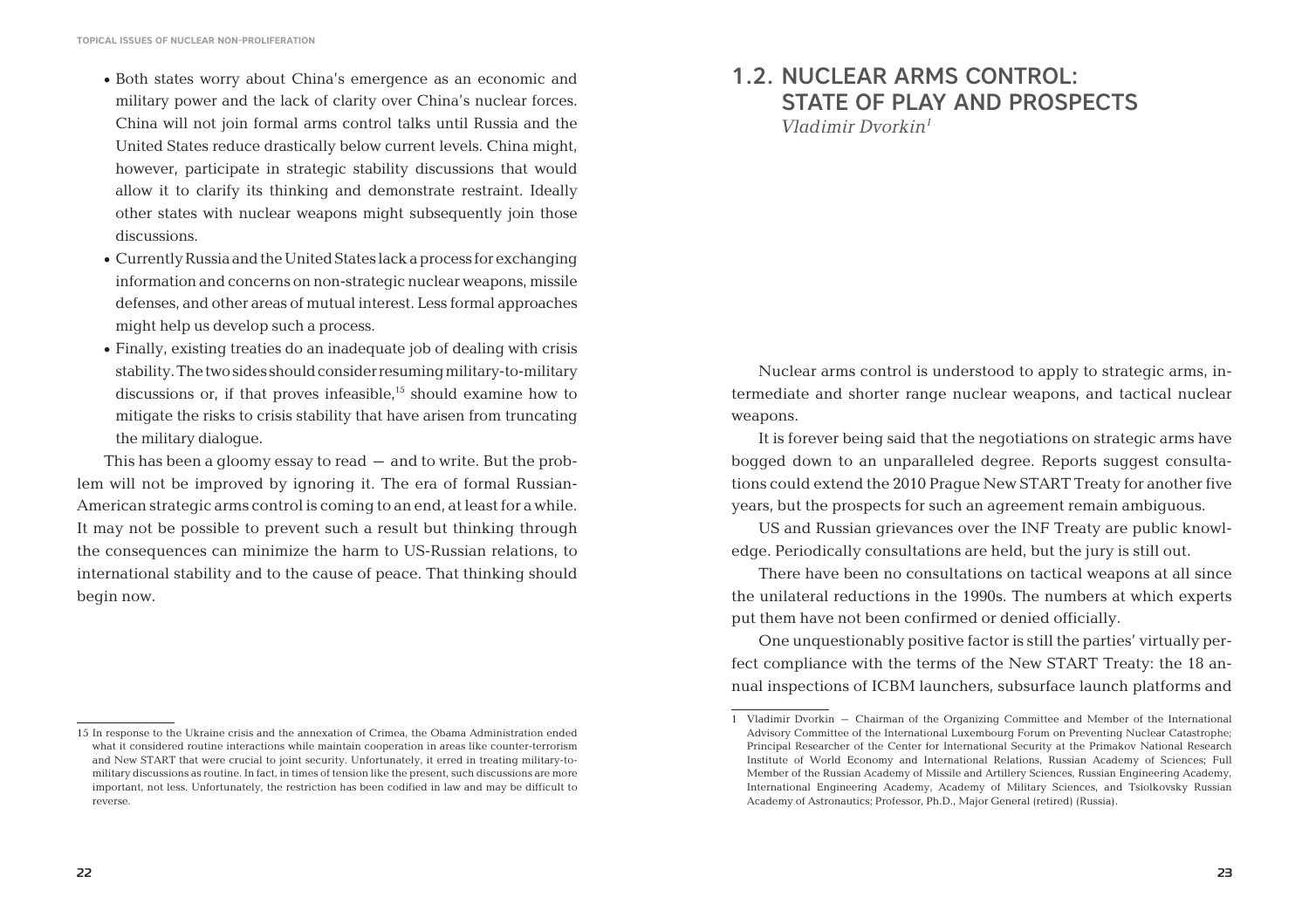heavy bombers; and the dozens of verified notifications on the status of weapons, replacements, flight tests, deployments, etc.

History is irrefutable in teaching us that where no such information is available, naturally and inevitably there will be a build-up of each side's forces and capabilities, leading to an increase in the quantity and sophistication of weapons at considerably greater cost. In management theory this translates into a self-reinforcing system which inexorably grows unstable: i.e. a nuclear arms race.

A negligible portion of intelligence may be gained by national space-based surveillance means, but that is wholly inadequate. For example, the actual number of warheads on the ICBM or SLBM for which they have been designed and tested cannot be determined. According to the most recent Treaty, four warheads may be installed on a Trident-II SLBM, but it is also possible to equip it, in the absence of verification, with 8 more powerful warheads, or even as many as 12 less powerful ones. All Minutemen-3 ICBMs can be fitted with three warheads each, which would mean nearly tripling the nuclear payload. Similar options are also available in Russia.

To repeat then: this is a direct path to a nuclear arms race.

The breakdown of the INF Treaty is no less of a threat, given the mutual claims of treaty violations.

The US accuses Russia of having developed and tested groundlaunched cruise missiles in 2014 with a range exceeding 500 km.

Russia charges the US with using Hera target missiles  $-$  (on a par with intermediate-range ballistic missiles) – to test missile defense systems, as well as with developing Predator and Reaper attack drones with a range of over 500 km. The main point of contention is over deployment in Romania and later in Poland of missile defense systems with Mk-41-equivalent launchers on US Navy vessels capable of firing not just Standard Missile-3 (SM-3) type ABM interceptors but Tomahawk cruise missiles as well, capable of ranges up to 2500 km.

Since things have as yet to come to a full-scale confrontation, such recriminations might be resolved fairly straightforwardly within the permanent special verification commission set up originally for that purpose.

However, the points at issue are not about to find any practical solution in the current climate, and the future of the INF Treaty is in danger. For the Treaty to cease to have effect now, though, would propel relations between Russia and the West back into an intransigent Cold War style confrontation far worse than was the case during the mid-1980s of the last century.

New and ever more effective ballistic and cruise missiles would appear in Europe, coming to hug Russian borders considerably more. Costly missile systems would have to be developed and deployed, exposing large urban administrative and industrial centers and their tens of millions of residents, as well as the entire NATO infrastructure and European seaports to the risk of a nuclear strike. That is why withdrawal from the INF Treaty is seen as utterly unacceptable, and disastrous for Russia, the US, and Europe.

Some postulate that neither the leaders of nuclear states nor public opinion would countenance a nuclear arms race. Occasionally modernization and development of new strategic systems are seen to be part of such a race, though if such processes take place within the scope of arms limitation and reduction treaties, that would still fall short of the race.

What is perceived to confound new START talks are global and regional missile defense systems; non-nuclear high-precision means of wielding a disarming strike, including Prompt Global Strike capabilities; the lack of a ban on space-, land-, air- and sea-based weapons systems designed to hit targets in space or from outer space; third country nuclear weapons; and the use of cyber weapons.

Experts' findings at the Luxembourg Forum and in other organizations confirm that the case for such impediments is not so much about destabilizing military factors as about political hurdles. They could be overcome entirely, if we are to judge from the experience of previous decisions adopted under considerably more fraught political and military circumstances by the historic leaders of the two mightiest nuclear states.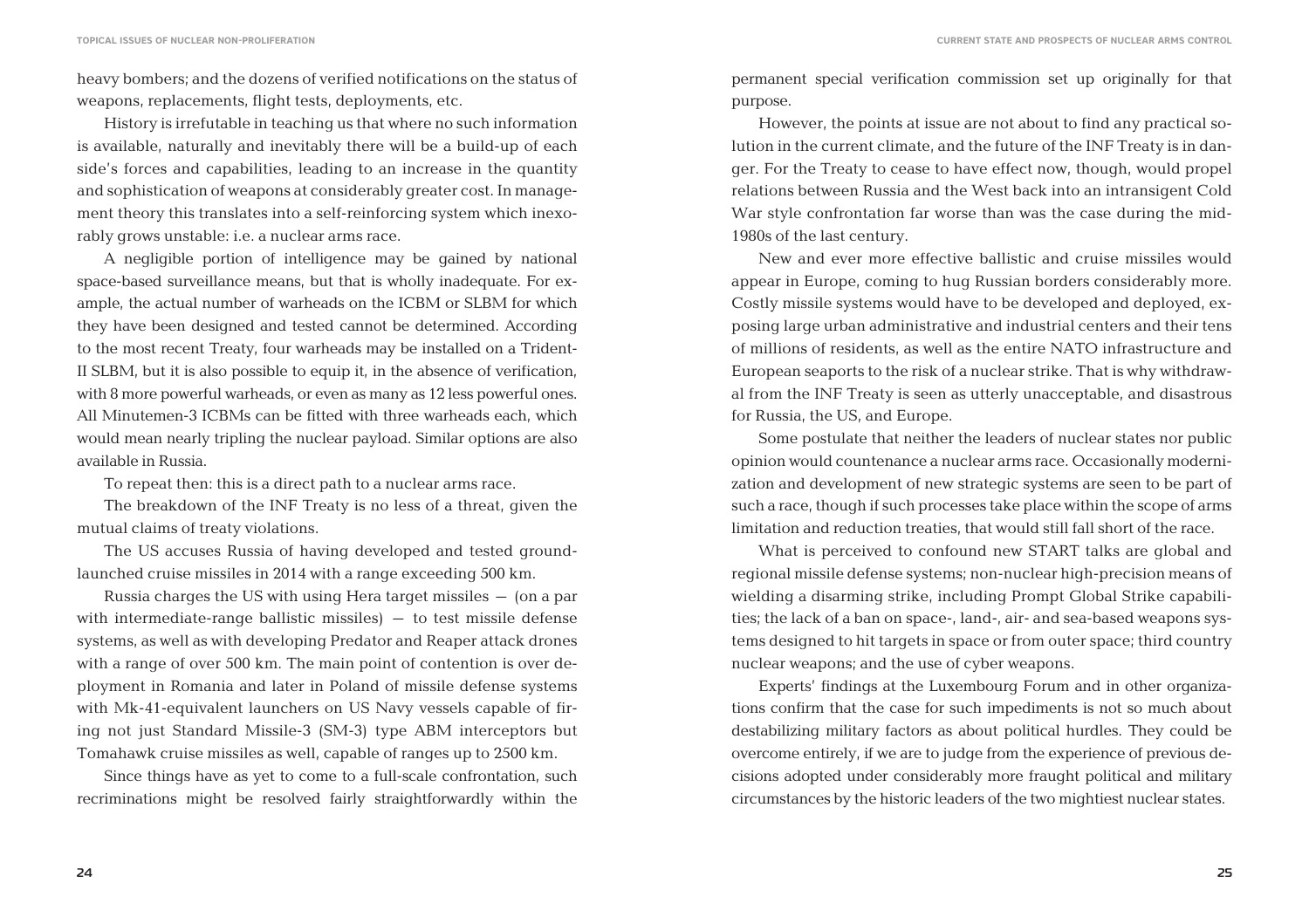#### 1.3. THE FUTURE OF NUCLEAR ARMS **CONTROL**  *Robert Legvold1*

The question can and should be asked in three ways: what is the likely future of nuclear arms control? What could be the future of nuclear arms control? And what should be the future of nuclear arms control? The three questions involve not simply probabilities, but perspective. That is, not simply the chances that the effort to control nuclear weapons will go forward in some form or even whether it matters, but why it matters and in what context.

Start with the first question, what is the likely future of nuclear arms control? Nearly always this refers to the status and future of arms control arrangements between the United States and Russia. The answer these days, given the poisoned relationship between the two countries, is bleak. (With a moment's reflection, the fact that there never has been an agreement limiting nuclear arms between other nuclear powers and none in prospect simply adds to the bleakness.)<sup>2</sup> As Alexey Arbatov wrote in 2015, "It is obvious that the world is presently facing the most serious and comprehensive crisis in the fifty-year history of nuclear arms

control."3 Few experts on either side would bet that the United States and Russia will manage to salvage the tattered remains of what they, in fits and starts, laboriously negotiated over forty-years. The prospect of saving the INF treaty appears to dim with each passing month. Both the intractable nature of the two countries' negotiating positions and the politics of the issue in their deepening standoff militate against that. Even if they agree to extend New START in 2021 (far from a certainty, if the INF treaty collapses), many expect the end of the five-year extension to be the end of the road for strategic nuclear arms control.<sup>4</sup>

That leaves the other two questions. In thinking about what could or should be the future of nuclear arms control, were circumstances to change, the choice is between two fundamentally different analytical frameworks. The first – and the one most likely to frame the answer to the question of what could be the future of nuclear arms control – focuses on the nuclear regime as it is and strategic nuclear arms control as it has been. The first, the regime, was the product of the Cold War bipolar nuclear world, and the second, the arms control process, was designed for it. The chief objective ultimately came to be achieving and then preserving "strategic stability" in the US-Soviet nuclear relationship. Strategic stability had two parts: First, crisis stability, the crucial notion that, if each side had the wherewithal to ride out an initial nuclear attack and retaliate with devastating force, in a crisis neither side would care or dare to use nuclear weapons.

To that end, over time, they cut short a de-stabilizing offense-defense race by banning all but very limited ballistic missile defense systems, reduced each side's ability to destroy the other side's land-based ICBMs by banning in 1991 MIRVed ICBMs, eliminated an entire class of weapons (intermediate-range nuclear arms) that are particularly destabilizing in a European context, and, along the way, created a nuclear hotline and risk reduction centers. The enterprise was overwhelmingly

<sup>1</sup> Robert Legvold – Marshall D. Shulman Professor Emeritus, Department of Political Science and the Harriman Institute, Columbia University; Ph.D. (USA).

<sup>2</sup> This is not to diminish the importance of the 1988 India-Pakistan Agreement on the Prohibition of Attack against Nuclear Installations and Facilities or the annual exchange of lists of nuclear installations and facilities that occurs under it.

<sup>3</sup> Arbatov A. *An Unnoticed Crisis: The End of History for Nuclear Arms Control?* Carnegie Endowment for International Peace, June 2015. P. 22.

<sup>4</sup> Linton Brooks makes the case well in his chapter in this book (see the previous chapter).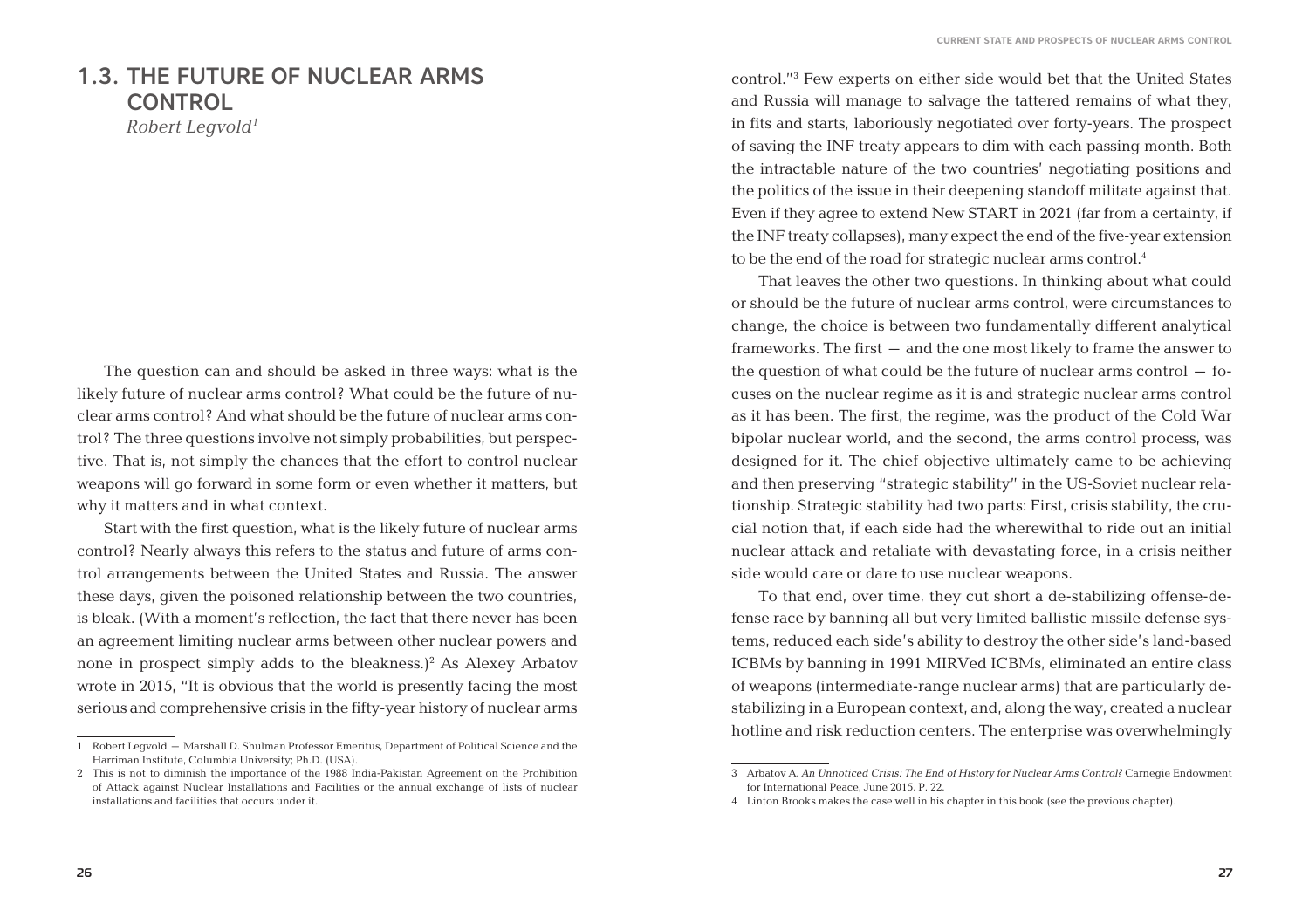of and by the two countries that in 1986 held more than 99 percent of the world's nuclear weapons, albeit it also was for a world spared a nuclear catastrophe.<sup>5</sup> Then and now crisis stability and strategic stability were and are often treated as one and the same. But over the course of the Cold War, placing limits on an open-ended nuclear arms race was also seen as contributing to strategic stability.

The two countries sought arms race stability not only by eschewing the competition that a full-scale effort to build an effective ballistic missile defense system would unleash, but they also placed a cap on US and Soviet nuclear launchers and then began reducing both launchers and nuclear warheads, eventually eliminating almost 80 percent of the two countries' nuclear arsenals. The agreements they reached, by setting quantitative limits on critical portions of each side's nuclear forces, eased the planning burden for both by making predictable the future scale of the other side's forces. And the inspection regime that eventually accompanied these agreements rendered the character of the other side's forces more transparent, thus, reducing the temptation to rely on worst-case analysis. All of this, however, has been in the service of a bimodal framework for thinking about and dealing with the world of nuclear powers. When turning to the question of what should be the future of nuclear arms control, no longer will this bimodal framework suffice. But first comes the second of the three questions.

#### **What could be the future of nuclear arms control?**

Nothing discussed in the paragraphs that follow will have any currency unless Moscow and Washington begin digging themselves out of the deep hole where they are stuck. Given the inability and increasingly the unwillingness of the Trump administration to challenge the anti-Russian consensus within the Congress and seriously engage the Russian side, and the reluctance of the Putin leadership to make any concession that would make engagement productive, few expect the digging to begin soon.

Before capitulating to the hopelessness of the moment, however, it is worth remembering how grim things appeared in fall 1983. September 1, 1983, Soviet air defenses shot down the South Korean civilian airliner, KAL 007; the first two weeks in November of that year NATO ran the command post exercise code named "Able Archer," seen by the Soviet side as a prelude to a likely nuclear attack, bringing the two sides as close to nuclear war as they had been since the October 1962 missile crisis. In the harsh first two years of the first Reagan administration, the two countries were deep in the Cold War. Less than three years later, with Mikhail Gorbachev in power, the two governments had begun taking the first steps leading to the end of the Cold War.

History more often than not does not telegraph the twists and turns that it has in store, and, if the path by which the current impasse might be surmounted remains shrouded, the other side of uncertainty makes the effort to think through the future of nuclear arms control not only imperative, given the stakes in an increasingly complex and potentially dangerous multipolar nuclear world, but also less fanciful.

Were prospects in US-Russian relations to brighten, and the two governments to resume discussion of new nuclear arms control measures, it is likely to be within the bimodal framework of what already exists – provided what already exists has not ceased to exist. Familiarity and the limits of what seems feasible favor incremental improvements of a regime already in place. Hence, the natural tendency will be to focus on incremental steps beyond the 2010 New START agreement. The logical, but by no means easy next step, would be a further reduction in numbers of warheads and delivery systems. Indeed, in 2013 Obama proposed reducing the number of warheads from 1550 to 1000 and delivery vehicles from 700 to 500. These, however, are deployed weapons, and each side has a sizable number of non-deployed warheads that, in a crisis, could theoretically be reincorporated into the active force. The vexatious issue of sub-strategic nuclear weapons could also be

<sup>5</sup> Norris R.S., Kristensen H.M. Global Nuclear Weapons Inventories, 1945-2010 // Bulletin of the Atomic Scientists. July/August 2010. P. 81. By their estimate in 1986, the peak year, the United States and the Soviet Union combined had 68,317 nuclear weapons; the United Kingdom, France, China, Israel, India and Pakistan combined had 1,057 nuclear weapons.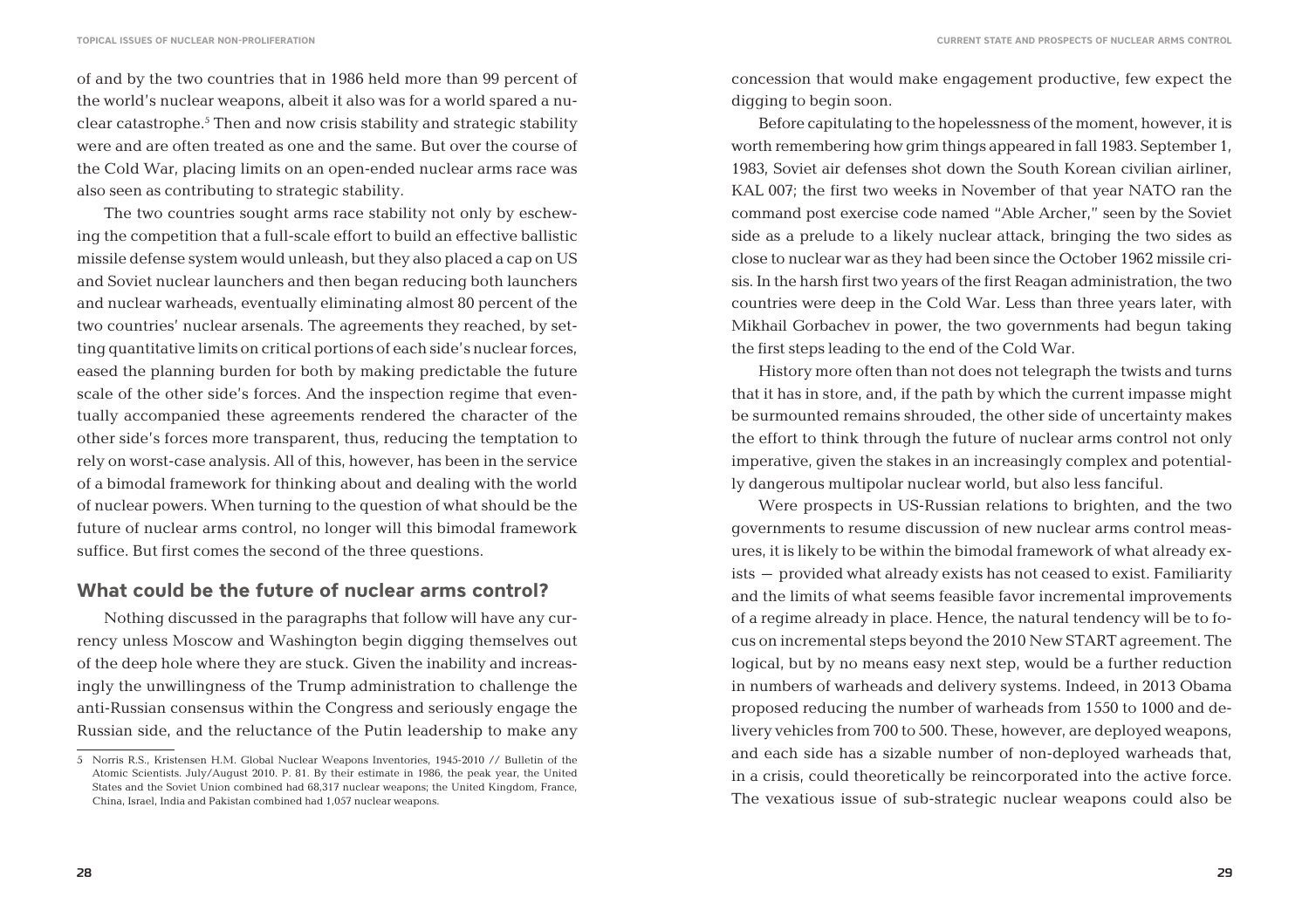addressed by including them in an overall limit and leaving it to each to decide on the mix of weapons it wants. And the current rule that under counts nuclear weapons carried by bombers could be corrected to more accurately reflect reality. An agreement with any or all of these elements would be an immensely positive development – first, by saving the process of strategic nuclear arms control, second, by giving greater degree of stability to the US-Russian nuclear relationship, and, third, by adding momentum to what of necessity would have to be improving relations between Moscow and Washington.

But the unresolved issue surrounding the INF treaty stands in the way.6 Unless it is resolved any hope of even gingerly re-starting strategic nuclear arms talks appears slim. A resolution, however, could be in one of three forms. First, the two sides could decide the treaty was worth preserving, and, in turn for accommodations addressing Russia's three concerns (drones, test missiles, and the potential capabilities of "Aegis Ashore"), Russia would limit or eliminate its two SSC-8 sites, thus, returning to compliance with the treaty. Or, second, the treaty could be abandoned in one of two ways. First, if the two countries continue on their current path they will together bury the treaty – Russia by developing and deploying a new generation of GLCMs and the United States by advancing beyond the "research and development" of a GLCM of its own as provided for in the 2018 defense budget. This would be the destructive version, with each side blaming the other for undermining the treaty and each side re-opening a de-stabilizing competition that will unnerve the United States' European allies. Alternatively one or both sides could formally abrogate the treaty, as the United States did with the 1972 ABM treaty, but reaffirm their commitment to nuclear arms control by immediately launching follow-on New START talks. This too would be a de-stabilizing outcome, but one that preserved a nuclear arms control process.

As some have argued, a third possibility exists. Rather than attempt to save what they believe cannot and need not be saved, the two sides should negotiate a new agreement that focuses on nuclear warheads, not on the ballistic and ground-launched cruise missiles to deliver them.7 The agreement would be to de-mate nuclear warheads from all delivery vehicles capable of striking within the 500-5500 kilometer range, and store them at a distance eliminating the risk that they could be used in a sudden nuclear attack. The systems would remain and so too the prospect that at some point in a conflict they would be used, but an acutely de-stabilizing aspect of the threat would be eliminated.

Within the bimodal framework there are other ideas that push at the edges, and offer ways of addressing some of the new challenges posed by a changing nuclear universe. While still principally concerned with the future of US-Russia nuclear arms control, Stephen Pifer has sketched a potential agenda that takes into account key Russian demands and transcends the parameters of prior agreements.<sup>8</sup> The Russians, when they have spoken of further nuclear arms talks, have said these must address three new factors: the development of ballistic missile defense systems; the emergence of conventional missiles capable of executing strategic missions, particularly, hypersonic glide vehicles; and the need to involve other nuclear powers in any new negotiation.

Although for the foreseeable future the chance of the United States developing an effective strategic ballistic missile defense system does not justify, on the US side, the Republican Party's stubborn commitment to such, and, on the Russian side, the concern that the United States could succeed, Pifer suggests modest steps to remove the issue as a roadblock to progress in other areas of nuclear arms control. Assuming the two sides cannot get back to negotiating a cooperative

<sup>6</sup> The common assumption is that as long as Russia remains in US eyes in violation of the INF treaty no new strategic arms control stands a chance of ratification within the US Senate. That, however, ignores the possibility that, were the two sides to begin follow on talks to New START, any progress made would facility a resolution of the INF issue.

<sup>7</sup> Ryan K. After the INF Treaty: An Objective Look at US and Russian Compliance, Plus a New Arms Control Regime // Russia Matters. 2017. 7 December. Available at: https://www.russiamatters.org/ analysis/after-inf-treaty-objective-look-us-and-russian-compliance-plus-new-arms-control-regime (accessed on 10 January 2018).

<sup>8</sup> Pifer S. Nuclear Arms Control Choices for the Next Administration. Brookings Institute. October 2016. Available at: https://www.brookings.edu/research/nuclear-arms-control-choices-for-thenext-administration/ (accessed on 10 January 2018).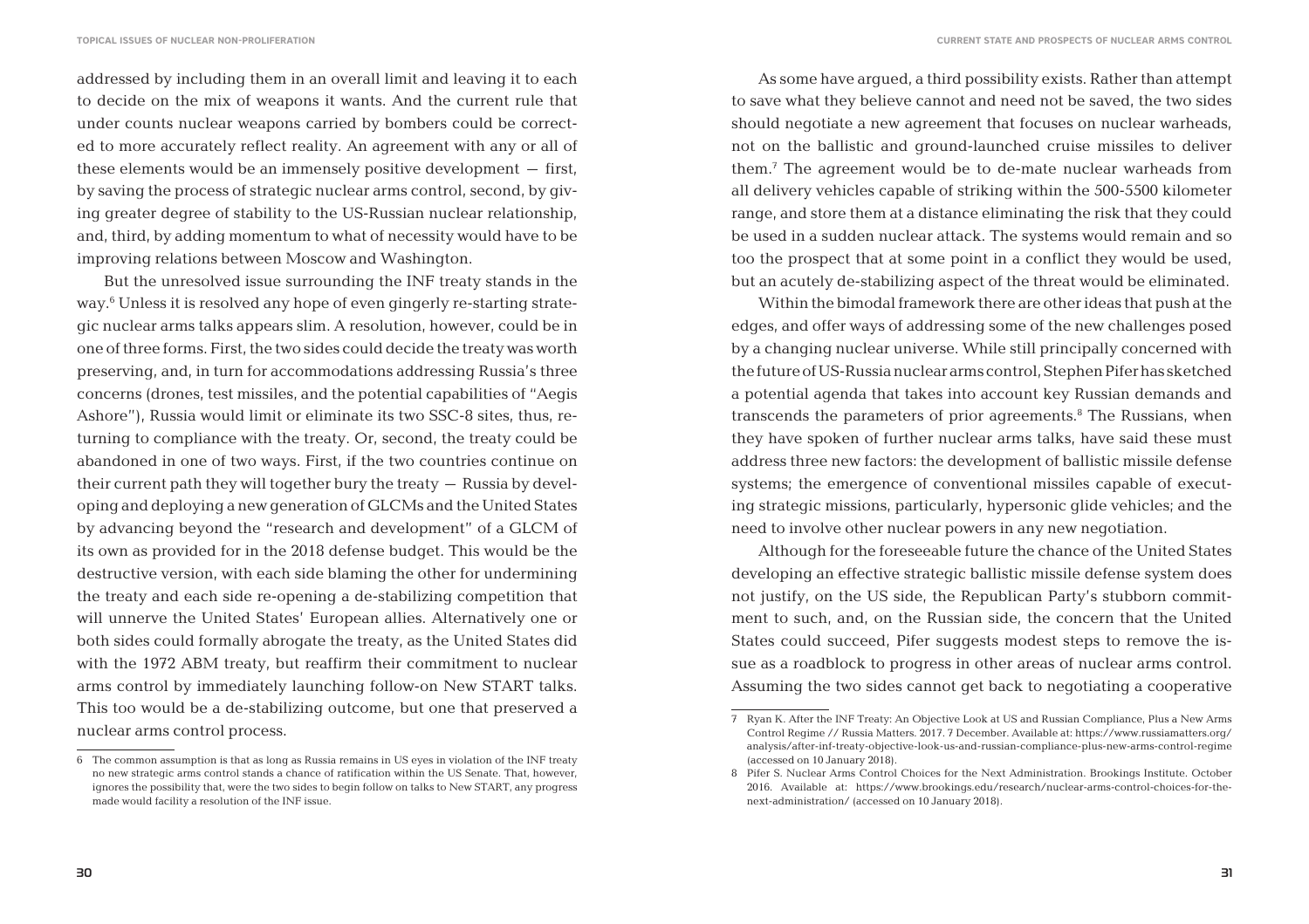#### **CURRENT STATE AND PROSPECTS OF NUCLEAR ARMS CONTROL**

#### **TOPICAL ISSUES OF NUCLEAR NON-PROLIFERATION**

approach to missile defense against third parties,<sup>9</sup> the United States might agree to cap or reduce the relatively small number (48) of SM-3 interceptors to be deployed in Romania and Poland or even to scrap plans for the Polish deployment. Short of that, the two sides might, as the United States proposed in 2013, consent to an annual data exchange, sharing planned numbers of interceptors and radars over, say, the next decade.

To deal with advanced conventional strike weapons, Pifer offers modest relief predicated on the assumption that these systems, other than conventionally armed cruise missiles, will remain a confined threat. As the Obama administration decided, it does not make sense to use treaty-limited SLBMs and ICBMs to deliver conventional ordinance, and hypersonic cruise missiles, except in the case of China, remain in a testing and development stage. When ready, they are not likely to be deployed in significant numbers  $-$  not, at least, as intercontinental weapons. Hence, Pifer proposes relatively easy fixes: either a specific agreement to keep them at a low number or to include them within the New START limitations on warheads and delivery vehicles (since in small numbers the impact on Russia's and United States' strategic nuclear forces would be negligible).

In one respect, Pifer's approach does evoke the challenge posed by a world of multiple nuclear powers. The Russian side has insisted that the next round of nuclear arms limitations must include other countries with nuclear arms, although no Russian official has sketched a process or agenda by which multilateral nuclear arms control negotiations might be conducted. Pifer fills the gap by suggesting that the nuclear P5 (the five permanent members of the UN Security Council, all nuclear-armed states) test the possibility of agreeing to a data exchange obliging them to share basic information on the total number and types of nuclear weapons in their arsenal, and perhaps, more ambitiously, the location of deployed strategic delivery systems. Or conceivably Great Britain, France and China would consider a pledge not to increase the number of their nuclear weapons, if the United States and Russia continued reducing theirs.10 Pifer also raises the possibility of the other three being invited to observe US and Russian inspections under New START or the five providing notifications of major strategic exercises. Or they could make a formal commitment to de-mate non-strategic nuclear weapons – weapons that, for the most part, are already de-mated in the forces of the five countries. Finally, Pifer urges an ongoing strategic dialogue among the P-335 on "strategic stability, missile defense and the offense-defense relationship, the effect of potential new weapons technologies, and the doctrines governing their nuclear forces."11

#### **What should be the future of nuclear arms control?**

While Russia and the United States still retain 92 percent of the 15,700 nuclear weapons in the world, the contours of and the dynamics within an evolving nuclear order are shifting in dramatic ways. Not only is it a world of nine nuclear-armed states, but five of the nine (the United States, Russia, China, India, and Pakistan) now shape the future – no long only two of them. And the future they are shaping raises unprecedented challenges with dangers as great as or greater than in the earlier nuclear era. Not only are these challenges unfolding largely unattended – indeed, it seems, unrecognized by national leaderships – but at a time, when, as noted earlier, the existing nuclear arms control regime is crumbling.

<sup>9</sup> For example, see Hadley S., Rühe V., Trubnikov V. Missile Defense: Toward a New Paradigm. Carnegie Endowment for International Peace. February 2012. Available at: http:// carnegieendowment.org/2012/02/03/missile-defense-toward-new-paradigm-pub-46961 (accessed on 10 January 2018). They proposed the creation of Cooperation Centers for pooling and sharing information and data from US, NATO, and Russian satellites and radars operating in real time to notify each side of a third party missile attack as well as joint command-staff exercises on ballistic missile defense, including against medium- and intermediate-range missiles.

<sup>10</sup> Alexey Arbatov has assessed what the P5 has accomplished over its eight year existence, and laid out the reasons why transferring the model of US-Soviet/Russian nuclear arms will not work among these five nuclear states. See Arbatov A. Five-party talks on nuclear weapons. In Arbatov A., Dvorkin V. (eds.). *Polycentric nuclear world: challenges and new opportunities.* Carnegie Endowment for International Peace, 2017. Pp. 75-84.

<sup>11</sup> Pifer S. Nuclear Arms Control Choices for the Next Administration… P. 38.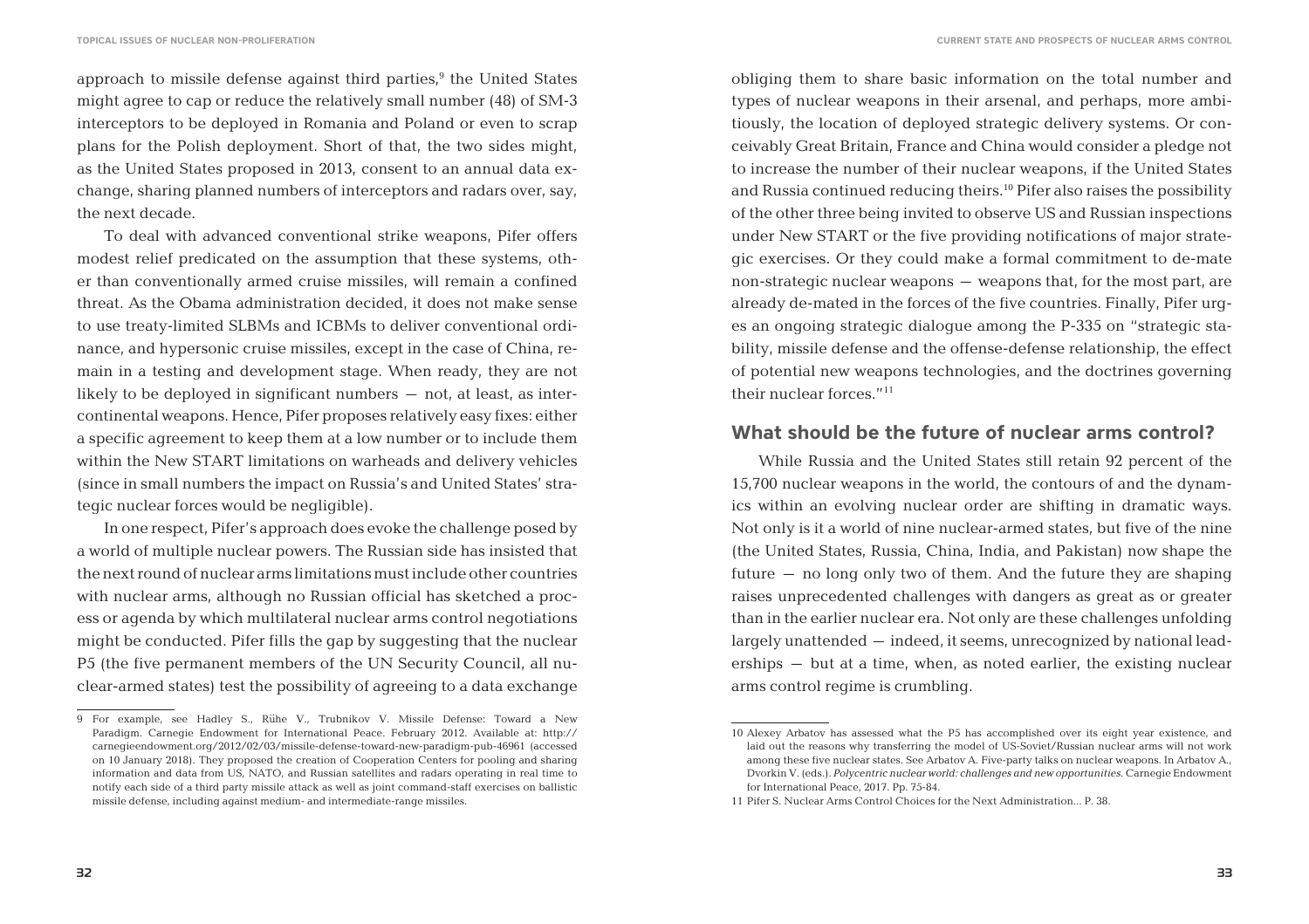In this new world familiar challenges are twisted into unfamiliar forms. Earlier notions of strategic stability and its foundations lose precision, when mutual assured destruction does not exist between all adversaries or in different quarters the disincentive to use nuclear weapons is dismissed. Mutual deterrence grows cloudy and uncertain, when assessed in a triangular relationship. The impact of national nuclear doctrine fosters greater ambiguity, when the number of nuclear states with discordant and potentially clashing doctrines expands. Extended deterrence commitments swell in complexity, when the environments within which they apply become both more intricate and more dissimilar.

At a more specific level, developments from the past take on a different character when reproduced in the present. Thus, a renewed competition between offense and defense, particularly the development of ballistic missile defense, has different implications when not merely the United States and Russia have re-engaged, but when India, Pakistan, and China are also doing the same. Similarly, the earlier attraction of limited nuclear options (in a "flexible response strategy") promises different consequences as several countries race to develop smaller, loweryield, more accurate nuclear weapons, valuing not only their usability as enhancing deterrence, but their usability as such. Defending against a counterforce attack on land-based nuclear systems becomes much more complex, were advanced conventional strike weapons currently under development capable of executing it. The proliferation of weapons systems that can be either conventionally or nuclear-armed, when indistinguishable, raises a problem once of marginal concern to a qualitatively different level.<sup>12</sup> And the inevitable advance of technology has a far more fundamental significance when it opens whole new realms, such as the cyber frontier in the world of nuclear competition, or breaks through critical thresholds, such as the potential threat posed by directed energy weapons to an opponent's C3I, or the future impact of advances

in artificial intelligence and machine learning on a country's ability to locate and track another's mobile and sea-based nuclear missiles.

Finally, not only does the geometry look different when five major nuclear powers shape the nuclear order, but the new and contrasting configurations among them create yet another complication peculiar to a multipolar nuclear world. In the Cold War nuclear era, the principals were locked in a two-way contest. Threats, dangers, doctrines, postures, and plans were all framed within this narrow, albeit formidable, context. Among the five major nuclear powers, today's reality is fundamentally different. Three of the five – China, India, and the United States – view themselves in three-way contests, and see themselves compelled to design their forces for dual nuclear adversaries, while the other two – Pakistan and Russia – remain focused on one nuclear adversary (although for Russia an adversary with nuclear allies).

This discrepancy, this asymmetry produces further distorting and potentially de-stabilizing effects. Measures taken to deal with one adversary are inevitably treated by the second adversary as directed against it, ratcheting up the competition all around. Defensive efforts against third parties – say US ballistic missile defense designed against an Iranian or North Korean threat – are viewed by major adversaries – in these cases, Russia and China – as ultimately intended to degrade their nuclear deterrent. Even arms control cooperation, constructive in the relationship between two nuclear adversaries, risks being judged a threat by a third adversary (say, China, were Russia and the United States to have achieved the cooperation on ballistic missile defense they pledged to seek at the NATO-Russia Council summit in 2010).

It should not take more than a moment's reflection to recognize that, if the challenges and potential dangers of this new, vastly more complicated nuclear environment are to be mitigated and managed, it will require new thinking and new approaches. In place of the bimodal framework of the past, the approach will need to be multidimensional and multilayered, open to a variety of mechanisms, both formal and informal, and conducted among different combinations of states.

<sup>12</sup> Indeed, the phrase "entanglement" to denote the risk of misperception or inadvertent action from an inability to distinguish one kind of system from the other had not even been coined during the Cold War nuclear era.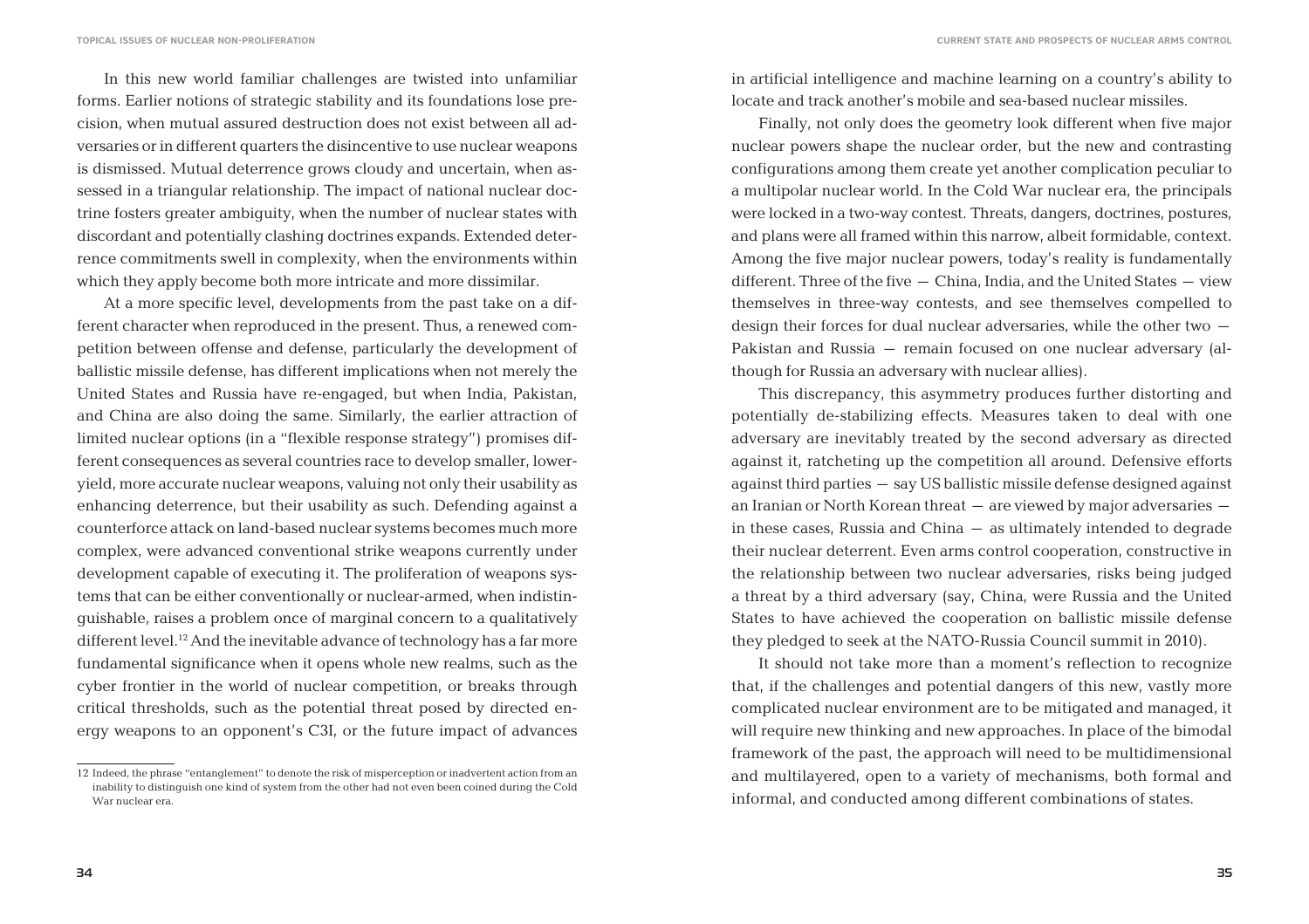This begins with rethinking the forum within which managing the new nuclear era takes place – indeed, with the need to think plural. Key strategic dialogues and agreements would almost certainly remain bilateral (United States-Russia; United States-China; India-Pakistan; India-China). But trilateral strategic dialogues among India, Pakistan, and China and among China, Russia, and the United States could play a critical role, and in the latter case it may be the necessary framework for dealing with issues such as the weaponization of space, limitations on the incorporation of cyber into the nuclear domain, and the emergence of hypersonic glide vehicles.

At the next level up, to give an overarching coherence to the process, the five nuclear powers – China, India, Pakistan, Russia, and the United States – should come together. Call it the N-5. There will be a need for governments at some level to agree on the dangers in this increasingly complex global nuclear environment and to think in ways transcending narrow national concerns on how to achieve common ground in addressing them. That cannot be done by any two (or three) countries. Finally, for some purposes, all of the nuclear powers should regularly convene. Those purposes include deliberating over nuclear norms, facilitating and complementing what is agreed to between and among the five, finding ways of strengthening the synergy between progress in managing relations among the nuclear powers and avoiding the further proliferation of nuclear weapons, and, depending on the outcome in the North Korean case, possibly managing a nucleararmed DPRK. If in the end the objective of denying North Korea nuclear weapons and achieving the de-nuclearization of the Korean peninsula fails, the other nuclear powers, along with the DPRK's neighbors, will have a heavy stake in limiting the size and nature of the North Korean program, reducing the North's temptation to rely on nuclear intimidation, and avoiding a de-stabilizing action-reaction cycle between the DPRK and its adversaries.

The architecture of dialogue and negotiation, however, is not the only way in which thinking about the new nuclear order needs to

change. The objectives guiding efforts to manage a new multipolar nuclear order also need amending. The core objectives – enhancing crisis stability and avoiding arms race instability – remain the same. But they grow immensely more fraught in multiple competitive and potentially conflictual relationships, giving increased importance to critical secondary objectives. As the range of crises that risk the use of a nuclear weapon or weapons expands (witness the fears surrounding the DPRK case), and more useable nuclear weapons are developed along with plans to use them in what will remain a far-from-perfect information environment, the imperative to lengthen the decision-making time that leaders have before firing them intensifies. Second, when the means of disrupting or destroying command-control networks are becoming more diverse and lethal, it is important to find ways of making C3I more secure in all countries.

Third, given the uneven quality of fail-safe measures among a wider cast of nuclear-armed states, there is also a more pressing need to strengthen mechanisms and methods for preventing the unauthorized or accidental use of a nuclear weapon. And, fourth, albeit more controversially, among the five major nuclear powers, a more stable global nuclear order requires that each state has confidence in its nuclear deterrent. Presumably that means each of the five should have a secure second-strike retaliatory capability. If that is achieved through the transformation of offensive capabilities or a combination of missile defense and enhanced strategic forces, the goal of arms control then becomes to ensure that these efforts do not lead to arms race instability.

#### **What is to be done?**

If the risks associated with the hair-trigger nuclear postures of the United States and Russia, grave during the Cold War, are growing, because of the deterioration in US-Russian relations, the possibility of a US/NATO-Russian military conflict in Europe, and the swelling number of global hot spots, a priority should be moving Russia and the United States away from their prompt launch nuclear postures and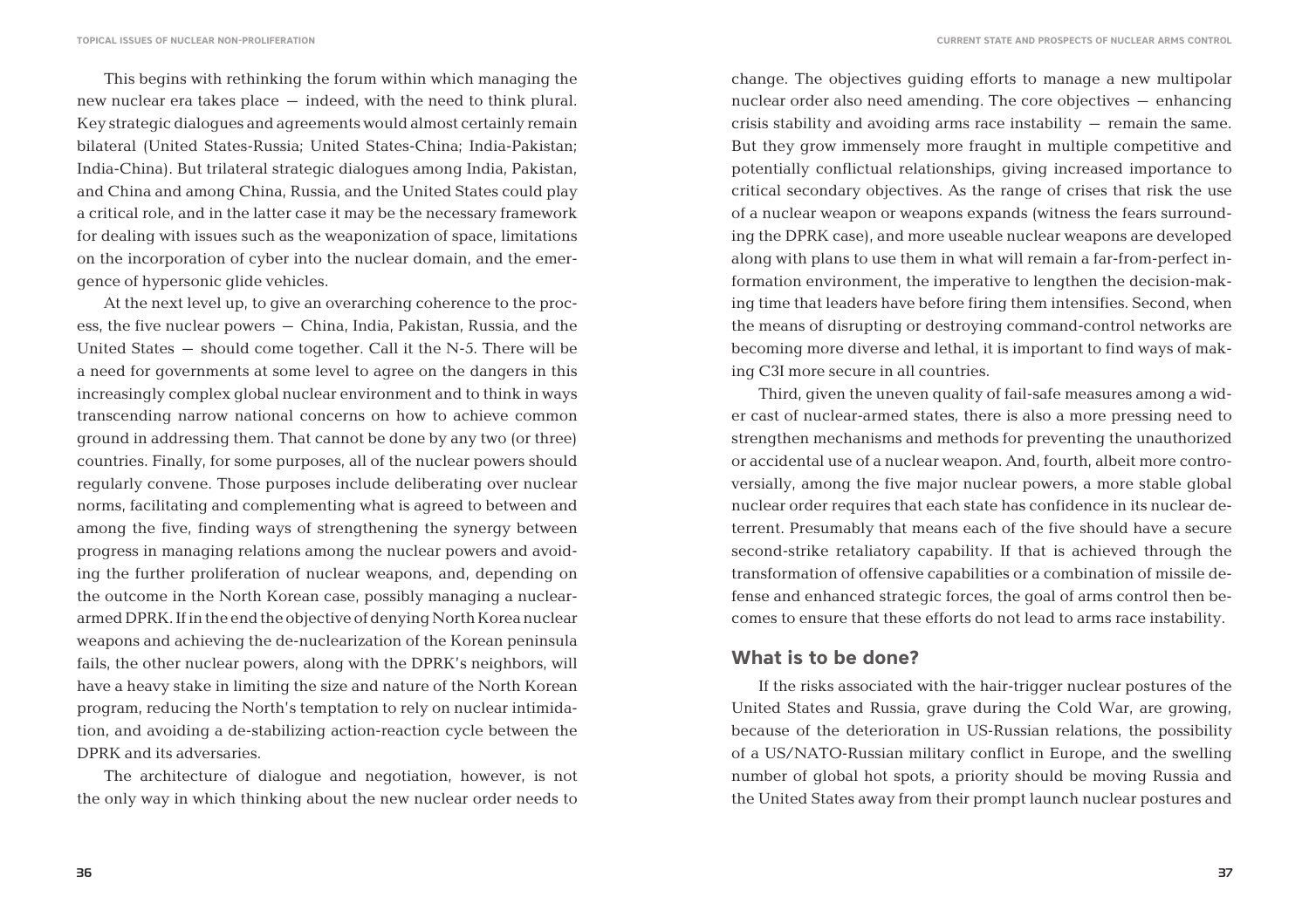ensuring that others do not abandon their low-alert postures.

Because at the moment only Russia and the United States maintain nuclear forces on high-alert allowing national leadership only a two- to three-minute window to react during the half hour between a detected nuclear attack and the moment missiles strike, this remains a problem that fits within the bimodal framework. They alone can stand down the 1800 US and Russian nuclear weapons ready to launch within 12 to 15 minutes. Given the risk of false alarms (of which there are thousands of varying seriousness annually), or of a malfunction in C3I, or of unauthorized or accidental release of a nuclear missile, removing the chance of catastrophe posed by forces poised to "launch on warning" and the excruciatingly short decision time it leaves to a US or Russian president is long overdue. But its importance assumes a different scale in a multipolar nuclear world, and different as well must be the framework within which it is addressed.

As the most thorough and carefully argued report on de-alerting forces on prompt launch notes, "All the countries possessing nuclear weapons today . . . besides fielding new types of weapons, and dispersing them more widely . . . are shortening the time needed to employ them."13 Hence, the larger goal now becomes to slow this trend and ensure that other states, as they modernize their nuclear forces, do not emulate the prompt launch postures of the United States and Russia or embrace a policy of "launch-on-warning."

The authors, experienced policymakers and senior analysts from the major nuclear powers, propose a two-pronged process. On one side, Russia and the United States would together take a number of steps that would eliminate the possibility of a surprise disarming nuclear strike and lower the risk that either would react to a false alarm or inadvertent launch.14 These include, among other measures, substantial advance notice of intended missile launches and exchange of real-time information on detected missile launches and the identity of the country launching; agreement not to deploy SSBNs within 30 minute missile range of the other country's borders; eliminate launch on warning from the repertoire of nuclear command operations, exercises, and training; scrub launchon-warning procedures from Emergency War Orders; and stand down high-alert strategic forces over a phased ten-year period. For the last piece the objective would be to increase the time that it takes to launch missiles from currently under 15 minutes to, at a minimum, 24 hours.<sup>15</sup> The last piece will also require effective verification that has different levels of difficulty depending on the method of de-alerting selected.

On the other side, India, Pakistan, and China would need to lead consultations among the other nuclear powers pointing toward the negotiation of a multilateral agreement limiting the operational readiness of their forces and pledging not to adopt a launch-on-warning policy. In order to make the agreement effective, the Global Zero Commission, also recommends including these states in a joint early warning center to be created by Russia and the United States to monitor missile launches from any quarter and to share the information in real time; that India and Pakistan "establish in each country a strategic risk management unit, and further strengthen the safety and security of their nuclear weapons during storage, transportation, and handling;" and that NATO reaffirm the "three NOs" (that is, no intention, no plan, and no reason to deploy nuclear weapons on the territory of new NATO members) provided that Russia pledges not to move nuclear weapons to European borders.16

In order that moving from or avoiding a prompt launch posture enhance rather than weaken crisis stability, it must extend to all five or all seven major nuclear powers. Any or all players that remain outside the agreement would allow the risk of a potential surprise disarming

<sup>13</sup> Cartwright J., et. al. De-Alerting and Stabilizing the World's Nuclear Force Postures. Global Zero Commission on Nuclear Risk Reduction Report. April 2015. P. 21. Available at: https://www. globalzero.org/files/global\_zero\_commission\_on\_nuclear\_risk\_reduction\_report\_0.pdf (accessed on 10 January 2018).

<sup>14</sup> Ibid. Pp. 85-87.

<sup>15</sup> There are various ways of doing this: by removing warheads, gas generators, and/or flight batteries, and, in the case of the US Minuteman III, by removing the safety control switch and lock pin assembly from the distribution box (which is called "safing"). Depending on the method selected, the estimated time for re-alerting an initial tranche of missiles is between three and thirty hours.

<sup>16</sup> Cartwright J., et. al. De-Alerting and Stabilizing the World's Nuclear Force Postures... Pp. 88-89.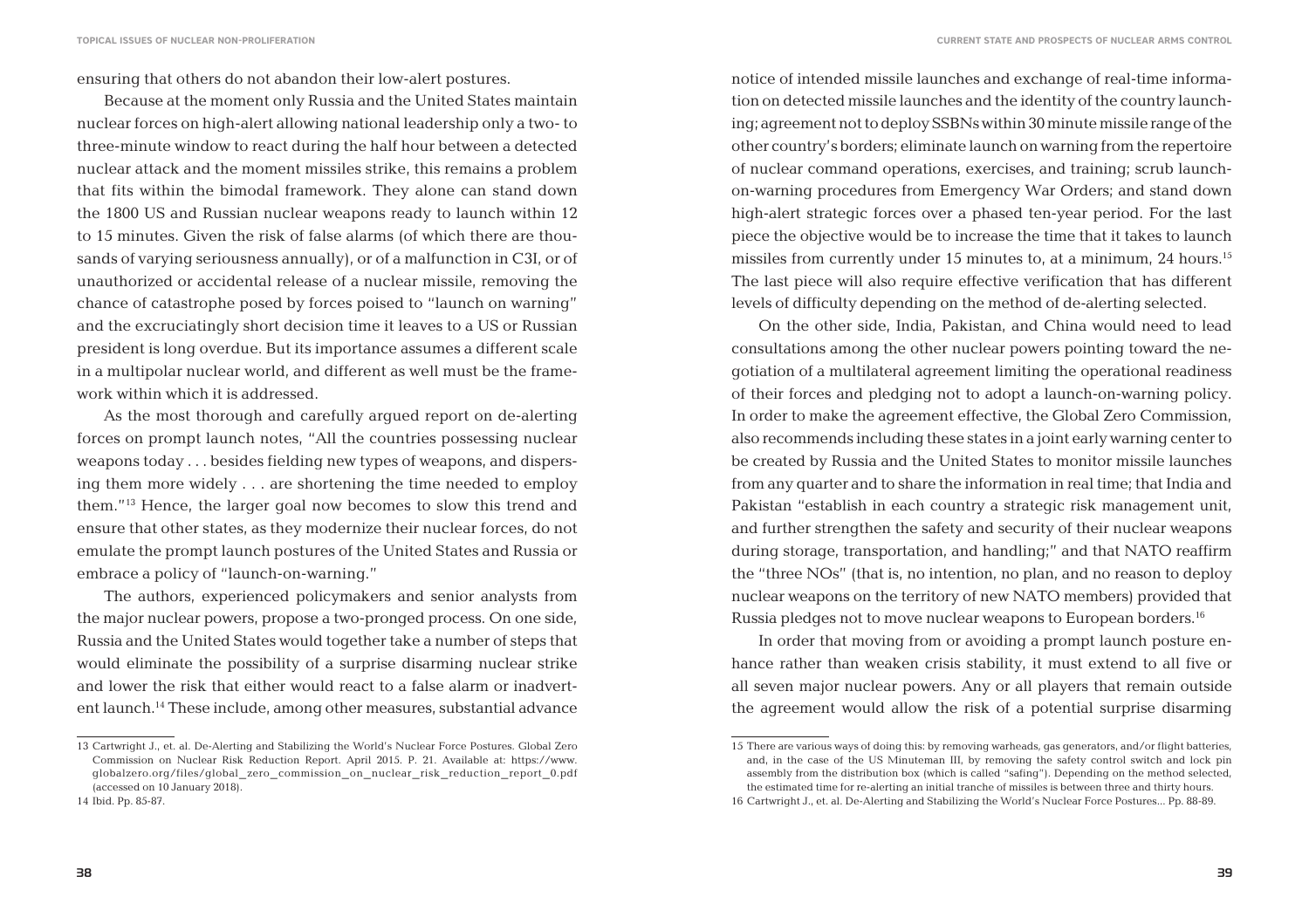nuclear attack to linger, and, thus, both increase crisis instability and impel adversaries to refuse to lower the operational readiness of their forces. Notably, getting to a de-alert/low alert regime that is inclusive can only be achieved through mutual agreement – that is, through an arms control process.

That process in a multipolar context, as noted earlier, will inevitably need to be disaggregated, but with key elements intricately linked; separate in its negotiating parts, but interdependent in its negotiated results; and varied in its forms, but cumulative in its effect. The intricacy is already implicit in the hope of creating a world where nuclear decisions are not hair-trigger. For example, a prime reason why the United States did not accept "sole purpose" as a principle guiding its nuclear deterrent in the 2010 Nuclear Posture Review was the belief that only nuclear weapons could strike quickly enough to thwart a terrorist bio attack concocted on some faraway island and about to be set in motion. When called upon, those nuclear weapons presumably needed to be on prompt launch. To remove that requirement, some other weapon system would have to be available to perform that mission. Might that be an advanced conventional strike weapon, including a hypersonic glide vehicle?

If so, developing advanced conventional strike weapons for a diverse set of missions, many of them non-nuclear, immediately generates tension and potential instability in key nuclear relationships (e.g., US-Russia; US-China; and, at some point in the future, India-Pakistan; and India-China), were they perfected and deployed in numbers large enough to menace national leadership (so-called "de-capitation"), command and control networks, and/or land-based missile systems. Regulating the push-pull tension around weapons that both offer a solution and pose a threat creates another task for arms control. A way forward may be to begin exploring possible constraints bilaterally between the United States and Russia, but it will obviously very soon have to include China, and eventually India and Pakistan as well.

The complex configurations that will need to replace the bimodal framework of the past will be a decisive factor determining whether the nuclear world of the future is blessed with increased crisis stability and less arms race instability or cursed with the opposite. Thus, for example, in managing the impact that advances in technology will have on the outcome, different combinations of states will need to take the lead. Few developments would be more de-stabilizing than anti-satellite weapons genuinely capable of incapacitating another country's early warning infrared surveillance satellites in geosynchronous orbit. ASAT technology appears to be one area where China is ahead of the United States, and, if the perils that may lie ahead are to be averted, China and the United States, together with Russia, need to design mutual restraints.

Alternatively, the advances in MIRV technology that matter most to crisis stability and arms race instability are occurring between India and Pakistan and India and China. When nuclear forces are lethal but small and land-based, particularly at fixed sites, and ballistic missile defense is rudimentary, MIRVed ballistic missiles as high-value targets are, in a crisis, particularly de-stabilizing. Because a negotiated agreement among the three countries to abandon their MIRV programs would seem a reach too far, some argue in favor of a "MIRV restraint regime."17 That is, through bilateral and trilateral informal agreements, the three would agree to limit the number of warheads tested on different missiles and then, with adequate verification, treat each deployed weapon as carrying that number of warheads.

In reality this would amount more to a confidence-building measure than an arms control arrangement for dealing with the underlying problem. As long as China and India are embarked on developing BMD systems, shrinking MIRVed forces will be seen as weakening deterrence. Addressing the link between MIRVs and BMD, however, underscores how ramified the connections are in this new multipolar context, and how imaginative and focused governments will have to

<sup>17</sup> Mishra S. A Triangular MIRV Restraint Regime in Southern Asia. Stimson Center. June 7, 2017. Pp. 1-6. Available at: https://www.stimson.org/sites/default/files/file-attachments/A%20Triangular%20 MIRV%20Restraint%20Regime%20in%20Southern%20Asia.pdf (accessed on 10 January 2018).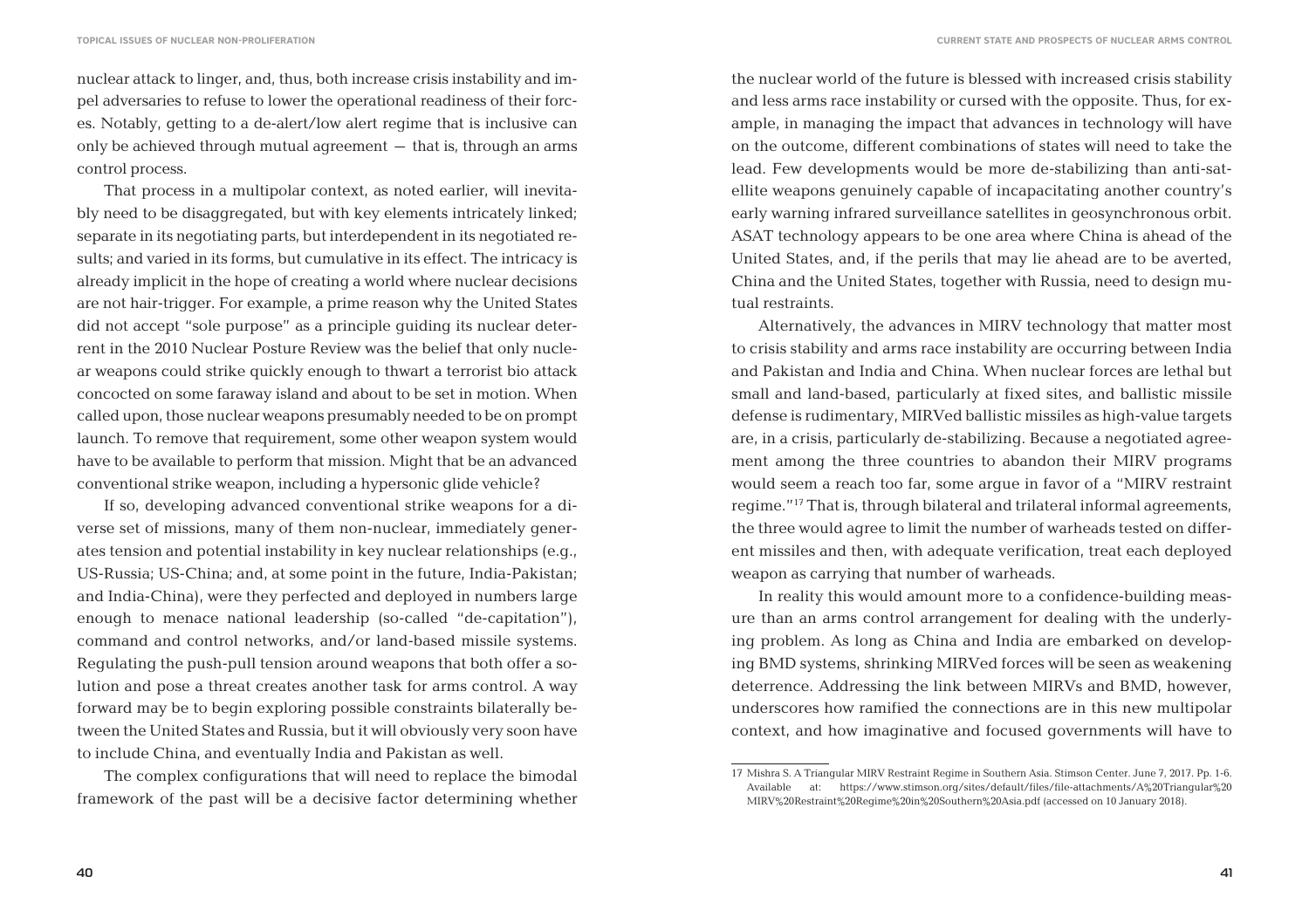be, if the dangers that lie ahead are to be avoided. In theory a second proposal – that Pakistan terminate research and development of its MIRV program in return for an Indian decision to halt its BMD effort – might avert a de-stabilizing competition in this bilateral relationship, but it ignores the problem's tangled reach beyond.<sup>18</sup>

Both India's nascent BMD system and MIRV program have as much to do with China's nuclear advances as with Pakistan's progress. The more rapidly China moves forward with its two MIRV programs and BMD, the more India will press on with both of its own. At this level, a solution might be a three-way dialogue that leads to an agreement to call off the competition and set limits on both the scale of BMD and the number and size of MIRVed weapons. However, China's BMD and MIRV efforts, while likely of increasingly relevance in the South Asian context, exist primarily to strengthen nuclear deterrence in a China-US context. Hence, if the arms race instability and eroding crisis stability that await are to be contained, as five countries move ahead with their MIRV and BMD programs, not two or three but all five will have to decide on what limits they can agree on and, as difficult, what inevitable asymmetries in the results they can live with. First, however, they need to acknowledge the problem, and begin a dialogue engaging it. Addressing it in its global, rather than bilateral or trilateral context, argues for employing what I earlier called the N-5.

These complexities and still others in this new nuclear era make all the more important that the guidelines shaping choices be simple, even stark. None of the nine nuclear-armed states can be expected to place the goal of mutual security above maximum national security. Nor will any of them pause when enhancing their nuclear deterrent to contemplate an abstract blueprint for a safer nuclear world. Indeed, when tensions are rising in some cases and undiminished in others, the inclination of governments, whether in Washington or Moscow,

New Delhi or Beijing, to focus on ways of improving national security through mutual restraint largely disappears.

But if progress is to be achieved and disaster avoided, as governments do their nuclear posture reviews, plan steps to modernize their forces, choose among technologies, and respond to the strides they believe are being made by potential adversaries, they need to build into their decision-making process two other criteria: first, how does any one choice they make elevate the risk of crisis instability or release the brakes on arms race instability, and do the assumed gains to national security or an improved nuclear deterrent outweigh that price. Second, in the complicated mosaic of emerging challenges and dangers in this new nuclear age, the most severe at this point are still incipient. Therefore, governments can and should seize the opportunity to weigh the implications of paths not yet taken and decide whether or under what conditions they want to go down them.

Again, the process by which this might be done is variable, inviting different combinations of states for different purposes. For example, were states, as the result of technological advances, able to locate and track land-based mobile missiles and even ballistic missile submarines, a cornerstone of nuclear deterrence that depends on the invulnerability of a portion of their nuclear force will have crumbled. The technologies likely to perfect sensors to this level of capability will surely entail data analytics, robotics, artificial intelligence, and machine learning. In the United States, Russia, and China, advances in all these areas are well under way. On the horizon is not only the faster and vastly more efficient automation of satellite imagery analysis, but "technologies that can learn on the job – not simply follow prepared plans or detailed algorithms for detecting targets, but develop their own information and their quidelines for action."<sup>19</sup> Moreover the same technologies  $-$  e.g.,

<sup>18</sup> Tasleem S. No Indian BMD for No Pakistani MIRVs. Stimson Center. October 2, 2017. Available at: https://www.stimson.org/content/no-indian-bmd-no-pakistani-mirvs (accessed on 10 January 2018).

<sup>19</sup> O'Hanlon M., Karlen R. America Can't Afford to Lose the Artificial Intelligence War // The National Interest. 2017. 19 August. Available at: http://nationalinterest.org/feature/america-cant-affordlose-the-artificial-intelligence-war-21960 (accessed on 10 January 2018). For a more extensive assessment of what advances in AI and machine learning portend, see Allen G., Chan T. *Artificial Intelligence and National Security*. Belfer Center Study, July 2017.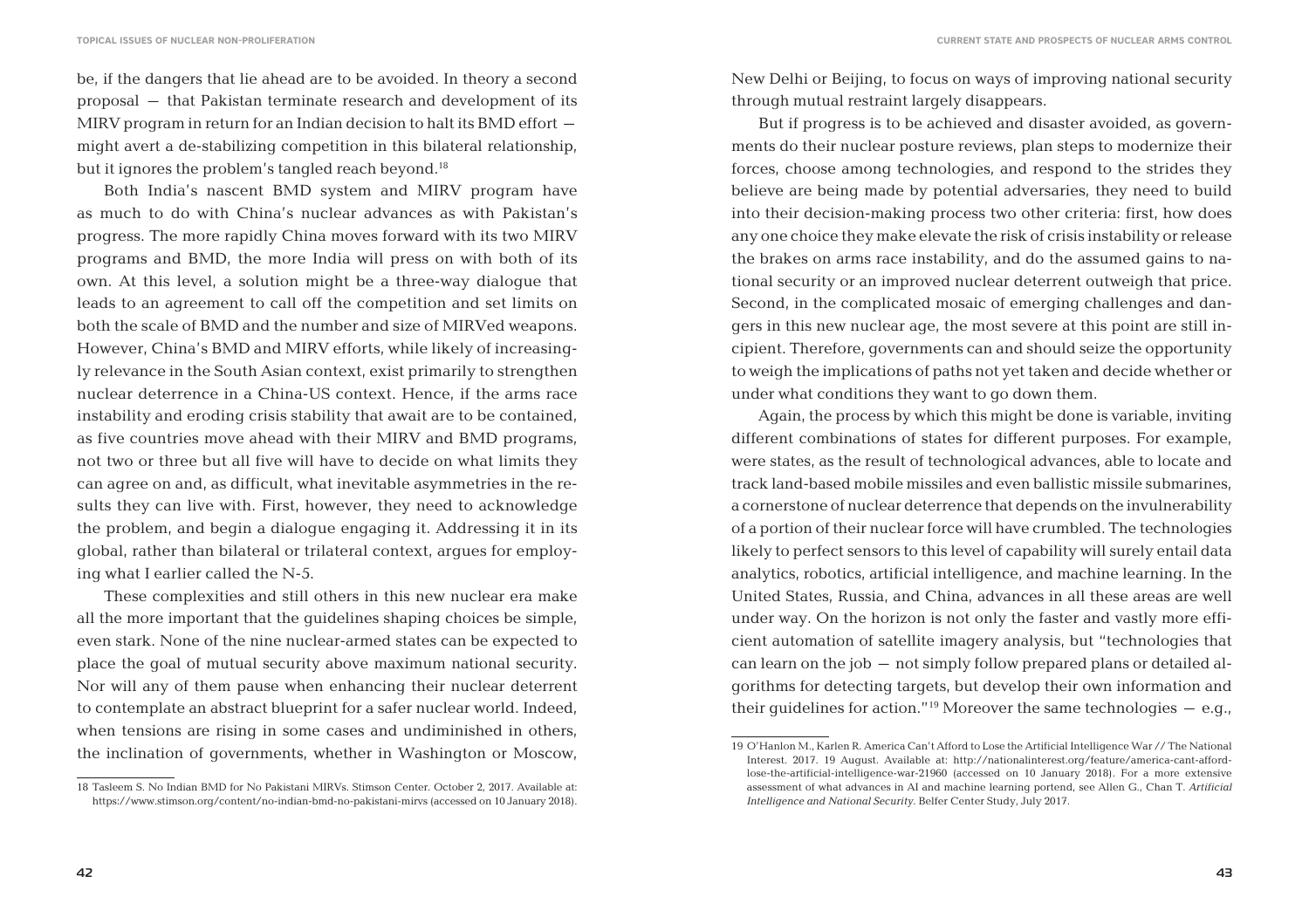machine vision, sensor fusion, and planning and control  $-$  key to the self-driving automobile, when combined with high-performance computing, makes this threat all the more real.<sup>20</sup>

Left unimpeded, nothing will curb the natural momentum of this technological behemoth, unless governments signal to one another their readiness to face what will be the most de-stabilizing effects from an unstoppable transformative technology, and that their only chance to manage these effects requires that they act together.<sup>21</sup> Here China, Russia, and the United States should lead, because the problem will mature first in their nuclear relationship(s) and, only if they lead, will others follow.

Technology, however, threatens to complicate nuclear rivalries in other critical respects, and, again, China, Russia, and the United States are in the forefront. What the United States calls "left of line defense" – that is, developing cheaper non-kinetic means of missile defense – is already in the test phase. The Navy is employing prototyping programs to explore the possibility of integrating a laser weapon into the Aegis Combat System and a high-power laser for boost-phase kill in missile defense. The US Missile Defense Agency aspires to put a directed-energy boost-phase kill capability on "an unmanned aerial vehicle that could provide persistent missile defense capability from high altitudes."<sup>22</sup> Russia and China have comparable programs underway.<sup>23</sup> While the prospect that any of or all three countries will succeed in

building effective non-kinetic or mixed BMD systems may remain close to science fiction, the possibility of developing this technology to the point where it could be used to spoof or disable more vulnerable command and control networks seems less far-fetched. Is this a prospect that China, Russia, and the United States wish to leave unhindered?

Other de-stabilizing developments in a crisis context that might have been eliminated unilaterally, are now more likely a threat to arms race instability and require joint attention from the United States and Russia. For example, the United States could have, as critics urged, called off development of the new Long-Range Standoff weapon (LRSO), a long-distance, stealth, nuclear-armed air-launched cruise missile of increased accuracy, because it has conventionally armed standoff cruise missiles and the dual-capable JASSM-ER ALCM that can perform nearly all the missions that will be assigned the LRSO, except one: to penetrate advanced integrated air defenses (IADS) and deliver a "decapitating" strike against national command.<sup>24</sup>

That prospective mission, along with the early-use, warfighting rationales offered as justification for the weapon, and the concern over their potentially dangerous consequences in a political-military crisis might have tilted the balance against this weapon.25 But it did not. And, since Russia has a parallel weapon in the Kh-102, the dynamic will now shift to an offense-defense competition. The United States will have still greater incentive to develop the Joint Land Attack Cruise Missile Defense Elevated Netted Sensor System (JLENS) and Russia its next generation A-235 missile defense system. As in the larger and more portentous offense-defense competition that will unfold around BMD, US and Russian leaders need to weigh how freely they want that competition to run. Constraining what cannot or will not be eliminated – if it is to be stabilizing  $-$  presumably assumes a situation of effective

<sup>20</sup> And a Chinese company, Uisee Technologies, has already completed that task. See: Markoff J., Rosenberg M. China Gains on the US in the Artificial Intelligence Arms Race // The New York Times. 2017. 3 February.

<sup>21</sup> Other than something like the unilateral decision by the US Department of Defense in 2012 that no action to use lethal force will be taken without human input.

<sup>22</sup> Ekstein M. Navy, MDA Experimenting with Laser Prototypes For Surface Warfare, Ballistic Missile Defense // USNI News. 2017. March 29. Available at: https://news.usni. org/2017/03/29/navy-mda-experimenting-laser-prototypes-surface-warfare-ballistic-missiledefense?utm\_source=Sailthru&utm\_medium=email&utm\_campaign=EBB%203.30.17&utm\_ term=Editorial%20-%20Early%20Bird%20Brief (accessed on 10 January 2018).

<sup>23</sup> In Russia, for example, the Almaz-Antey Corporation is reported to be working on an airlaunched laser complex for use against US reconnaissance satellites and early-warning satellites. See: Arbatov A., Dvorkin V., Topychkanov P. Entanglement as a New Security Threat: A Russian Perspective. In *Entanglement: Russian and Chinese Perspectives on Non-Nuclear Weapons and Nuclear Risks*, ed. by J. Acton. Washington: Carnegie Endowment for International Peace, November 2017. P. 35.

<sup>24</sup> This, of course, is not a simple matter, and for Russia's super-hardened command facilities, it would depend on the yield, accuracy and lethality of the nuclear warhead carried by the LRSO weapon.

<sup>25</sup> Kristensen H.M. The LRSO: The Nuclear Cruise Missile Mission. The Federation of American Scientists. January 26, 2016. Available at: https://fas.org/blogs/security/2015/10/lrso-mission/ (accessed on 10 January 2018).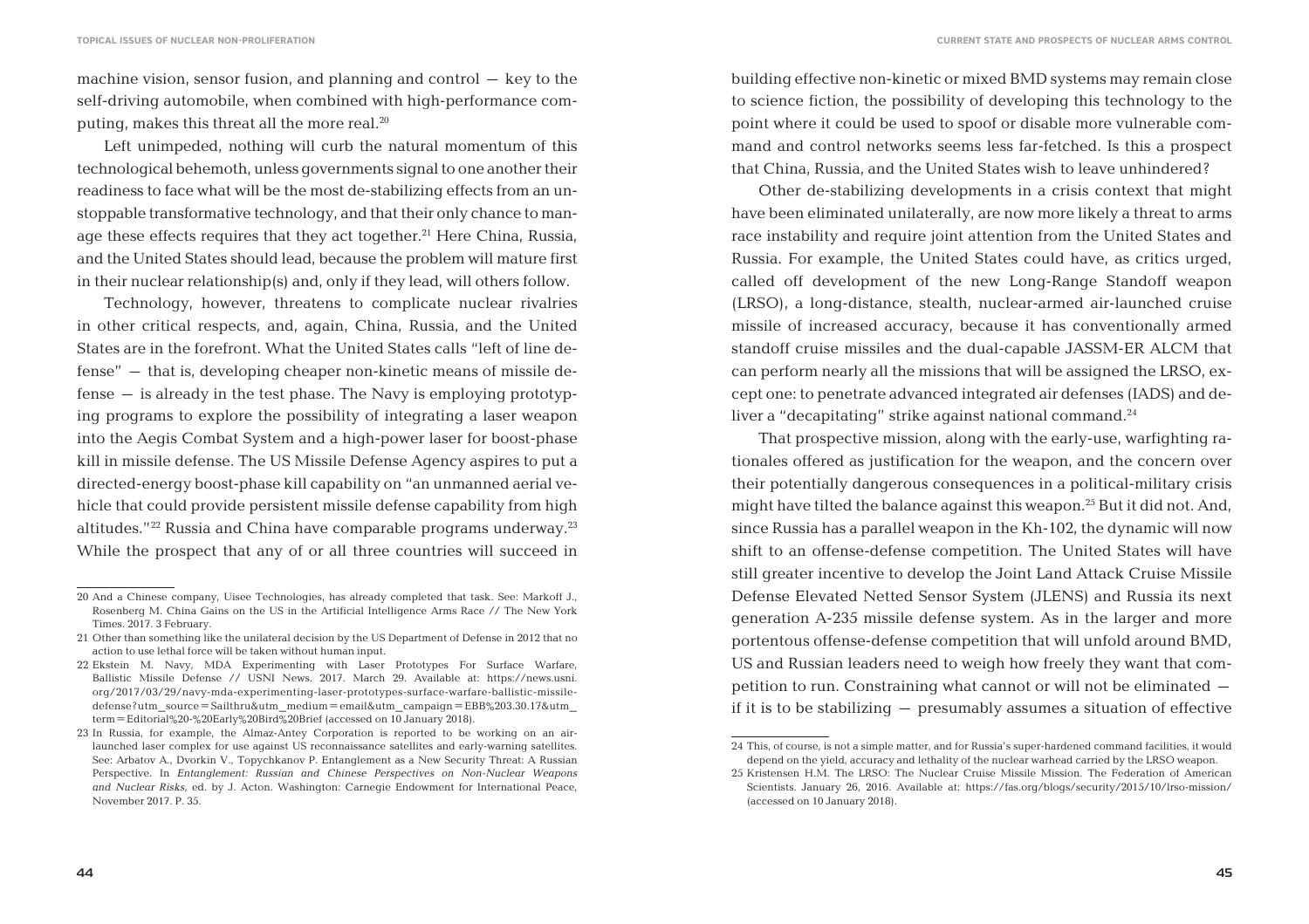defense in equilibrium; that is, each side able to defend against the other side's cruise missiles without fear that further advances in cruise missile technology will undo the balance.

Two other frontiers loom large as this new multipolar nuclear era assumes its unwieldy shape. One keeps the focus on the United States and Russia. The other shifts attention once more to Russia, China, and the United States. In the first case, Russia and the United States are speeding forward with the development of smaller and more precise nuclear weapons designed for so-called limited use. The proposed new low-yield warhead for a refitted Trident II sea-based missile, the new more accurate, variable-yield B61-12 gravity bomb, the LRSO weapon, and other small, low-yield nuclear weapons designed for tactical use, while rationalized as enhancing the credibility of the US nuclear deterrent and increasing a president's options in a crisis, also transform nuclear weapons into far more tempting tools when a military conflict erupts or is about to erupt. The same is true for Russia, as it loads the Iskander-M short-range ballistic missile with a nuclear warhead or when its new naval doctrine asserts that "during the escalation of military conflict," the Navy must be capable of demonstrating a "readiness and determination to employ non-strategic nuclear weapons capabilities" as "an effective deterrent," and has in its arsenal the nuclear-capable sea-based Kalibr cruise missile.<sup>26</sup> If advanced strategic conventional strike weapons are becoming a substitute for nuclear weapons, this new class of nuclear weapons, in this role, vastly enhances the capabilities of conventional weapons. In the process they and notions for their use lower the firebreak by blurring the line between conventional and nuclear war. Rather than allow this trend to roll on with no attention paid to the consequences, policymakers in Moscow and Washington, particularly at senior military levels, might well sit down together, and take a long look at where this interaction may lead.

There is also a need to take a long look at the untoward direction another major trend could take  $-$  only in this case China is as key as Russia and the United States. In all three countries the stress on reducing reliance on nuclear deterrence by strengthening its non-nuclear component is growing. In doing so, the three countries are not merely struggling to improve conventional defense in general, but developing conventional weapons that impinge on and complicate each country's nuclear posture. This is true of conventionally armed hypersonic cruise missiles and hypersonic glide vehicles, directed energy kill capabilities, and other dual-capable aircraft and missiles. The risk is that weapons systems whose conventional or nuclear capabilities are indistinguishable, or command and control nodes that are used for both, or conventional and nuclear systems that are located together will be mistaken one for the other in a conflict, leading to unintended or inadvertent nuclear war.

One can imagine unilateral and mutual constraints that would reduce this risk, but none will be possible, until the three governments engage the issue. They could do this individually by, when making weapons choices, factoring in the risk of unintended nuclear escalation through the "entanglement" of conventional and nuclear systems and the misreading they invite. Or they could in separate conversations – the United States with China and the United States with Russia – probe one another's sense (or not) of the problem and the steps each is likely to take to address it. Conceivably they could make this an element in a three-way strategic dialogue, where a growing range of developments complicating the nuclear choices of all three nuclear powers would be confronted.

This brings me to a final point: when contemplating the challenges of managing this new nuclear age, much depends on sequencing. Few if any of the answers to the third question  $-$  what should be the future of nuclear arms control? – stand a chance as long as the process itself remains frozen or, worse, is abandoned. But the process will only be saved, if the two most advanced nuclear powers save it  $-$  only if they resume where they left off in 2010. And only if the United States and

<sup>26</sup> Fundamentals of the State Policy of the Russian Federation in the Field of Naval Operations for the Period until 2030. US Naval War College. 2017. P. 12. Available at: http://dnnlgwick.blob. core.windows.net/portals/0/RMSI\_RusNavyFundamentalsENG\_FINAL%20(1).pdf?sr=b&si=D NNFileManagerPolicy&sig=i110Z1rxZVzKbB%2BdHJ1CZuTxvwL3N7W34%2FLpksgT1Bs%3D (accessed on 10 January 2018).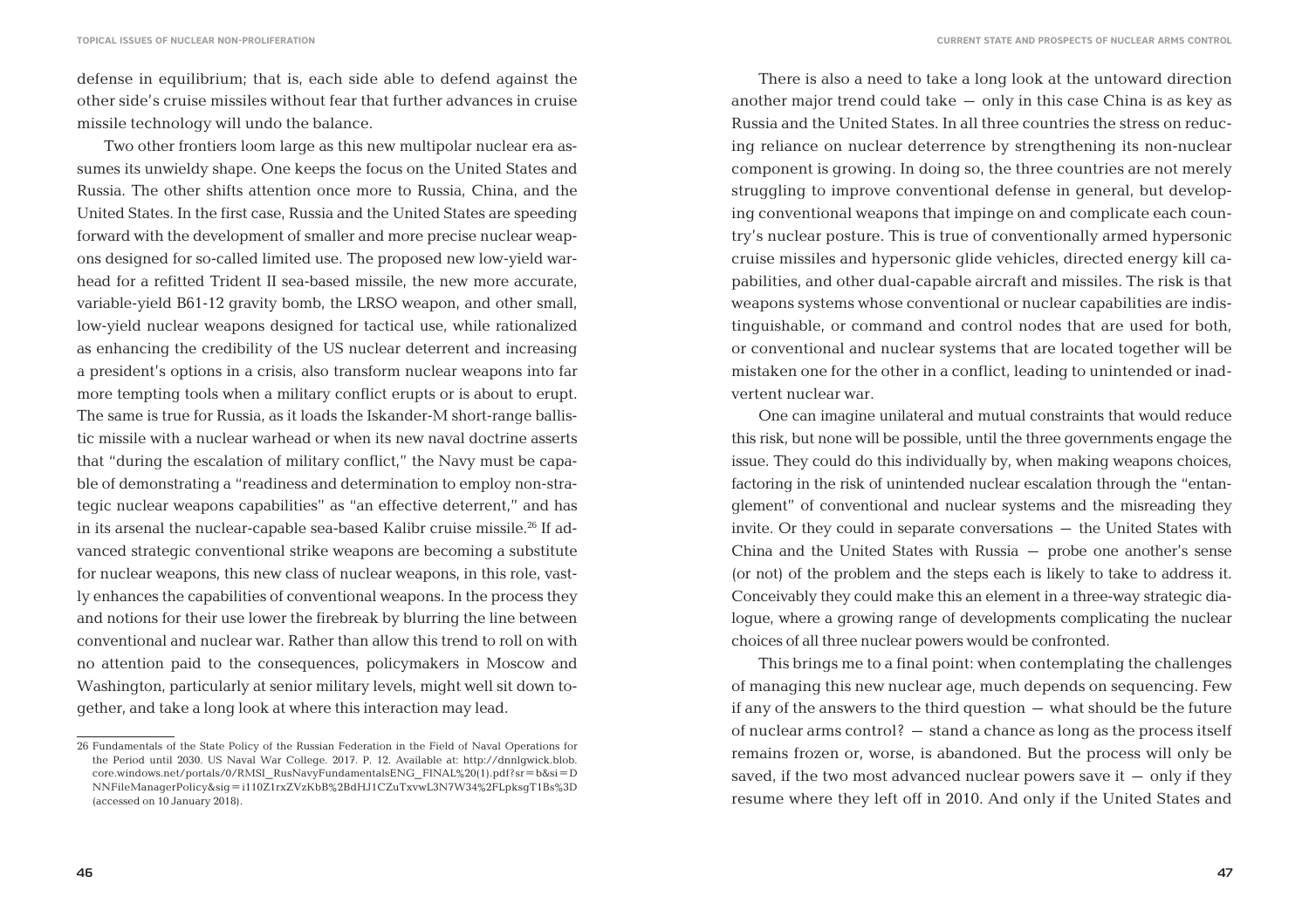Russia again demonstrate their will to manage the single most important bilateral nuclear relationship can the larger cast of nuclear powers be induced to confront the challenge of managing the many dimensions of a multipolar nuclear world.

In the end, the three questions that I have posed are not separate, but integrated. If there is a future for strategic nuclear arms control, it depends on the fate of US-Russian nuclear arms control.<sup>27</sup> US-Russian nuclear arms control negotiations, if resumed, almost surely will seek incremental improvements to prior agreements. Thus, in all likelihood, in the foreseeable future the answer to the question, what could be the future of nuclear arms control?, will be further quantitative limitations on warheads and delivery vehicles. That, in any event, is a prerequisite for drawing China into any kind of an arms control process. Moreover, if during this next phase, Russia and United States begin wrestling with the new challenges, such as the impact of advanced conventional strike weapons, the implications of an offense-defense competition, and the effect of cyber and other exotic technologies in the nuclear sphere, they will set the table for a broader discussion among a wider set of nuclear-armed states. It will not be a matter of abandoning a bimodal framework for one that is multilateral, multi-dimensional, and multi-level, but of merging one with the other.

Thus, for example, if a multipolar nuclear world is to be rendered safer and more stable, the previous rudimentary and now weakening set of nuclear norms (e.g., the nuclear "taboo," no first use, negative assurances for NPT-compliant states, non-proliferation, etc.) will only be effective, if these and other norms are reinvigorated and embraced by all. Logically the forum for exploring this possibility would be all seven major nuclear powers. But their dialogue, to have any chance, will depend on what is achieved at other levels among different combinations of states. The United States is not likely to adopt a "sole purpose"

norm, unless the threats that lead to its rejection are eliminated or can be addressed by other means. Russia is not likely to move away from a prompt-launch posture and back toward a no-first use policy, unless the United States does too. The tendency of a growing number of states to develop "useable" nuclear weapons and think of using them will not be halted, unless a critical nucleus of states agree that they do not want to continue down this path.

At a time when saving even the shrunken nuclear strategic arms control regime between the United States and Russia and its imperiled remnants seems bleak, calling for a compendious, intricate, multidimensional approach to nuclear arms control admittedly has an air of fantasy about it. Anything less, however, will almost surely fall short as this exceedingly complex and potentially dangerous new multipolar nuclear world gradually threatens to spin out of control.

Three considerations, therefore, drive the analysis here: first, many of the trends and developments generating the dangers ahead are still inchoate, and, therefore, with foresight and will, can be contained or eliminated. Second, while the specific suggestions for implementing the general approach urged here may be off the mark, and certainly can be improved, the need to move beyond familiar modes of thinking designed for an earlier nuclear era, and craft an alternative model more attuned to the nuclear era we have entered is imperative. And, third, because governments – in their current myopic and paralytic state – will not do this, the expert community, including the Luxembourg Forum, must.

<sup>27</sup> The fate of US-Russian nuclear arms control, of course, depends on the general state of US-Russian relations. Analyzing how this relationship might be put on a more constructive path allowing the arms control process to be reinstated, however, is a large and critical, but separate task.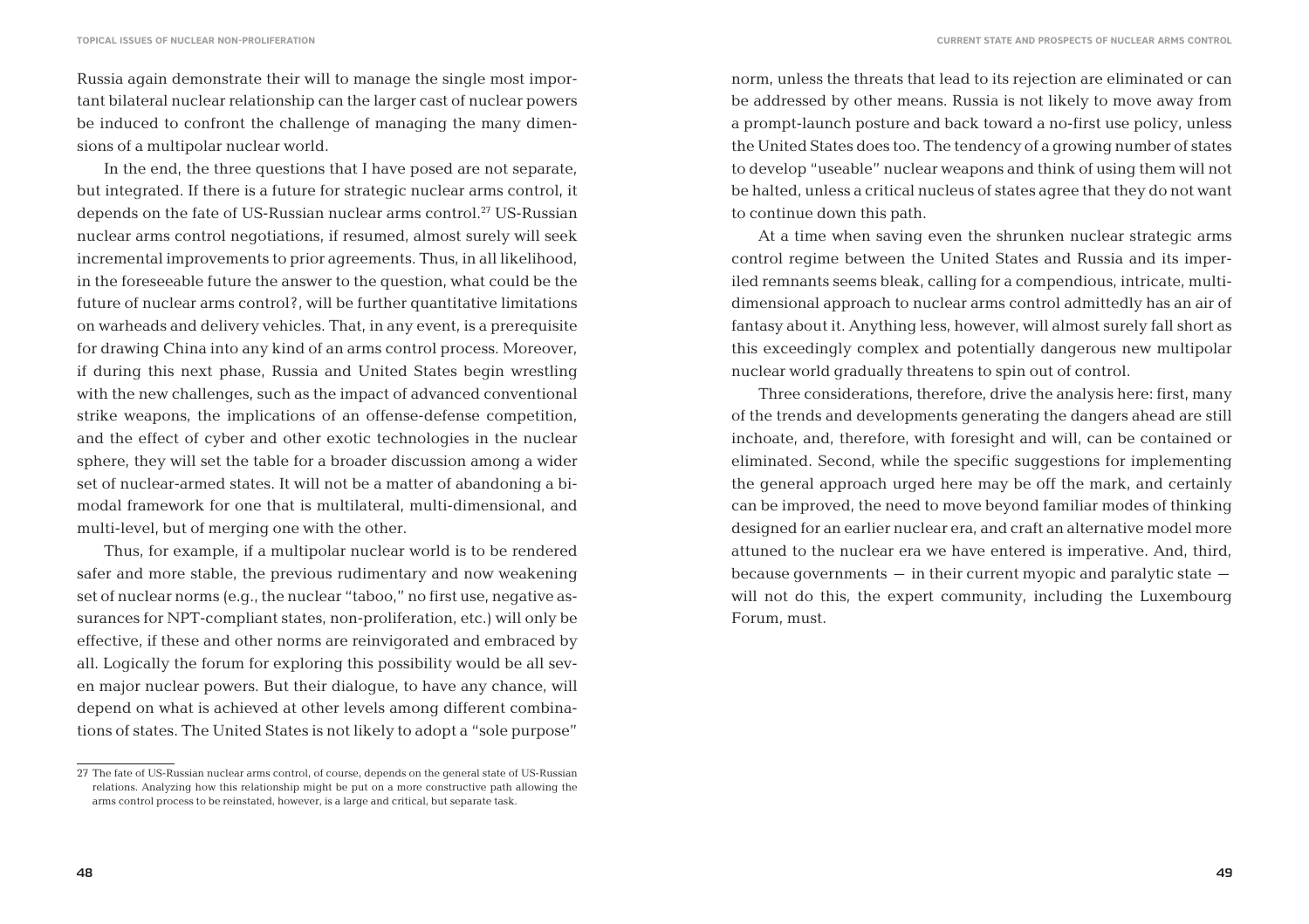### **II. REGIONAL ISSUES OF THE NUCLEAR NON-PROLIFERATION**

#### 2.1. STRENGTHENING NON-PROLIFERATION REGIME IN CONFLICT REGIONS *Hans Blix1*

In this paper written at the end of September 2017 I propose to focus on three regions:

- the Korean:
- the India-Pakistani: and
- the Middle East.

Before embarking on these complexes I feel a need, however, to make some comments of a broader bearing.

Looking at the international debate about nuclear proliferation one might get the impression that there is not much to worry about beyond these three regional cases – that they constitute the major part of the world's proliferation problem. This, I think, is a narrative that comes from the great powers that have nuclear weapons: they are not themselves a problem, others are.

When some 120 non-nuclear weapon states (NNWS) show their frustration by concluding a treaty through which they double their own commitment to remain without nuclear weapons and do not  $-$  as the Treaty on the Non-Proliferation of Nuclear Weapons (NPT) does – welcome in their midst states that retain and continue to develop these weapons, they are met with sarcasms – even by ambassadors of some P5 states demonstrating at the doors of their talks.

In my view, the necessary and topical examination of three regional proliferation headaches should not make us forget the seemingly incurable headache of the huge quantities of nuclear arms and means of delivery elsewhere in the world. We must remember from scary past experiences and from more recent flaunting of these weapons that they pose constant lethal dangers to the whole world.

The NNWS constitute the vast majority of the world's countries and their active interest in the reduction and management of existing nuclear capacities is, in my view, entirely legitimate. The NPT imposes both upon the five nuclear weapons states (NWS) parties and the many NNWS parties the obligation to pursue in good faith "negotiations for the cessation of the nuclear arms race at an early date." The commitment was made some 50 years ago and more than 20 years ago the International Court of Justice declared that it comprised a duty to bring to a conclusion negotiations leading to nuclear disarmament.

While NNWS recognize that the NPT has been and remains of great value, they also feel that they are parties to a treaty that even after 50 years has failed in one of its main purposes and that this is due mainly to the insufficient ambition of P5 parties to agree on nuclear disarmament. States that join the Nuclear Weapon Ban Treaty hardly expect quick global nuclear disarmament resulting from their convention, but they may feel that at least all parties to the convention are genuinely supportive of such disarmament and seek to establish a categorical ban on the use of nuclear weapons.

#### **The Korean region**

The DPRK's development of nuclear weapons and of the means of delivering them has now brought the world to acute dangers of war. The country has long ignored the binding injunctions of the Security Council. It is governed by a regime that violates human rights on large scale and that alone in the world continues to test nuclear weapons.

<sup>1</sup> Hans Blix – Ambassador, Member of the Supervisory Board of the International Luxembourg Forum (former Director General of the International Atomic Energy Agency), Ph.D. (Sweden).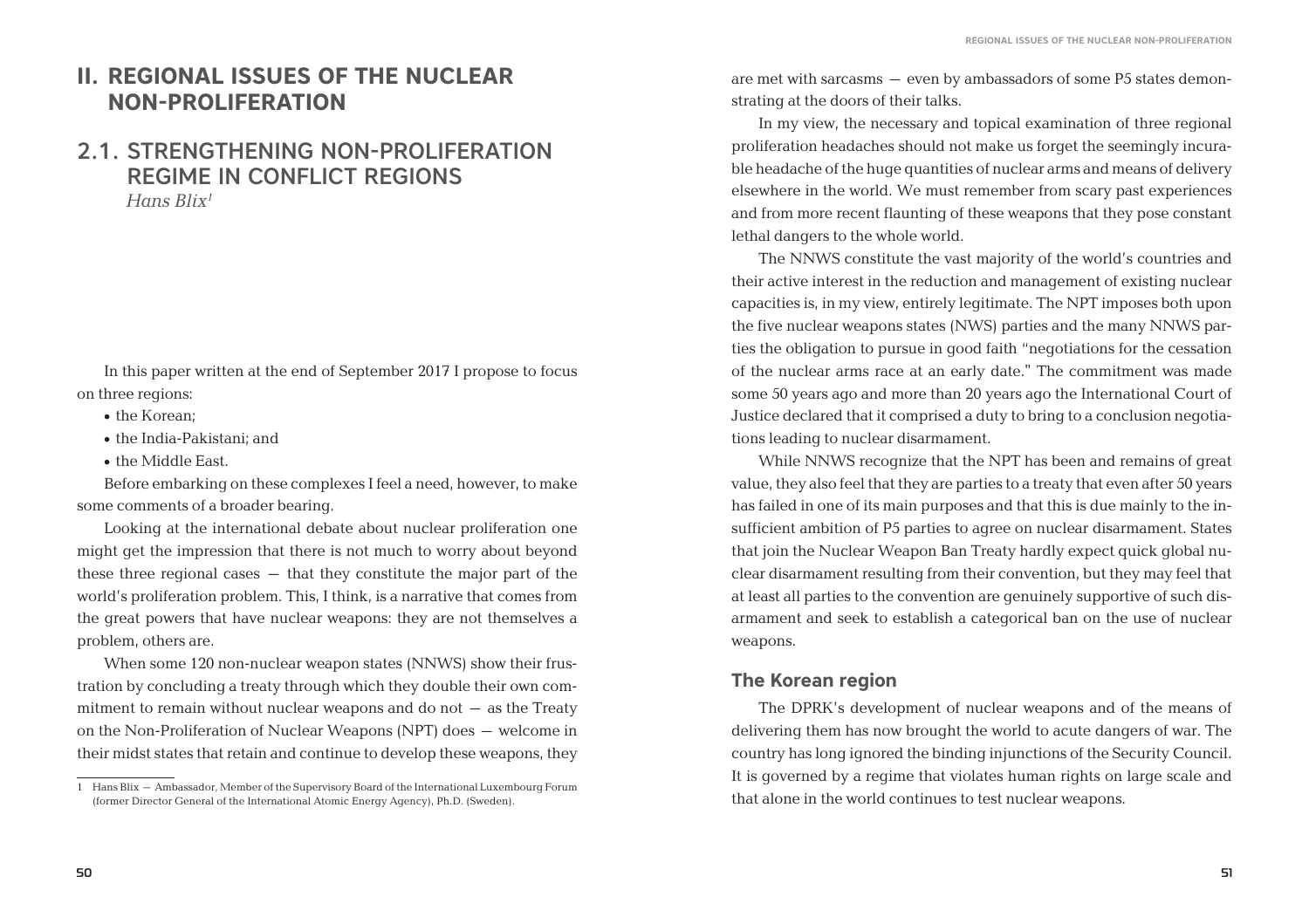It is understandable that political attention is now riveted on the political and strategic impact of an approaching possible capacity of the DPRK to hit the US with long range missiles carrying nuclear weapons. It is a dramatic danger extending the current regional threat and it calls acutely for a solution. However, before I address it, I would like to make some comments on another ominous impact that the maturing DPRK programs may have, namely the risk of regional nuclear proliferation.

In the last half year, we have heard voices in RoK proposing either the reintroduction of US nuclear weapons in RoK or the creation of an indigenous nuclear weapon capacity or both. We have also heard voices in Japan calling for indigenous Japanese nuclear weapons and means of delivery.

The chances of this actually happening in RoK or Japan might be slight, but it should be recognized that already if these conjectures appeared to become more plausible they would drastically increase tensions in the region, notably between China and Japan. It is conceivable that such result would not be unwelcome to the DPRK, but I would assume that the perspective should worry other governments already now. For China, in particular, it should be an additional strong reason to help make DPRK walk back on the nuclear weapons path.

When we look at the current difficult and explosive situation, we cannot but regret that an ominous evolution that we could register as early as in the 1990s was not met with greater skill and foresight. To compare: Iran was induced to accept restrictions on its nuclear energy program after it had mastered the enrichment of uranium. For the DPRK no agreement was in place to stop even the testing of nuclear weapons. Without going through the history of this sorry tale, let me point to some approaches that have appeared helpful in the past and some that have not.

In 1992, the DPRK signed an NPT safeguards agreement with the IAEA. Agency inspectors  $-$  and I myself  $-$  were enabled to visit nuclear installations at Yongbyon. In retrospect it seems curious that the IAEA reports about the DPRK reprocessing plant and its declaration of a small quantity of plutonium did not cause wide concern. It was only when the Agency upon analysis concluded that the quantity of declared plutonium was incorrect that the alarm bells rang and that over 20 years of crises began, including the DPRK withdrawing from the IAEA and the NPT.

A few elements strike me as having been helpful to persuade the DPRK to cooperate with the world and show a readiness for restraint.

First, the government of the DPRK that has often been ostracized and condemned has been sensitive and somewhat open to concessions when being paid attention by figures at high level. I think of Kim Il Sung, who signaled agreement to move to denuclearization when visited by ex-president Jimmy Carter. Similarly, the visit at the end of 2000 by State Secretary Madeleine Albright to Kim Jong Il following a long period of diplomacy brought positive response. Regrettably, time was too short to enable then President Bill Clinton to follow up and the high level path to possible agreement collapsed when President George W. Bush placed the DPRK in the "axis of evil" and rebuffed State Secretary Colin Powell, who wished to continue the efforts of the Clinton administration to reach agreement with DPRK. President Donald Trump may be unlikely to recruit Former President Clinton to visit Kim Jong Un but perhaps he would be ready to engage what he terms the "unused potential" of the UN and its Secretary-General?

Second, economic sanctions have undoubtedly provided pressure on the DPRK, but  $-$  as we have seen in other cases  $-$  such pressure and the humiliation linked to it seem to raise – at least at the government level – an angry resistance and a readiness to "eat grass" rather than to give in. It seems likely that the government of the DPRK is far more sensitive to the military pressures exerted. It has memories of the defeat and devastation of the Korean war and of the many years of being treated as a pariah. It wants to stay in power and has watched the actions to bring about regime change in Iraq, Iran, Libya, and Syria. It may well believe that heavy military exercises near its territory, whether on land or at sea could be preludes to or training for real action. Verbal assurances about a readiness for transforming the armistice to a peace treaty and economic assistance may not be taken seriously. Only its own military readiness – including in particular nuclear weapons and their means of delivery – has been seen so far by the DPRK government as tangible and reliable protection.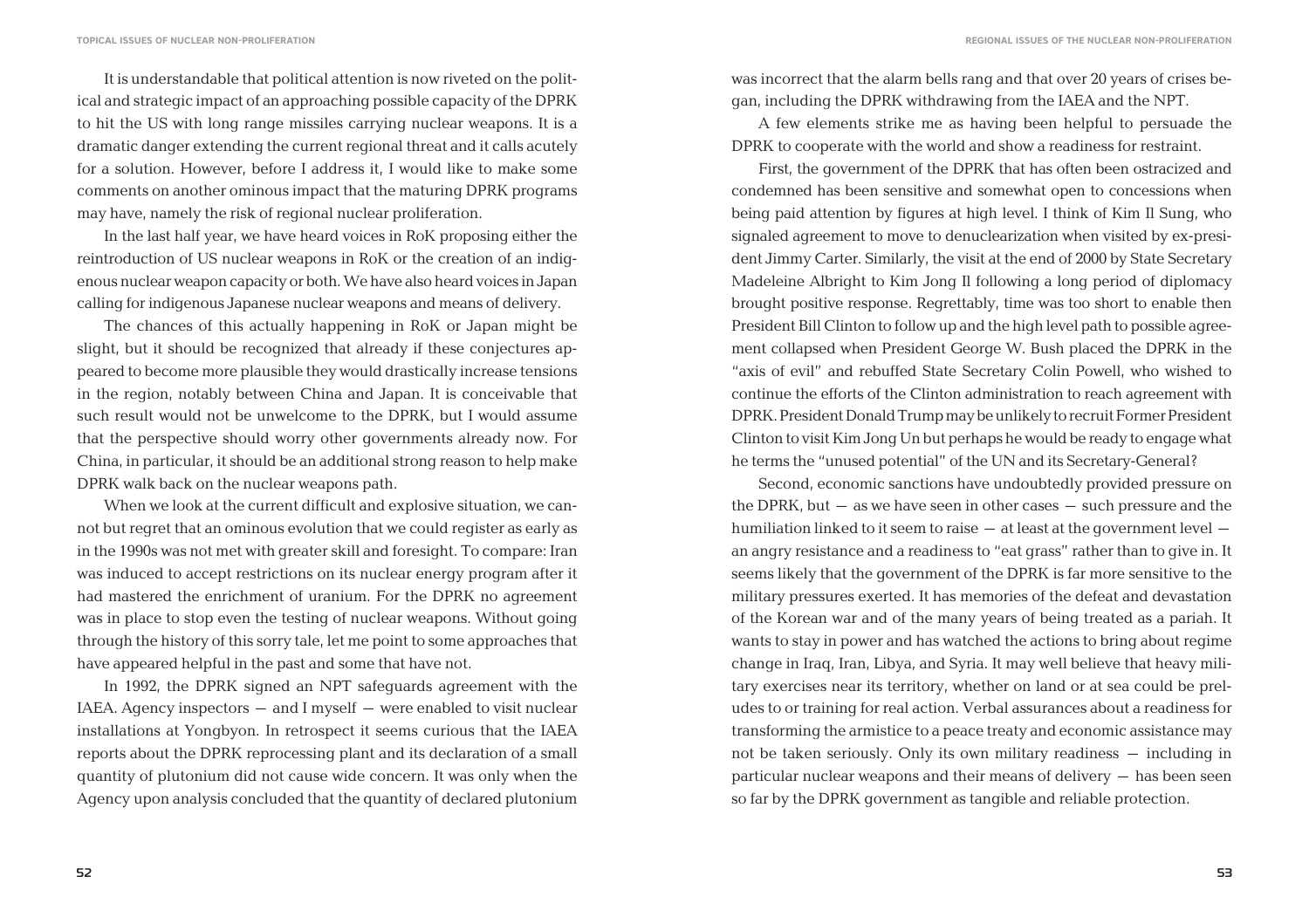Reducing the military pressure on an obstreperous party may go against the DNA of strong powers but it seems possible that a combination of diplomatic offers combined with a reduction or suspension of military exercises  $-$  as actually happened in  $1994 -$  may have a stronger persuasive value than offers of a choice between paper commitments and increased military pressure.

Now to the acute problem. The DPRK appears to have the capacity to strike targets within its region  $-$  including RoK, Japan, and Guam  $-$  with nuclear weapons and to develop within not many years the ability to reach the US. The verbal threats are unprecedented and the nervousness high.

Many seem to be of the view that a long term solution will call for some regional arrangement that includes the denuclearization of the Korean peninsula, the transformation of the armistice into a treaty of peace (but not unification), economic assistance and cooperation and international guarantees for all. It seems clear that while such a vision may be necessary it is impossibly ambitious for now.

The US declares that all options are on the table. Which are they?

The option that is currently clearly pursued by the US administration is to increase non-military sanctions to gradually suffocate the DPRK into submission. Above all the US seeks to bring China to cut life lines that may be indispensable to DPRK. Whether China is ready to take the risk of bringing a collapse of the DPRK regime is not yet clear. It wants to avoid a situation leading the US allied RoK to control the Yalu river border and it may worry about a massive influx of refugees.

Another option of the US administration is a preventive military but non-nuclear strike. It is well understood that it would risk triggering a second strike by Pyongyang to Seoul that is within artillery range. It may also risk triggering Chinese reactions to prevent a collapse of the DPRK.

A third option is to simply await the DPRK capacity for ICBMs and rely on US deterrent capacity in the same way as is done against Russia. Such reliance is based on an assumption that the DPRK regime acts rationally. While this is probably true, it may be an assumption hard to sell in the US.

A fourth option is de-escalation through diplomatic steps taken after direct or indirect talks. The US seems to have rejected this option, but we should remember that the Cuban crisis in 1962 was solved and nuclear war was avoided through concessions that saved the face of both parties. I note that even in the currently heated atmosphere the US Secretary of State has said that "regime change" and "reunification" are not required by the US. This may not by itself have much credibility and persuasive value to the DPRK but combined with tangible measures it could be valuable. What measures?

For some time, a "freeze" has been suggested consisting in a suspension by the DPRK of tests of nuclear weapons and long range missiles and suspension by the US and RoK of large military movements and exercises. It is obviously not a recipe for a long term solution. Construction work on both nuclear weapons and ICBMs could – and presumably would – continue in the DPRK. And suspensions could be broken at any time. However, there are some valuable features:

- The DPRK would need a fairly substantial time of testing to attain useable ICBMs. Without such testing the threat to the US is moved further away in time.
- Suspensions require no confidence between the parties. The parties retain their respective military capacities. On the DPRK side these include the nuclear weapons that the country sees as main guarantee against an attack.
- • Suspensions require no mechanism for verification. The testing of missiles and the explosion of bombs can be observed and the moment the first long-range missile test occurs or nuclear test is set off, the freeze is off. On the other hand, the longer that suspensions hold the more confidence may grow and the more time is made available for exploring longer term arrangements.
- Suspensions can be introduced without a formal bilateral agreement. The DPRK could unilaterally declare that after the many tests it has undertaken of nuclear weapons and missiles and the experience it has gained it will suspend further tests *sine die*. The US could declare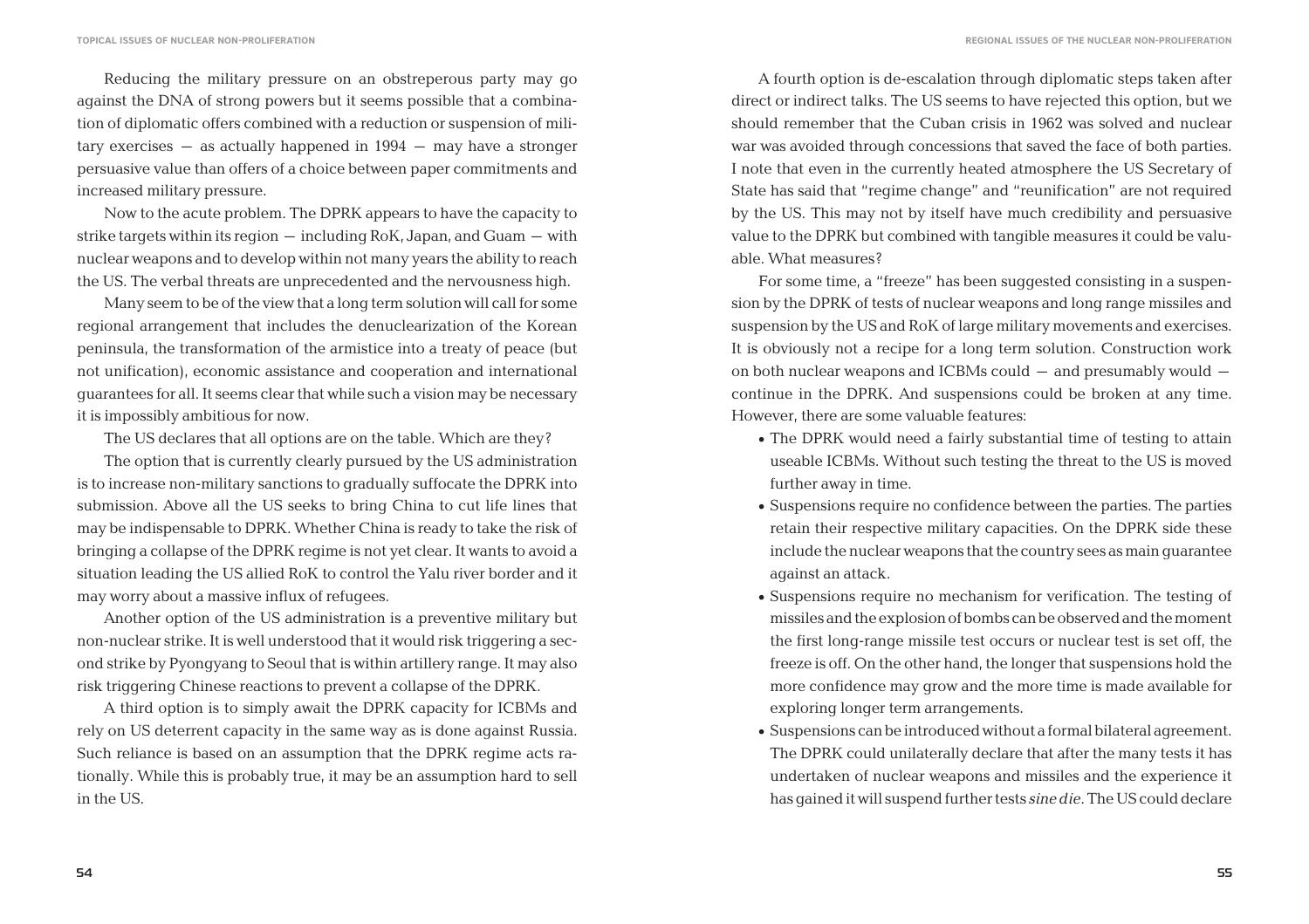unilaterally that it has demonstrated its military ability sufficiently to make itself understood and noting the statement by DPRK it will watch and will suspend further military exercises and be ready, if confidence grows, to seek permanent arrangements.

#### **Risk of further nuclear proliferation in the Middle East**

With the deep rooted conflict between Israel and other states in the Middle East about the Palestinian issue there was always a risk of nuclear proliferation. Israel achieved it without acknowledging it. Israel has also taken practical measures to stop various activities that it suspected might lead other states in the region to acquire nuclear weapon capacity. The most visible action was the bombing of the Iraqi research reactor, OSIRAK, in 1981. While this action was condemned by the UN Security Council, the bombing and destruction in 2007 of a Syrian installation claimed to be a nuclear reactor of North Korean design did not meet a similar condemnation. Israeli-US cooperation has been claimed to be behind the use of the *Stuxnet* computer malware to damage centrifuges used for uranium enrichment in Iran.

While Israel has thus shown that it may intervene by force or subversive means to physically prevent what it claims or suspects to be steps to further nuclear proliferation in its region, other regional states who were persuaded to adhere to the NPT have urged year after year that Israel, too should accept to be without nuclear weapons and adhere to the NPT or "to accept comprehensive IAEA safeguards" or to be a party to a Middle East zone free of weapons of mass destruction. Israel has not rejected the idea of such a zone, but it has made clear that it must be preceded by peace settlement. Although called for by NPT review meetings and by the UN General Assembly the convening of such a conference has been blocked by the US.

There was a time when I thought  $-$  naïvely, perhaps  $-$  that Israel might feel sacrificing its nuclear weapon ability could be a bearable quid pro quo for attaining a zone in which all – not only Iran but also Saudi Arabia and Egypt and others – committed to renounce not only weapons but also the enrichment of uranium and production of plutonium.

With the attainment of the Joint Comprehensive Plan of Action – the JCPOA– accepted by Iran and the P5+1 and made binding for them and all UN members through decision by the Security Council far reaching guarantees have been put in place against Iranian high level enrichment of uranium for a rather long time. The zone concept, I think, remains in cold storage.

Meanwhile, the executive governments in the US and Israel express extreme dissatisfaction with the Iran deal viewing it as one sided in favor of Iran and of insufficient duration. It does not seem excluded that despite compliance by Iran the US might break the Security Council confirmed deal by unilaterally reintroducing economic sanctions that were lifted.

In Saudi Arabia, too, the view has been expressed that that the deal was lenient to Iran. At one point an official commented that if these were to be the rules for Iran, others in the region should be entitled to the same.

In view of the many substantial commitments made and respected by Iran the critical comments may sound startling. However, much depends on what legal premise one starts from. If, the premise is chosen that an NPT party's right of enrichment is conditioned upon proof of *bona fide* peaceful intentions and can be forfeited, then the treaty's explicit allowance of enrichment becomes a license that other parties can refuse or grant as they deem fit. However, the concept of a forfeiture of the right to enrich is a juridical construction advanced by self-appointed interpreters of the NPT. I see no basis for the concept in the NPT. In my view, the legal premise is that any enrichment deemed to be for non-peaceful purposes would simply be an abuse of a legal right. It should prompt and justify demands that the exercise of the right should be brought within such limitations that it conforms with the treaty's legal authorization of enrichment for peaceful purposes. Agreements on levels and quantity of enrichment then become not grants by other more or less generous treaty parties but rather joint assessments of what is commensurate with the authorization found in the treaty.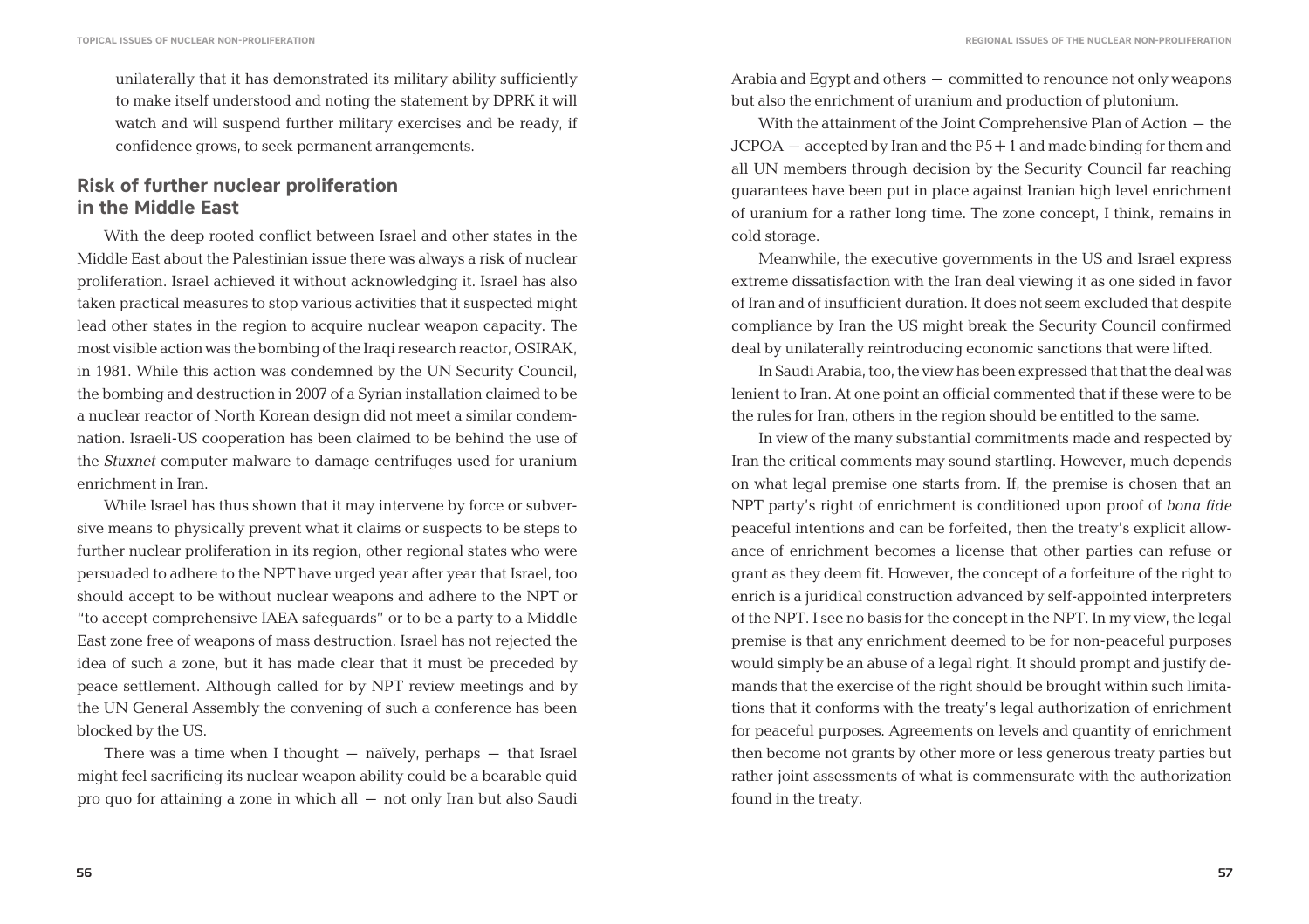As I read the JCPOA, Iran has accepted a great number of far reaching constraints and controls because they are commensurate with what is needed for a peaceful nuclear program and Iran wishes to remove the outside world's understandable suspicions that an oversized nuclear program included non-peaceful aims.

There have been arguments about who gains and who pays under the JCPOA. The way I read the agreement no one pays and all gain. The P5+1 and the world simply drops penalties imposed which is not costly. Iran discards parts of a nuclear program that were not needed to obtain electricity and other peaceful benefits. The deal comprises acceptance also of reporting duties and inspection that go far beyond the ordinary rules of the NPT but they are hardly a major burden and they help to give confidence that Iran's nuclear aims are peaceful.

In the current crisis some have warned that if US were unilaterally to re-impose economic sanctions Iran might revive the large former nuclear program. While Iran has said it would not be passive in face of such US action, it is entirely speculative that the country would resume the high costs of an oversized program and be ready to lose the good will it has gained in large parts of the world by respecting the provisions of the JCPOA.

My guess, for what it is worth, is that unless US actions were to comprise military threats, Iran would take the high ground and use the agreement's mechanism for dispute settlement. Iran has good reasons to avoid re-awakening suspicions about its own future actions. Among them are the risk that other states in the region might be triggered to move their nuclear programs toward a weapon option. It is presumably in view of such risks that some experts have advanced the idea that the JCPOA model should be sold to other states at least in the Middle East region. However, at any rate as long as nuclear weapon states are moving toward rather than away from nuclear weapons development I think it is wishful thinking that non-nuclear weapon states will become receptive to the idea.

As in other regions, seeking and bringing about political detente in the Middle East may be the difficult but better way of avoiding further proliferation. It is possible that the main concern in the Middle East region about Iran – especially after the JCPOA and the lifting of UN mandated sanctions – is not fear of a weapons development, but fear of economic development and political ambition. Perhaps a re-imposition of UN sanctions is not really urged to prevent a weapons development but rather to restrain the political power that would come with a stronger economy? If so, remedies might be more directly sought in political rapprochement and adjustments than in the resumption of sanctions and strengthening of already strict non-proliferation rules.

#### **India and Pakistan**

While great global attention is focused on nuclear related issues in the Korean and Middle East regions, the dangers linked to the nuclear armed neighbors India and Pakistan are accorded much less publicity.

The possession of nuclear weapons in the two countries has not tempted neighbors in the region – Bangladesh and Sri Lanka – to move towards these weapons. There is thus not a proliferation risk of the traditional kind.

Neither India nor Pakistan joined the NTP. Accordingly, their developing nuclear weapons is not a breach of the NPT. Nonetheless, it evidently constituted proliferation beyond the five nuclear weapons states recognized in the NPT.

For many years, appeals have been made both to India and Pakistan (as well as to Israel) to join the NPT as non-nuclear weapon states. As these appeals have never been expected to be heeded, and their main effect has been to stop or restrict imports in the nuclear field they have come to look more like punishments.

India is often and probably rightly credited for managing its nuclear capacities so as to avoid contributing to proliferation anywhere in the world and when the US entered an agreement on nuclear cooperation with India, restrictions in nuclear trade with India began gradually to erode. For some time, the US and several other states have been championing India's admission to the Nuclear Suppliers Group.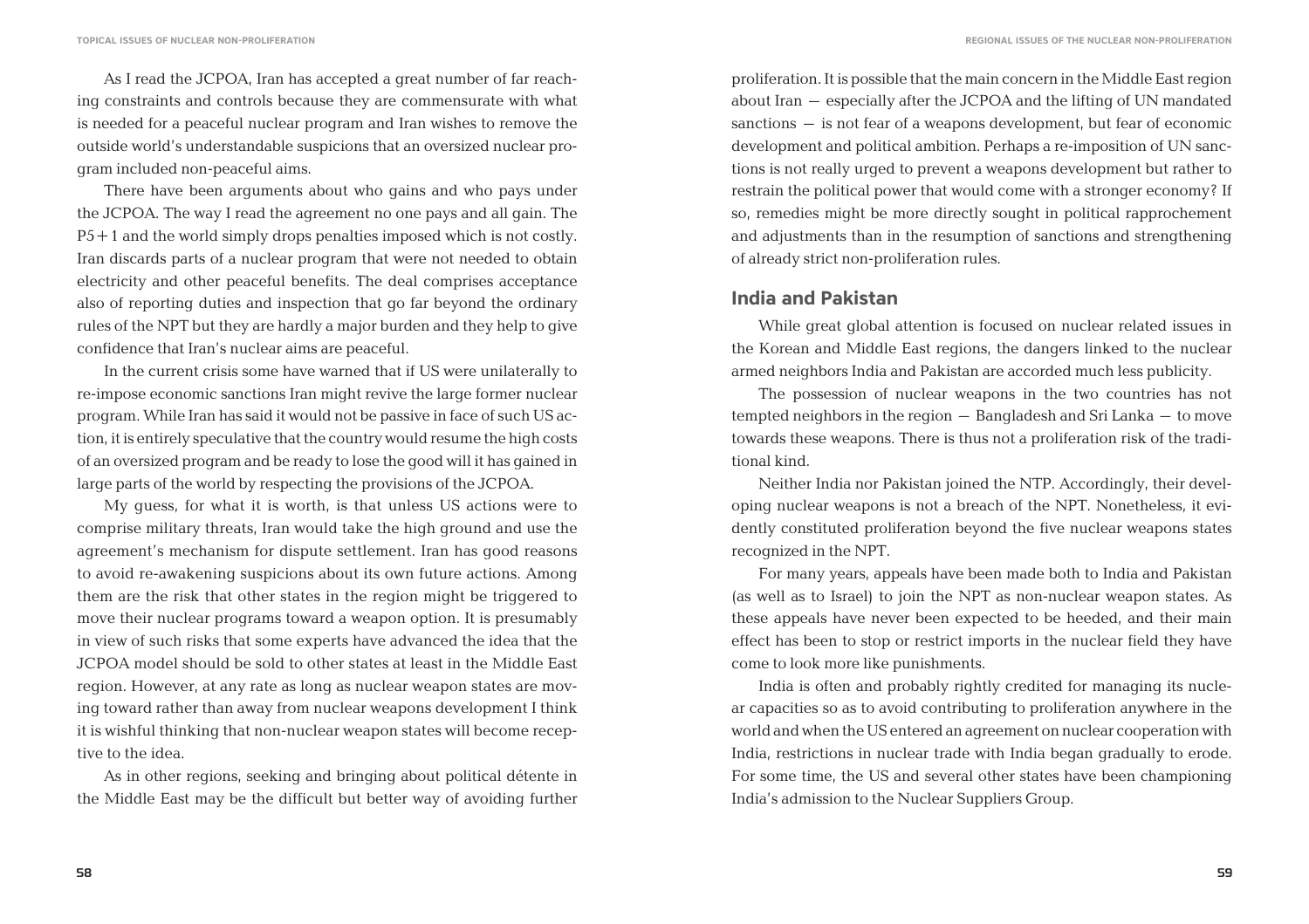In contrast to India, Pakistan has been criticized as being less than diligent in preventing nuclear proliferation. It is the home and was the employer of the nuclear scientist A.Q. Khan, who not only developed Pakistan's nuclear weapon but also contributed to nuclear proliferation by selling enrichment technology to NNWS parties to the NPT. There have been concerns about the stability of the country and some fears that fundamentalists could gain control of the nuclear arsenals. There have also been allegations that Pakistan would be ready to assist Saudi Arabia should that country seek to move toward a nuclear weapon. The allegations have been denied. Nevertheless, suggestions that Pakistan should be admitted in tandem with India to the NSG have not had much support.

The major concern about India's and Pakistan's nuclear weapons capacities relate to the risk that a flare up in their controversy over the area of Kashmir could get out of control and lead to a nuclear war. Both countries are conscious of the risk and seek from time to time to create détente. However, the issue remains highly emotional in both countries and arrangements for restraints, openness, etc. while valuable, do not give full confidence. Only a political settlement will give such confidence.

This conclusion for the India-Pakistan issue applies also for the other two regional issues discussed: Korea and the Middle East. The military people will do their duty. They will show their arms strength in the hope and expectation of deterring the other side and they will hopefully be prudent to avoid that sparks fly from their hardware. It falls to the political people to find ways out of conflicting interests and to avoid putting millions of people at risk.

#### 2.2. NUCLEAR DANGERS IN SOUTH ASIA1

 *Michael Krepon2*

Scenarios of nuclear catastrophe involving Pakistan and India demand attention, even as we are riveted by the possibility of another conflict on the Korean peninsula. Hopes expressed after India and Pakistan tested nuclear devices in 1998 that offsetting nuclear capabilities would have stabilizing effects have been dashed. Just one year after India and Pakistan carried out these Pakistani Northern Light Infantry troops characterized as freedom fighters crossed the Kashmir divide, sparking a limited conventional war. Cadres from extremist groups carried out an attack on the Indian Parliament building in 2001, prompted both countries to mobilize their armies. Then, cadres trained and equipped within Pakistan rampaged through Mumbai, triggering the 2008 war scare. Offsetting nuclear weapons on the subcontinent clearly have not deterred actions that could escalate across the nuclear threshold.

The situation is ripe for another crisis on the subcontinent that could lead to military conflict. Firing and incidents across the Line of Control

<sup>1</sup> This essay draws on the Stimson Center's collection of essays, *Investigating Crises: South Asia's Lessons, Evolving Dynamics and Trajectories,* ed. by S. Lalwani, H. Haegeland. January 2018. Available at: https://www.stimson.org/sites/default/files/file-attachments/InvestigatingCrises. pdf (accessed on 10 February 2018).

<sup>2</sup> Michael Krepon – Co-founder and Senior Associate of the Henry L. Stimson Center (former President and CEO, Henry L. Stimson Center; Legislative Assistant, Capitol Hill; Senior Associate, Carnegie Endowment for International Peace; Diplomat Scholar of the University of Virginia) (USA).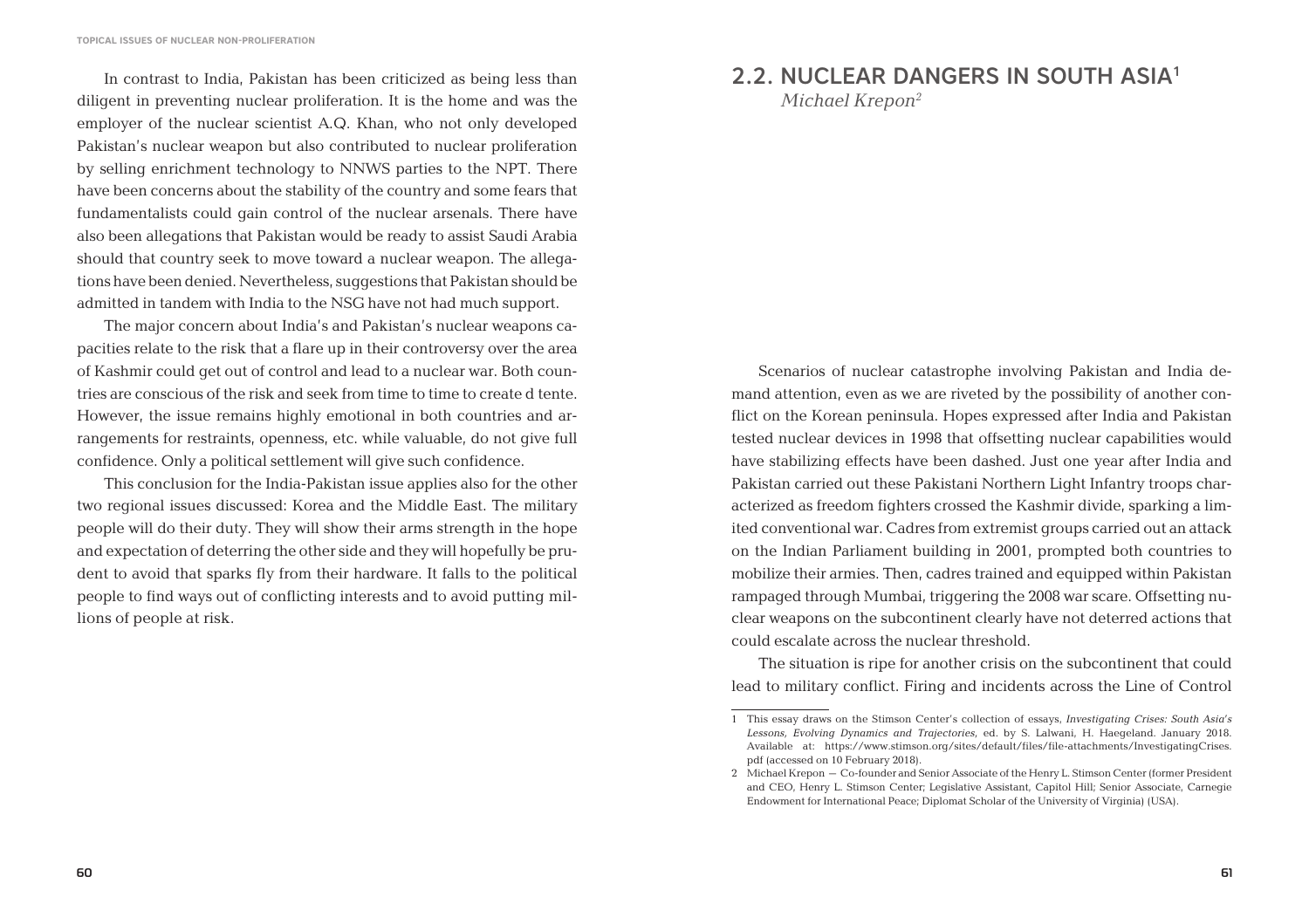(LoC) dividing the old Princely State of Jammu and Kashmir have heated up. Public alienation from Indian rule in Muslim majority Kashmir is again at a high pitch, and civil unrest could well grow. The Government of Pakistan asserts it provides only moral and diplomatic support to disaffected Kashmiris. The Government of India asserts, more convincingly, that Pakistan's military and intelligence services continue to provide material, intelligence and logistical support to militant groups that champion the Kashmiri cause.

The nuclear arms competition between India and Pakistan is accelerating with the introduction of new ballistic and cruise missiles. Both countries are proceeding to place nuclear weapons at sea, with the attendant command and control challenges this entails. Pakistan has advertised its reliance on short-range or "tactical" nuclear weapons to deter conventional advances by the Indian Army, which has adopted a "Cold Start" doctrine of quick mobilizations and shallow thrusts into Pakistani territory. India is contemplating the deployment of ballistic missile defenses that would further increase Pakistan's stockpile size. Both countries are capable of deploying more than one warhead atop missiles, and, as their arsenals grow, both are poised to pursue far more expansive counterforce targeting postures for their nuclear forces. Pakistan's military has already justified its shortestand longest-range missiles in terms of counterforce targeting.

Meanwhile, diplomacy between New Delhi and Islamabad is stalled. Accomplishments to reduce nuclear dangers are paltry. Neither takes confidence-building and nuclear risk-reduction measure seriously. The last measure, dealing with the notification of nuclear accidents, was negotiated in 2007.

India's Prime Minister Narendra Modi is often demonized in the Pakistani press as a hard line, Hindu nationalist leader with blood on his hands from a pogrom against Muslims as Chief Minister in his home state of Gujurat. Modi, however, did not play to type after becoming Prime Minister. Instead, he reached out to improve relations with Pakistan on three occasions. Each initiative was spoiled by attacks against Indian targets in Afghanistan and Kashmir.

After another attack by extremist cadres on a military camp in September 2016, Modi authorized and then publicized "surgical strikes" across the LoC. The Pakistan military flatly denied the attacks occurred, while the Indian media responded with exultation. Sneak attacks on border posts are not new; publicizing them is. In doing so, the Indian public will expect Modi to respond in similar fashion in response to comparable provocations – and to respond more strongly to greater provocations. If so, the Pakistani military, which was embarrassed by Modi's media tactics, will lose face unless it responds in some emphatic fashion.

One pathway to war could begin with another dramatic strike against an iconic target in India that generates many fatalities and intense press coverage. Since October 2001, when the Legislative Assembly building in Srinagar was car-bombed, all high-profile attacks by militant groups have been carried out against targets in major Indian cities far away from Kashmir, most notably the attack on the Indian Parliament building in 2001 and the 2008 attacks on luxury hotels and the central train station in Mumbai. There is no shortage of soft targets that reflect India's growing international stature, its connectivity to the world, its rising economy, or its governmental institutions.

Another pathway to war could begin with a deadly attack on a religious shrine, temple or mosque. Hindu extremists demolished the Babri Masjid in Ayodhya in 1992. Retaliatory bombings the following year at the Bombay stock exchange, hotels, and shopping areas resulted in over 250 deaths. Religious gathering places or holiday events in which Hindus and Muslims take great pride could easily be struck again, including revered temples in Modi's parliamentary district in Varanasi. Other pathways to war and uncontrolled escalation could begin with clashes between troops along the Kashmir divide and a full-blown civil insurrection in Muslim majority Kashmir.

In past crises, both India and Pakistan have counted on the United States to serve as an honest broker, and Washington has depended on Beijing and other capitals to play supportive roles in convincing Indian leaders to exercise restraint and Pakistani leaders to climb down from

**62 63**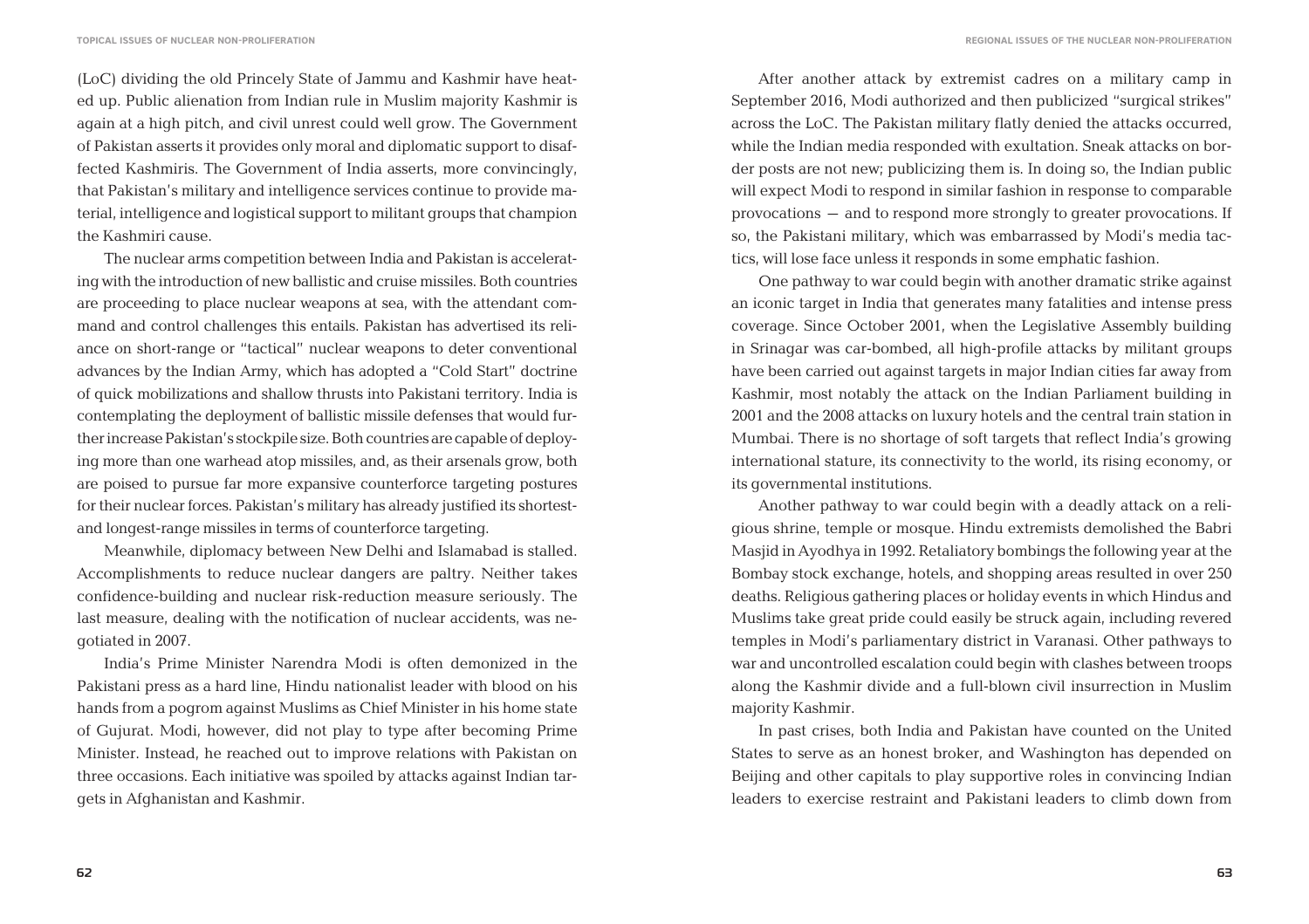untenable positions. Crisis management will become more challenging in the future because New Delhi now expects fulsome support from Washington if it decides to take military action. While Pakistan no longer views the United States as an honest broker, it will still need Washington's help to defuse a crisis.

The first line of crisis prevention lies within the revisionist state, not the state seeking to maintain the status quo. Every crisis on the subcontinent since 1990 has been initiated by Pakistan. In the past, three possible explanations for the initiation of these crises are possible: Rawalpindi presumed that these crises would be manageable and beneficial, that it could advance claims of plausible deniability, or that it was unaware of the triggering actions of extremist groups. Given the close relationship between Pakistan's military and intelligence services with anti-India groups, few outside of Pakistan consider the last of these explanations to be plausible. The only way for Pakistan's claims that it is not in collusion with anti-India extremist groups to become plausible would be by severing links with cadres that cross the LoC and shutting down groups that recruit, indoctrinate, and train cadres for suicide missions.

Pakistan has been badly tarnished by previous crises triggered by the actions of its Army leadership or by cadres operating in collusion with its intelligence services. After the Kargil War in 1999, the Parliament attack in 2001, and the 2008 rampage in Mumbai, Pakistan's isolation grew and its economic prospects dimmed, while India's fortunes improved. It is not possible to know for sure whether these lessons have been internalized by Rawalpindi, but we do know that there has not been another triggering event since 2008. At the same time, there is scant evidence that Rawalpindi has fulfilled its promises to shut down groups whose actions can trigger crises.

The second line of defense against uncontrolled escalation lies in New Delhi's hands. During the Kargil War, New Delhi exercised great care in pushing back troops of Pakistan's Northern Light Infantry without utilizing air power on the Pakistani side of the LoC. After the "Twin Peaks" crisis triggered by the Parliament building attack, the Prime Minister of a Bharatiya Janata Party-led coalition government, A.B. Vajpayee, nearly went to war, but ultimately decided that it was not worth sacrificing India's economic growth to the uncertainties of a war with Pakistan. After the 2008 Mumbai attacks, the Prime Minister of a Congress Party-led coalition government, Manmohan Singh, came to a similar conclusion. Many doubt whether Prime Minister Narendra Modi will react with similar restraint to a serious provocation. His decision to publicize "surgical strikes" after lesser provocations strongly suggests otherwise.

The third line of defense against uncontrolled escalation, after Rawalpindi and New Delhi, consists of the United States and other crisis managers. Outsiders do not have the power to prevent triggering actions that prompt a serious crisis or escalatory responses. Washington and other capitals do, however, have influence to prevent a crisis from escalating into limited conventional warfare and to prevent uncontrolled escalation across the nuclear threshold – as long as national leaders in India and Pakistan support these objectives.

The stakes in preventing uncontrolled escalation on the subcontinent are very high. The top-most priority for the international community would be to maintain the taboo against the detonation of nuclear weapons on a battlefield. What remains of the nuclear safety net constructed with difficulty and care over the past six decades depends on holding the line against battlefield use. If this taboo were broken, escalation control would become even more imperative and more difficult.

The environmental and humanitarian consequences of battlefield use could be horrific, depending on how many detonations occur, placing a premium on crisis managers to intervene quickly under extraordinarily intense pressures. Even though India and Pakistan are not signatories to the nuclear Non-Proliferation Treaty, a crossing of the nuclear threshold on the subcontinent could well hollow out this treaty and accelerate the demise of other nuclear treaties. Resumed battlefield use could also prompt resumed nuclear testing by several states.

What would the world look like if the norms of battlefield use and restraints on nuclear testing were broken? The world would look like the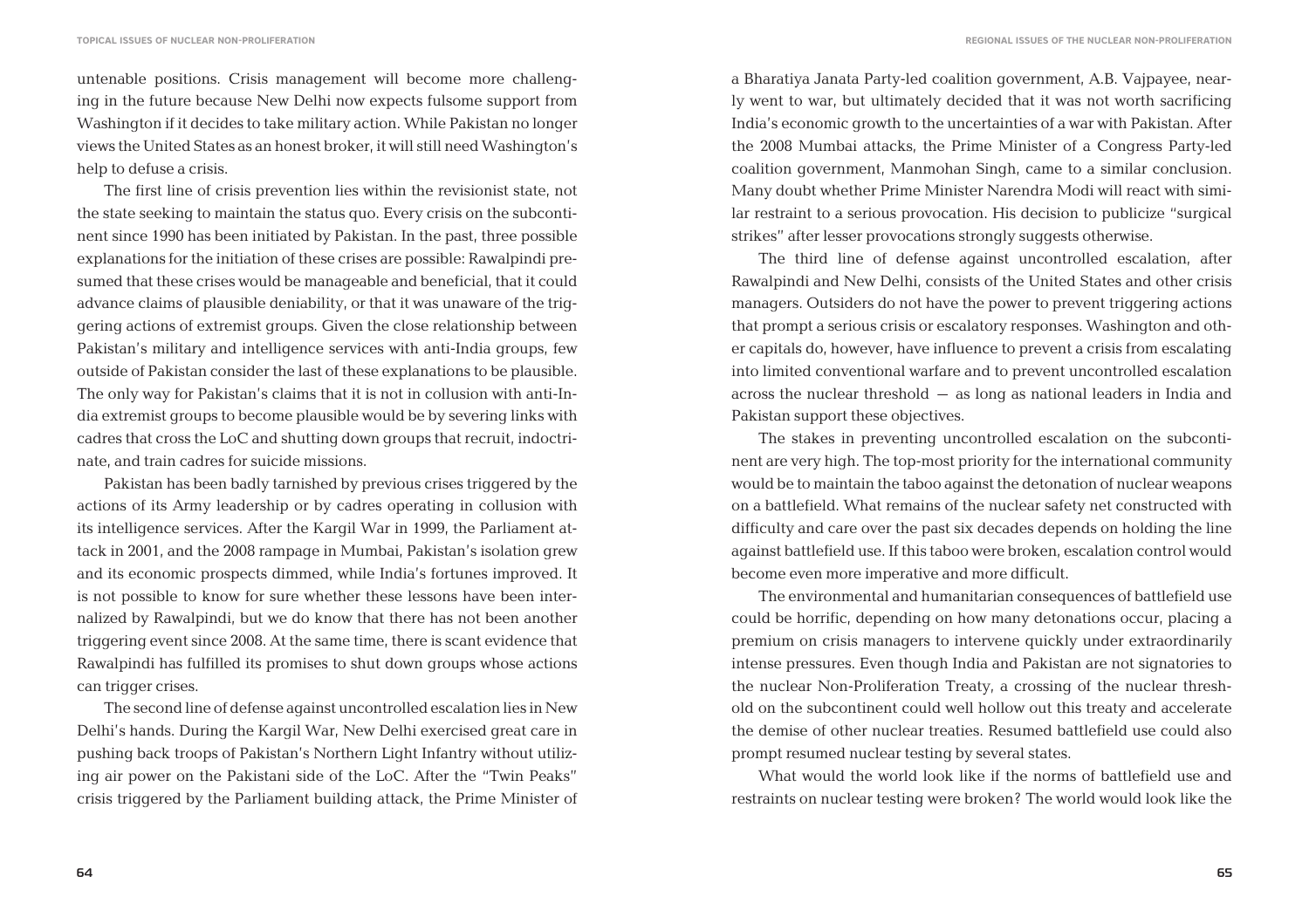day after Nagasaki, only worse. We would need to start from scratch to create norms that reduce nuclear dangers from an estimated 15,000 nuclear weapons in the possession of nine states.

The whole world would be shocked by these events – but would it be shocked enough to take heroic actions to prevent additional nuclear catastrophes? This was not the case after World War II. Only with great difficulty and the passage of time were useful steps negotiated to reduce nuclear dangers – steps that are now unraveling. The norms of non-battlefield use and non-testing of nuclear weapons were built up after many decades; they can vanish quickly. After they disappear, nuclear arms competitions that are already gaining momentum are likely to accelerate.

Even in the absence of mushroom clouds resulting from deliberate choice, breakdowns in command and control, or accidents, crises on the subcontinent could significantly increase nuclear dangers if nuclear assets and fissile material fall into the wrong hands. During a severe crisis, nuclear assets are likely to be moved to avoid pre-emption, to signal resolve, and to speed up external diplomatic intervention. Nuclear safety and security could be compromised when nuclear assets are moved from heavily protected storage sites to the field. Increased readiness could also be accompanied by accidents.

If heightened readiness measures result in the theft of a nuclear warhead or fissile material by insiders or by non-state actors, the threat of nuclear terrorism would rise precipitously. Concerns about breakdowns of command and control, accidents and theft are focused primarily on Pakistan because of Rawalpindi's perceived requirement for "tactical" nuclear weapons that would need to be placed close to the forward edge of potential battles and because of the presence of non-state actors near these battlefields.

To assess how intense an evolving crisis is, one can look to the readiness and movement of combat aircraft and missiles capable of delivering both conventional ordnance as well as nuclear weapons. Increased readiness related to conventional forces can sometimes trigger steps to increase the readiness of nuclear capabilities. Signaling by means of conventional

military forces could range from preparations for limited military action to significant troop mobilization. As conventional indicators intensify, nuclear indicators are likely to intensify as well.

These steps have had, and could have in the future, clear escalatory potential. Because large-scale troop mobilizations can be precursors to war, they are clear indicators of the severity of a crisis. Large-scale military exercises could also mask preparations for war, prompting countermoves. Key indicators for mobilizations and large-scale military exercises include canceling leaves, requisitioning trains to move troops and heavy equipment toward fighting corridors, moving entire strike corps to forward holding areas, and moving ammunition to supply forward-deployed troops. When these indicators are evident, a very serious crisis is unfolding.

A serious crisis can also be marked by missiles movements and, if the crisis extends long enough, by missile flight tests conducted to send deterrent messages. In a serious crisis steps will be taken to increase the readiness of nuclear-capable delivery vehicles in visible ways. For example, missiles and their accompanying security and equipment needs can be moved out of garrisons and storage facilities. While these steps might not conclusively indicate the intentions of an adversary, in the heat of a crisis these indicators are more likely to be viewed through the prism of a worst-case scenario – as preparations for launch – rather than as defensive measures. Likewise, the mating of warheads to delivery vehicles  $-$  if they can be identified – would be an extremely serious development in a deep crisis.

The weight attached to nuclear signaling depends significantly on the status of conventional forces during a crisis. The movements of nuclear delivery vehicles are far more worrisome when accompanied by large-scale mobilizations and military exercises. Only the extended Twin Peaks crisis was accentuated by flight tests. The absence of missile flight tests during the 1990 Compound crisis and 1999 Kargil War helped prevent these events from becoming more severe. The 2008 Mumbai crisis was too short to accommodate the preparations necessary for missile flight testing.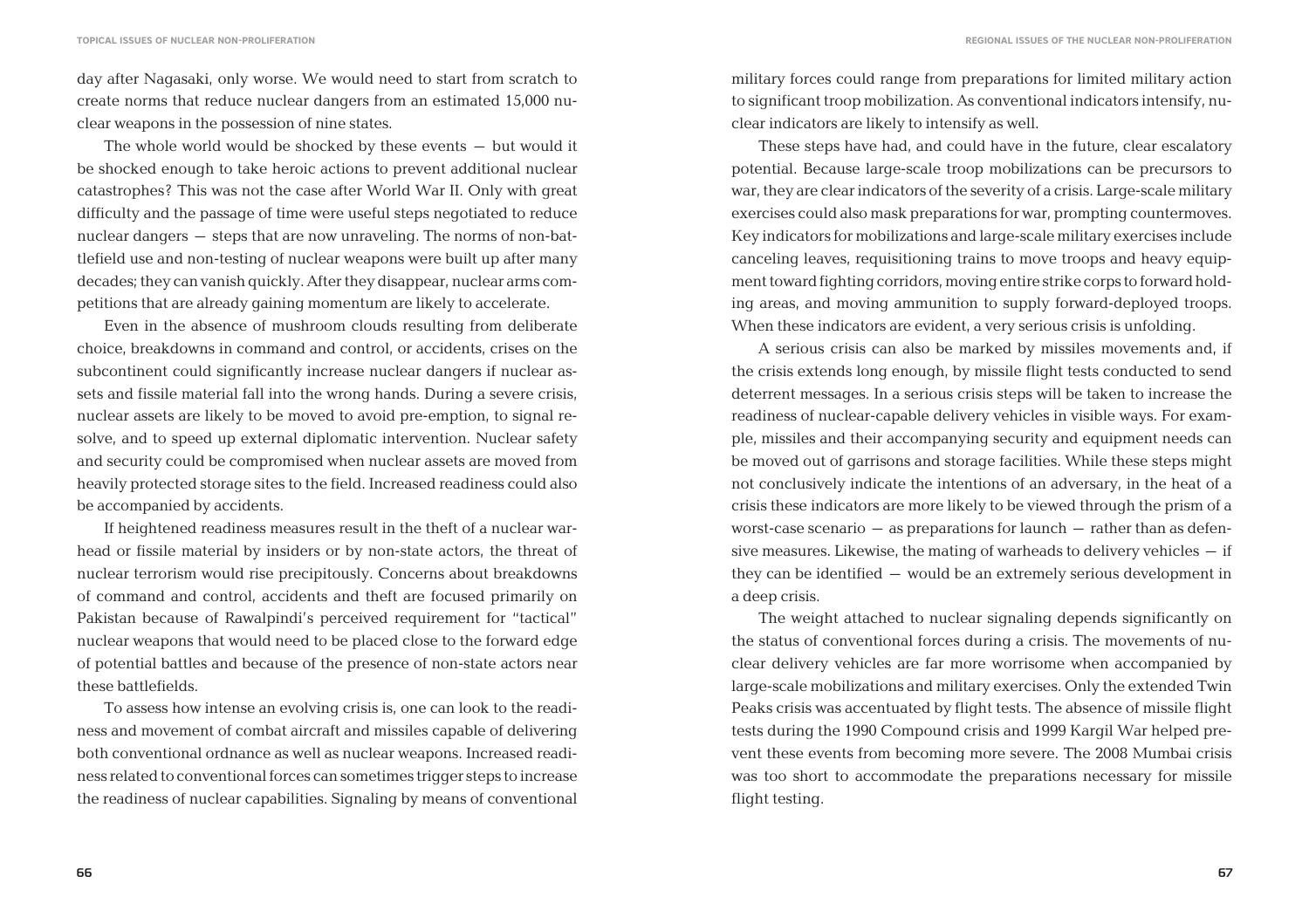As both countries' nuclear capabilities expand and diversify, nuclear signaling during crises could evolve as well. A broader spectrum of missile delivery systems would grant policymakers a wider range of options by which to engage in nuclear signaling. Where some previous crises were marked by the movement of short- and medium-range ballistic missiles, leaders in future crises could also employ longer-range missiles and seabased capabilities to signal nuclear readiness.

Several nuclear-capable delivery vehicles – such as Pakistan's Nasr short-range missile and India's supersonic cruise missiles – have yet to play roles in a crisis scenario. Rules of engagement could be of critical importance in the event of limited warfare, as both systems are dual capable and could be considered high-priority targets for air force pilots. The timeframe for decision-making regarding nuclear signaling and responses could well be compressed in a future crisis. Uncertainty regarding the deployment and alert level of varied nuclear-capable assets could prompt leaders to make rapid decisions based on partial information and incorrect inferences, resulting in significant escalation. Alternatively, great uncertainty and extremely high stakes could reinforce caution if decisionmakers in both countries have internalized the risks of escalation control and seek assistance to de-escalate the crisis.

For every reason to hope that severe nuclear-tinged crises might be in the rearview mirror, there is a corresponding reason to expect another one. Indian Prime Ministers from both Bharatiya Janata Party- and Congress-led coalitions have looked hard at the precipice of escalating warfare under the nuclear shadow and have walked away, deciding the gains would be ephemeral and pains long-lasting. They have instead chosen the path of restraint and the acceptance of temporary embarrassment. Prime Minister Modi might well think and act differently – but this does not mean that uncontrolled escalation would necessarily follow.

The primary sources of crisis stability within India to date have been the priority New Delhi has placed on economic growth, the paucity of important targets within Pakistan-administered Kashmir where escalation can be most easily controlled, the high sensitivity of striking important targets elsewhere, and its concerns over uncontrolled escalation. We do not know the extent to which Rawalpindi has internalized how much Pakistan has been hurt by previous crises, even when New Delhi has decided to stand down. Nor do we know whether a nearly decade-long record of non-intense crises can be attributed to private understandings between Pakistan's military and intelligence services and violent extremist groups to avoid high-profile events that would spark a serious crisis. If these considerations are in play, then additional factors militating against uncontrolled escalation exist on the Pakistani side.

If Rawalpindi takes visible and nonreversible steps against anti-India extremist groups, Pakistan's claims of innocence will receive a fair hearing and the potential to defuse a crisis and escalatory moves will grow. Conversely, until Rawalpindi clarifies responsible policies toward anti-India groups, presumptions of collusion and the potential for uncontrolled escalation will remain.

There is reason to hope that Rawalpindi has internalized the lessons of Kargil as well as the Parliament and Mumbai attacks. The Kashmir cause has not been advanced by these dangerous misadventures. Whenever Rawalpindi has sought to change the status quo in Kashmir by such methods the status quo has been reaffirmed, while Pakistan's standing has been deeply diminished along with its economic prospects. Rallying to the Kashmir cause has advanced neither Pakistan's well-being nor that of Kashmiris. Instead, New Delhi's position in Muslim-majority areas has been undermined by its own unforced errors. Breathing room can only be found in a relaxation of tensions between India and Pakistan as well as in a relaxation of New Delhi's grip on the valley. And yet, the moral imperative of associating with the Kashmir cause and the instinct to inflame India's Achilles' heel have been staples of Pakistan's existence.

The potential for new crises exists because the underlying causes of friction between Pakistan and India have not been addressed. Nor has the pall cast by nuclear weapons encouraged sustained efforts to improve ties between India and Pakistan. In the near-decade since the last intense

**68 69**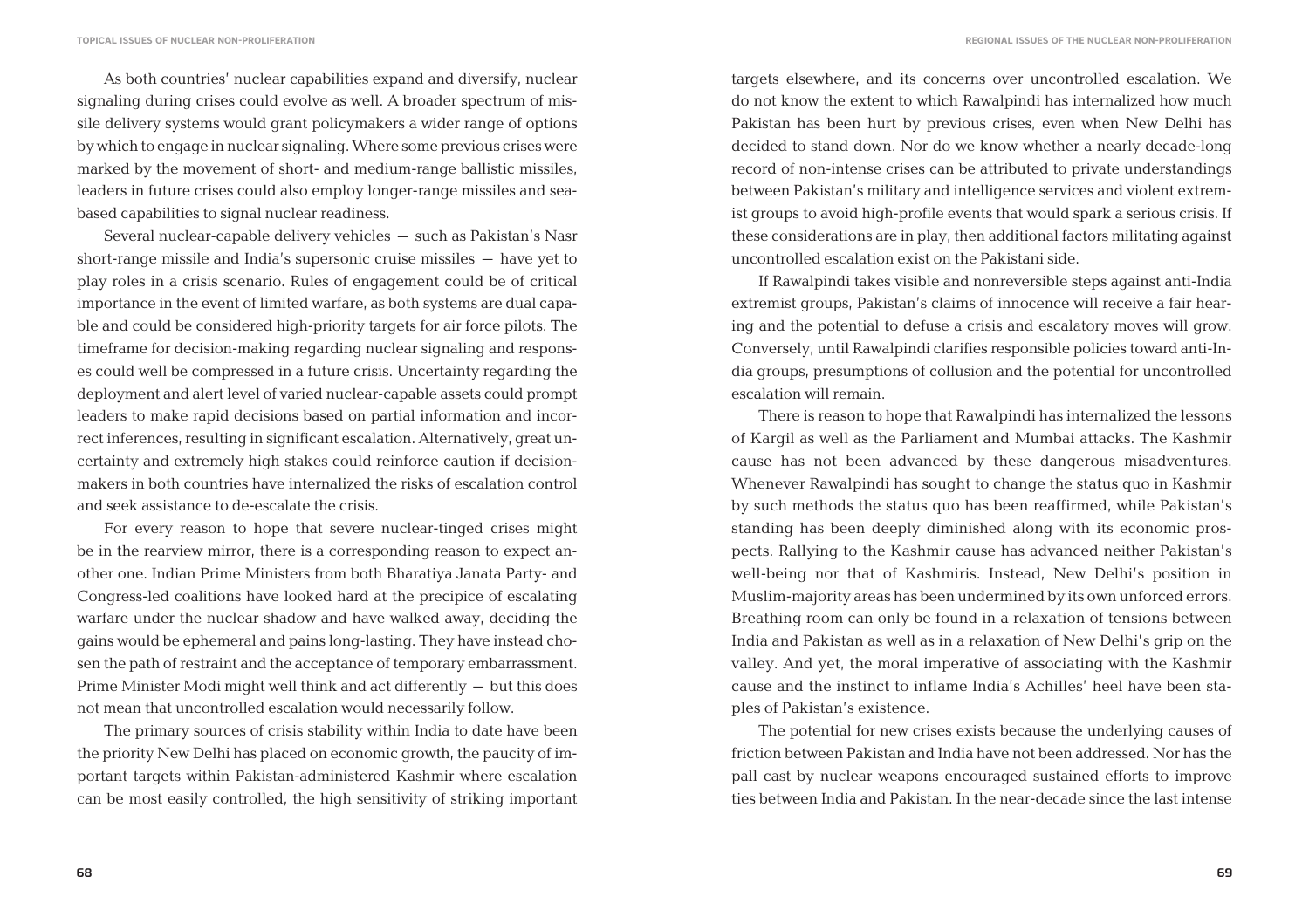crisis, diplomatic efforts to normalize ties have been easily blocked by minor provocations that have not even risen to the level of a crisis.

The next major crisis could evolve from the dynamics of hostility along the Kashmir divide as noted above. Another route to an intense crisis could be yet another attack against an iconic structure in or near a metropolitan area in India. Those that hate India enough to carry out such an attack hate its promise and rise, so the target of their attack might again symbolize India's rising power and connectivity to the world.

There is no shortage of soft targets in India, no shortage of means to inflict damage, and no shortage of recruits to carry out attacks. Would another dramatic attack against a symbol of India's rising power or an equivalent outrage prompt a strong military response? All of the prior reasons for Indian restraint remain in play. New Delhi might again choose to exercise escalation control, in part due to the absence of significant military targets across the Kashmir divide. Significant targets associated with violent extremist groups in southern Punjab remain obvious but continue to pose serious risks of escalation. At the end of the day, fighting Pakistan continues to remain a detour to India's rise.

And yet, Indian forbearance, especially in the Modi government, cannot be taken for granted. Prime Minister Modi has upped the ante by publicizing the common practice of attacking posts across the Kashmir divide. By setting the precedent of publicizing a sharp response after an attack by cadres from anti-India extremist groups, Modi would appear to be obliged to respond in similar fashion in the future, calibrated to the provocation. The next time this occurs Rawalpindi is likely to be ready with a "befitting" response.

Another big explosion could occur at any time, whether by accident, a breakdown in the chain of command, extremely rash acts by risk-taking decision-makers, or the provocations of wild men. Unrest in Kashmir could spiral into another major crisis. Nuclear dangers are rising on the subcontinent, awaiting a flashpoint. If so, national leaders and diplomats will be hard-pressed to defuse the crisis and, failing that, to control escalation.

#### 2.3. ISSUES OF NUCLEAR NON-PROLIFERATION IN NORTH-EAST ASIA *Victor Esin1*

The current deterioration of the situation regarding nuclear non-proliferation in North-East Asia (or the Far East, as it is known in Russia) is due to the fact that the Democratic People's Republic of Korea (the DPRK), having left the six-party talks on the denuclearization of the Korean Peninsula<sup>2</sup> in 2009, has, over the last two years, dramatically stepped up its nuclear program whilst also developing and testing long-range ballistic missiles capable of delivering nuclear warheads. What is more, Pyongyang continues to show complete disregard for both the international community's concerns about its nuclear-related activities and for the UN Security Council's sanctions resolutions that call on the DPRK to end its nuclear and missile tests, as these pose a serious threat to peace and security in the

<sup>1</sup> Victor Esin – Leading Researcher, Institute for the US and Canadian Studies, Russian Academy of Sciences; First Vice-President, Academy of Security, Defense and Law and Order (former Chief of Staff – First Deputy Commander-in-Chief, Strategic Missile Forces); Professor, Ph.D.; Colonel General (retired) (Russia).

<sup>2</sup> The Six-Party Talks began in August 2003 in Beijing on the initiative of the People's Republic of China (the PRC). The six parties involved were the PRC, the USA, Russia, Japan, the Republic of Korea, and the DPRK. The DPRK broke off the talks in 2009. For further details about these negotiations, see: Kile Sh.N., Fedchenko V., Gopalaswamy Bh., Kristensen H.M. North Korea's military nuclear capabilities. In *SIPRI Yearbook 2011: Armaments, Disarmament and International Security*. Oxford: Oxford University Press, 2011. Pp. 351-352.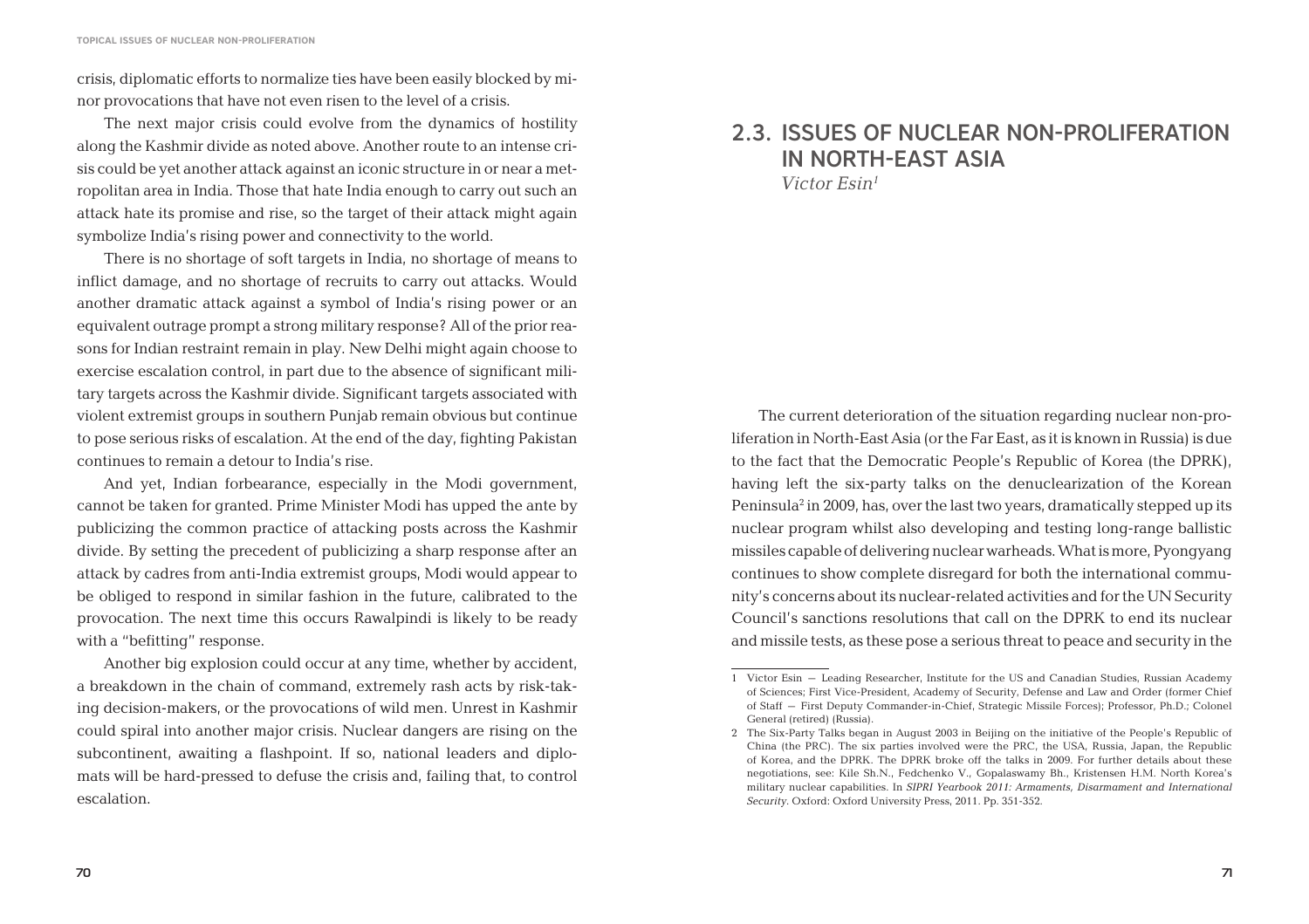Asian region. Meanwhile, by carrying out joint military exercises on the Korean Peninsula on an unprecedentedly large-scale and with scenarios designed for inflicting military defeat on the DPRK and changing its system of government, the US and the Republic of Korea are merely adding fuel to the fire. The upshot of all this is the highly fraught situation we are seeing on the Korean Peninsula and which could spiral into a large-scale military conflict with unforeseeable consequences.

Against this brief overview of the situation in Northeast Asia, an assessment of the state of the DPRK's nuclear and missile programs will be carried out, followed by a discussion of what Pyongyang hopes to achieve through them. Finally, a number of measures will be suggested, which, if implemented, could hopefully defuse the military and political tension on the Korean Peninsula and prevent any further nuclear proliferation in Northeast Asia.

#### **North Korea's nuclear program**

North Korea's nuclear program began in the middle of the last century, with active support from the Soviet Union.3 China also helped it along at first, mainly by training nuclear scientists for it.

According to Russian foreign intelligence analysts, the political decision by North Korea's leaders to start developing nuclear weapons domestically was taken at the turn of the 1970s.<sup>4</sup> So far, the country has been very successful in implementing this decision. A full-scale scientific research, testing and production complex for developing and producing nuclear weapons was built. The centerpiece of these facilities is the Nuclear Scientific Research Centre in Yongbyon (86 km to the North of Pyongyang). Its production unit includes:

- a gas-graphite reactor with an electric capacity of 5 MW (thermal power  $-25$  MW), used for producing weapons-grade plutonium;<sup>5</sup>

– a radiochemical laboratory for separating plutonium from irradiated nuclear fuel (INF);6

– a plant for the isotopic enrichment of uranium through the centrifugal process; $7$ 

– a nuclear fuel plant, the raw material for which is produced by two uranium enrichment plants with a total production capacity of 150 tons of uranium concentrate per year.<sup>8</sup>

A nuclear power plant with an experimental light water reactor (ELWR) of North Korean design has been under construction at this nuclear center since 2010. It is estimated that its electrical capacity will be 25-30MW (with a thermal output of more than 100 MW). It could potentially churn out up to 20 kg of weapons-grade plutonium per year.<sup>9</sup> This reactor is expected to be brought into operation in 2017-2018.

In addition to these production facilities, the Yongbyon Nuclear

<sup>3</sup> In 1956, the USSR and the DPRK signed a cooperation agreement for training nuclear scientists, and in 1959 they also concluded an agreement on the peaceful use of nuclear energy.

<sup>4</sup> *A New Challenge After the Cold War: The Proliferation of Weapons of Mass Destruction*. Moscow: SVR RF, 1993. Available at: http://www.svr.gov.ru/material/2-1.html (accessed on 10 September 2017).

<sup>5</sup> This reactor was brought into operation in 1986, but was then frozen in late 1994 following the

conclusion of the Framework Agreement between the DPRK and the United States. It was brought back online in February 2003 before being stopped again and then partially dismantled in 2007. The reactor was restarted for the third time in September 2013 after rehabilitation works that began in March of the same year. In 2015, the reactor was modernized and is now operating at full capacity. It is estimated that it can produce between 6 and 8 kg of weapons-grade plutonium. See: Yongbyon: Monitoring Activities During Shutdown of 5 MW Reactor. Institute for Science and International Security. December 5, 2014. P. 2. Available at: http://isis-online.org/uploads/isis-reports/ documents/Yongbyon\_December5\_2014\_Final.pdf (accessed on 10 September 2017); Sychev V. Pyongyang builds the H-bomb: How North Korea has succeeded with its nuclear program. Meduza Project. Available at: http://meduza.io/feature/2015/12/13/phenyan-sozdaet-vodorodnuyubombu (accessed on 10 September 2017).

<sup>6</sup> This laboratory can process up to 110 tons of INF per year. See: North Korea Yongbyon Nuclear Complex. A Report by Siegfried S. Hecker. Center for International Security and Cooperation. November 20, 2010. Available at: http://cisac.fsi.stanford.edu/publications/north\_koreas\_ yongbyon\_nuclear\_complex\_a\_report\_by\_siegfried\_s\_hecker (accessed on 10 September 2017).

<sup>7</sup> In 2013, the size of the plant's production area was practically doubled, and installation works for additional centrifugal equipment began. These works were completed towards the middle of 2015 and now, according to estimates, the plant's production capacity is 60 to 80 kg of weapon-grade uranium per year. See: Nuclear Proliferation Case Studies. Safeguards Information Paper. World Nuclear Association. November 2014. Available at: http://www.world-nuclear.org/info/Safetyand-Security/Non-Proliferation/Appendices/Nuclear-Proliferation-Case-Studies (accessed on 10 September 2017); Sychev V., Op. cit.

<sup>8</sup> These uranium enrichment plants are located near Pakchon and Pongsan (70 km north and 95 km southeast of Pyongyang respectively). See: Esin V. Nuclear and Missile Ambitions of DPRK. In *Russia: Arms control, disarmament and international security. IMEMO supplement to the Russian edition of the SIPRI Yearbook 2015*. Moscow: IMEMO, 2016. P. 45.

<sup>9</sup> Albright D., Walrond C. North Korea's estimated stocks of plutonium and weapon-grade uranium. Institute for Science and International Security. August 16, 2012. Available at: http://isis-online. org/uploads/isis-reports/documents/dprk\_fissile\_material\_production\_16Aug2012.pdf (accessed on 10 September 2017).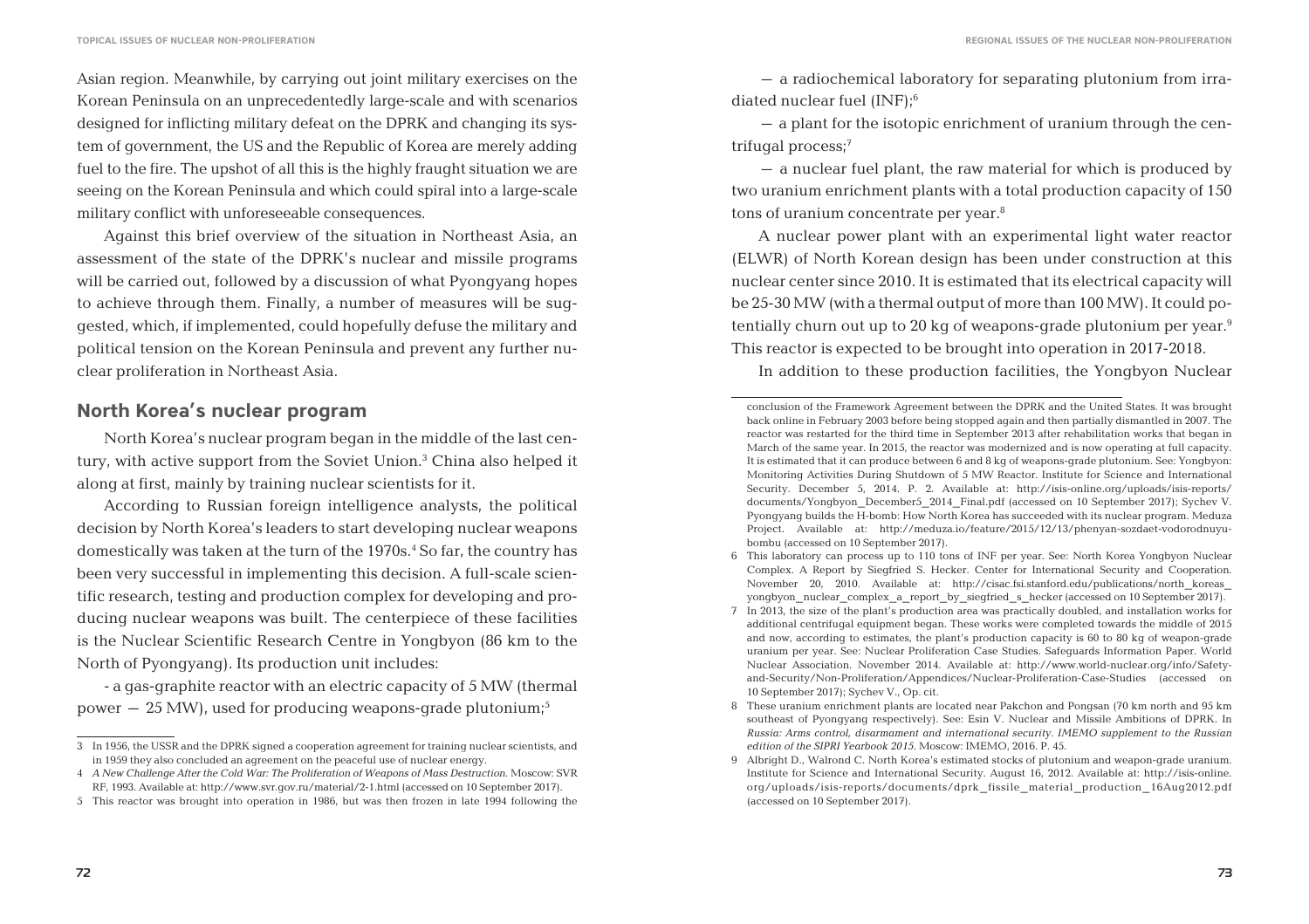Centre also features a scientific research zone, including an operational IRT-2000 light-water research reactor (with an electricity generation capacity of 2 MW and thermal output of 8 MW),  $10$  as well as a number of research laboratories, equipped with a betatron, a cobalt gamma-ray source and other scientific and technical equipment, supplied by the Soviet Union between the 1960s and the 1980s.

According to reliable and publicly available estimations by  $exports<sub>1</sub>$ <sup>11</sup> since entering into operation the Yongbyon Nuclear Centre's production facilities could have produced at the end of 2016 a total of maybe 52 to 68 kg of weapons-grade plutonium and 320 to 480 kg of highly enriched uranium (HEU), also of weapons-grade quality. Roughly 10-15 kg of that weapons-grade plutonium and 70- 120 kg of the weapons-grade HEU may have been used for making the explosive nuclear devices that were exploded during the five nuclear tests conducted in 2006, 2009, 2013, and 2016.

That supposedly leaves enough weapons-grade nuclear material to make 20 to 30 implosion-type nuclear munitions.12 These munitions can be built into air bombs and delivered to their targets by Chinesemade H-5 frontline bombers<sup>13</sup> or (front end) re-entry vehicles  $(RV)$  on ballistic missiles (from 2016 onwards).

It should be said here that the DPRK's research and development (R&D) since the start of this decade aimed at reducing both the mass and size of its nuclear munitions appear to have been crowned with success. In 2016 North Korea built and then tested in September of the same year a small and light nuclear fusion-boosted charge.14 The power

of the explosion was, according to various estimates, somewhere between 10 and 30 kilotons.<sup>15</sup> By this stage, North Korean scientists had also learnt to master the technology needed for creating compact reentry vehicles for ballistic missiles capable of resisting the intense heat and severe overloads that occur when the vehicle re-enters the Earth's atmosphere.16 In doing so they had accomplished the task of equipping North Korean ballistic missiles with nuclear warheads.

Let us now focus on the DPRK's sixth nuclear test at the Punggyeri site, carried out on September 3, 2017. Pyongyang declared that it had successfully tested a hydrogen bomb.<sup>17</sup> According to unofficial reports published in the South Korean and Japanese media, the nuclear detonation triggered an earthquake measuring between 5,7 and 6,3 on the Richter scale, and the energy released by the explosion of the nuclear charge was of 70 to 100 kt.<sup>18</sup> If this information is confirmed by the Executive Committee of the Preparatory Commission for the Comprehensive Nuclear-Test-Ban Treaty Organization (and this can only be done after a thorough review and analysis of the data collected on September 3, 2017, and the following few days by the monitoring stations of the International Nuclear Explosion Monitoring System), then it will be possible to affirm that the DPRK has made considerable progress in improving its nuclear arsenal. Note should also be taken of the statement made on the September 4, 2017, by the Republic of Korea's Defense Minister, Song Young-moo, in which he said that "Pyongyang has succeeded in reducing the weight of a nuclear charge to 500 kg."19 This statement should however be taken with a pinch of salt, as many officials from the Republic of Korea often exaggerate the DPRK's achievements,

<sup>10</sup> The IRT-2000 reactor was built with the help of the USSR and became operational in 1966. It has been refurbished several times. This reactor is not capable of producing significant quantities of weapongrade plutonium. See: Esin V. Op. cit. P. 45.

<sup>11</sup> North Korea: Nuclear. Nuclear Threat Initiative. December 2017. http://www.nti.org/learn/ countries/north-korea/nuclear/ (accessed on 10 January 2017).

<sup>12</sup> Gorynov V. The DPRK's nuclear and missile programs // Zarubezhnoye voyennoye obozreniye. 2017. No. 7. P. 21.

<sup>13</sup> This bomber is analogous to the Soviet Il-28 frontline (tactical) bomber, which was certified to carry a nuclear bomb of a mass of up to 3000 kg that would be mounted on a rack inside the bomb bay. Esin V. Op. cit. P. 46.

<sup>14</sup> This nuclear charge is built using thermonuclear material as an effective source of additional neutrons, making it possible either to increase the yield of the charge without increasing the amount

of weapon-grade plutonium or HEU needed or to achieve the same yield with smaller amounts of these materials.

<sup>15</sup> Gorynov V. Op. cit. P. 21.

<sup>16</sup> Foreign Military Chronicle // Zarubezhnoye voyennoye obozreniye. 2016. No. 7. Pp. 91-92.

<sup>17</sup> The DPRK announces it has successfully tested a hydrogen bomb for ICBMs // Kommersant. 2017. 3 September. Available at: https://www.kommersant.ru/doc/3401720 (accessed on 10 September 2017).

<sup>18</sup> Korostikov M., Dzhordzhevich A., Yusin M. 100 kilotons of Juche ideas: The DPRK tests its most powerful bomb in history // Kommersant. 2017. 4 September.

<sup>19</sup> Korostikov M., Safronov I. The DPRK compresses nuclear charges to dangerous sizes" // Kommersant. 2017. 5 September.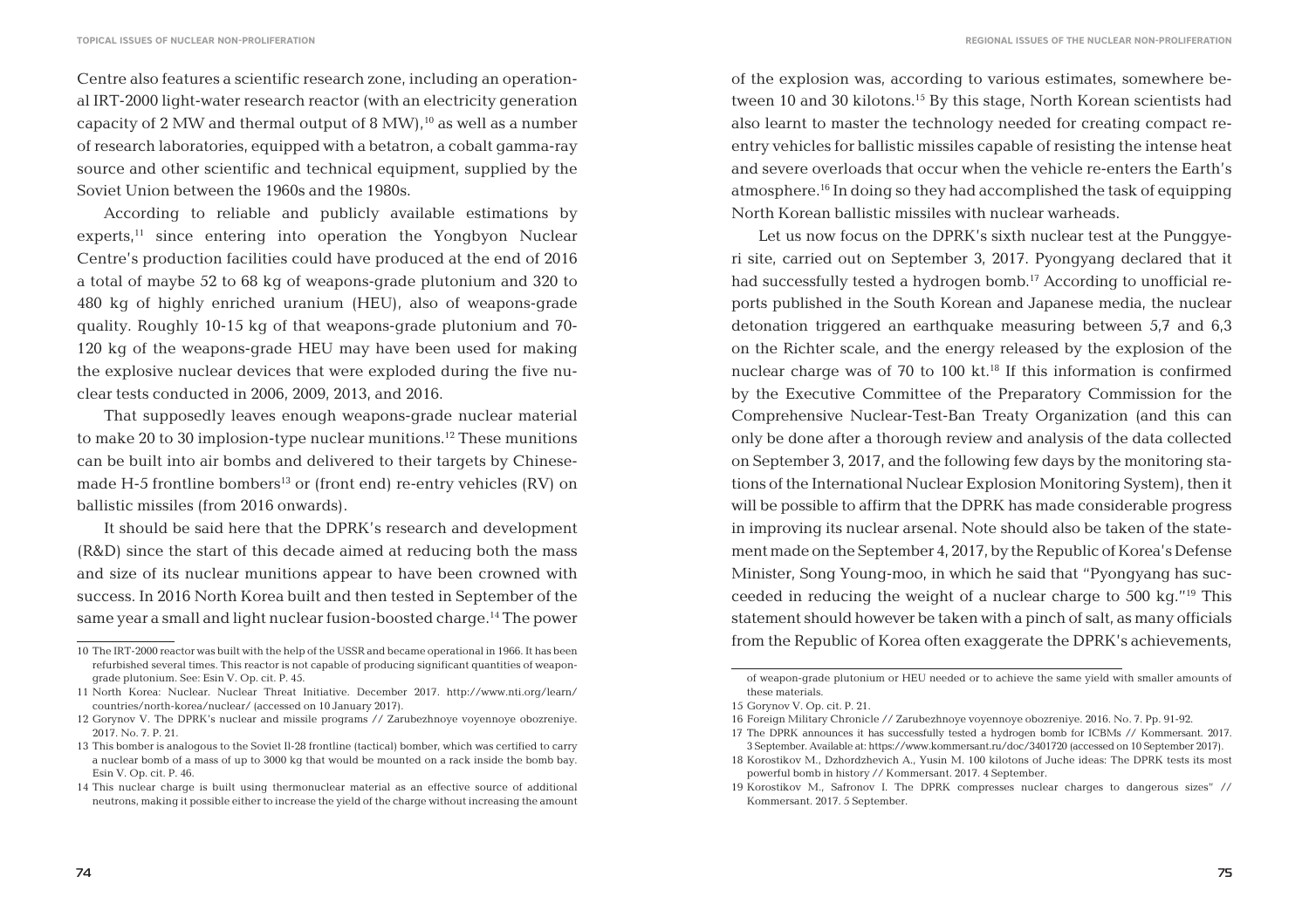both in terms of its nuclear activities and of its missile engineering. Moreover, experts still have serious doubts as to whether the bomb tested on September 3, 2017, was indeed a hydrogen bomb.<sup>20</sup> It is more likely that what was detonated was an explosive nuclear device of a more sophisticated design than its predecessors, combining fusion boost with weapon-grade plutonium and HEU. What actually happened will become much clearer once, as described above, the Executive Committee of the Preparatory Commission for the Comprehensive Nuclear-Test-Ban Treaty Organization publishes its findings.

As part of their North Korea Nuclear Futures research project, the US-Korea Institute at the John Hopkins University and the US National Defense University produced a forecast for the development of North Korea's nuclear program up to 2020 and presented it in Washington in February 2015. According to their projections, by 2020 the DPRK's nuclear arsenal could increase to 50-100 weapons.<sup>21</sup> An arsenal of 50 to 60 weapons is more realistically achievable, given that the DPRK's nuclear weapons complex is currently able to produce no more than seven nuclear munitions a year, a number which will increase to ten a year as of the end of 2018.

#### **North Korea's missile program**

The DPRK acquired its initial missile capabilities in the 1960s. Back then, it bought from the Soviet Union several mobile tactical missile systems (on a quad-axle wheeled chassis) fitted with the unguided solid-fuel rocket Luna.22 North Korean scientists then upgraded this rocket to the Luna-M version (known as Hwasong-3 by its Korean name).<sup>23</sup> In 1980, three mobile short-range missile systems

(on a quad-axle wheeled chassis) with the liquid-fuel ballistic missile  $R-17$  (8K14) of Soviet make<sup>24</sup> were acquired from Egypt. North Korean scientists managed, in a very short time, to start producing their own R-17 missile which was christened Hwasong-5 (or Skud-B in NATO's classification), $25$  and then, towards the end of the 1980s, they created an improved version of it, called Hwasong-6 (or Skud-C), with the help of Chinese scientists.26

The DPRK started developing and producing its own ballistic missiles in 1988.27 The objective of this program was to create a mobile (on a five-axle wheeled chassis) missile system with a single-stage liquidfuel intermediate-range ballistic missile (IRBM). This IRBM, which was named Hwasong-7 (Nodong-1),<sup>28</sup> was introduced into service in the late 1990s-early 2000s. In 2010, a lighter version of this IRBM, the Hwasong-9 (Nodong-1M)<sup>29</sup> was made operational.

In the mid 1990s, the DPRK bought a mobile tactical missile system (on three-axle wheeled chassis) from Syria, with a Tochka<sup>30</sup> Sovietmade solid-fuel ballistic missile. This missile served as the basis for the development of the solid-fuel short-range ballistic missile Hwasong-11  $(KN-02)$ ,<sup>31</sup> which was introduced into service in 2007.

At present, the ballistic missiles Hwasong-3, Hwasong-5, Hwasong-6, Hwasong-9 and Hwasong-11 are equipped with conventional warheads (of the blast fragmentation and cluster types), but the Hwasong-7 can also carry a nuclear warhead.<sup>32</sup>

<sup>20</sup> Notably, such doubts were expressed by A.V. Khlopkov, a well-known expert on North Korea's nuclear program and the director of the Russian Center for Energy and Security Studies. See: Korostikov M., Dzhordzhevich A., Yusin M. Op. cit.

<sup>21</sup> Esin V. Op. cit. P. 49.

<sup>22</sup> Sidorov A., Gorachev Yu. The DPRK's ballistic missiles and missile-launching vehicles // Zarubezhnoye voyennoye obozreniye*.* 2016. No. 2. P. 68.

<sup>23</sup> The tactical missile Hwasong-3 has a gross lift-off weight of 2.3 tons, is fitted with a non-detachable 450 kg warhead and has a range of 65 km. See: Esin V. Op. cit. P. 49.

<sup>24</sup> Esin V. Op. cit. P. 49.

<sup>25</sup> The short-range missile Hwasong-5 has a gross lift-off weight of 6.4 tons, is fitted with a nondetachable warhead with a mass of 1000 kg and has a range of 300 km. See: Esin V. Op. cit. P. 49.

<sup>26</sup> This rocket has a longer range of 300 to 550 km, achieved by lengthening the fuel tanks and decreasing the warhead's mass from 1000 to 700 kg. See: Esin V. Op. cit. P. 49.

<sup>27</sup> Sidorov A., Goryachev Yu. Op. cit. P. 68.

<sup>28</sup> The Hwasong-7 IRBM has a gross lift-off weight of 16 tons, is fitted with a detachable warhead of a mass of 1000 kg and has a range of 1000 km. By reducing the weight of its warhead to 700 kg, it can reach a range of 1300 km. See: Esin V. Op. cit. P. 50.

<sup>29</sup> The Hwasong-9 IRBM has shorter fuel tanks (by 1.5 m) compared to its baseline model and can be fitted with a 500 kg warhead. Its range can reach 1300-1500 km. See: Esin V. Op. cit. P. 50. 30 Sidorov A., Goryachev Yu. Op. cit. P. 70.

<sup>31</sup> The short-range ballistic missile Hwasong-11 has a gross lift-off weight of 2 tons, is fitted with a nondetachable warhead of approximately 480 kg and has a range of 140 km. See: Esin V. Op. cit. P. 50. 32 Gorynov V. Op. cit. P. 21.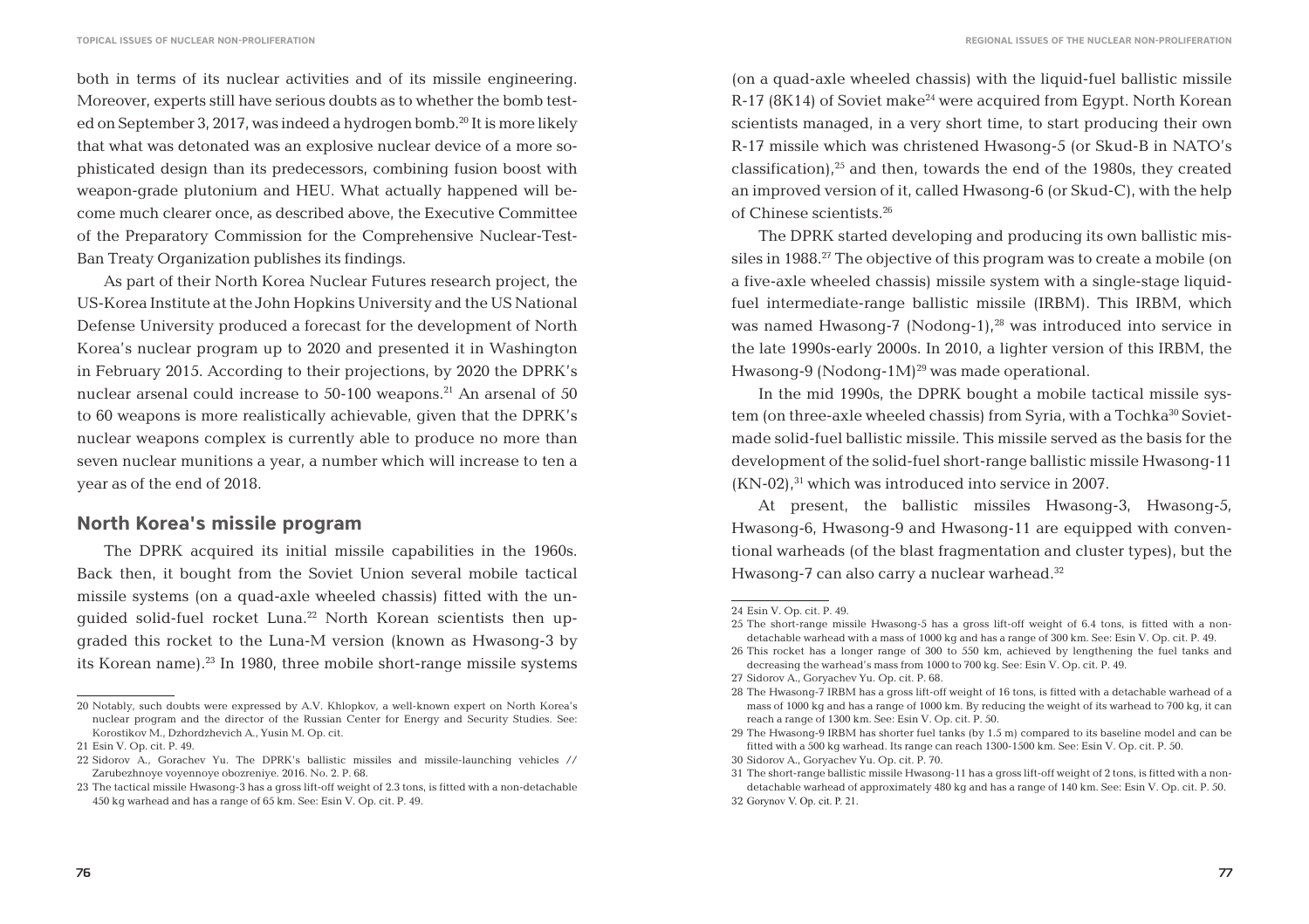Apart from the ones mentioned above, North Korea's Strategic Missile Forces have not introduced into service any other missile systems equipped with ballistic missiles.<sup>33</sup> That said, the DPRK is conducting a great deal of intensive R&D in order to create new missile systems with intermediate-range and intercontinental ballistic missiles.

In 2010, the single-stage liquid-fuel IRBM Hwasong-10 (Musudan) was shown for the first time during a military parade in Pyongyang.<sup>34</sup> It was carried on a six-axle wheeled missile transporter-erector-launcher, equipped with the gear to elevate the missile to a vertical position.<sup>35</sup> The missile measured 1.5 m in diameter and 12 m in length. Flight testing for it began in April 2016. Between then and the end of 2016 a total of eight flight tests for this missile took place, of which only one (the June 22 test) proved successful. In 2017, no launches of the IRBM Hwasong-10 were reported. According to the latest reports by foreign media, the Hwasong-10 IRBM's maximum range could be around 2000-2500 km for a 500 to 600 kg warhead. If flight tests for it resume very soon, then the Hwasong-10 could enter into service in late 2019 or 2020.36

In May 2017, the first successful flight test of the single-stage liquid-fuel IRBM Hwasong-12 (KN-17)37 took place. Hwasong-12 appears to be a more developed version of its predecessor, the Hwasong-10. On August 29, 2017, this missile was successfully flight-tested for a second time, $38$  and then for a third time on September 15, 2017. $39$  These successful launches of the Hwasong-12 suggest that this IRBM is currently in the final stages of flight testing and will soon be brought into service. Its maximum range has been estimated at 4500-4800 km for a 500 to 600 kg warhead. $40$ 

Since 2012, the ballistic missile Hwasong-13 (KN-08) has been displayed on military parades in the DPRK, and since 2015 so has the Hwasong-14 (KN-20), a modernized version of it.<sup>41</sup> By the looks of them, these missiles appear to be two-stage liquid-fuel missiles. They are both transported on eight-axle wheeled transporter-erector-launchers.<sup>42</sup>

So far, no flight tests for the missile Hwasong-13 have been detected; it is therefore not yet possible to say how fit-for-purpose its design is. As for the Hwasong-14, a first test-fire was carried out on July 4, 2017 followed by a second<sup>43</sup> on July 28, 2017. Both tests were declared successful. The missiles were launched on a steeply lofted trajectory and sank in the Sea of Japan, along with their warheads that became detached from them. According to North Korean data, which are in line with data from Japan, during the first test the missile reached an altitude of  $2802$  km and travelled  $933$  km,<sup>44</sup> whereas for the second test these figures were 3725 km and 998 km respectively.<sup>45</sup> From these flight trajectories, the renowned American scientists Theodore Postol, Markus Schiller and Robert Shmuker calculated the maximum achievable range these rockets could have travelled had they been flown with a loft angle designed to optimize range, and found it to be between 7500 and 9000 km.46 However, in their calculation the real weight of the

<sup>33</sup> The Strategic Rocket Forces were established as a standalone armed service within the Korean People's Army in 2012 (until then all missile units with land-based missile systems were part of the Korean People's Army's ground forces).

<sup>34</sup> Sidorov A., Goryachev Yu. Op. cit. P. 69.

<sup>35</sup> After the rocket is elevated to a vertical position, the launch pad is detached from the mobile launcher and is installed on a support structure placed on the ground on the prepared site. Then the missile with its four footpads is installed on the launch pad. See: Khrustalev V. North Korea is upgrading its missiles // Novyy oboronnyy zakaz. Strategii. 2017. No. 5. P. 36.

<sup>36</sup> Gorynov V. Op. cit. P. 21.

<sup>37</sup> The missile was fired on a lofted trajectory (with an apogee of 2112 km) and travelled 787 km. See: Gorynov V. Op. cit. P. 22.

<sup>38</sup> The missile flew over the Japanese island of Hokkaido before landing in the Pacific Ocean.It travelled about 2700 km and reached an altitude of 550 km. See: The DPRK rocket made a breakthrough // Gazeta.ru. 2017. 28 August. Available at: https://www.gazeta.ru/politics/2017/08/29\_a\_10862894. shtml (accessed on 20 September 2017).

<sup>39</sup> The missile flew over Japanese territory and then landed in the Pacific Ocean about 2000 km from Cape Erimo, which is located on Hokkaido. The missile flew about 3700 km and reached an altitude of 770 km. See: The media: the missile launched by the Democratic People's Republic of Korea probably flew 3,700 km, reaching an altitude of 770 km // TASS. 2017. 15 September. Available at: https://www.kommersant.ru/doc/3413850 (accessed on 20 September 2017).

<sup>40</sup> Khrustalev V. Op. cit. P. 35.

<sup>41</sup> Gorynov V. Op. cit. Pp. 21-22.

<sup>42</sup> The chassis for this launcher is borrowed from the Chinese multi-axle off-roader vehicle Wanshan, which itself is an imitation of the Belarussian Volat family of heavy transporters. See: Chuprin K. Our timber truck, fly on // Voyenno-promyshlennyy kur'yer. 2017. 26 April.

<sup>43</sup> Dvorkin V. How North Korea's nuclear missile capabilities pose a threat to the world // Zarubezhnoye voyennoye obozreniye. 2017. 8 September.

<sup>44</sup> The US military carried the missile launched by the DPRK to a new type The US military carried the missile launched by the DPRK to a new type The US military carried the missile launched by the DPRK to a new type // RBC. 2017. 5 July. Available at: http://www.rbc.ru/politics/05/07/2017/595 d17d59a79476eb2b12a01 (accessed on 20 September 2017).

<sup>45</sup> North Korea announced the second successful launch of the Hwasong-14 missile // Kommersant. 2017. 29 July. Available at: https://www.kommersant.ru/doc/3371614 (accessed on 20 September 2017).

<sup>46</sup> Postol T., Schiller M., Schmucker R. North Korea's "not quite" ICBM can't hit the lower 48 states // Bulletin of the Atomic Scientists. 2017. 11 August. Available at: http://thebulletin.org/northkorea's-"not-quite"-icbm-can't-hit-lower-48-states11012 (accessed on 20 September 2017).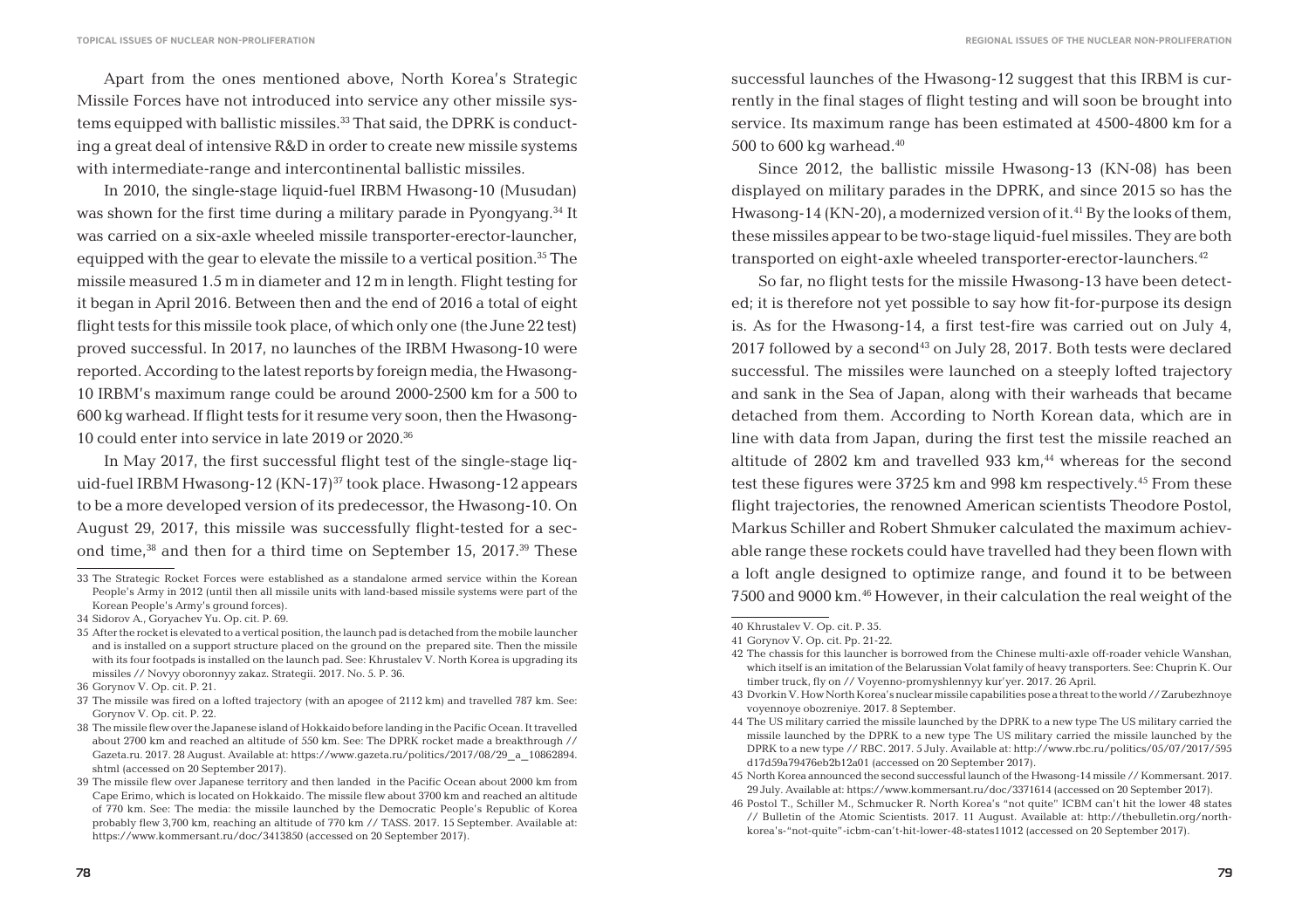missiles' payload was left out of the equation, so it is not yet possible to establish the maximum achievable range of Hwasong-14 with certainty. The only thing that is certain is that this missile fits the definition of an intercontinental ballistic missile (ICBM) used in the Soviet-American and Russian-American treaties on strategic offensive arms (these treaties consider ICBMs to be missiles with a range of more than 5500 km).

That said, it would still be premature to assert that the DPRK already possesses ICBMs, though North Korean and foreign media claim this to be the case. The July launches of the Hwasong-14 ICBMs were just tests, and global experience in missile engineering suggests that it will take at least another three or four years before their development is complete.

It is worth mentioning here another project North Korea has been working on since the start of the century, and that is the creation of the two-stage liquid-fuel ballistic missile Taepodong-2, with a stated range of up to 6000 km for a 700 kg warhead. The technology behind this missile design was tested during the launches of the  $U$ nha<sup>47</sup> space launch vehicles. Now it seems that there is no longer the need to create a Taepodong-2 missile. In fact, tellingly, flight tests for it have still not begun.

A key, new thrust in the ramping-up of the DPRK's missile capabilities is its development of submarine-launched ballistic missiles (SLBMs).

According to foreign data, construction of North Korea's first large diesel submarine, of a new class and capable of carrying ballistic missiles, began in 2010 at the Sinpo South Naval Shipyard, the DPRK's lead submarine-building enterprise.<sup>48</sup> This submarine was first launched in  $2014$  and was dubbed Sinpo by Western media.<sup>49</sup> It is now currently

undergoing intensive at-sea testing.

The development of the two-stage solid-fueled SLBM Pukkuksong-1  $(KN-11)$ ,<sup>50</sup> designed for deployment on the Sinpo submarine, has been underway since the start of this decade. From May 2015 to July 2016, a submerged test barge was used to carry out what are referred to as "ejection tests" for this SLBM, including first-stage motor ignition.51 In August 2016, a prototype of the SLBM Pukkuksong-1<sup>52</sup> was successfully launched for the first time. For the payload and for the missile's second stage, full-scale and weight mock-ups were used. The test-firing took place underwater from the submerged barge.<sup>53</sup> The missile travelled about 310 miles in the direction of Japan.<sup>54</sup> As of yet, no full-scale test launch of the SLBM Pukkuksong-1 (with the propulsion engines of both stages being launched and the RV detaching itself from the missile) has been reported, which indirectly indicates that the development of this missile has run into difficulties. Consequently, it is not yet possible to say when the SLBM Puukykson-1 might enter into service.

The SLBM Pukkuksong-1 is being used as the basis for developing the land-based IRBM Pukkuksong-2 (KN-15) which is deployed on a tracked TEL.55 The development of this missile is proceeding at a fast pace. In February 2017, a first test flight was carried out,<sup>56</sup> before a second one on May 21, 2017.<sup>57</sup> Both launches were declared successful,

<sup>47</sup> The last time a Unha-3 space launch vehicle was launched was in February 2016. On that occasion, the Earth observation satellite Kwangmyongsong-4 weighing up to 100 kg was launched into lowearth orbit // Esin V. Op. cit. P. 52.

<sup>48</sup> Lodkin V. Pyongyang's "underwater fist" // Zarubezhnoye voyennoye obozreniye. 2017. 2 June.

<sup>49</sup> The Sinpo submarine has a draught of approximately 2500-3000 tons, for a length of 67 m and a width of 6,7 m. The central part of the fin (conning tower) contains one or two silo launch systems for ballistic missiles. The submarine's surface speed is of 16 knots, its underwater speed is around

<sup>10</sup> knots. It can travel a distance of 1500 miles // Lodkin V. Op. cit.

<sup>50</sup> The SLBM Pukkuksong-1 measures up to 1.4 m in diameter and is stored in a transport launch cell (container) or TLC. Its estimated range is of 1200-1250 km // Lodkin V. Op. cit.; Khrustalev V. Op. cit. P. 35.

<sup>51</sup> During these ejection tests, the serviceability of both the rocket design and the silo launch system, adapted for ejecting the missile from its TLC using the cold-launching or "mortar" method (compressed gas), was tested.

<sup>52</sup> Gorynov V. Op. cit. P. 21.

<sup>53</sup> The submarine Sinpo has not yet been used for launching the SLBM Pukkuksong-1 (probably because of the high risk of losing the submarine were the missile launch to fail).

<sup>54</sup> Lodkin V. Op. cit.

<sup>55</sup> Gorynov V. Op. cit. P. 21.

<sup>56</sup> Ibid.

<sup>57</sup> Naka K. The DPRK's leader issues the order to equip the Army with the Pukkuksong-2 missile. RIA Novosti. 2017. 22 May. Available at: https://ria.ru/world/20170522/1494764139.html (accessed on 20 September 2017).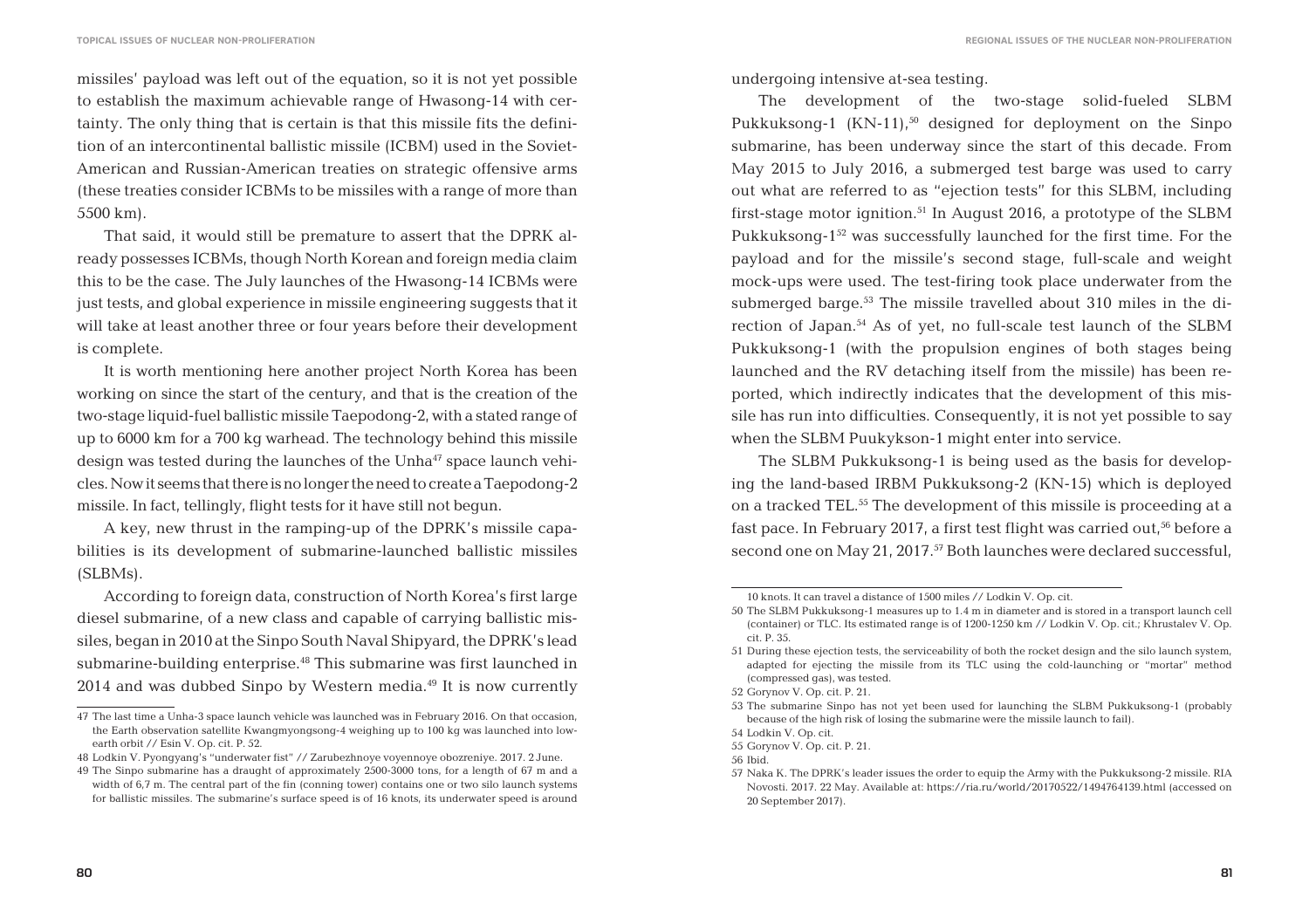especially the second one. The leader of North Korea himself, Kim Jong Un, was present at the second and described its results as "the final validation before the combat deployment of the missile" and gave the order to "proceed as quickly as possible to its to large-scale production for equipping the army with it."58 This was of course a populist statement by North Korea's leader, but it is impossible not to acknowledge the fact that these successful flight tests of the IRBM Pukkuksong-2 in the first half of 2017 have brought the time of its entry into service nearer. This could in fact happen in 2018, and when it does it will be a milestone for the DPRK, as it will bring into the fray a missile system with a range of up to 1200-1250 km capable of striking a target within 10-15 minutes after receiving the command. North Korea's liquid-fuel ballistic missiles do not have such a capability; indeed, they require sixty to ninety minutes for pre-launch procedures.

This assessment of the DPRK's missile program shows that, in recent years, the country has achieved impressive results in missile engineering, and this despite the fact that it has been under significant pressure due to the sanctions imposed on it by the international community. Admittedly, both the missile systems under development and those already in active service in North Korea still fall short in terms of maturity of design and reliability, as evidenced by the large number of failed missile launches. But with time this situation will correct itself, and a number of ongoing, promising projects aimed at building long-range ballistic missiles point to the fact that, in the not too distant future, the DPRK's Strategic Missile Forces will possess almost the full array of ballistic missile types, from tactical to intercontinental ones.

#### **What is Pyongyang hoping to achieve?**

Pyongyang believes that, unless the DPRK acquires sufficient nuclear missile capabilities, the United States will not only not engage in dialogue with it but will also use military means to obliterate it at

The DPRK's military and political establishment is now geared towards achieving two key and interrelated goals. The first of these is to create the threat of nuclear-missile attacks against American bases in the region and against America's allies there, such as the Republic of Korea or Japan, in order to give itself a strong potential for indirect deterrence (with a high probability of success) vis-á-vis the United States. If the DPRK can sustain the current pace of development of its nuclear and missile programs, it will in all likelihood achieve this goal very soon, probably in late 2018 or 2019.

Pyongyang's second goal is to avail itself of a direct deterrent against the USA, even if only a minimal one, by creating the threat of a direct nuclear missile strike against major cities on US territory itself. It will take Pyongyang longer to accomplish this, probably at least four to five years. But the first steps towards doing so have already been taken, as members of the US military itself have recognized.<sup>61</sup>

This course of events would clearly be unacceptable for the US.

the first opportunity. Against the backdrop of unprecedented levels of US and South Korean military activity on the Korean Peninsula, these fears appear increasingly realistic. The situation is further compounded by the highly aggressive rhetoric used by the current American authorities against the DPRK. For instance, when addressing the plenary of the UN General Assembly in New York on September 19, 2017, the President of the United States, Donald Trump, vowed to totally destroy the DPRK if Pyongyang does not come to its senses.<sup>59</sup> Pyongyang took this threat as a declaration of war.<sup>60</sup>

<sup>59</sup> Trump from the rostrum of the United Nations promised to "completely destroy" North Korea // Lenta.ru. 2017. 19 September. Available at: https://lenta.ru/news/2017/09/19/untrampsaid/ (accessed on 26 September 2017).

<sup>60</sup> Kim Jong Un compared Trump's speech to the United Nations with the declaration of the war of the DPRK // TASS. 2017. 22 September. Available at: https://tass.ru/mezhdunarodnayapanorama/4583234 (accessed on 26 September 2017).

<sup>61</sup> In particular, during a hearing before the US Senate's Armed Services Committee in June 2017, the Director of the US Defense Intelligence Agency Lieutenant General Vincent R. Stewart said that though it is currently impossible to predict when Pyongyang would succeed in putting nuclear missiles that could pose a direct threat to the United States on combat duty, the DPRK had been so committed to staying the course that sooner or later this would happen // Ivanov V. America Ensnared From All Sides // Zarubezhnoye voyennoye obozreniye. 2017. 16 June.

<sup>58</sup> Ibid.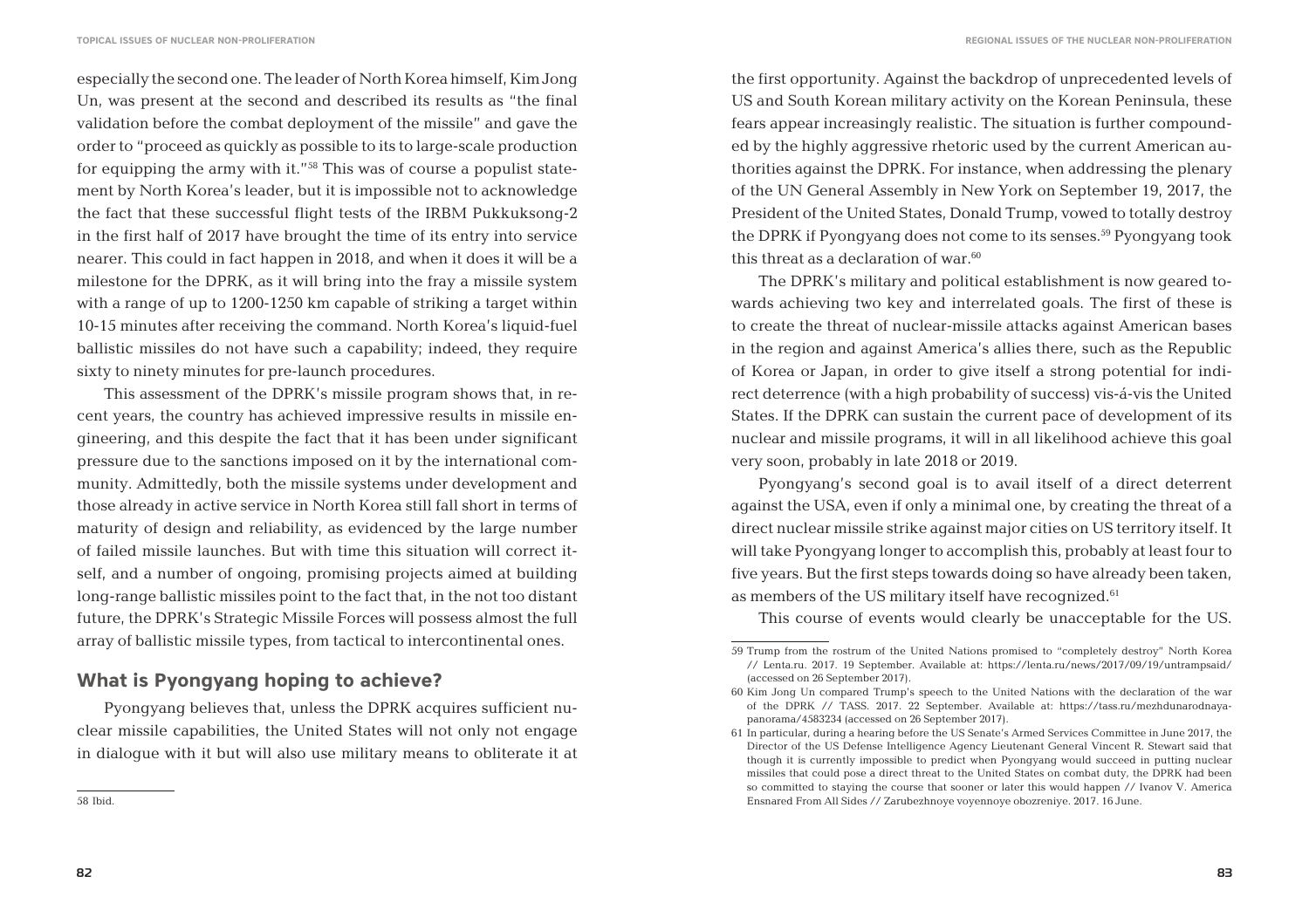Therefore, there is a very real risk that the US may attempt to disarm the DPRK through a military operation, with catastrophic consequences for Northeast Asia. This risk is much higher now than in previous years, due to the current US administration's virulent hostility towards the DPRK leader, Kim Jong Un. For the US, there is a great temptation to seize the moment and rid itself of the North Korean nuclear threat while it can still be certain of success, i.e. by acting before Pyongyang acquires nuclear ICBMs and while any counter attack by North Korea (even a nuclear one) can only strike the Republic of Korea and Japan. There can be no doubt that the Pentagon has already drawn up plans for a military operation against the DPRK.

#### **What needs to be done?**

First and foremost, the top priority is to reduce the political and military tension on and around the Korean Peninsula in order to rule out the risk of a "war by accident" which, as far as can be seen, nobody really wants, despite the belligerent rhetoric of President Trump and his North Korean counterpart, Kim Jong Un. To do so, all of the states involved in the confrontation – the DPRK, the United States, the Republic of Korea and Japan – must show restraint, refrain from any provocative actions or saber-rattling and demonstrate willingness to engage in dialogue.

The first step towards defusing the situation should be the implementation of the Russian-Chinese "double freeze" initiative (a freeze on North Korea's nuclear and missile programs in exchange for a freeze on joint US and South Korean large-scale military exercises).<sup>62</sup> The DPRK should introduce, as a voluntary political decision, a moratorium on its testing of explosive nuclear devices and ballistic missile launches, in exchange for which the US and the Republic of Korea should declare that they will abstain from conducting joint large-scale military exercises. Only vigorous diplomatic efforts by China, Russia<sup>63</sup> and major European states, such as Germany, <sup>64</sup> France and the United Kingdom, can persuade the DPRK, the US and the Republic of Korea to take these steps. Without mediation from these countries, a "double freeze" will prove impossible.

It is only once this "double freeze" has been achieved that conditions will become conducive to the resumption of dialogue within the six-party talks that were suspended in 2009. That said, it should be clearly understood that Pyongyang will not agree to return to these negotiations if they are to be limited to the sole issue of the denuclearization of the Korean peninsula. The format and scope of future negotiations should, without there being any pre-conditions to their taking place, encompass the full range of major security-related issues in north-eastern Asia and take into consideration the views of all stakeholders. Moreover, the only way to actually reach a settlement on the North Korean nuclear missile problem is to gradually establish a mechanism for peace and security on the Korean Peninsula and in the region as a whole and to foster the normalization of relations among all states in the region.

But to assume that there can be a quick and easy solution to the North Korean nuclear missile problem would be a terrible mistake, leading to a dead-end. Returning to the agreement reached in 2005 through the six-party negotiations, when the DPRK agreed to eliminate

<sup>62</sup> See: Joint Statement by the Russian and Chinese Foreign Ministries on the Problems of the Korean peninsula. Official website of the Ministry of Foreign Affairs of the Russian Federation. July 4, 2017. Available at: http://www.mid.ru/ru/foreign\_policy/news/-asset\_publisher/cKNonkJE02Bw/ content/id/2807662 (accessed on 28 September 2017).

<sup>63</sup> At a press conference following talks held in New York on September 20, 2017, with the US Secretary of State, Rex Tillerson, Russia's Minister of Foreign Affairs Sergey Lavrov said that "Moscow calls on Washington to not condemn or threaten Pyongyang in a bid to influence it, but to invite the DPRK to engage in dialogue". See: Lavrov: Russia calls on the US not to condemn and threaten the DPRK, but to conduct a dialogue // TASS. 2017. 20 September. Available at: https:// tass.ru/politika/4575600 (accessed on 28 September 2017).

<sup>64</sup> In an interview given to the newspaper *Deutsche Welle* on September 20, 2017, German Chancellor Angela Merkel criticized the United States' President Donald Trump for saying he would destroy North Korea. She said: "I am against threats of this kind. And speaking for myself and for the government I represent, I must say that we consider any type of military solution to the [North Korean] problem to be totally inappropriate; we are counting on diplomatic efforts. That is the path that must be unswervingly followed... That is why we categorically disagree with the American President". According to Merkel, Berlin is prepared do its utmost to help resolve the conflict on the Korean peninsula. See: Merkel criticized Trump for his intention to destroy North Korea // Lenta.ru. 2017. 20 September. Available at: https://lenta.ru/news/2017/09/20/merkel\_vs\_trump/ (accessed on 28 September 2017).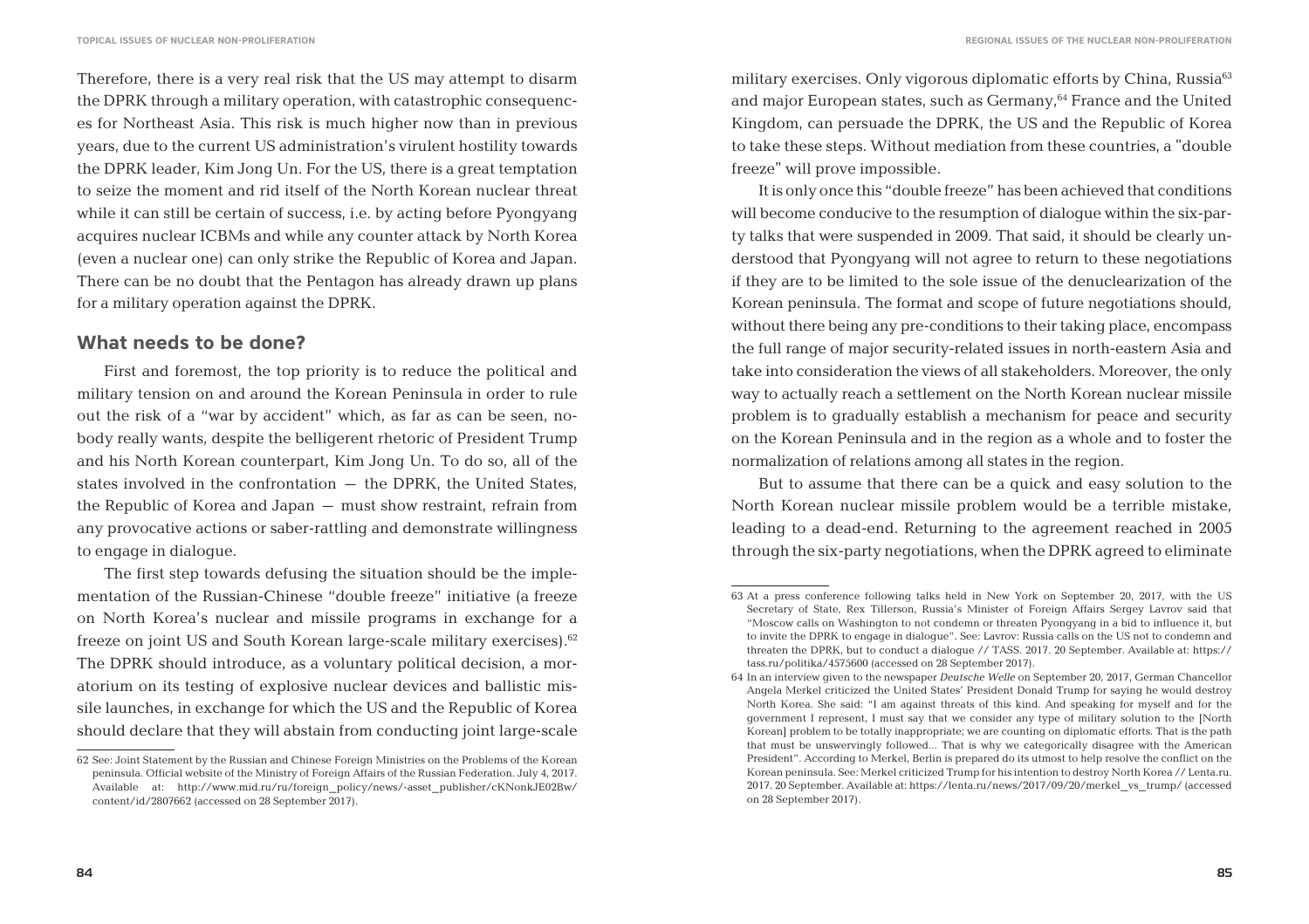its military nuclear program in exchange for promised preferential treatments, is not an option now. What does seem feasible to begin with is an intermediate solution in which Pyongyang, in exchange for security guarantees and a significant easing of sanctions, would suspend its nuclear and missile programs for a specified period, say for ten years. For this to be possible, a legally binding agreement needs to be struck, similar to the Joint Comprehensive Plan of Action (JCPOA) on Iran's nuclear program but taking into account the specificities of the North Korean case. And, of course, for that to happen the US must not set the precedent of withdrawing from the JCPOA (for doing so would undermine trust in any similar agreements).

It is only with time, once Pyongyang will have convinced itself over this ten-year period that the arrangements reached are beneficial to it and, above all, that the security guarantees it was given are respected and that there is no threat to the country's government regime, that it will be possible again to resume work towards the denuclearization of the Korean peninsula. For Pyongyang to agree to nuclear disarmament, it will need not only convincing proof of its security guarantees, but also certain preferences (the nature and scope of these will be the subject of future agreements), since the country has already spent vast resources on building its nuclear weapons and its nuclear disarmament will also entail considerable costs. And this sui generis payment should not be viewed as a one-sided concession to Pyongyang. On the contrary, the preferences that will need to be given to the DPRK will seem negligible compared to the significance for international security of the stability that such a "deal" would bring to the Korean peninsula. Whether Pyongyang can be persuaded to enter into this "transaction" is another matter however. This will largely depend on the state of relations between the DPRK and the United States when the time comes. If their relations are not too conflictual, then the aforementioned "deal" could be struck. If, however, their relations remain fraught with potential for conflict, then no such "deal" will take place. To put it otherwise, only a normalization of relations between the DPRK and the United

States, on a long-term and legally binding basis, can turn the Korean Peninsula into a nuclear-weapons-free zone. There is no alternative here. If only Washington could come to see this, no matter how abhorrent it finds the North Korean regime.

One final point. All of the above ideas on what can be done to resolve the North Korean nuclear missile problem are based on the understanding that Washington and Pyongyang will choose cooperation over confrontation. Should their choice tip the other way, then none of the steps suggested above will be possible at all.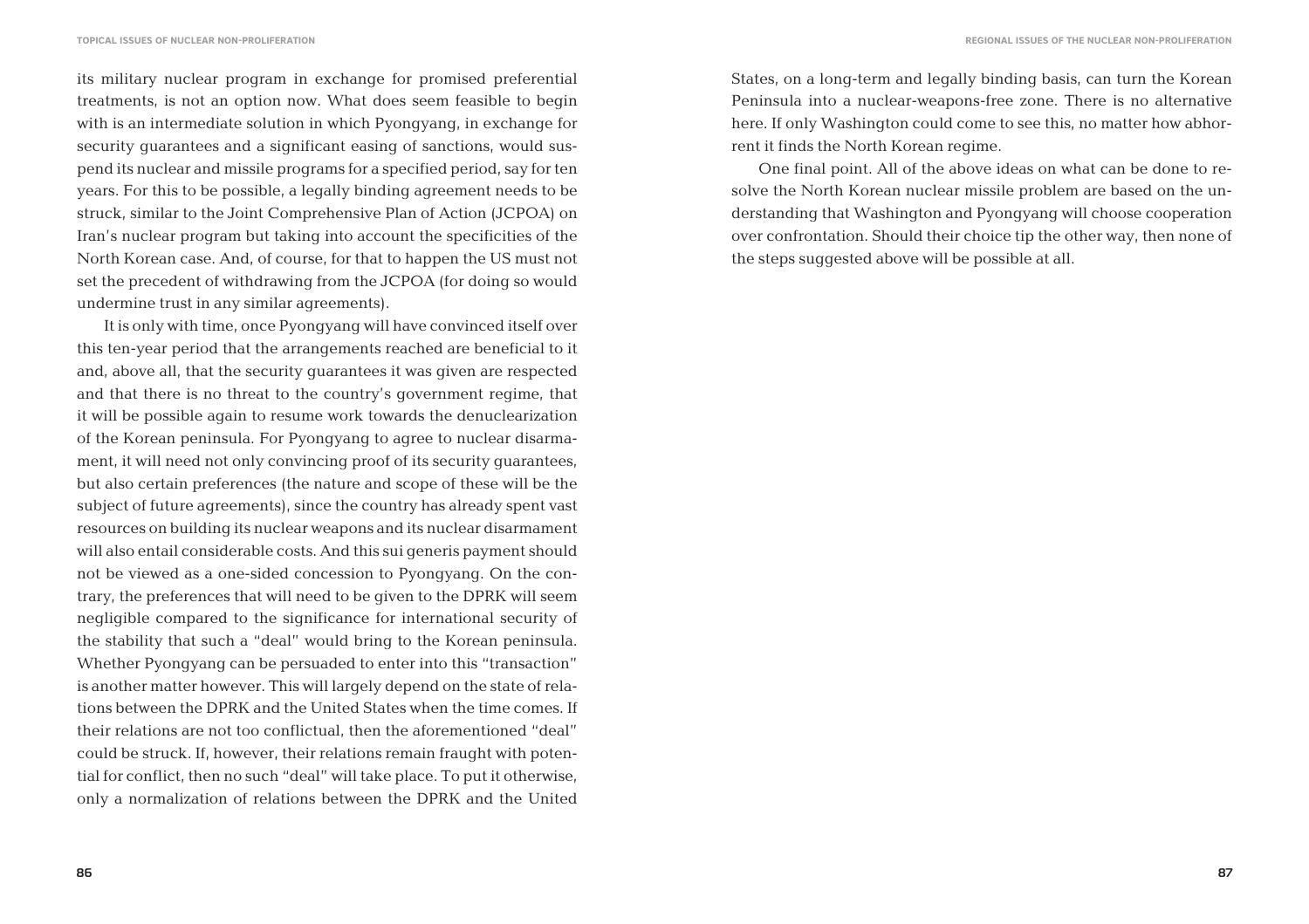## **III.PROSPECTS ON STRENGTHENING THE NUCLEAR NON-PROLIFERATION REGIME**

#### 3.1. RISING NUCLEAR DANGERS. STEPS TO PREVENT A NUCLEAR **CATASTROPHE**  *Rolf Ekeus1*

There are many problems facing the efforts to strengthen the nuclear non-proliferation regime, after the failures of the 2015 Review Conference. But let us start with some good news. The implementation of the 2010 US-Russia New Strategic Arms Reduction Treaty – the New START – is working smoothly and professionally. The Treaty will remain in force for 10 years. As the year 2020 is soon, there is now time for Russia and the USA to engage without delay in a new set of negotiations on the prolongation of the Treaty and further development of nuclear arms reductions. The more urgent this is as these both major nuclear weapon states now are setting aside huge amounts of money to modernize their nuclear weapons arsenals, something that means new challenges for the international non-proliferation regime. Not the least because of the passivity or even failure of the major players of the international community to come to grips with proliferation threats, the potentials of actual use of nuclear weapons are growing. A base for that is an embarrassing lack of creative diplomacy.

#### **The North Korea challenge**

Today, the most immediate problem for the global non-proliferation regime and for international security is the fast moving North Korean nuclear weapons program with its development and production of nuclear warheads and missile delivery systems. This is a development with potentials for a human catastrophe of unique proportions. Already today the North Korean potential nuclear weapons arsenal constitutes a threat against the neighbors, the Republic of Korea and Japan. A special responsibility falls upon the USA, maybe in cooperation with China, as a guarantor of security of those two states. But also, the USA itself is now gradually falling within the range of a nuclear threat as the North Korean weapons development appears to reach a strategic range, possibly within a few years. With the development of the North Korean nuclear weapons arsenal during the last few years, it is becoming clearer that military options, like air attacks and an invasion of the territory of the DPRK are no longer functioning alternatives. Such actions could not prevent North Korea from responding with military attacks, including possibly nuclear weapons, on South Korea and even Japan.

Therefore, there is now high time for diplomacy  $-$  creative and constructive diplomacy, to convince Pyongyang to put an end to its nuclear weapons development and production program. An immediate and unconditional demand on North Korea to halt its development and construction of nuclear weapons will certainly be met with denial. When Pyongyang is arguing its case, it maintains that the nuclear weapons option is the most important guarantee for preserving its political system and to keep its leadership in place. In this context it refers frequently to the case of Libya and the destiny of the Libyan leader, Muammar Gaddafi, who in negotiations with the USA and UK cancelled his nuclear weapons development program and eliminated his chemical weapons storage. Thereafter Libya was attacked by France and Great Britain and by the USA "leading from behind." The regime was broken to pieces and Gaddafi himself was killed. Saddam

<sup>1</sup> Rolf Ekeus – Ambassador, Member of the Supervisory Board of the International Luxembourg Forum (former High Commissioner on National Minorities at the OSCE; Chairman of the Governing Board, Stockholm International Peace Research Institute) (Sweden).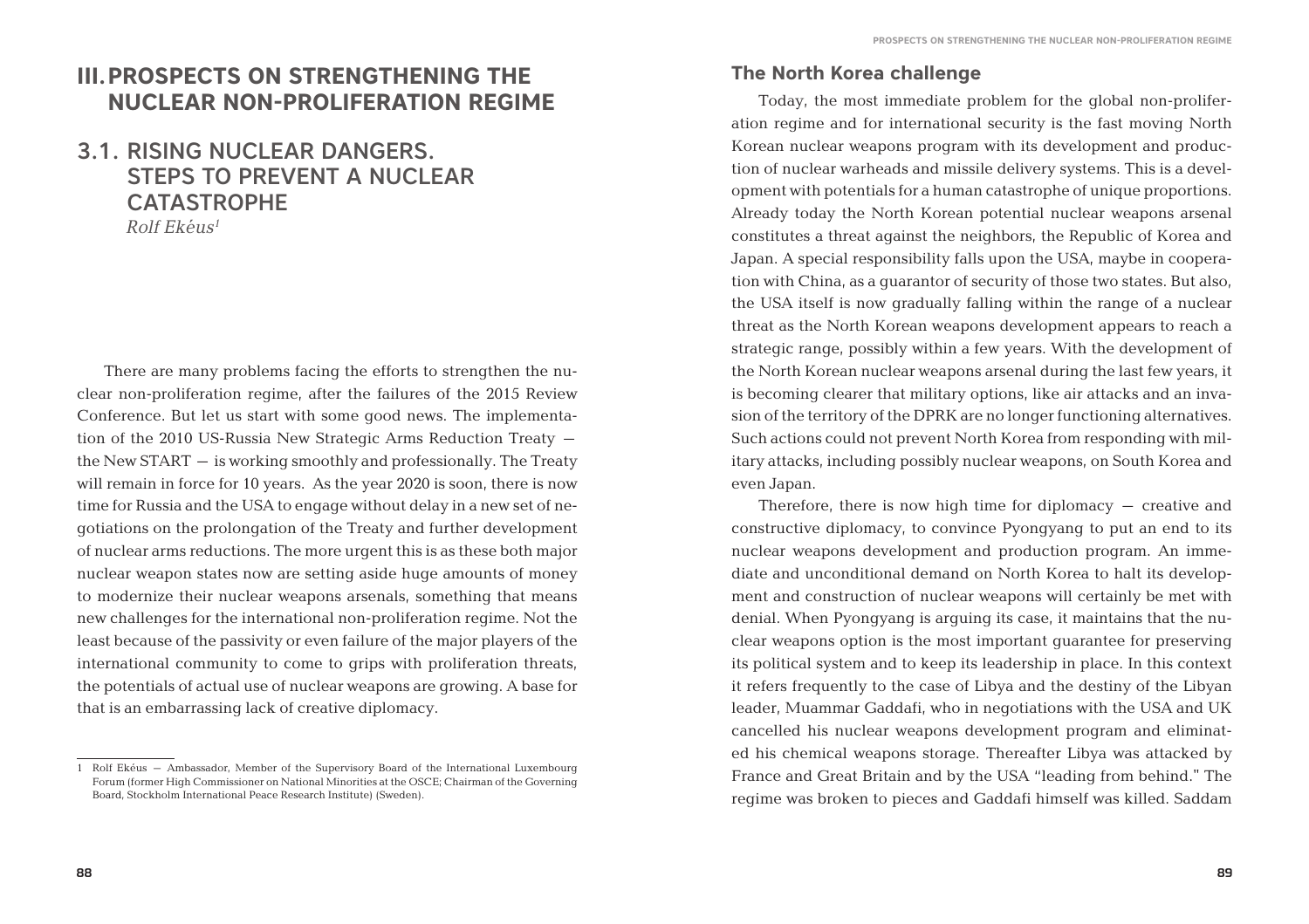Hussein met with a similar destiny, but not before the United Nations had cleaned up Iraq from all weapons of mass destruction. Given these examples, Kim Jong Un, the leader of North Korea, deals with international proposals and initiatives with considerable caution and with the preservation of his regime above all in mind.

The United Nations Security Council has repeatedly chosen to impose harsh economic sanctions on the DPRK as a punishment for the violation of the Council's own resolutions (binding under Chapter VII of the UN Charter) forbidding the country to acquire nuclear weapons. It is worth noting that China, which rarely was supportive of the American policy towards North Korea before, now appears to have got enough of Kim Jong Un's reckless pursuit of nuclear warheads and missiles and therefore has lined up with the sanctions proposed by the USA in the Security Council. China can be motivated by the hope that sanctions could become enough of an action against the DPRK's nuclear policy – so that the deployment of major US missile defense system in South Korea can be avoided, a system which would otherwise have an (unintended) impact of diminishing the relevance of China's missile capacity in its northern region.

It should be noted that Pyongyang insists that it (like India, Pakistan and Israel) has not violated any international nuclear weapons related treaties such as the Treaty on the Non-Proliferation of Nuclear Weapons, NPT (the DPRK is no longer a party to the Treaty) or the Comprehensive Nuclear-Test-Ban Treaty, CTBT (not yet entered into force, and not signed by the DPRK). However, there is clear evidence that years ago North Korea acting against the principles of non-proliferation, assisted Syria in building a uranium enrichment plant, later destroyed by the Israeli air force. Generally, there are reasons to be concerned that North Korea, now under tough UN economic sanctions, could be tempted to export nuclear weapons technology, thus undermining the international nuclear non-proliferation regime. However, the DPRK has in confidential talks (track 1 diplomacy) firmly stated that the country now has no intentions to export nuclear weapons

related items and technology. At the same time North Korean officials declare a modified no first use nuclear doctrine in regard to its nuclear weapons arsenal, namely that nuclear weapons will only be used if an enemy force violates the country's territory.

If diplomatic contacts (or at least track 2 talks) could be established, efforts could be made to convince the DPRK to halt its nuclear and missile tests in exchange for reduction of sanctions and limitation of the US-South Korean military exercises in the waters outside the North Korean coastline. Russia and China should be invited at the right moment to engage in consultations and the search for diplomatic solutions on the humanitarian and economic dimensions of the situation.

#### **The Iranian nuclear deal**

If the problem on the Korean peninsula gives reason to deep concerns we should note a major success for the nuclear non-proliferation regime, namely the Iran nuclear deal – the Joint Comprehensive Plan of Action (JCPOA). The United Nations Security Council adopted unanimously on July 20, 2015, resolution 2231, endorsing the deal which entered into force a couple of months later on October 18. The deal was reached between Iran on the one side and the five NPT recognized nuclear weapon states and Germany on the other and with a special role for the European Union. The JCPOA is an outstanding example of smart diplomacy. It is also an encouragement for the NPT and all the non-nuclear weapon states having joined the Treaty with the hope of moving towards a world free of nuclear weapons. With JCPOA, the five NPT nuclear weapons states have taken steps to shoulder their responsibility in accordance with Article VI of the Treaty. And Iran has recognized its responsibilities under the NPT and should at the same time gain relief from the economic sanctions under which it had suffered many years.

However, there are now concerns, both in Teheran and internationally, that the USA, as President Donald Trump has indicated, may break the nuclear deal with Iran, by refusing to lift the economic sanctions on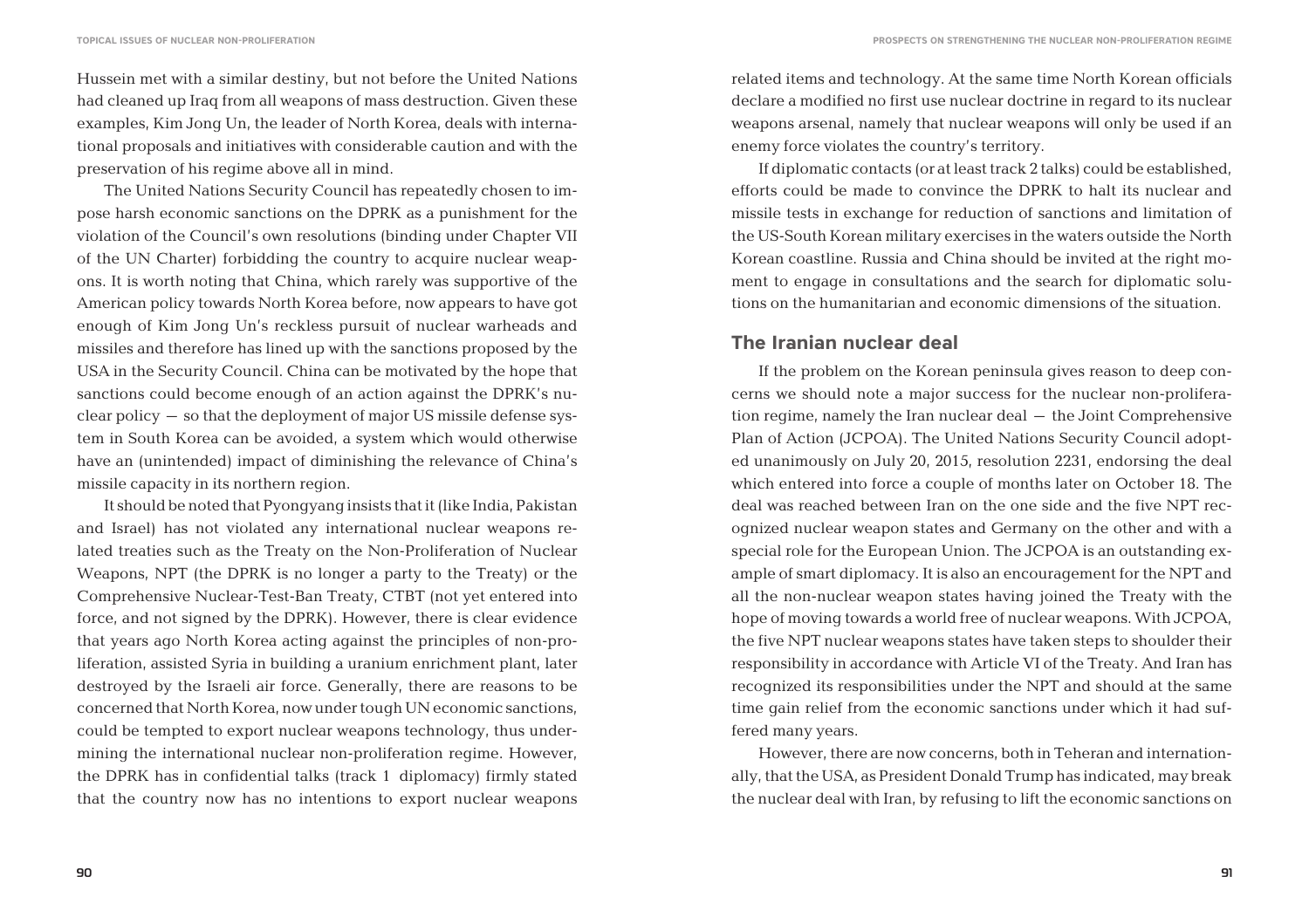Iran. Clearly, in such an event it could be possible, even probable, that the other parties to the deal– the EU, UK, France and Germany, as well as Russia and China, would separate themselves from the American position. In the case of an American break out of the deal, there would also be a risk that Iran could return to its earlier enrichment of uranium and other related activities and move into the direction of building a nuclear weapons capacity, with the dramatic impact on the security in the whole Middle East region such a development would have. Under any circumstances, such an American break-out of the Iranian nuclear deal would harm the prospects for further negotiations to settle other problems, like the Korean situation, as it would put into question the credibility of the American political and diplomatic undertakings and leadership.

#### **The Non-Proliferation Treaty**

The Non-Proliferation Treaty still remains the major legal instrument for global nuclear weapons control. However, the most recent 2015 NPT Review Conference did not succeed in reaching an agreement on a final document outlining the continuation of the work on the implementation of the Treaty. Neither could it register any new progress (other than the New START) as regards the implementation of the disarmament provision under Article VI of the NPT. Nor could the participating states detect any signs of implementing the ten steps on nuclear disarmament agreed upon already in the Review Conference in year 2000. However regarding the significant NPT safeguards inspection system, it should be noted that after the failure of the IAEA safeguards inspections of Iraq during the 1980s, the Additional Protocol adopted by the IAEA in May 1997 has now been recognized and accepted by an overwhelming majority of state parties to the Treaty. The Protocol provides the IAEA inspectors with radically improved abilities to control nuclear fuel materials and related activities among the nonnuclear weapon states. However, there are still a number of significant states which have not joined the Protocol. It should be an important

goal to strive for all relevant states joining. In this context it should be noticed that the verification and monitoring arrangements of the Iran deal, the JCPOA, are built on the Additional Protocol thus lending credibility to the implementation of the deal.

The preparatory work for the next 2020 NPT Review Conference is now under way. The basic reason why the 2015 Review Conference concluded without an agreement on a final document was a failure, in spite of considerable efforts, to reach an agreement on a Middle East zone free from nuclear weapons and other weapons of mass destruction. The Arab states, and especially Egypt, which many years ago initiated the idea of such a zone, refused to accept a zone that did not include Israel (a non-NPT state) and were also concerned about the position of Iran (before the JCPOA). In spite of the lack of success of the latest zone initiative, there should be renewed efforts for the same purpose. Of value to such a renewed initiative would be registering the JCPOA as a new component of the zone project. This would be a stabilizing contribution to possible negotiations on the issue.

#### **The Treaty on the Prohibition of Nuclear Weapons**

On July 7, 2017, a conference under the UN General Assembly adopted a draft Treaty on the Prohibition of Nuclear Weapons with 122 votes in favor. None of the nuclear weapons states – neither the five NPT nuclear weapon states, nor the other four states (Israel, India, Pakistan, and North Korea) – participated in the deliberations or voting. Neither did any of the non-nuclear NATO member states, with the exception of the Netherlands which however voted against the Treaty. Under the Treaty the parties undertook under no circumstances to develop test, produce, manufacture, otherwise acquire, possess or stockpile nuclear weapons or other nuclear explosive devices, transfer or receive nuclear weapons, or use or threaten to use nuclear weapons and not allow any stationing, installation or deployment of any nuclear weapons in their territory or any area under their control. The Prohibition Treaty is in harmony with Article VI of the NPT which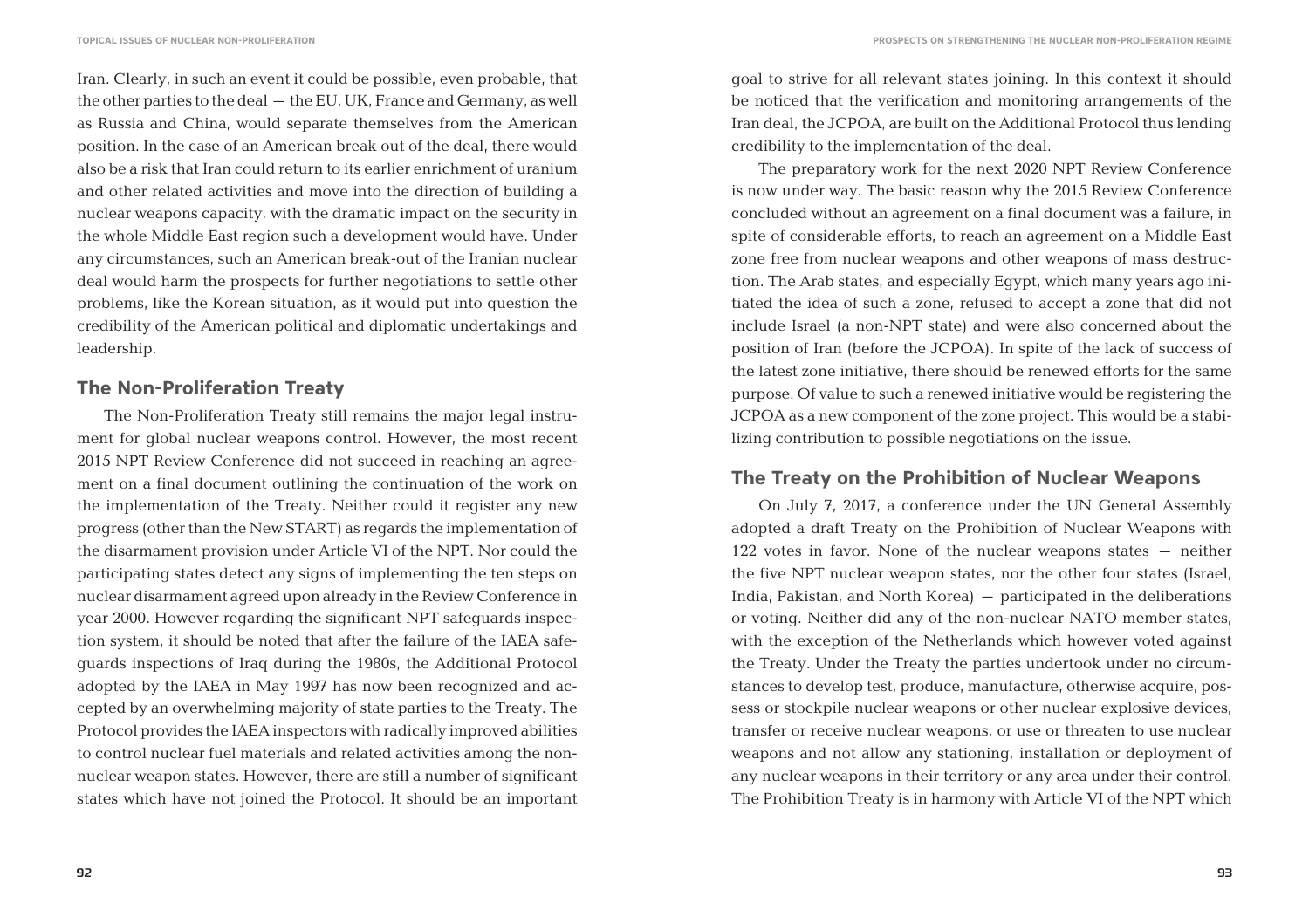obliges all NPT parties – not only the nuclear weapons states, but also the non-nuclear weapons states – to engage in negotiations on a treaty on general and complete disarmament. It is a major addition to the two already existing treaties forbidding weapons of mass destruction, the 1975 Biological Weapons Convention (BWC) and 1997 Chemical Weapons Convention (CWC). The BWC does not have a verification system, while the CWC has a most elaborate and well managed verification system – the Organization on the Prohibition of Chemical Weapons (OPCW).

Clearly it is hardly probable that in the near future any of the NPT nuclear weapon states or any of the other four would change their policy and voluntarily give up their nuclear weapon status, even if most of them theoretically have indicated their willingness to work towards a world free from nuclear weapons. Still the Prohibition Treaty will have an impact on the overwhelming majority of the world's non-nuclear weapons states and clearly support the anti-nuclear movement in the world. In that way the Treaty will contribute to the strengthening of the NPT, and will open the road to a world free of nuclear weapons. The five NPT-recognized nuclear weapons states, with the United States and Russia in the lead, should respect this declaration of will by a large proportion of the world. Instead of complaining that non-nuclear states used the Treaty to express their dream of ending the threat of massive destruction for the coming generations, the P5 should engage in making real their own declared long-term goal of disarmament by starting a dialogue on identifying incremental steps which can be effective in the process towards future nuclear disarmament negotiations. The five should appreciate that a majority of the world by joining the Treaty undertook not to acquire nuclear weapons fully in the spirit of the Nuclear Non-Proliferation Treaty.

It is clear that the "trust but verify" principle by President Reagan maintains its relevance for today's multilateral agreements on nuclear disarmament and should be considered in the implementation of the Prohibition Treaty. In that case there is no doubt that the IAEA **PROSPECTS ON STRENGTHENING THE NUCLEAR NON-PROLIFERATION REGIME**

safeguards, improved through the Additional Protocol, would be crucial, but far from enough for such an endeavor. But for the Treaty, special organizational arrangements for verification of the weapons dimension should be linked to the UN Security Council (as in the case of concern over violations of the BWC). As in the case of Iraq, the Security Council established in 1991 a special commission, UNSCOM, to verify and manage the complete elimination of Iraq's weapons of mass destruction, including  $-$  in cooperation with the IAEA  $-$  its nuclear weapons capabilities. Thus, the Security Council could establish an international expert commission tasked to review the whole set of problems and propose an organizational structure under the Council for the verification of the implementation of the Prohibition Treaty.

#### **Nuclear deterrence**

The declared driving philosophy behind keeping nuclear weapons on the part of the nuclear weapons states is the doctrine of nuclear deterrence. There is a widespread belief in deterrence as a basis of international security not only among nuclear weapons states, but also among the NATO member states. That belief explains the reluctance of nuclear weapons states and their allies to reduce and eliminate nuclear arsenals. The rational for nuclear arsenals under the deterrence doctrine is to prevent their use. However the deterrence philosophy of the two major nuclear powers, the USA and Russia, has over the years been gradually undermined. Thus, the nuclear doctrine of the US and NATO is now based on principles of first use. Likewise has Russia, which for years had maintained a doctrine of no first use, gradually modified its doctrine to become one of first use like NATO's, probably as an effort to balance the conventional military forces superiority of the US/NATO in the European area. Even if the deterrence doctrine is seriously undermined, the arguments against the Prohibition Treaty will continue to be based on that doctrine.

A dilemma with strategic deterrence is that it can be credible only if there is a significant possibility that nuclear weapons can be used

**94 95**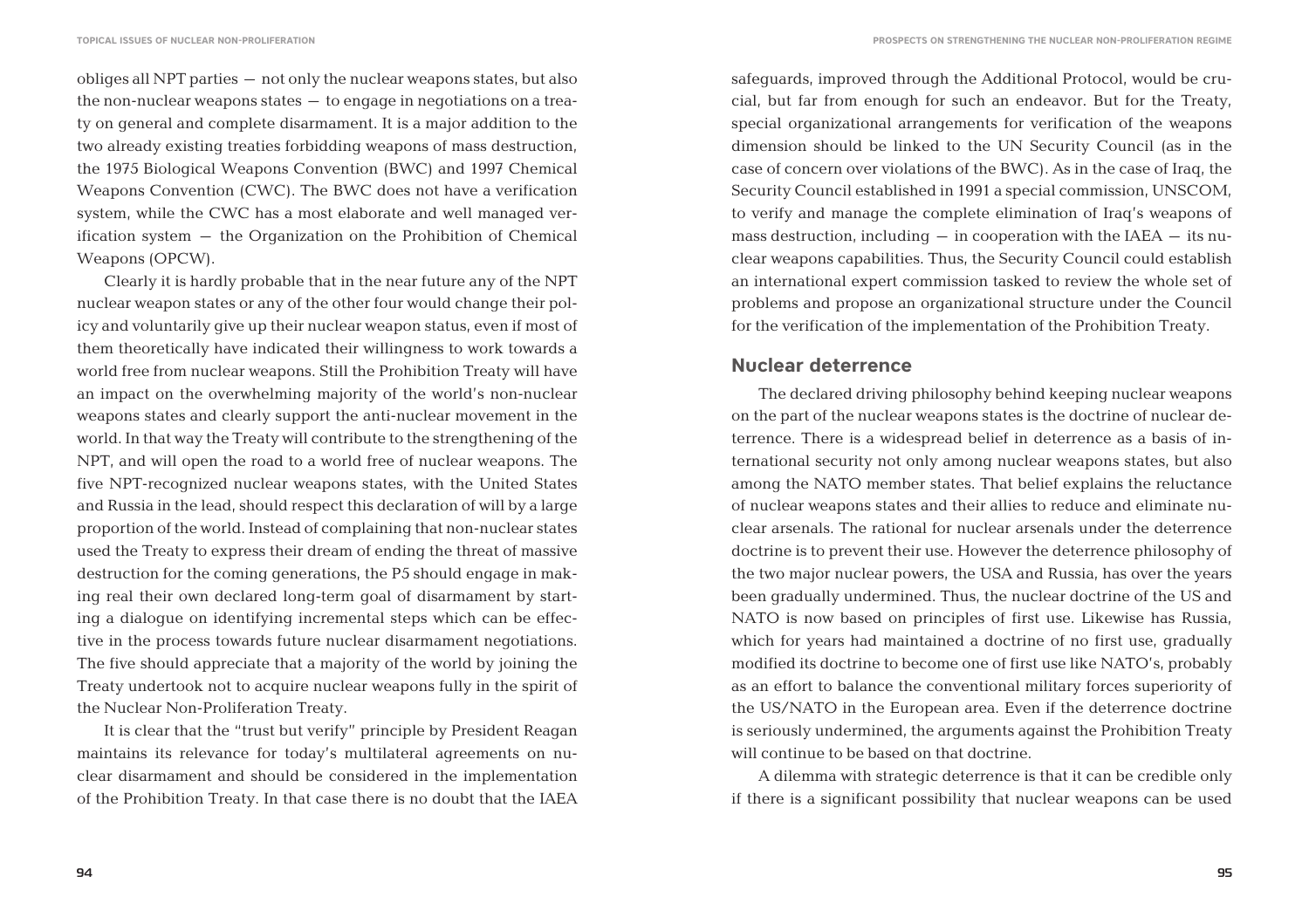**PROSPECTS ON STRENGTHENING THE NUCLEAR NON-PROLIFERATION REGIME**

at short notice and thus are kept on high alert. However, such short notice/high alert status can lead to accidental use. Therefore, proposals by the US statesmen Sam Nunn and William Perry on increasing launching time and separating warheads from missiles should be considered by Russia and the United States. In addition, to be credible the deterrence posture requires a political/psychological readiness to use the weapons to inflict disaster and suffering of almost unthinkable magnitude on an adversary, its people, another nation. Furthermore, deterrence can have an impact only on reasonable, rational actors and opponents.

#### **The terrorist threat**

What we have learned from actions by terrorists in modern time, is that there are those with destructive and suicidal agendas on whom nuclear deterrence would have no effect whatsoever. During the years after the 2001 Al Qaeda attack on the United States, the international community has experienced the emergence and growth of terrorist groups and movements like Al Qaeda and ISIS in the Middle East, Europe and Russia. Clearly nothing could be more attractive for a terrorist movement than to take control over nuclear weapons or nuclear material which could be transformed into nuclear or radiological weapons, dirty bombs. One can argue that the probability of such a development is small, but still the risk of a terrorist infiltration in or an attack on a nuclear weapons base, for instance in Europe (Turkey), is real. This is a risk that has been growing with continuing accessibility of nuclear weapons technology and with the expansion of terrorist presence in Europe which could imply damage, destruction, or even theft of nuclear weapons from the NATO nuclear weapons storages in Europe. The United States has during the last decades been moving to reduce the relevance of forward-deployed nuclear weapons in Europe and their stockpiles in several countries. This would reduce the risk of terrorism and instability. However, now it appears that this policy will be changed and that the USA instead of removing the weapons from

vulnerable sites intends to keep them in place.

The 1992 agreement between the United States and Russia on cooperative threat reduction which was inspired by the two US statesmen Sam Nunn and Richard Lugar, provided the fundament for the US-Russia cooperation over years on consolidating and securing material and technologies associated with nuclear weapons, and became one of the most important instruments in arms control history of preventing proliferation of nuclear weapons. This agreement expired in 2013 and ironically at a time when new threats of terrorism-related proliferation are emerging. There is now an urgent international interest that the two major nuclear weapons powers enter into a new dialogue on how to coordinate their efforts to secure nuclear material from falling into wrong hands.

A fast-growing threat of proliferation of nuclear weapons into the hands of terrorists, like Al Qaeda and ISIS, is emerging in Pakistan. The nuclear weapons in Pakistan have over the years been kept reasonably safe in the hands of a well-structured and disciplined army. The US military have over the years quietly and steadily supported Pakistan in its efforts to maintain a stable control structure for the nuclear weapon storages in the country. This is a task that over the years has become more complex and difficult with the growing security chaos in the neighboring Afghanistan which tends to have a spill-over effect on Pakistan. To handle the situation the Pakistani government searches for ways to cooperate with and giving support and sanctuary to the Taliban forces which are fighting the Afghan government forces which in their turn are supported by the American military in Afghanistan. At the same time, the US government has over the years been providing Pakistan with billions of dollars in aid, even if the Trump administration for the time being is withholding this year's aid.

Thus, the major US concern is the security of Pakistan's nuclear arsenal. A concern that is well motivated, as Al Qaeda's most lethal operators after September 11, 2001 moved over the border from Afghanistan into Pakistan where they appear to remain. In such a situation, the

**96 97**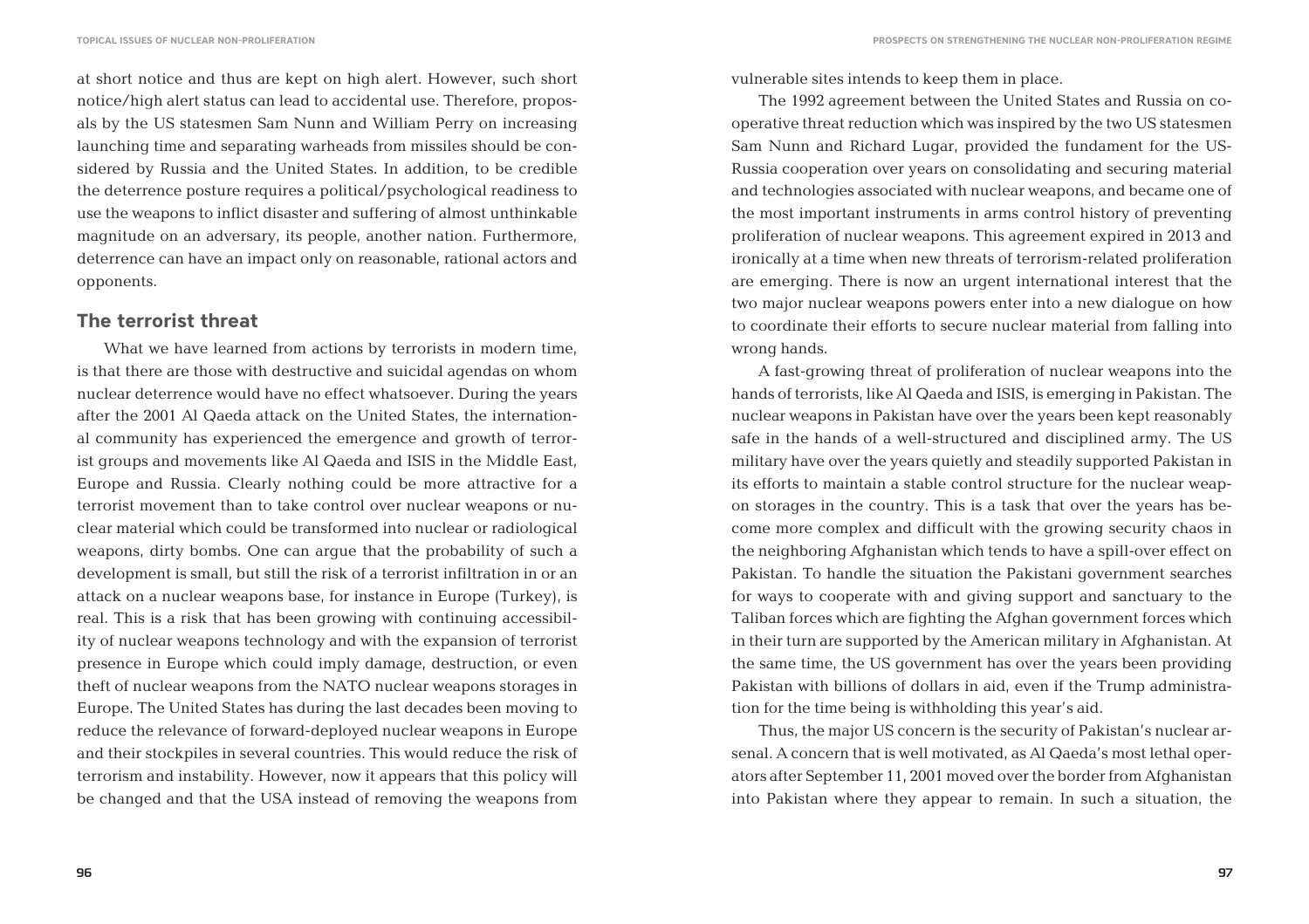stability of the Pakistani government is essential for keeping its bombs out of terrorist hands. Therefore, there must be limits to how much outside pressure can be brought on the country. China, which is Pakistan's most important ally, also appears to have serious concern about the safety of the nuclear arsenal and strives to protect Pakistan from outside pressure on terrorism and nuclear proliferation issues. Russia seems seriously worried over the prospect of Pakistan's nuclear weapons falling under the control of terrorist structures like Al Qaeda or ISIS. Therefore one wonders if now it is time for those concerned – the United States, Russia, China, and also Iran – to work closely together and prioritize high-level diplomacy to eliminate the risk of terrorists gaining control over Pakistani nuclear weapons.

#### **Fissile materials**

The experience of nuclear proliferation and the spread of production of weapons usable fissile material in countries like Pakistan, North Korea, Libya, Iraq, and Syria should make it an urgent task for all states, especially the P5, to take serious initiatives to launch substantial multilateral negotiations on an international treaty banning the production of fissile material for weapons purposes, a Fissile Material Cut-Off Treaty (FMCT). The sole forum for negotiating multilateral arms control treaties, the Conference on Disarmament (CD) in Geneva, would be ideal for that task which was demonstrated by the complex but successful CD negotiations in the 1990s shaping the Convention on Chemical Weapons, and the Comprehensive Nuclear-Test-Ban Treaty. However, for years since then the CD has been unable to reach consensus on its agenda which gives reasons for skepticism.

It is especially disturbing that the Conference has not been able to unite around starting negotiations on the FMCT. This demonstrates a serious lack of political leadership among the official nuclear weapons states as such a treaty definitely would be in their own interest. It would be difficult to imagine any better or more effective legal and political step than the FMCT for strengthening the international nonproliferation regime and the NPT. The failure to initiate such negotiations can only serve the interests of those states and non-state actors who consider acquisition of nuclear weapons. It is also remarkable that in the CD, one state, Pakistan, has taken the lead in blocking the start of FMCT negotiations using the CD rule of consensus by voting "no". Pakistan, itself a challenge for nuclear security, appears to act unchallenged on the part of its two security guarantors, the United States and China. Hopefully the members of the CD, and especially nuclear weapons countries, will take steps to open consultations aiming at formal negotiations on the FMCT.

The world economy and its energy supply remain fundamentally dependent upon civil nuclear energy, and will remain so for the foreseeable future. Therefore it is now urgent to promote a global nuclear materials security regime and build support for global norms governing the nuclear fuel cycle. An example of considerable importance in this respect is the initiative of the Nuclear Threat Initiative led by the former US Senator Sam Nunn to create an international fuel bank owned and managed by the IAEA. The bank which has recently became operational has its headquarters in Astana, Kazakhstan. The IAEA bank will provide countries with a guarantee that they could access nuclear fuel for their civilian energy production in an unusual case of an interruption of their supply. The assurances provided by the bank will rein in the urge of countries to produce their own nuclear fuel and nuclear weapons material.

The above essay lists challenges on the road map to nuclear zero. We must keep in our mind that the nuclear weapons are above all tools of destruction – their use causes irreparable devastation and environmental degradation. Disarmament and non-proliferation are the humanitarian answers.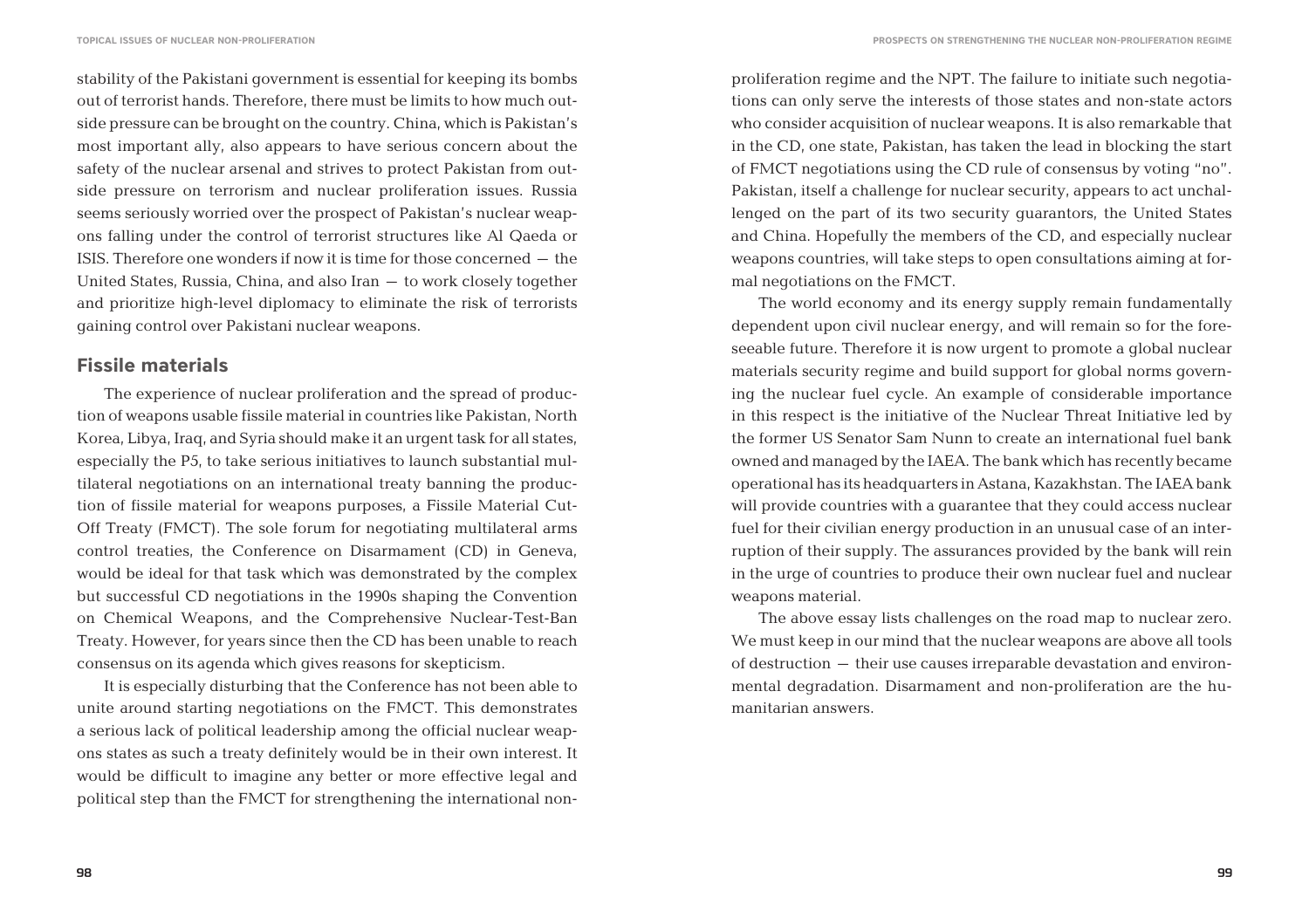### 3.2. CONTINUITY AND CHANGE IN NPT POLITICS: PROSPECTS FOR STRENGTHENING THE NUCLEAR NON-PROLIFERATION REGIME

 *William C. Potter1*

#### **Introduction and historical context**

2017 was not a good year for nuclear non-proliferation. Nevertheless, in assessing the state of the nuclear non-proliferation regime and considering the prospects for strengthening the NPT and its associated institutions, it is worthwhile to take note of elements of both continuity and change over the past decade with respect to the most pressing proliferation challenges and the appropriate international community's response to the question: "Chto delat'?" (What is to be done?). In this regard, several observations are pertinent.

*Observation One.* The NPT regime almost always has appeared to be in a precarious position: that was the prevailing perception before the 1995 Review Conference, the 2000 Review Conference, and even more so prior to the Review Conference in 2005. The failure to forge a consensus document at the 2015 NPT Review Conference again has elicited much handwringing about the increased fragility of the NPT, the potential for its unraveling, and an anticipated surge in the spread of nuclear weapons. While it is possible that this forecast of impending

proliferation doom may be true this time round, it certainly is not new– witness the wildly exaggerated forecasts by US intelligence in the 1950s and 1960s, President Kennedy's famous but faulty proliferation prognosis in 1963, the very sophisticated but mistaken futurology of proliferation chains by Herman Kahn and Lew Dunn in the mid-1970s, and similar prognoses of proliferation cascades, waves, dominoes, etc. by a number of contemporary analysts.2 In fact, the non-proliferation regime has demonstrated considerable resilience over time and it would be imprudent to over-interpret signs of its imminent unravelling. That being said, one also should be alert for indications of possible changes in trends and deviations from standard past practices.

*Observation Two.* In assessing the current non-proliferation scene, it is important to distinguish between resilience and relevance. Without denigrating the NPT, it is fair to say that what we often observe in the NPT review process has little in common with or connection to proliferation developments writ large. One may find this fact to be encouraging or discouraging, but in either case it cautions against treating the "success" or "failure" of any NPT Review Conference as a meaningful test of the health of the NPT or the well-being of the broader nuclear non-proliferation regime – witness the usual reluctance of states parties at NPT meetings to discuss issues such as the behavior of the DPRK, nuclear brinkmanship in South Asia, or, for that matter, US-Russian nuclear force modernization. Illustrative of this aversion to addressing pressing proliferation issues in the NPT review process, was the request reportedly made by a senior representative of China to the Chair of the 2017 NPT Preparatory Committee (PrepCom), in advance of the meeting in Vienna that he avoid any discussion of the DPRK at the PrepCom – an odd request given the stated purpose of the review process and North Korea's nuclear testing behavior in the preceding year.<sup>3</sup> In other words, we must face up to the fact that there

<sup>1</sup> William Potter – Director of the James Martin Center for Non-Proliferation Studies and Sam Nunn and Richard Lugar Professor of Non-Proliferation Studies at the Middlebury Institute of International Studies at Monterey; Ph.D. (USA).

<sup>2</sup> For a discussion of past proliferation prognoses, see Potter W.C., Mukhatzhanova G. Divining Nuclear Intentions: A Review Essay // International Security. 2008. Vol. 3, No. 1. Pp. 139-169.

<sup>3</sup> Author's interview with a person privy to the conversation, April 2017, Vienna.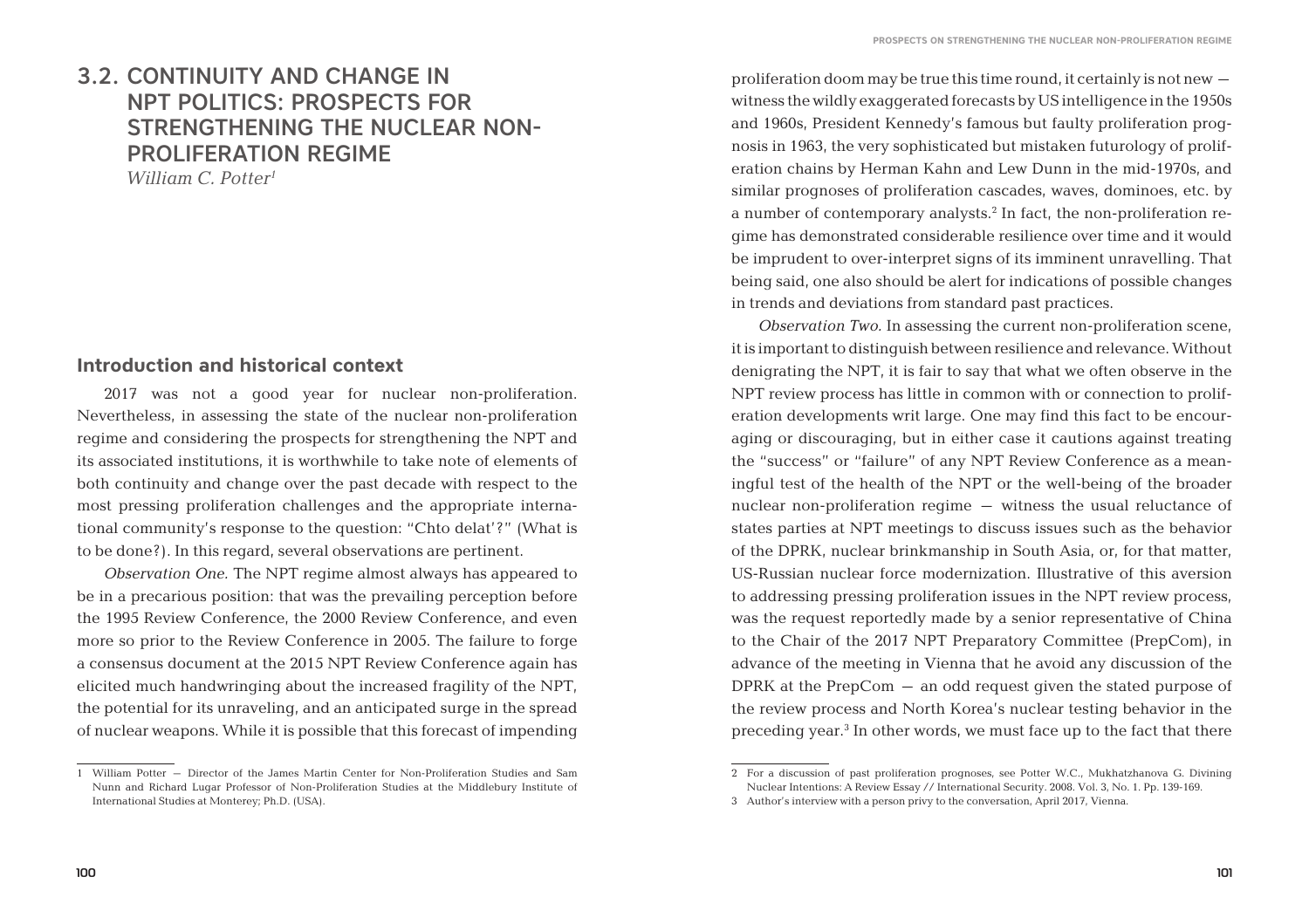is a surreal quality to the NPT review process, and we should not place too much faith in its improved performance regardless of the acuteness of the threats that arise.4

*Observation Three.* A third observation is that while there certainly are some important, new proliferation challenges, about which more will be said below, it also is the case that there has been far more continuity than change since the NPT entered into force in 1970. It is instructive, for example, to compare the situation today with the first NPT Review Conference in 1975, which unfortunately few contemporary analysts can recall from first-hand experience. Indeed, William Epstein's 1976 chronicle of the 1975 RevCon in a book called *The Last Chance* reads as if it were written only yesterday.5 The potential catalytic effects of India's "peaceful nuclear explosion" in 1974, the failure of the 1970 Treaty on the Non-Proliferation of Nuclear Weapons to live up to its expectations, and even the danger of terrorists acquiring nuclear weapons led Epstein to conclude that the mid-1970s represented "probably the last chance for the NPT and the prevention of an uncontrollable nuclear arms race."

If it is correct to emphasize continuity over change in the world of non-proliferation politics over most of the nearly half-century of the NPT, what are new and noteworthy developments that could possibly alter this dynamic in the future? Among potentially significant new developments, in no particular order of importance, are the:

- Negotiation of the Prohibition of Nuclear Weapons Treaty, which opened for signature on September 20, 2017;
- Demise of US-Russian cooperation, including the total absence of trust between Washington and Moscow and the greatly increased potential for military conflict arising from accidents, miscalculations, and involvement in third party conflicts;
- Increased risk of the abrogation of the INF Treaty:
- • Capability of North Korea to deploy nuclear-armed intercontinental ballistic missiles;
- Dangerous changes in nuclear doctrine and employment policies on the Indian subcontinent;
- Increased potential of the unravelling of Joint Comprehensive Plan of Action (JCPOA);
- Greater reliance by nuclear weapon states (NWS) on nuclear weapons;
- Growing divide between NWS and non-nuclear weapon states (NNWS) and the absence of any credible bridge-builders or prospects for their emergence;
- • Significant ignorance and complacency regarding nuclear disarmament and non-proliferation issues on the part of most citizens and their elected representatives in most, if not all, countries;
- Changing nature of catastrophic nuclear terrorism;
- Increasing erosion of key international institutions in a world beset by the forces of populism and extremism;
- • Growing disinterest in and diminished attention given to the negotiation of a WMD-free zone in the Middle East;
- • Absence of ongoing US-Russian bilateral arms control negotiations;
- New role of cyber and other disruptive technologies as contributors to strategic and crisis instability;
- • Diminished recognition of the contribution of the NPT to national and international security; and the
- • Crisis in US leadership.

All of these issues  $-$  and others  $-$  deserve attention, but this essay focuses on only four of the developments – the Prohibition Treaty, the demise of US-Russian non-proliferation cooperation, a world in increasing disarray, and the crisis in US global leadership. Several of these developments are unlikely to alter the fundamental manner in which the NPT is reviewed and implemented in the near term, but

<sup>4</sup> For different perspectives on how best to strengthen the NPT review process see Einhorn R. The NPT Review Process: The Need for a More Productive Approach // Arms Control Today. September 2016; and Rauf T. The Strengthened Review Process for the Nonproliferation Treaty // Arms Control Today. October 2016.

<sup>5</sup> Epstein W. *The Last Chance: Nuclear Proliferation and Arms Control*. New York: The Free Press, 1976.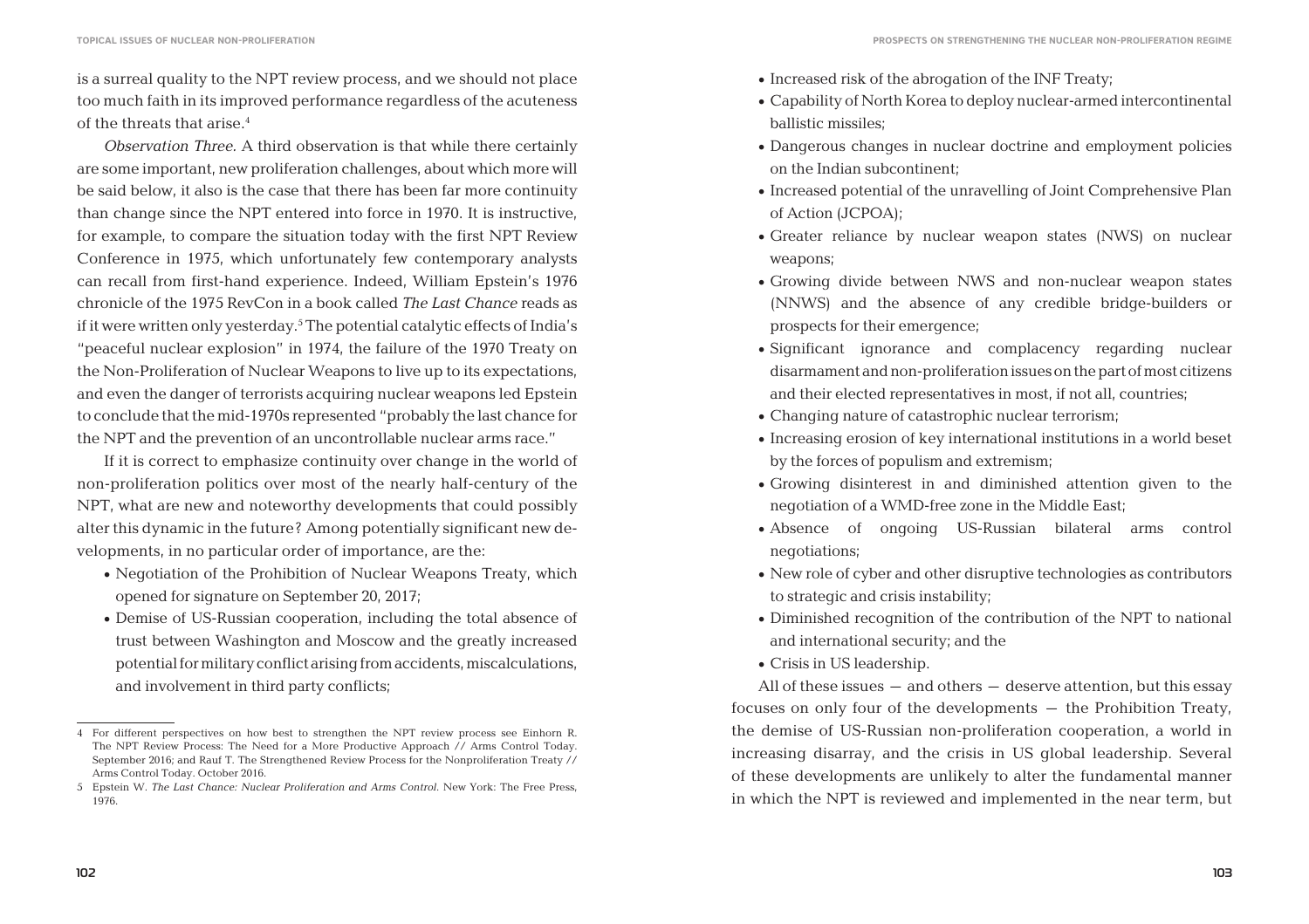others – if sustained – have the potential to be far more disruptive and detrimental to the nuclear non-proliferation regime.

*The Nuclear Weapons Prohibition Treaty.* At a time when the United States and Russia find it hard to agree on anything, one issue on which their views correspond closely is a condemnation of the Treaty on the Prohibition of Nuclear Weapons, which was concluded at the United Nations in New York on July 7, 2017. One may argue about the value added or detracted by the treaty with respect to nuclear disarmament and non-proliferation. Regardless of the merits and demerits of the treaty, it almost certainly will enter into force before the 2020 NPT RevCon. As such, little is gained by casting aspersions about the motivations of the treaty's negotiators, especially as those most inclined to do so boycotted both the treaty's negotiations as well as the deliberations of the Open Ended Working Group in 2016, which gave rise to UN resolution mandating the negotiation of a treaty – occasions when critics could have influenced the subsequent course of events. What counts today, and merits serious examination, is how the conclusion of the Prohibition Treaty and its likely entry into force will impact on the nuclear non-proliferation regime in general and the NPT review process in particular. Will it lead to the unravelling of the NPT as some of its critics suggest, and will it give rise to more rampant proliferation? The answers to both of these questions is "no" or at least, "not necessarily."

First, there is no objective reason why the existence of the new treaty – flaws and all – should significantly affect the health of the NPT, which was fractured on many fronts well before the Prohibition Treaty was a glint in anyone's eye. That being said, if NPT states parties come to the 2018 PrepCom in Geneva in April with a view to scoring debating points about the virtues and liabilities of the treaty and the motivations of its critics and defenders, one can imagine a scenario in which a bad situation is made much worse, conceivably even leading to a walkout by some NWS along the lines of what Egypt foolishly did in 2013. In order to avoid that unlikely but possible situation, it would be highly desirable if the NWS and their NNWS allies: (1) acknowledge that a Prohibition Treaty exists, will be widely ratified by many countries who participated in its negotiation, and will likely enter into force prior to the 2020 RevCon; (2) work to ensure that the perceived shortcomings of the Prohibition Treaty do no damage to international safeguards and verification regimes; and (3) develop a meaningful, alternative "progressive agenda" for nuclear disarmament and risk reduction. A good starting point would be agreement on minimum measurable steps for implementing Action 5 of the 2010 NPT Review Conference that was adopted by consensus. That Action item specified that the NWS commit to accelerate concrete progress on the steps leading to nuclear disarmament, contained in the Final Document of the 2000 Review Conference, in a way that promotes international stability, peace and undiminished and increased security. To that end, states were called upon to *inter alia*:

- rapidly reduce the global stockpile of all types of nuclear weapons;
- diminish the role and significance of nuclear weapons in their security concepts, doctrines, and policies;
- reduce the operational status of nuclear weapons; and
- reduce the risk of accidental use of nuclear weapons.

In this regard, it is pertinent to note that these steps, for the most part, also enjoyed very considerable support at the 2015 NPT Review Conference and were present in the 2015 NPT Review Conference draft final document presented to delegates by the Conference president, although the document ultimately was not adopted.<sup>6</sup>

By the same token, proponents of the Prohibition Treaty, having succeeded in achieving their primary objective, should take to heart their oft-stated declarations during the March 2017 negotiations in New York – but less evident in the June and July negotiations of the same year – that the NPT is the cornerstone of the international non-proliferation regime and that the new treaty must build on an strengthen the

<sup>6</sup> For a detailed analysis of this issue see Potter W.C. The Unfulfilled Promise of the 2015 NPT Review Conference // Survival. 2016. Vol. 58, No. 1. Pp. 151-178.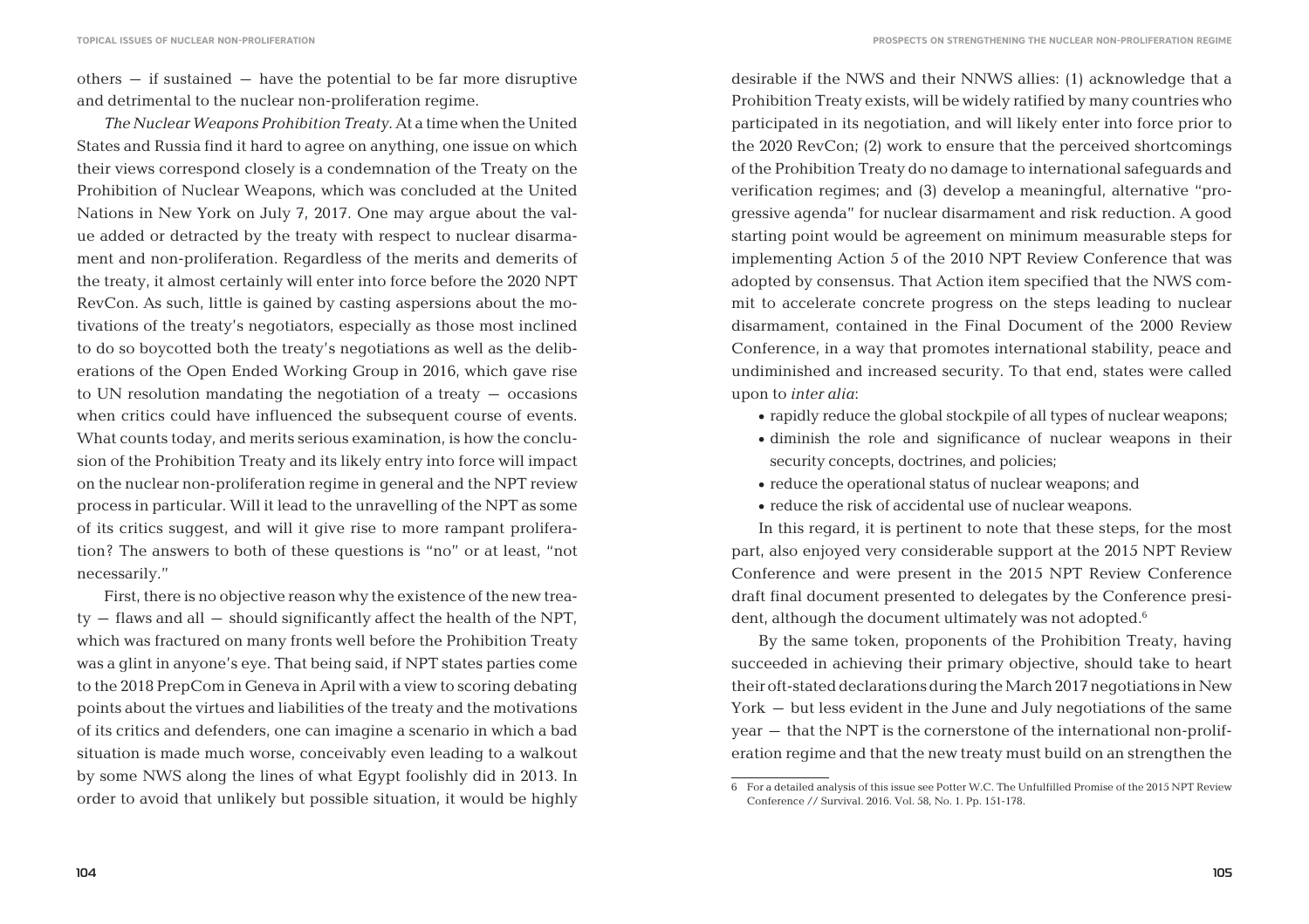NPT rather than replace it. Among other things, that means improving international safeguards, enhancing verification, undertaking renewed efforts to bring into force the Comprehensive Nuclear Test Ban Treaty, as well as devoting far more energy than they have to date to addressing that part of the Open Ended Working Group mandate that dealt with nuclear risk reduction.

While all these steps should be pursued, their endorsement by both NWS and NNWS at the next NPT Review Conference would not necessarily forestall North Korean nuclear brinkmanship, inhibit further nuclear proliferation, or shore up the NPT. More likely to have a bearing on these developments is the state of US-Russian relations.

*Demise of US-Russian cooperation for non-proliferation.* It is impossible to estimate with much confidence the relative impact of different scenarios on the health of the NPT. Nevertheless, a good case can be made that continuation of the current nose-dive in US-Russian relations is more likely to impact negatively on the non-proliferation regime than the acrimony associated with the Prohibition Treaty. In this regard, it is critical to recall the history of US-Soviet, as well as US-Russian cooperation for non-proliferation, and how central that cooperation was to both the NPT and the broader non-proliferation regime. Although a distant memory – or less – to many of today's nonproliferation practitioners in the United States and Russia, for much of the Cold War the views of Washington and Moscow with respect to nuclear weapons spread tended to correspond more often than not, making it possible to negotiate the NPT and to cooperate closely in its implementation. Especially after the Indian nuclear test in 1974, the two countries found their nuclear non-proliferation and export control policies to be closely aligned, a circumstance that facilitated cooperation on many non-proliferation matters in the NPT context, the Nuclear Suppliers Group, and in other fora. This cooperation continued across both Democratic and Republican administrations in Washington and during some of the most frigid moments of the Cold War. Today, it is no longer obvious if this cooperation will persist, and senior US and

Russian officials privately have expressed concerns about their ability to coordinate policies in the current NPT review cycle, notwithstanding their mutual disdain for the Prohibition Treaty.

At a time of increased US-Russian acrimony, one would do well to recall the observation made by Ambassador Roland Timerbaev, a key Soviet negotiator of the NPT. In an interview in the September 2017 issue of *Arms Control Today*, Timerbaev observes how the change in attitude by the United States and the Soviet Union toward "nuclear weapons and the idea of signing the NPT had much to do with the 1962 Cuban missile crisis."7 Given the loss of institutional memory in both countries of arms control and non-proliferation cooperation and an atmosphere of extreme distrust, we cannot afford another Cuban Missile Crisis to restore sanity to our bilateral relations – in part, because we cannot assume it would have a peaceful resolution.

*A world in disarray.* In one of the most important books of 2017 – *A World in Disarray* – Richard Haass paints a very bleak picture of the contemporary world in deep crisis involving the breakdown of the four hundred-year old Westphalian system of international relations, the core of which was respect for sovereign nations states. In essence what he observes is a world described vividly in the poem "The Second Coming" by William Butler Years: "Things fall apart; the center cannot hold." Moreover, Haass predicts that the current trend is for more disorder on the horizon, fueled by a failing global order beset by growing populism and extremism, including in mature democracies, and political dysfunction at the national and international level. It would be surprising if this observed erosion of support for international institutions did not also impact negatively on international treaties, including the NPT and its associated institutions such as the International Atomic Energy Agency.

It is beyond the scope of this essay to undertake this assessment in any systematic fashion. It also is very difficult to gauge the evolving importance states place on the integrity of the NPT for their own

<sup>7</sup> Roland Timerbaev: The Nuclear Nonproliferation Treaty Has Largely Achieved Its Goals (Interview conducted by A.V. Khlopkov) // Arms Control Today. September 2017.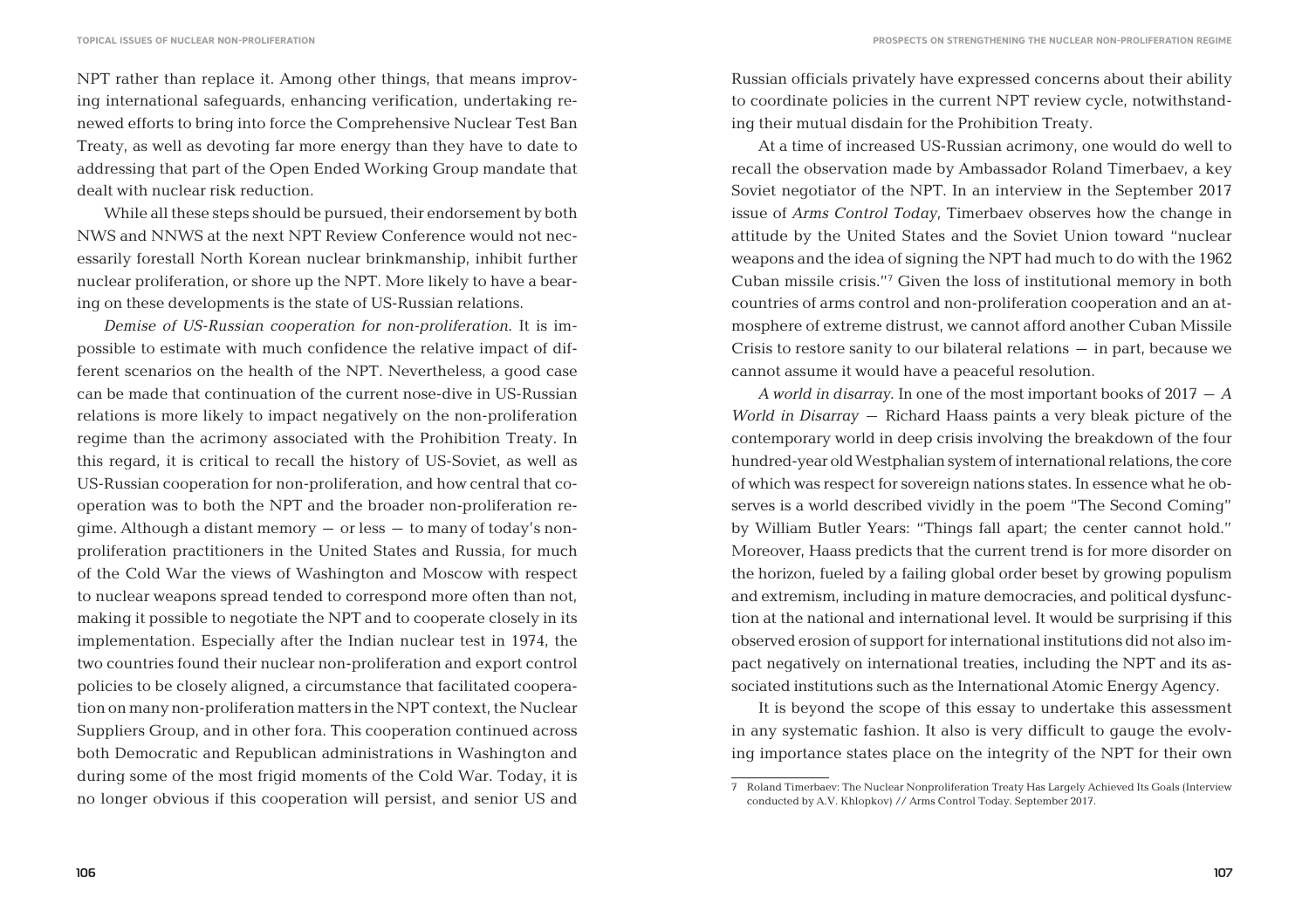national security interests and/or for the well-being of the greater international community. It is the author's impression, however, that since the NPT was extended indefinitely in 1995, for many countries the centrality of the treaty for their security has diminished over time. Consistent with this view is the recollection of many observers of the General Debate during the first week of the 1995 NPT Review and Extension Conference at which state after state  $-$  large and small, developed and developing – articulated why the NPT was vital to its nation's security and should be extended. The explanations that were provided varied considerably, but there was little doubt about the sincerity of the convictions that were expressed. Today, at recent Review Conferences and Preparatory Committee meetings, one continues to hear expressions of support for the NPT and the important role the treaty plays as the cornerstone of the international non-proliferation regime. One has the impression, however, that for the representatives of many countries who express this sentiment, the statements are repetitions of views once strongly held but today are voiced in rote-like fashion without deep conviction or understanding about how the NPT serves the particular security interests of their countries or the international community at large. This is admittedly more an impression than empirical fact, but it is consistent with the lack of emphasis given to the NPT in the final text of the Prohibition Treaty and in the debate during the last three weeks of the treaty's negotiation  $-$  an observation also made pointedly and repeatedly during the last week of the negotiations by the head of the delegation of Sweden.8

One might also argue that erosion of support for the NPT can be inferred by the disregard by both NWS and NNWS for some of the key decisions taken at past Review Conferences. For example, although many NNWS assert that the NWS are most negligent in regard to failing to implement their nuclear disarmament obligations, alternatively one could point to the "cherry picking" approach employed by both

NWS and NNWS on matters such as nuclear trade with non-NPT parties, in direct violation of Paragraph 12 of the Decision on Principles and Objectives for Nuclear Non-Proliferation and Disarmament – an integral part of the package of three decisions and one resolution adopted at the 1995 NPT Review and Extension Conference. This provision explicitly prohibits new nuclear supply arrangements by NPT states parties with states lacking full-scope/comprehensive safeguards. Failure to adhere to this politically-binding NPT obligation by engaging in nuclear trade with India has the effect of devaluing membership in the NPT as a non-nuclear weapons state. Even more detrimental to the NNWS norm and the NPT over the long term is nuclear trade with India by states belonging to Nuclear-Weapons-Free Zones (NWFZ), which prescribe in legally-binding fashion trade in the absence of fullscope safeguards (e.g., as is the case with the Rarotonga and Pelindaba NWFZs) or the Additional Protocol (as is required by the Central Asian NWFZ Treaty).

Another contributing factor to the possible decline in support for a robust NPT is widespread ignorance and complacency about nuclear issues on the part of citizens in most, if not all, countries. While this knowledge deficit is lamentable, it also is understandable given the limited opportunities for formal study of the subject of disarmament and/or non-proliferation at the high school, undergraduate, and postgraduate levels.9

If this assessment is correct, the aforementioned factors are likely to result in a gradual diminution of support for the NPT. While they may not result in any discernible change in the NPT review process, they are likely to breed less flexible negotiating practices, resulting in fewer compromises and greater difficulty in forging consensus final documents at future review conferences. It is quite conceivable,

<sup>8</sup> Author's observations during the Prohibition Treaty deliberations from July 3-7, 2017.

<sup>9</sup> For two major collections of essays on the subject of disarmament and non-proliferation education see the special issue on "Education for Disarmament" // Disarmament Forum. 2001. Vol. 3, United Nations Institute of Disarmament Research (Geneva, Switzerland), and Celebrating 15 Years of Disarmament and Non-Proliferation Education, Occasional Paper of the United Nations Office of Disarmament Affairs. February 2018.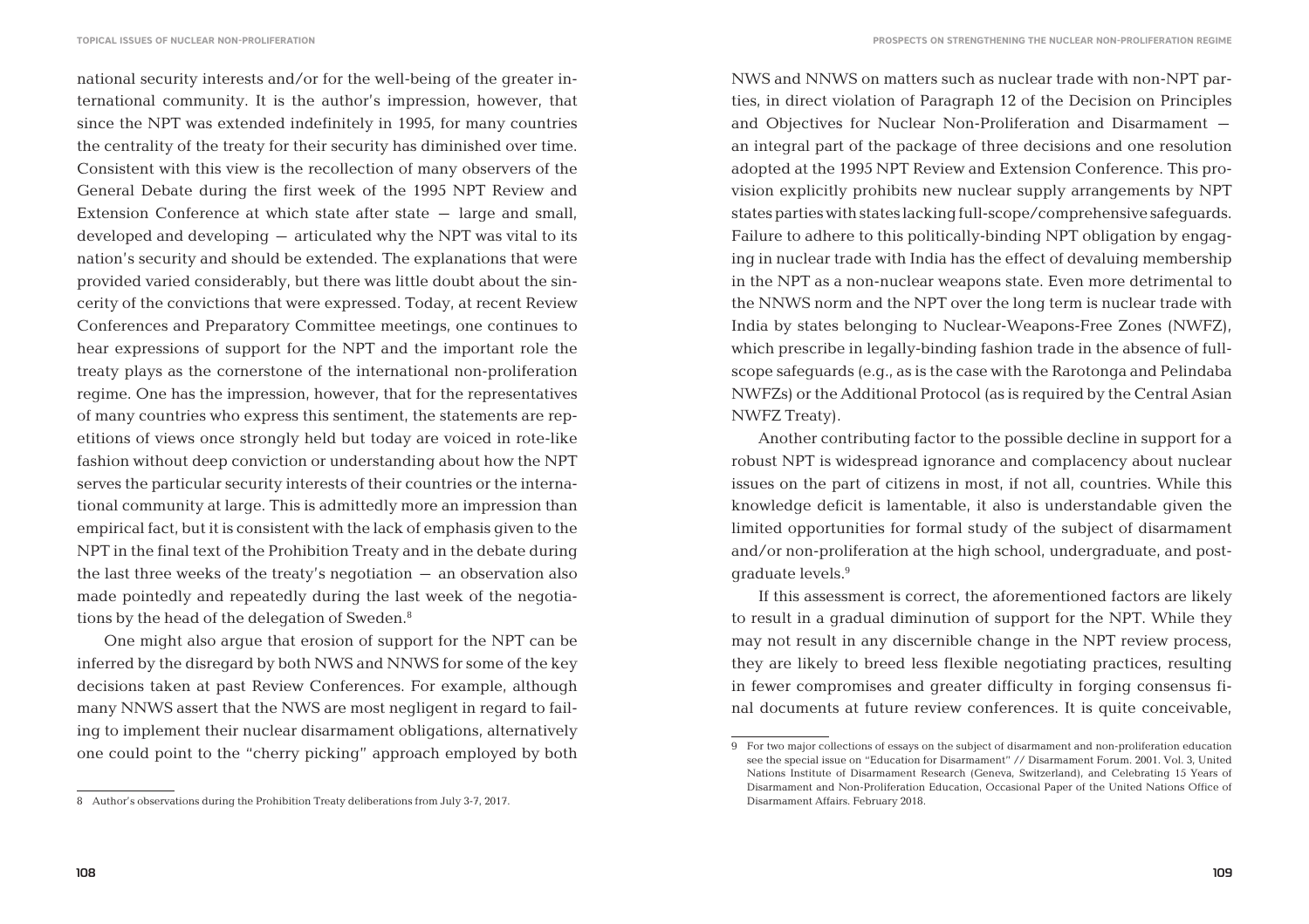for example, that 2020 will mark the first time in NPT review process history in which successive review conferences are unable to produce consensus outcomes.

*Bankrupt US leadership.* A fourth and final observation, perhaps even more gloomy than the current state of US-Russian relations, is the dismal state of US leadership in a world very much in disarray. US instincts appear to be dangerously wrong on almost every issue of nonproliferation significance, be it the utility of the Iran nuclear deal, the need to shore up alliance relations, the absence of a coherent policy to deal with North Korean nuclear brinkmanship, an aversion to the Comprehensive Nuclear Test Ban Treaty and multilateral diplomacy more generally, a disinterest in bilateral or multilateral nuclear arms control and a corresponding embrace of nuclear force modernization, a misguided approach to expansion of the Nuclear Suppliers Group, and an impoverished national security apparatus at whose head sits an individual, who has little interest in or respect for the counsel of the intelligence community or the few remaining senior State Department officials. Perhaps with enough luck the non-proliferation regime could survive shortcomings in one or two of these areas, but the international community will need a great deal more than luck if it is to overcome the tremendous deficit in US leadership and persevere until it is time to celebrate the 15th anniversary of the Luxembourg Forum.

#### 3.3. ELEMENTS AND INSTITUTIONS OF PROLIFERATION-RESISTANT ENVIRONMENT *George Perkovich1*

The nuclear non-proliferation regime is built on several bargains and multiple institutions and processes. The first bargain was between the two Cold War superpowers – the US and the USSR – who agreed to cooperate in pursuing a treaty that would prevent the further proliferation of nuclear weapons. This cooperation, joined by the United Kingdom, made it possible to seek a broader bargain with the rest of the world to motivate other countries to forego acquisition of nuclear weapons. In this process, which led to the Nuclear Non-Proliferation Treaty (NPT) of 1968, the countries that already possessed nuclear weapons promised peaceful nuclear cooperation to others that would eschew nuclear weapons, and also committed to pursue in good faith negotiations for nuclear disarmament. To pursue these objectives, the Nuclear Suppliers Group, the Zangger Committee, and other entities were created, adding to the International Atomic Energy Agency and the NPT review process. Various nuclear arms control negotiations were pursued in part to reinforce the NPT. All of this, broadly, can be regarded as the nuclear non-proliferation regime.

<sup>1</sup> George Perkovich – Member of the International Advisory Committee of the International Luxembourg Forum on Preventing Nuclear Catastrophe; Vice President for Studies at the Carnegie Endowment for International Peace; Ph.D. (USA).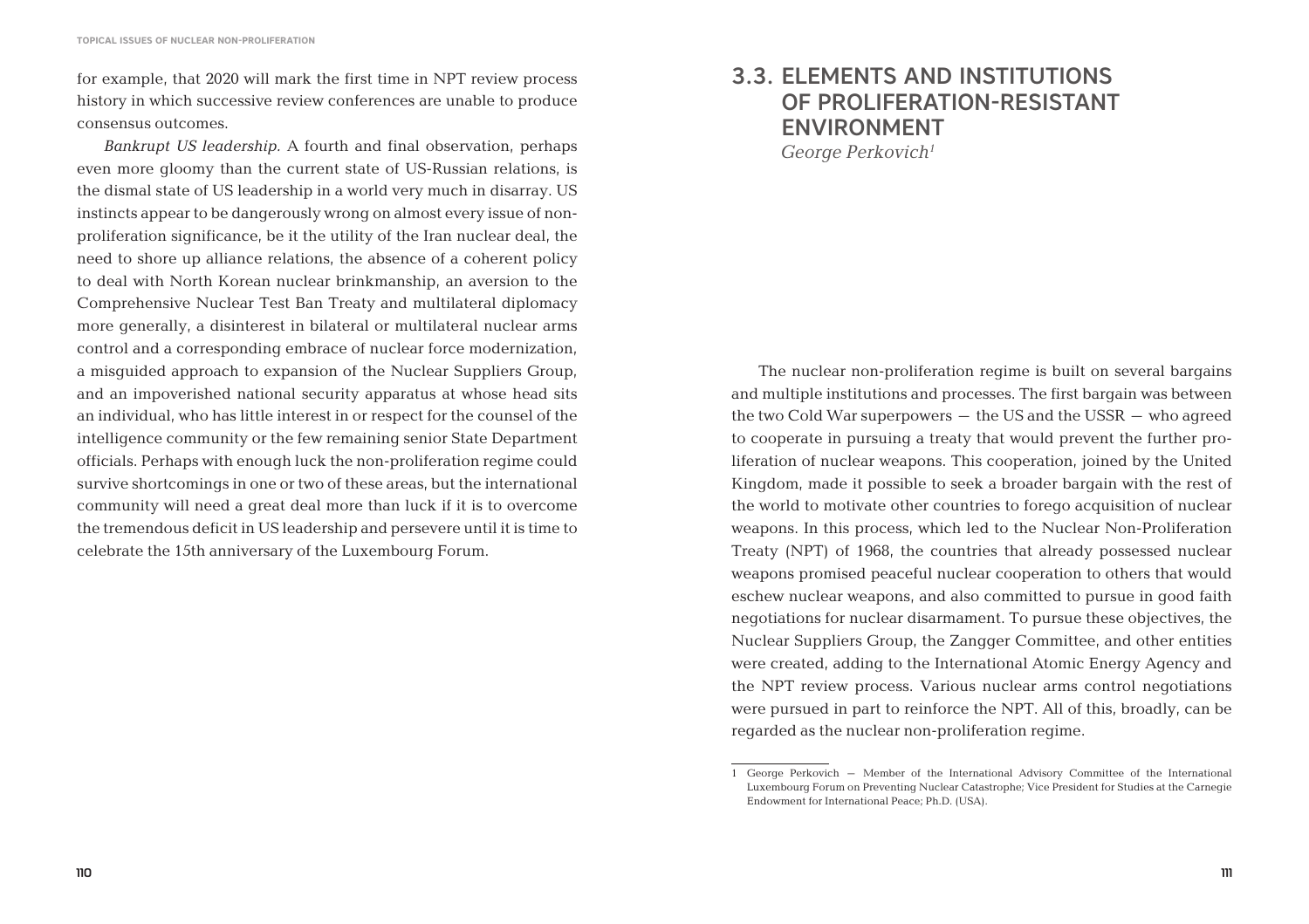To consider how this regime may be strengthened from today's vantage point, one could focus on each and every objective and institutional arrangement. In this essay I follow an alternative approach in order to simplify and shorten a complicated assignment. First, I explore the "supply side" of the nuclear dynamic and address what might be done to strengthen inhibitions and barriers to the supply of materials, equipment, and know-how critical to acquiring nuclear weapons. Second, I evaluate what might be done to reduce demand for nuclear weapons and related critical inputs for their production. Finally, I discuss how challenges to some of the non-proliferation institutions could be managed.

#### **Supply side**

The early formation and operation of the non-proliferation regime was informed by several basic premises. First, leading states decided that fissile materials – particularly separated plutonium and highly enriched uranium – were far and away the most important "things" whose supply needed to be controlled. Second, it was assumed that technological barriers made it exceedingly difficult for all but a few technically advanced states to produce fissile materials. Uranium enrichment was considered especially difficult for all but a few states to master. Third, terrorists were not a material concern in the early decades, or until the aftermath of the Soviet Union's dissolution. Fourth, it was believed that nuclear energy would be increasingly attractive as an economical source of power for states, such that commercial incentives would motivate ever more states to undertake ambitious nuclear programs.

Today, these premises need to be updated, with implications that cut in diverging ways.

Acquisition of fissile materials remains the most important variable in determining whether, when, and how proliferation might occur. The challenge of controlling potential supply of these materials has become more manageable regarding plutonium, but more difficult concerning

highly enriched uranium. New techniques for enriching uranium, and the grey and black markets through which their component elements might be procured, lower the technical barrier to proliferation.

Beyond fissile materials, experience suggests that other categories of activity also deserve attention and consideration for possible constraint, in ways that were not addressed by the NPT in 1968. In a fiveyear project involving nuclear weapons experts from the US, the UK, Russia, France, and China, the Carnegie Endowment utilized technical expertise and historical analysis to identify and define three additional categories of activity that could enhance efforts to detect proliferation and to design nuclear disarmament arrangements.2

The first category concerns activities that are indispensable to development, testing, and production of nuclear explosive devices. Many such activities also may serve purposes other than developing nuclear weapons – for example, experiments with multi-point detonators. Non-nuclear-weapon states understandably would resist demands to forego categorically such activities. But there are other activities whose only established purpose is to develop nuclear weapons. The Joint Comprehensive Plan of Action with Iran (Section T), for example, lists four categories of such activities, which Iran, as a non-nuclear-weapon state has now agreed not to conduct:<sup>3</sup>

- designing, developing, acquiring, or using computer models to simulate nuclear explosive devices;
- designing, developing, fabricating, acquiring or using multi-point explosive detonation systems suitable for a nuclear explosive device, unless approved by the Joint Commission for non-nuclear purposes and subject to monitoring;
- designing, developing, fabricating, acquiring, or using explosive diagnostic systems… suitable for the developing of a nuclear explosive device…;

<sup>2</sup> Dalton T., Hoffman W., Levite A.E., Bin L., Perkovich G., Zhao T. *Toward a Nuclear Firewall*. Carnegie Endowment for International Peace, 2017.

<sup>3</sup> Joint Comprehensive Plan of Action. Official website of the US Department of State. Available at: https://www.state.gov/e/eb/tfs/spi/iran/jcpoa/ (accessed 13 January 2018).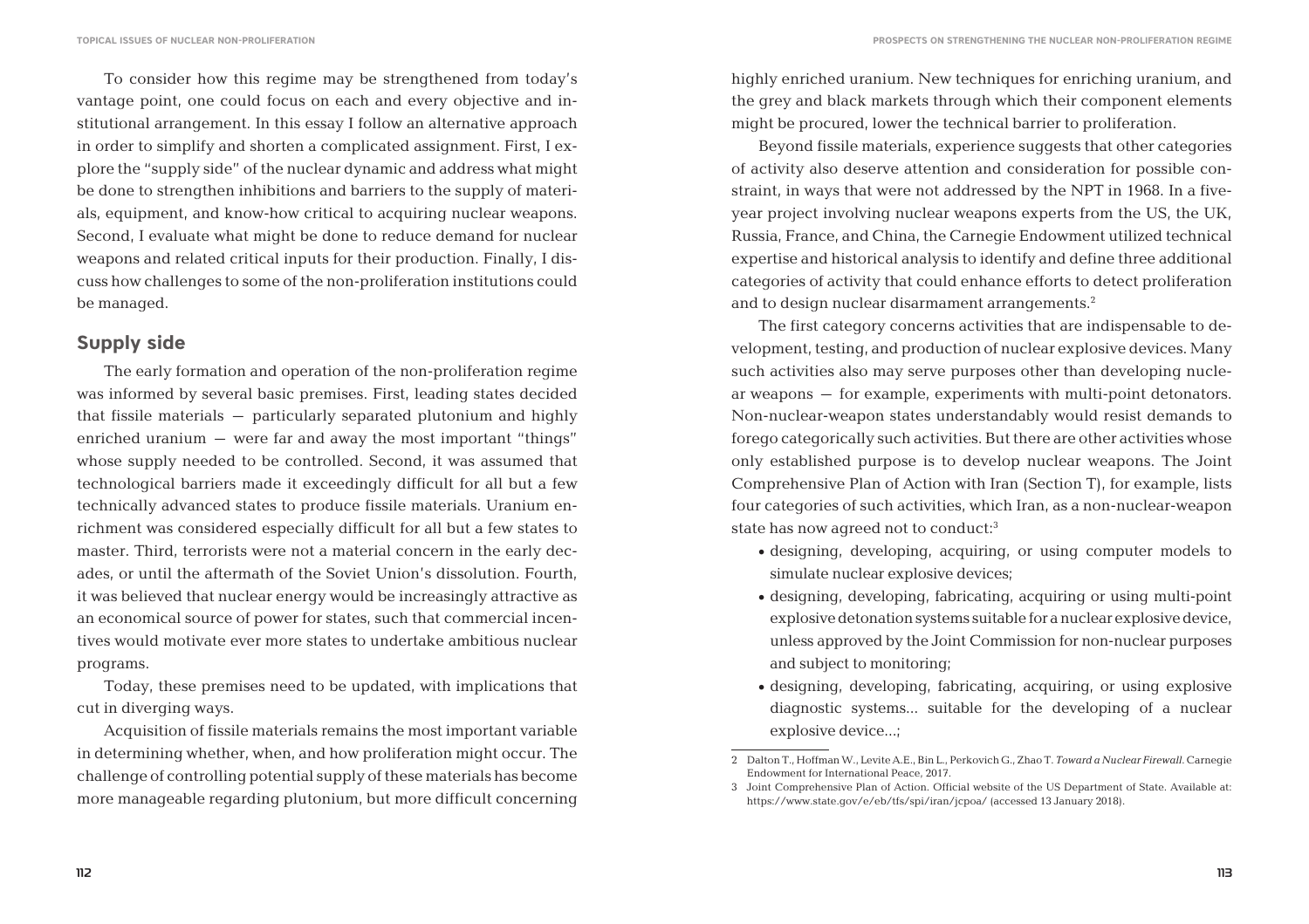• designing, developing, fabricating, acquiring, or using explosively driven neutron sources or specialized materials for explosively driven neutron sources.

It is entirely consistent with the spirit and letter of the NPT to seek to prohibit such activities in all states that are obligated not to acquire nuclear weapons and/or that have undertaken nuclear disarmament.

A second category of activity that could or should be encompassed in a strengthened non-proliferation regime involves military activities that, based on historical experience, strongly indicate a state is preparing to acquire and operate nuclear forces. Examples include military involvement in the administration and coordination of an ostensibly civilian nuclear program; military management of construction of nuclear facilities; involvement of nuclear experts in Space-Launch Vehicle programs and activities. The idea is not that such activities could be prohibited. Rather, a norm could be established: when such activities appear, the state conducting them should be expected to explain why others should be reassured that the state in question is not preparing to acquire nuclear weapons. This norm would extend the basic logic of the non-proliferation regime's treatment of nuclear facilities and materials.

A third category involves assessing the compatibility of a state's nuclear program and related activities with the many other states' programs that are widely regarded, including by the IAEA, to be purely peaceful. Examples of seemingly incompatible activities include all of the ones mentioned above as well as a long list of indicators detailed in the Toward a Nuclear Firewall report. A straightforward metric of a state's peaceful nuclear status would be whether it has ratified and is implementing the four treaties or conventions covering nuclear safety, the handling of spent and irradiated fuel, physical protection of nuclear materials, and nuclear liability. All countries with purely peaceful nuclear programs have done so, except Iran.

Space here does not allow a detailed description of how these and other additional categories of analysis and potential constraint could be incorporated into the norms, rules and procedures of the non-proliferation regime. The basic idea is this: when states and the IAEA detect a significant number of activities within these three categories that together suggest a state's purpose is not purely peaceful, the state in question would be expected to redress such concerns transparently. This expectation would be particularly salient in cases of states that pursue inherently dual-use nuclear activities such as separation of plutonium and/or enrichment of uranium. The presumption would be that cooperation in redressing evidence-based concerns would be an important confidence-building measure, and therefore would not be too much to ask for.

Returning to the original premises of the non-proliferation regime, terrorist acquisition of nuclear materials and/or weapons has become a more pressing challenge than it was in 1968.4 This challenge is prone to exaggeration and, fortunately, it is comparatively easy to redress. It is extremely difficult for terrorists to produce fissile materials and, subsequently, nuclear weapons, without direct assistance from states or state-based sources. In four Nuclear Security Summits since 2010, more than forty states have identified what needs to be done in order to secure nuclear materials and reduce risks that terrorists could acquire them. State leaders have pledged to undertake the identified actions. UN Security Council Resolution 1540, passed in 2004, requires all states to adopt and enforce laws to prevent non-state actors from developing, acquiring, manufacturing, possessing, transporting and transferring nuclear, chemical, or biological weapons. This agenda for countering WMD terrorism is relatively non-controversial. The challenge is to maintain enough high-level political attention so that bureaucracies are motivated to implement agreed policies.

The economic attractiveness of nuclear energy has plummeted in all but a few large states, particularly China, Russia, and perhaps India. The increasing costs of new nuclear plants and delays in construction

<sup>4</sup> To be sure, the Irish resolutions from 1958 through 1961 that led to the NPT negotiations reflected concerns over possible terrorist acquisition of nuclear weapons.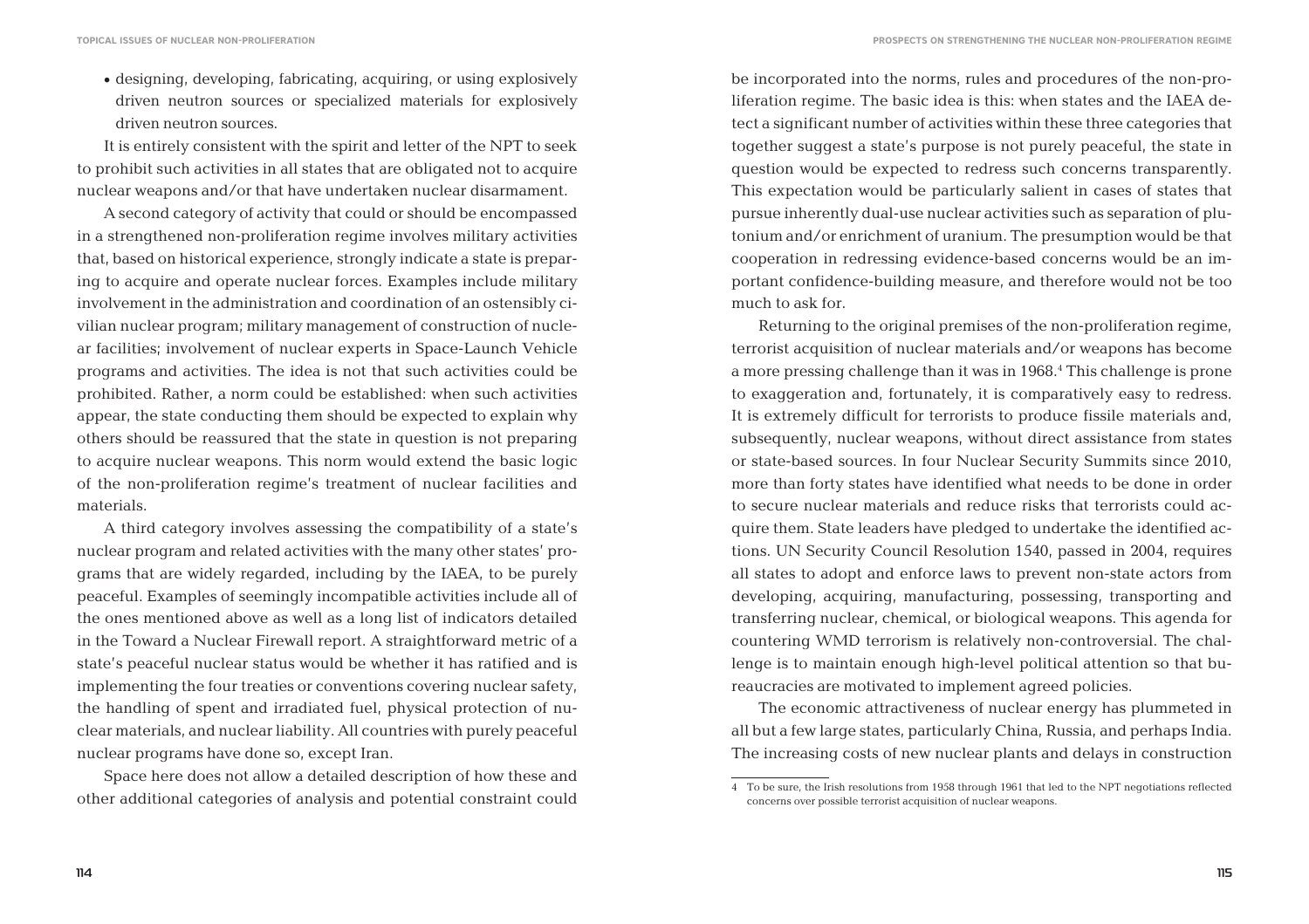inhibit demand, as do the declining costs of natural gas, renewables, and efficiency in electricity usage. The major North American, European, and Japanese vendors of nuclear power reactors are all suffering enormous losses. Germany is phasing out nuclear energy. Japan's number of operating reactors has fallen from more than fifty before the Fukushima disaster to three today, with no realistic prospect of new construction. South Korea's government has pledged to phase out nuclear energy. A number of states that formerly planned to develop nuclear energy sectors have changed their minds or expressed doubt, most notably Vietnam. Turkey's commitment to nuclear energy, encouraged by exceptionally generous Russian financing, may be questioned. Bangladesh, Egypt, and Jordan have plans for Russiansupplied and financed power plants, but the actual feasibility of these plans may be questioned.

The plunging economic appeal of nuclear energy is a demand-side issue from the standpoint of the spread of nuclear industry, but it is a supply-side issue from the standpoint of preventing weapons proliferation. The fewer states that seek to develop nuclear programs and acquire related technology and know-how, the fewer avenues that exist for weapons proliferation. With smaller numbers of buyers, vendors, and projects, the challenges of detecting potential proliferation and monitoring activities becomes simpler. In short, in a world where few states will newly undertake significant nuclear energy programs, controlling the "supply" of nuclear materials and know-how should be more manageable than in earlier eras.

However, as I will discuss further below, if nuclear energy remains decreasingly attractive, states that do not already operate nuclear plants and/or plan to acquire them may have less incentive to cooperate in strengthening nuclear export controls and the broader safeguards system. Acquiring assistance in developing nuclear energy was once a major reason for accepting the burdens of the non-proliferation regime; correspondingly, declining interest in such assistance may reduce interest in contributing to non-proliferation efforts.

Further, if non-nuclear weapon states are simultaneously dissatisfied by the lack of progress toward nuclear disarmament, they will resist efforts to strengthen export controls, safeguards, and other elements of the non-proliferation regime. In such a situation, and arguably in any case, the countries that are most interested in non-proliferation will need to innovate the regime to lower the costs and burdens it imposes on non-nuclear-weapon states. One of the benefits of adding several categories of analysis and potential constraint, as developed by the Carnegie project, is that states whose activities within these categories do not illicit concern could be more confidently regarded as posing no threat of proliferation. The extent and costs of safeguard procedures in these states, and restrictions on peaceful nuclear cooperation with them, could be reduced. This would lower the overall burden of nonproliferation on non-nuclear weapon states, while strengthening the non-proliferation regime's capacity to identify and focus on cases of clear concern.

#### **Demand side**

The nine states that now possess nuclear weapons will not give them up in the foreseeable future, including North Korea. All of them have rejected the recently negotiated Nuclear Weapons Prohibition Treaty, indicating that their demand for nuclear weapons remains strong. The stalled status of the US-Russia nuclear reduction process and the overall nuclear disarmament agenda reinforces this perception. Global measures such as the CTBT and a still-to-be-negotiated fissile material production cut off remain on the old "to do" list. Meanwhile, at least eight of the nine nuclear-armed states are modernizing their nuclear arsenals (while Israel's program remains opaque).

This essay is not the place to debate the merits and demerits of nuclear deterrence or the policies of nuclear-armed states and their allies that rely on extended deterrence. The point here is that the more a select group of states exercise and gain from nuclear deterrence, the more other that others will want it too. The most obvious example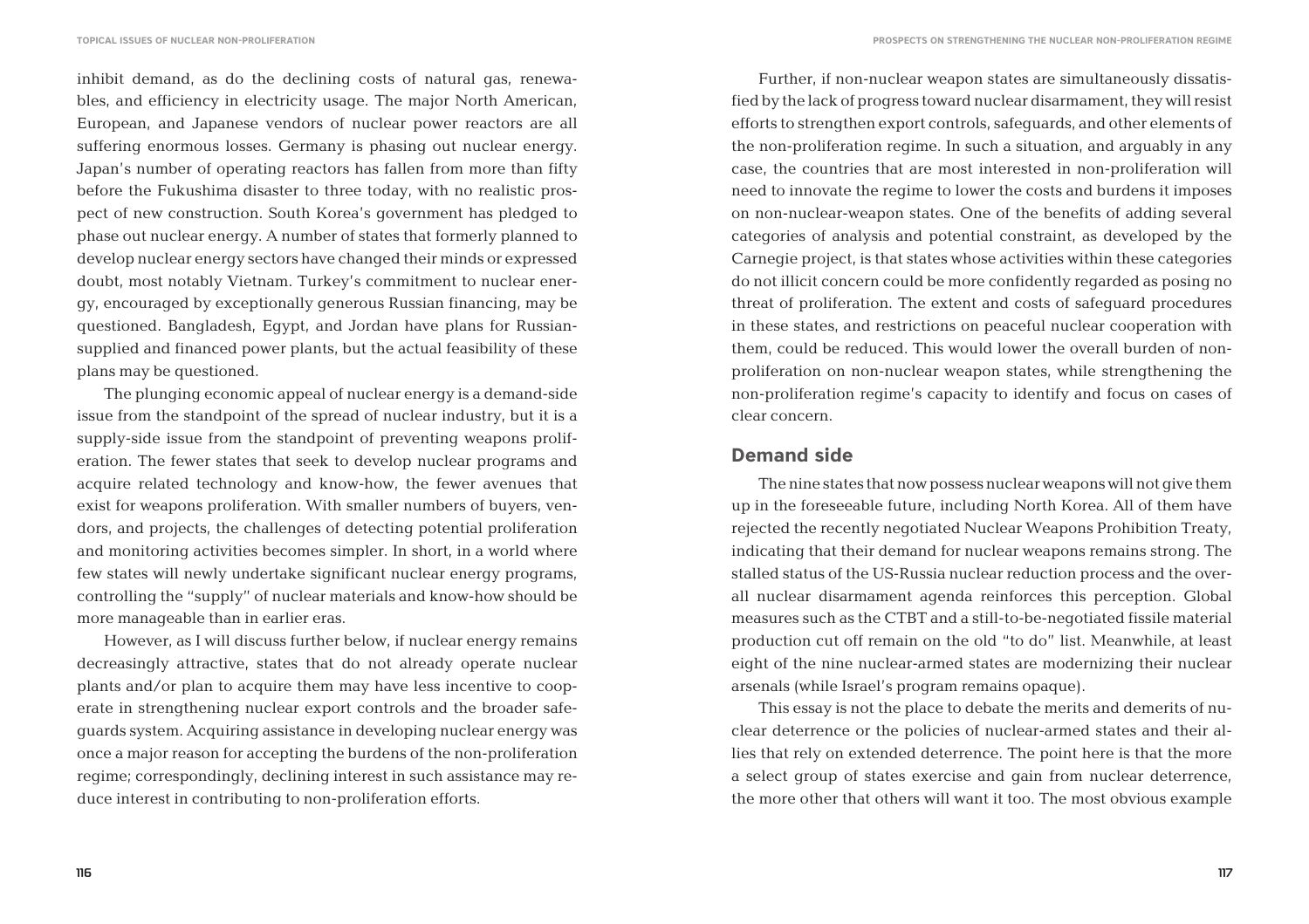today is North Korea. North Koreans will tell you that they watched what happened to Iraq in 1991 and 2003 and to Gaddafi in Libya in 2011. Disliked governments without nuclear weapons are more likely to be overthrown than their nuclear-armed counterparts. Conversely, as India demonstrated, once you acquire nuclear weapons, the world learns to accept you. North Koreans explicitly state that they want what India got after it tested nuclear weapons: a deal instigated by the United States to normalize their nuclear status and end sanctions. By dint of nuclear arsenal, Russia enjoys global power status and limits how far others will go to counter its aggressive behavior, as in Ukraine. If France relinquished its nuclear weapons, how much power or status would it be granted?

From the standpoint of the nuclear non-proliferation regime, if nuclear-armed states act as if the benefits of nuclear weapons are so great that they will not genuinely envision giving them up, the rest of the world will be unwilling to invest in preventing others from acquiring these weapons or the capability to produce them.

Yet, there is also reason to argue that if Iran continues to fulfill its commitment never to acquire nuclear weapons, no additional states will "demand" nuclear weapons. There are several elements to this proposition.

First, the process that led to the completion of the Joint Comprehensive Plan of Action (JCPOA) demonstrated that the nonproliferation regime can work when the five permanent members of the UN Security Council cooperate in enforcing it. Iran's breaches of its non-proliferation obligations were detected before it was able to acquire fissile materials. A diplomatic process, complemented by some covert coercive actions such as *Stuxnet*, created a mix of negative and positive incentives for Iran to agree to limits on its future nuclear activities and unprecedented monitoring and verification procedures. In short, the system worked and Iran, thus far, has been prevented from acquiring nuclear weapons. This experience could deter other states from calculating that they could get away with violating the non-proliferation regime. The P5 and the international community could draw

confidence from this instance that cooperation on non-proliferation can succeed.

Second, if Iran continues to eschew acquisition of nuclear weapons, its neighbors – Egypt, Saudi Arabia, the United Arab Emirates, and Turkey – will have less cause to demand nuclear weapons. Relatedly, so long as Iran is restrained, these countries will have reason to believe that the P5 will act to prevent them from acquiring nuclear weapons.

The situations and interests of each of these countries are unique and cannot be detailed here. In brief, Egypt's military regime depends on security cooperation from Israel, the US, and perhaps Russia. Nuclear weapons would not solve any of the acute challenges facing the regime; however, hostility from Tel Aviv, Washington and Moscow would certainly add to these challenges. Nor does Egypt have economic resources to devote to a costly effort to acquire nuclear weapons.

Saudi Arabia lacks the human and technical resources to produce nuclear weapons in the foreseeable future. Its political-security interests require that it not invite hostility from the US, Russia, China and other major powers. A nuclear weapon effort likely would mobilize bigpower resistance, as long as Iran remains a non-nuclear-weapon state. There are rumors that Saudi Arabia might obtain nuclear weapons from Pakistan, but this would be an exceedingly risky proposition for many reasons.

The United Arab Emirates appears less motivated than Saudi Arabia to acquire nuclear weapons. The UAE also lacks indigenous human and technical resources to do so. Moreover, if the country were to be detected seeking capabilities to acquire nuclear weapons, its highprofile peaceful nuclear energy development with South Korea would be jeopardized.

Turkey presents a more complicated picture as the Erdogan government has become authoritarian. The country remains in North Atlantic Treaty Alliance (NATO) and under the extended US nuclear deterrent. A move to acquire nuclear weapons would sacrifice these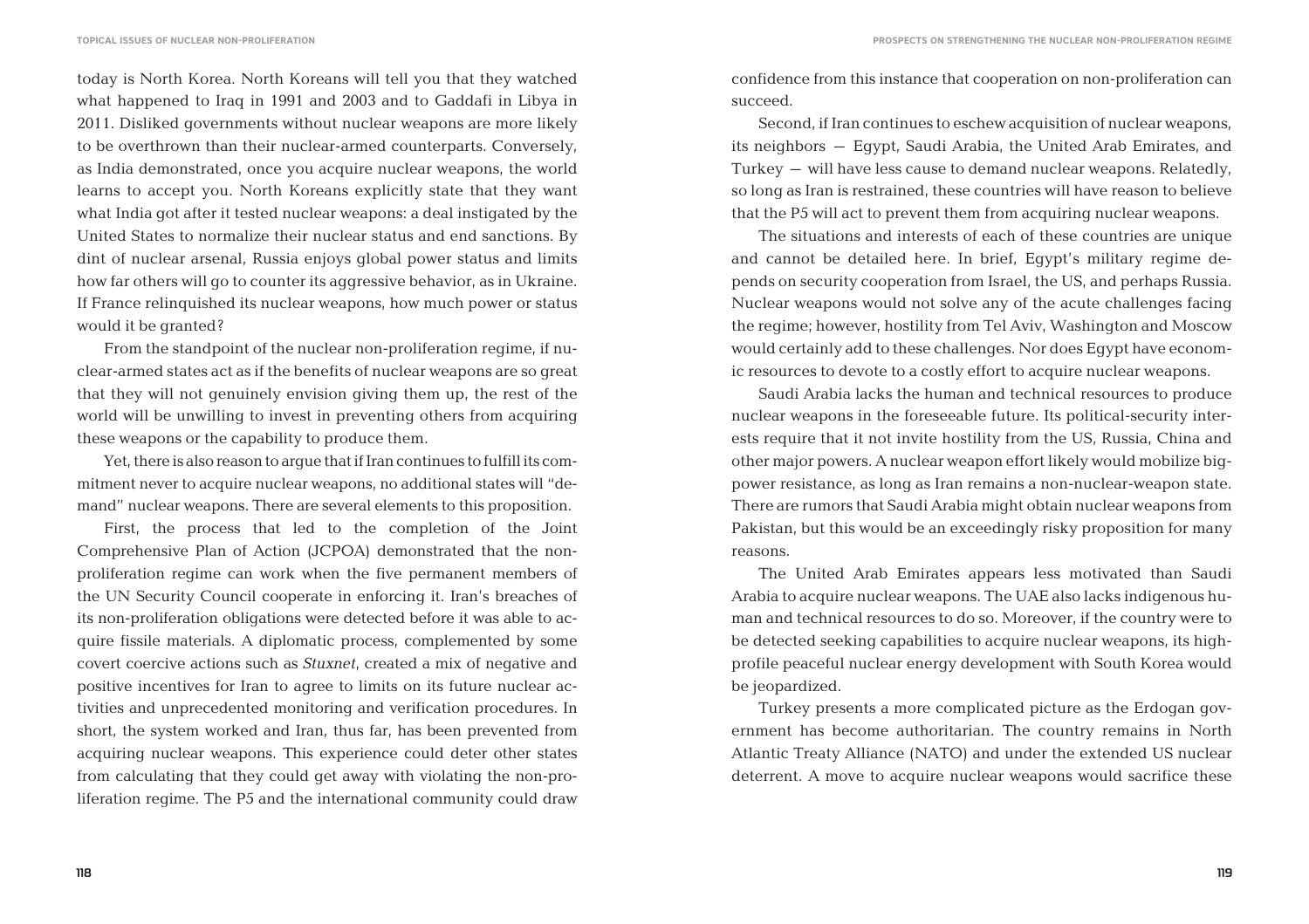advantages.<sup>5</sup> The West would turn ever harder against Turkey. If one assumes that Russia would not welcome a nuclear-armed Turkey, the complicated Russia-Turkey energy-supply relationship, including its nuclear component, could be jeopardized. Internal opposition to the Erdogan government, perhaps with intensified international backing, could be re-animated if Turkey were to be discovered seeking nuclear weapons. Consequently, while Erdogan's Turkey could perceive incentives to develop a nuclear weapons option, incentives also can be strengthened to prevent this.

In short, one of the most important ways that the major powers and Iran can do to strengthen the global nuclear non-proliferation regime is to implement the JCPOA. As some of the limits agreed under the JCPOA expire, Iran must be motivated to abstain from advancing toward nuclear weapons development.

Northeast Asia is the other region with the most visible potential demand for nuclear weapons. Japan is acutely alarmed by North Korea's nuclear and missile programs and by China's increasing military power and assertiveness. If it chose to acquire nuclear weapons, Japan has the technical and material wherewithal to produce them relatively quickly. Yet, a large segment of the Japanese public remains opposed to acquiring nuclear weapons. The reinvigoration of anti-nuclear sentiment after the Fukushima accident underscores this resistance. Prime Minister Abe is currently seeking a Constitutional Amendment to allow for more proactive military exertions. If this effort is stymied, the prospects of a Japan's acquisition of nuclear weapons will dim further.

The Republic of Korea (RoK) also has the basic capability to develop nuclear weapons relatively quickly. North Korea's nuclear weapon and missile-related activities have prompted increasing calls for the country to reconsider its disavowal of nuclear weapons. However, the recent election of an anti-nuclear president, Moon Jae-in indicates an underlying realization that an independent nuclear arsenal will not serve the RoK's interests.

In both cases – Japan and South Korea – the US and China will play important roles affecting potential demand for nuclear weapons. Washington can temper demand by demonstrating the resolve and capability to deter and otherwise prevent North Korea from continuing to threaten and coerce both countries. This requires the US to walk a fine line between diplomacy and coercion with the Democratic People's Republic of Korea (DPRK). Washington must demonstrate resolve without recklessness, and deftly manage the political dynamics between Seoul and Tokyo. China's cooperation is necessary here, too, through words and acts of commission and omission. China must display commitment to exert whatever influence it has on the DPRK (which Washington exaggerates) to constrain Pyongyang's bellicosity. At the same, time Beijing must devote special attention to mitigating Japan's concerns about potential Chinese territorial aggrandizement in the East China Sea. The US will affect China's motivations, for good or ill, depending on how Washington manages the multiple issues of contention between the two countries.

One key in creating a more proliferation-resistant environment in Northeast Asia will be whether and how the US clarifies its willingness to negotiate realistic outcomes regarding the DPRK's nuclear and missile programs. Serious observers recognize that the DPRK will not accept denuclearization in the foreseeable future. A durable normalization of US-DPRK relations is also a requirement of the DPRK. Japanese and South Korean officials will insist that denuclearization remains an ultimate objective. They must be given confidence that intermediate arrangements can be agreed upon and implemented. These measures would comprehensively limit North Korea's nuclear and missile programs and their integration into military forces and potential operations can be agreed and implemented. Such arrangements will need to be paired with ongoing security cooperation among the US, Japan, and the RoK. Russia, too, must be given incentives to cooperate in an overall effort to stabilize the situation between the DPRK and the rest of the region.

<sup>5</sup> See Ulgen S., Perkovich G. (eds). *Turkey's Nuclear Future*. Carnegie Endowment for International Peace, 2015.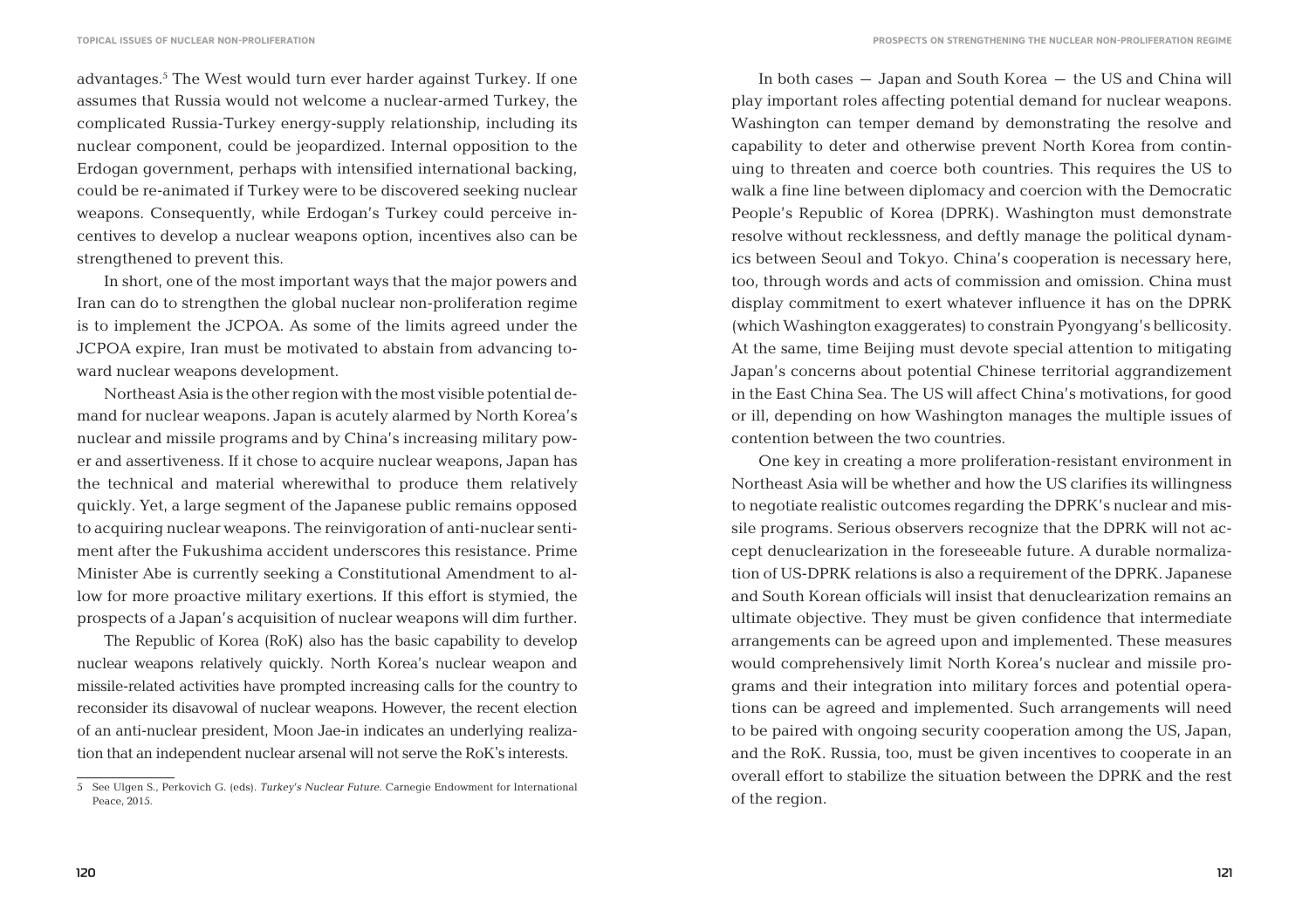Of course, much can go wrong in addressing the demand side of global non-proliferation.

But the possibility of curtailing further demand for nuclear weapons is real and should be a leading policy objective. A number of states are already pursuing all of the initiatives listed above that need to be accomplished to reduce incentives for proliferation. Each of these initiatives would be beneficial in its own right. Conceptualizing them together as a grand strategy to stem further demand for nuclear weapons would clarify thinking and policy-making on this subject and build political momentum for the endeavor.

This effort would, of course, benefit further if the nuclear-armed states reaffirmed their willingness to reduce their own reliance on nuclear weapons and the size of their arsenals. Nuclear-weapon states' recommitment to the disarmament agenda is necessary to motivate many non-nuclear-weapon states to strengthen the non-proliferation regime, as the nuclear-armed states desire. The task of constraining further nuclear weapons proliferation is easier to accomplish if a majority of states, not only the nuclear-armed ones, cooperatively embrace it.

Finally, some governments see nuclear weapons as vital not only to deter or defeat external military aggression, but also to insure against domestic and foreign efforts for regime change. The US, in particular, must devote more analysis and debate to the question: does the perception and/or reality that the US seeks to undermine and help remove adversary regimes reduce demand for nuclear weapons or increase it? Some in the US argue that fostering democratization is the only way to really "solve" the proliferation challenges posed by Iran, North Korea, and Pakistan. The reversal of Russia's and China's nuclear build ups, too, depends on regime change, in this view. The counter-argument is that efforts  $-$  direct or indirect  $-$  by the US (and others) to seek regime change intensifies these governments' interests in obtaining or retaining nuclear weapons. This set of issues, and their implications, needs more analysis and debate in the United States. International counterparts could encourage and inform such efforts.

#### **Institutionalization**

Three international "institutions" are most vital to the operation of the nuclear non-proliferation regime: the NPT review process, the International Atomic Energy Agency, and the Nuclear Suppliers Group. Each is experiencing challenges, which I will cover here briefly. My expertise does not enable me to offer more than rudimentary suggestions for meeting these challenges.

Recent NPT Review Conferences, especially those of 2005 and 2015, highlight severe tensions between nuclear-weapon states and non-nuclear weapon states, and within both groups. The tensions pertain to each of the three main objectives of the treaty: non-proliferation, peaceful nuclear cooperation, and disarmament. These differences are well known, and were summarized above. The most portentous challenge now is to reconcile the demands and expectations reflected in the 2017 Treaty on the Prohibition of Nuclear Weapons with the need to strengthen the non-proliferation regime. Proponents of the prohibition treaty say that it does not and should not undermine the NPT. Opponents of the new treaty fear that a large number of non-nuclearweapon states will resist measures to strengthen the non-proliferation regime between now and the distant day when nuclear disarmament might occur.

There is little evidence to suggest that either group is prepared to satisfy the other. I believe that the best that could be accomplished is for nuclear-armed states to reaffirm "their unequivocal undertaking to accomplish the total elimination of their nuclear arsenals." This commitment was made by NPT parties in order to win the indefinite extension of the treaty in 1995, and repeated at the 2000 NPT Review Conference. NPT conferences have enumerated specific actions related to arms control and disarmament that would fulfill this obligation. Most of these actions have not been taken. Someone needs to revive this project in thought and deed.

Democratic allies of the US, which do not themselves possess nuclear weapons, but which rely on extended nuclear deterrence, could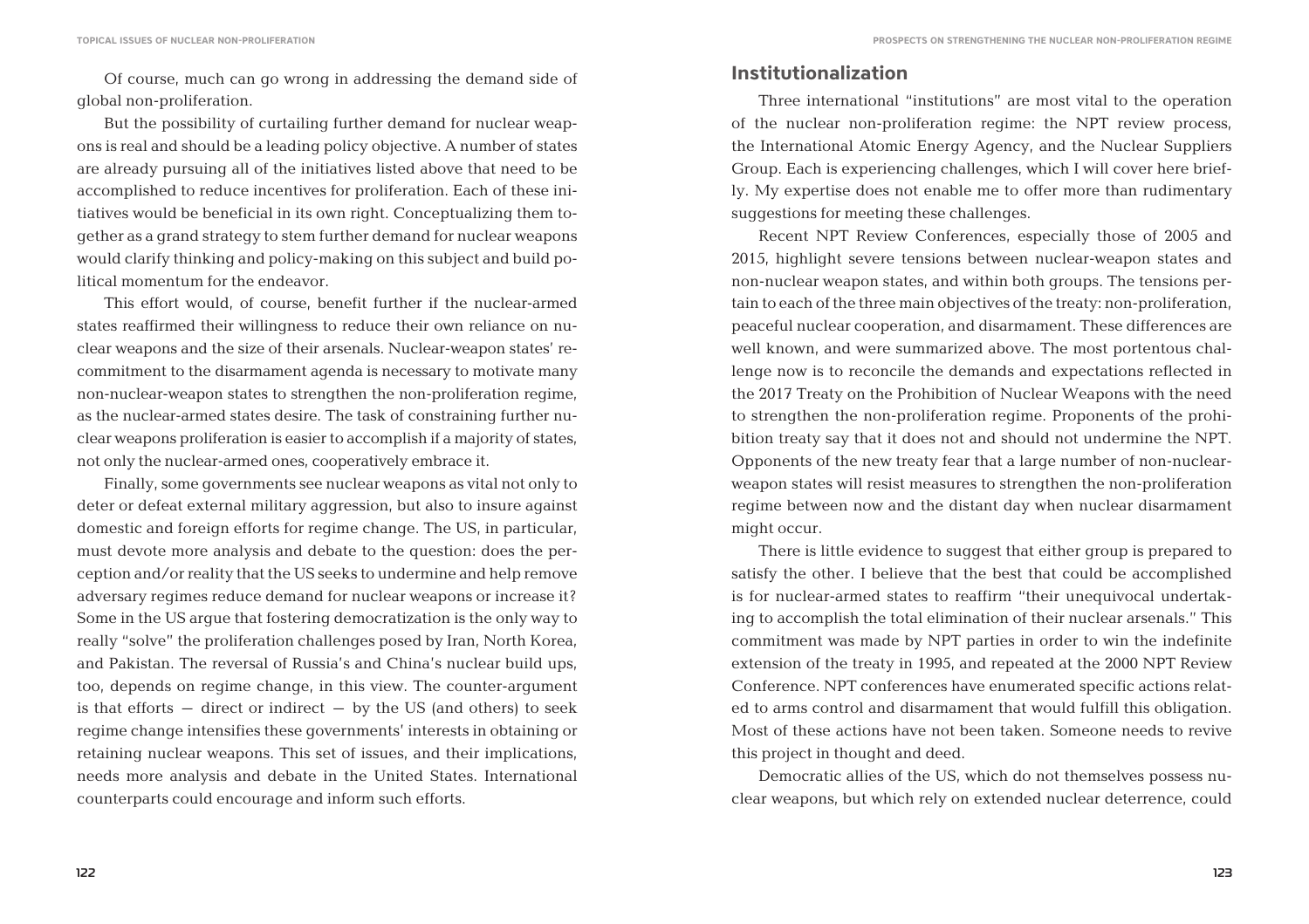lead this effort. Germany, the Netherlands, Belgium, Norway, Australia, Japan, and South Korea – for example – have significant anti-nuclear constituencies that could challenge their governments' continued reliance on extended nuclear deterrence. These states cannot determine whether, how, and when the US and Russia could resolve their dispute over compliance with the INF treaty and resume the arms reduction process. Nor can they make the US and China engage in serious strategic stability talks that could prepare ground for future nuclear and non-nuclear arms control. But these middle powers could conceivably broker understandings between the nuclear-armed states and key nonnuclear weapon states on a package of actions to reinvigorate the arms control and disarmament process and to strengthen the non-proliferation regime. Japan's creation of an Eminent Persons Group to chart ideas for "substantial progress on nuclear disarmament" is a modest move in this direction.<sup>6</sup>

The middle powers that have not signed the prohibition treaty could exercise their influence within the NPT review process to call for an international effort to model how verifiable and enforceable nuclear disarmament could be undertaken. Designing a model nuclear disarmament regime does not require promises in advance to accede to and implement it. States commonly design futuristic weapons systems without deciding in advance to actually develop, procure, and deploy them. Why cannot they do the same thing regarding nuclear disarmament? States could do this individually, bilaterally, and/or multilaterally. They could do it at classified levels and in the open, solely with officials or in collaboration with nongovernmental experts. The core questions to be answered are: how should nuclear disarmament be defined? What capabilities, facilities, materials, and activities should it prohibit and allow? How could potentially dual-use capabilities, facilities, materials, and activities be verified and monitored? How would such a regime be enforced? It seems illegitimate for states to argue that they are even intending to

pursue negotiations toward nuclear disarmament in good faith if they are not seriously addressing such questions.

Whether or not they design prototype disarmament regimes, states that say that nuclear deterrence remains necessary for security reasons should more explicitly articulate whether and how their policies and actions to redress security challenges can open the way for progress toward nuclear disarmament. Many governments are trying to resolve or prevent conflicts on the European periphery, in the Middle East, on the Korean Peninsula, in Northeast Asia, and in South Asia. Yet, with few exceptions, leaders do not articulate how the immediate actions they are taking to create conditions for reducing reliance on nuclear weapons and reducing their numbers toward zero. It is quite possible that the actions and outcomes one side seeks will not make adversaries feel they can reduce reliance on nuclear weapons. But clarifying this aspect of relations can still be useful in educating the rest of the world about the challenges of actually achieving the aspirations reflected in the ban treaty.

The IAEA is indispensable for maintaining the non-proliferation regime. It now reflects deep tensions between the West and Russia, between nuclear-armed states and non-nuclear weapon states, between Iran and its adversaries, and so on. These tensions are expressed most broadly in debates over whether and how the IAEA should enhance its capacity to gain and use intelligence to evaluate whether states are conducting purely peaceful nuclear programs. Many states as well as the IAEA safeguards staff and secretariat believe that analyzing a wide range of inputs and indicators regarding a state's nuclear-related activities is an effective complement to inputs from safeguards data. These states and experts believe further that the Agency should receive, analyze, and verify whatever intelligence it can gather on its own and from states. Others, led by Russia, oppose this state-level approach to analysis and the expansion of intelligence inputs to the Agency.

I know no one who has a clear sense how and when the discord over these issues can be resolved. Clearly, the objective of strengthening

<sup>6</sup> Ministry of Foreign Affairs of Japan, Press Conference by Foreign Minister Taro Kono, September 1, 2017.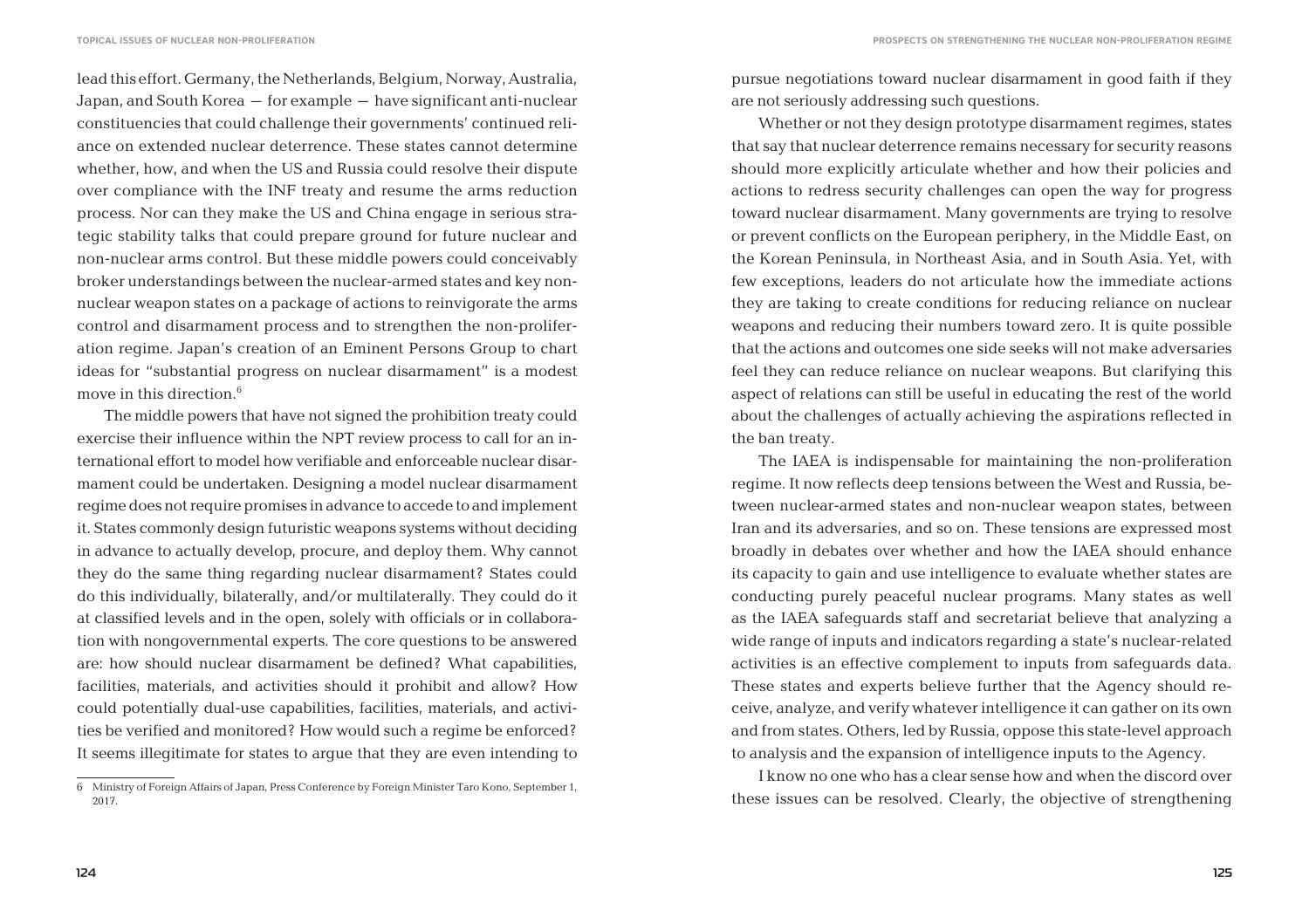the non-proliferation regime would best be served by supporting the state-level approach and all it entails. But, for states that have other priorities, limiting the IAEA's approach and capacity is more important.

The Treaty to Prohibit Nuclear Weapons creates another, more manageable challenge for the IAEA. The treaty seems to rely on the IAEA to verify that a state which possesses (or has possessed) nuclear weapons and now wishes to join the treaty has, in fact, disarmed. However, the IAEA and its Board of Governors were not asked whether the Agency would be willing and able to take on this role and have not consented to do so. A number of nuclear-armed states object to all of this. However, the issue does not now pose an acute challenge insofar as no nuclear-armed state seems prepared to eliminate its nuclear arsenal and join the Prohibition Treaty. Furthermore, any imaginable scenario in which a state, for example North Korea, agrees to disarm would probably entail a more specific treaty or executive agreement with its own verification provisions. The IAEA could be tasked by such a treaty or agreement to implement verification, but presumably the negotiations of such an arrangement would include obtaining the IAEA's assent.

Given these circumstances, it seems that states and NGOs that value the IAEA as a non-proliferation asset would best focus on preventing developments that would further undermine it, while they wait for more opportune occasions to strengthen it. An obvious priority here is to prevent disputes over the IAEA's role and performance in verifying Iran's compliance with the JCPOA.

Finally, the Nuclear Suppliers Group (NSG) also faces a fundamental challenge. This one concerns membership in the group. India seeks to be admitted and has the support of the US, Russia, France, and other states that, in part, wish to expand commercial nuclear cooperation with India. A number of other states, led by China, oppose admitting India as a special case. Some do not want the NSG to accept any state that is not party to the NPT (meaning India, Israel, and Pakistan). Others, including China, want new membership to be based on criteria, rather

than special treatment of India. Setting aside what the criteria could and should be, the criteria-based approach has several virtues. It would avoid the political liabilities of exceptionalism. It would create a way for the three states outside of the NPT, as a category, to become at least partially integrated into the broader non-proliferation regime. It would give Pakistan and Israel<sup>7</sup> incentives to meet the criteria, whereas treating India as an exception would not provide such incentives. It would prevent India from gaining membership and then blocking consensus on later admitting Pakistan, which, again, would give Pakistan incentive for meeting the criteria.

Fortunately, the membership issue does not appear to have materially harmed the NSG's functioning as an export control body. But it has distracted the group and diverted energy from other work that could strengthen its non-proliferation role. States are likely to remain stalemated on the membership issue for the foreseeable future, unless India reaches a side deal of some sort with China. The current status of relations between Beijing and New Delhi makes such a side deal unlikely in the near-term.

From the standpoint of strengthening the NSG as an important institution of the non-proliferation regime, the best outcome would be agreement on a criteria-based approach, with robust criteria including measures to end further production of fissile materials for weapons purposes. The second-best outcome would be to admit none of the three non-NPT states.

#### **Conclusion**

There is plenty of bad news in the global nuclear domain. North Korea's activities, and the lack of any apparently promising diplomacy to constrain them, are most alarming. The nuclear tensions between

<sup>7</sup> The issue of Israel is more complicated and problematic. Israel's neighbors and some other states would be outraged if it were admitted to the NSG, even if Israel met all criteria that India and/or Pakistan would meet. While this is unfair, it is the case. This makes some states want to avoid the issue altogether by admitting none of the NPT states. It makes others prefer to admit India and then treaty Pakistan and Israel separately.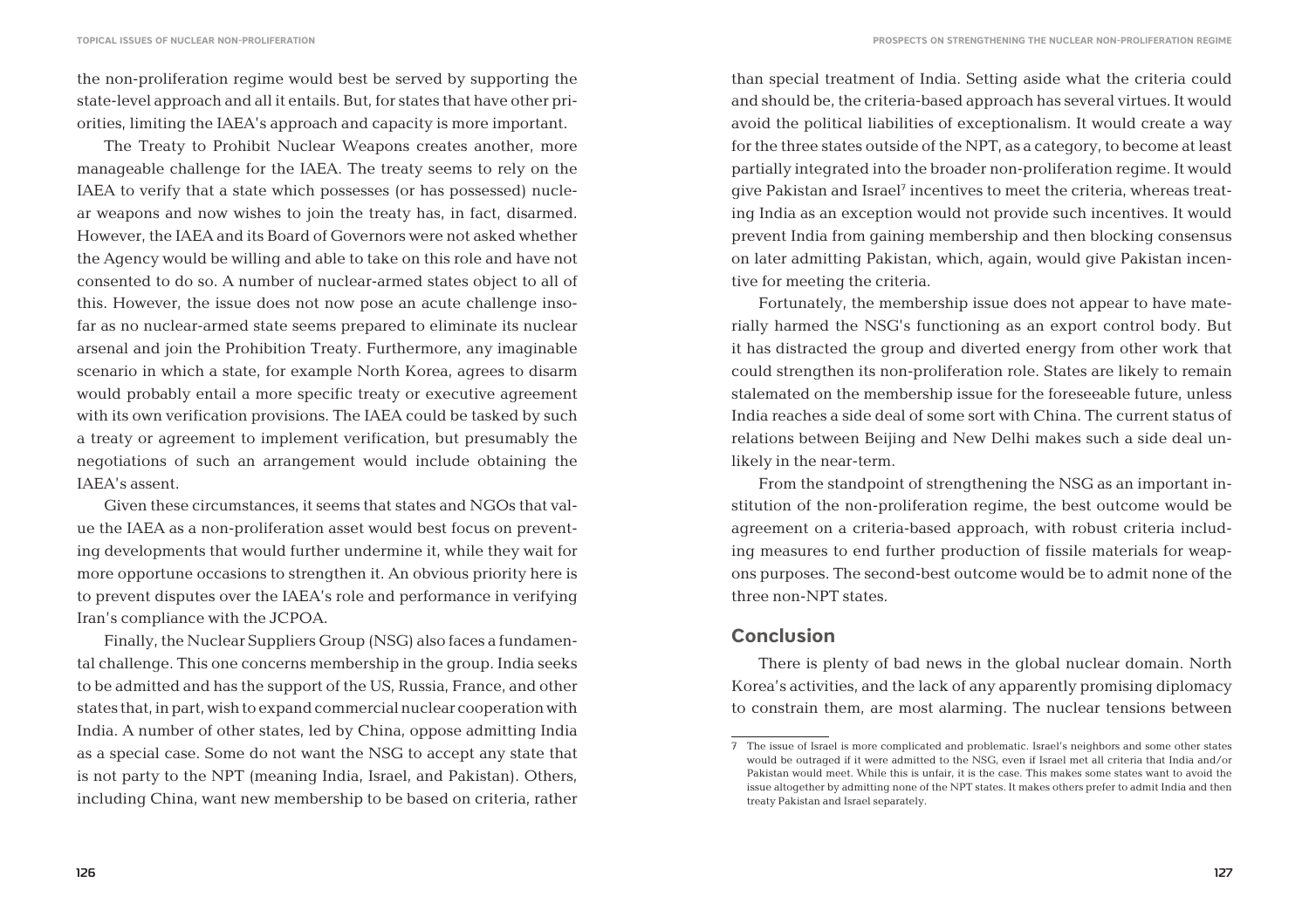Russia and the West, and the related abeyance of US-Russian arms control efforts cause deep concern. India and Pakistan continue their nuclear arms race and overall confrontation. But not all is bleak. The threat of additional states acquiring nuclear weapons is more manageable than it was in 1976, or 1992, or 2003. The JCPOA with Iran, if it holds, demonstrates how the non-proliferation regime can be utilized to motivate even a large and resourceful state to adhere to its non-proliferation obligations. The Nuclear Prohibition Treaty and the discord among parties to the NPT could weaken the global nuclear order, but these challenges also could, dialectally, stimulate renewed initiatives to restore global cooperation in reducing nuclear dangers.

This paper has offered a few ideas that concerned states and civil societies could debate, improve upon, and perhaps pursue to strengthen the overall non-proliferation regime. None of them would be sufficient to satisfy the various interests that are now clashing. But a few, taken together, could create constructive momentum.